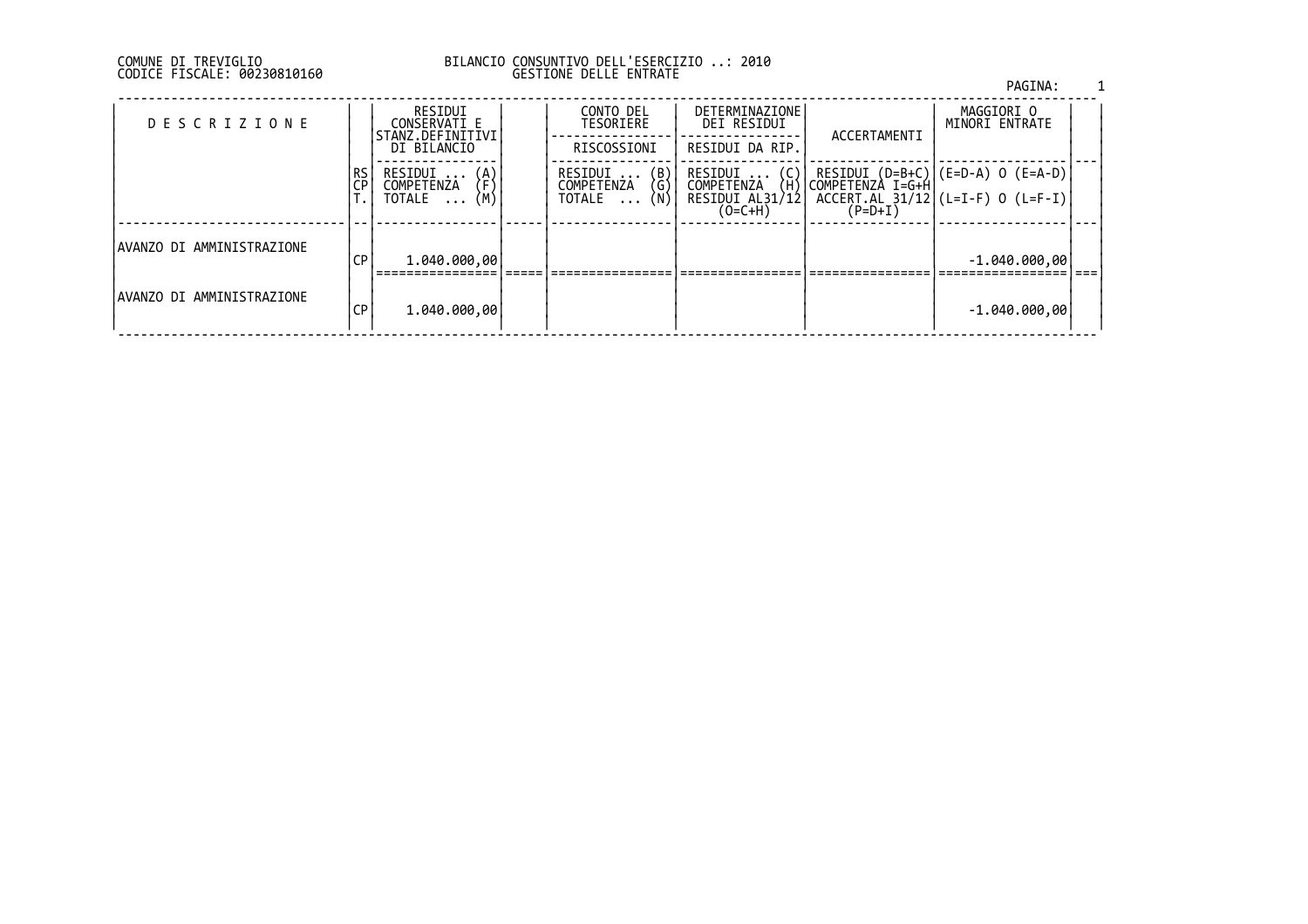#### DI TREVIGLIO BILANCIO CONSUNTIVO DELL'ESERCIZIO ..: 2010 TITOLO ..: 1 FISCALE: 00230810160 GESTIONE DELLE ENTRATE

| <b>DESCRIZIONE</b>                                                               |                | RESIDUI<br>CONSERVATI E                    | CONTO DEL<br>TESORIERE                        |                          | DETERMINAZIONE<br>DEI RESIDUI                                                        |                                                         | MAGGIORI O<br>MINORI ENTRATE |                                            |  |
|----------------------------------------------------------------------------------|----------------|--------------------------------------------|-----------------------------------------------|--------------------------|--------------------------------------------------------------------------------------|---------------------------------------------------------|------------------------------|--------------------------------------------|--|
|                                                                                  |                | STANZ.DEFINITIVI<br>DI BILANCIO            | RISCOSSIONI                                   |                          | RESIDUI DA RIP.                                                                      | ACCERTAMENTI                                            |                              |                                            |  |
|                                                                                  | RS<br>CP<br>T. | RESIDUI<br>$\binom{A}{F}$<br>COMPETENZA    | RESIDUI  (B)<br>COMPETENZA (G)<br>TOTALE  (N) |                          | RESIDUI<br>$\left(\begin{smallmatrix} C \\ H \end{smallmatrix}\right)$<br>COMPETENZA | RESIDUI $(D=B+C)$ (E=D-A) O (E=A-D)<br>COMPETENZÀ I=G+H |                              |                                            |  |
|                                                                                  |                | (M)<br>TOTALE                              |                                               |                          | RESIDUI AL31/12<br>$(0=C+H)$                                                         | $ACCERT.AL$ 31/12 (L=I-F) 0 (L=F-I)<br>$(P=D+I)$        |                              |                                            |  |
| TITOLO: 1<br>ENTRATE TRIBUTARIE                                                  |                |                                            |                                               |                          |                                                                                      |                                                         |                              |                                            |  |
| CATEGORIA: 01<br>IMPOSTE                                                         |                |                                            |                                               |                          |                                                                                      |                                                         |                              |                                            |  |
| RISORSA: 01 01 0010<br>COMPARTECIPAZIONE IRPEF                                   |                |                                            |                                               |                          |                                                                                      |                                                         |                              |                                            |  |
|                                                                                  | RS<br>CP<br>T. | 439.727,00<br>439.727,00                   |                                               | 439.726,80<br>439.726,80 | ,20<br>,20                                                                           | 439.727,00<br>439.727,00                                |                              |                                            |  |
| RISORSA: 01 01 0015                                                              |                |                                            |                                               |                          |                                                                                      |                                                         |                              |                                            |  |
| ADDIZIONALE IRPEF                                                                | RS<br>CP<br>T. | 803.887,92<br>1.895.000,00<br>2.698.887,92 | 1.474.672,72                                  | 803.887,92<br>670.784,80 | 1.224.215,20<br>1.224.215,20                                                         | 803.887,92<br>1.895.000,00<br>2.698.887,92              |                              |                                            |  |
| RISORSA: 01 01 0020<br> IMPOSTA COMUNALE SUGLI IMMOBIL RS                        |                |                                            |                                               |                          |                                                                                      |                                                         |                              |                                            |  |
|                                                                                  | СP<br>Τ.       | 279.616,36<br>5.270.000,00<br>5.549.616,36 | 332.319,94<br>5.142.402,93<br>5.474.722,87    |                          | 1.793,00<br>257.182,84<br>258.975,84                                                 | 334.112,94<br>5.399.585,77<br>5.733.698,71              |                              | +54.496,58<br>+129.585,77<br>$+184.082,35$ |  |
| RISORSA: 01 01 0025<br>COMPARTECIPAZIONE I.R.A.P.                                |                |                                            |                                               |                          |                                                                                      |                                                         |                              |                                            |  |
|                                                                                  | RS<br>CP<br>T. |                                            |                                               |                          |                                                                                      |                                                         |                              |                                            |  |
| RISORSA: 01 01 0030<br>IMPOSTA COMUNALE INCREMENTO VA RS<br> LORE DEGLI IMMOBILI | T.             |                                            |                                               |                          |                                                                                      |                                                         |                              |                                            |  |
| RISORSA: 01 01 0040                                                              |                |                                            |                                               |                          |                                                                                      |                                                         |                              |                                            |  |
| ADDIZIONALE ENEL                                                                 | RS<br>CP<br>T. | 266.000,00<br>266.000,00                   |                                               | 293.841,85<br>293.841,85 | 1.973,26<br>1.973,26                                                                 | 295.815,11<br>295.815,11                                |                              | +29.815,11<br>+29.815,11                   |  |
|                                                                                  |                |                                            |                                               |                          |                                                                                      |                                                         |                              |                                            |  |
| RISORSA: 01 01 0050<br>IMPOSTA COMUNALE SULLA PUBBLIC RS<br>ITA'                 |                | 33.729,97<br>250.000,00                    |                                               | 33.729,97<br>177.892,93  | 56.985,69                                                                            | 33.729,97<br>234.878,62                                 |                              | $-15.121,38$                               |  |
|                                                                                  | Ť.             | 283.729,97                                 |                                               | 211.622,90               | 56.985,69                                                                            | 268.608,59                                              |                              | $-15.121,38$                               |  |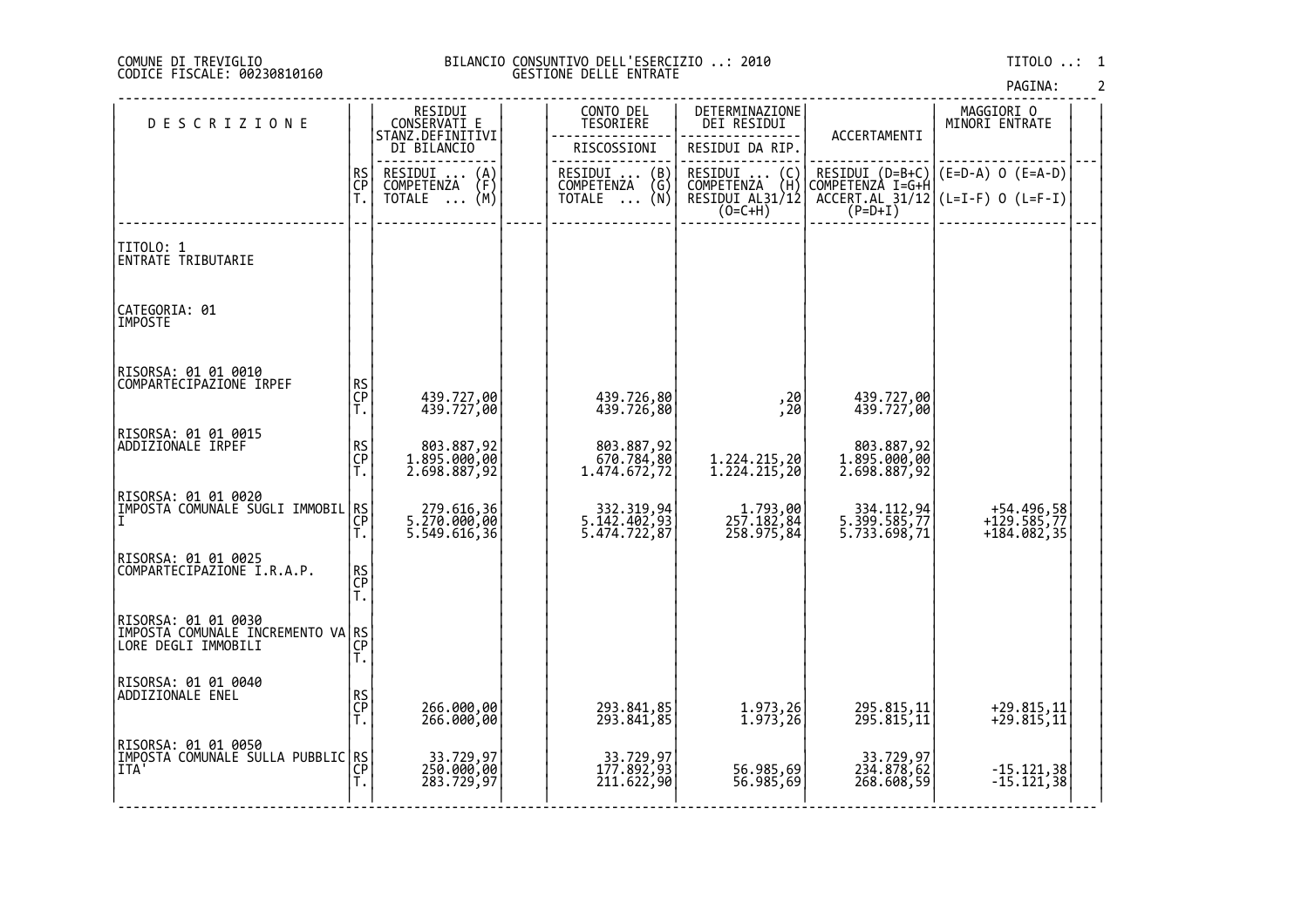#### DI TREVIGLIO BILANCIO CONSUNTIVO DELL'ESERCIZIO ..: 2010 TITOLO ..: 1 FISCALE: 00230810160 GESTIONE DELLE ENTRATE

| <b>DESCRIZIONE</b>                                                                                                      |                | RESIDUI<br>CONSERVATI E                                  | CONTO DEL<br>TESORIERE                                                             | DETERMINAZIONE<br>DEI RESIDUI                                                                   | ACCERTAMENTI                                  | MAGGIORI 0<br>MINORI ENTRATE                                                   |      |
|-------------------------------------------------------------------------------------------------------------------------|----------------|----------------------------------------------------------|------------------------------------------------------------------------------------|-------------------------------------------------------------------------------------------------|-----------------------------------------------|--------------------------------------------------------------------------------|------|
|                                                                                                                         |                | STANZ.DEFINITIVI<br>DI BILANCIO                          | RISCOSSIONI                                                                        | RESIDUI DA RIP.                                                                                 |                                               |                                                                                |      |
|                                                                                                                         | RS<br>CP<br>Ť. | RESIDUI<br>$\binom{A}{F}$<br>COMPETENZA<br>(M)<br>TOTALE | RESIDUI<br>$\begin{pmatrix} B \\ G \end{pmatrix}$<br>COMPETENZA<br>_ (Ñ)<br>TOTALE | RESIDUI<br>$\begin{pmatrix} C \\ H \end{pmatrix}$<br>COMPETENZA<br>RESIDUI AL31/12<br>$(0=C+H)$ | COMPETENZÀ I=G+H<br>$(P=D+I)$                 | RESIDUI $(D=B+C)$ $(E=D-A)$ 0 $(E=A-D)$<br>$ACCERT.AL_31/12$ (L=I-F) 0 (L=F-I) |      |
| RISORSA: 01 01 0060<br>IMPOSTE COMUNALI DIVERSE                                                                         | RS<br>CP<br>T. | 712.694,47<br>600.000,00<br>1.312.694,47                 | 260.939,26<br>254.180,48                                                           | 377.117,48<br>247.415,52<br>624.533,00                                                          | 638.056,74<br>501.596,00<br> 1.139.652,74     | $-74.637,73$ INS<br>-98.404,00<br>173.041,73                                   |      |
| RISORSA: 01 01 0070<br>QUOTA 0,5 PER MILLE                                                                              | RS<br>CP<br>T. | 26.000,00<br>20.000,00<br>46.000,00                      |                                                                                    | 7.692,09<br>8.000,00<br>15.692,09                                                               | 7.692,09<br>8.000,00<br>15.692,09             | $-18.307,91$ INS<br>$-12.000,00$<br>$-30.307,91$                               |      |
| TOTALE CATEGORIA: 01                                                                                                    | RS<br>CP<br>T. | 1.855.928,72<br>8.740.727,00<br>10.596.655,72            | 1.430.877,09<br>6.978.829,79<br>8.409.706,88                                       | 386.602,57<br>1.795.772,71<br>2.182.375,28                                                      | 1.817.479,66<br>8.774.602,50<br>10.592.082,16 | $-38.449,06$ INS<br>+33.875,50<br>$-4.573,56$                                  | $==$ |
| CATEGORIA: 02<br>TASSE                                                                                                  |                |                                                          |                                                                                    |                                                                                                 |                                               |                                                                                |      |
| RISORSA: 01 02 0002<br>CONCESSIONI                                                                                      | RS<br>CP<br>T. |                                                          |                                                                                    |                                                                                                 |                                               |                                                                                |      |
| RISORSA: 01 02 0003<br>SMALTIM.RIFIUTI                                                                                  | RS<br>CP<br>T. |                                                          |                                                                                    |                                                                                                 |                                               |                                                                                |      |
| RISORSA: 01 02 0060<br>CONTRIBUTI PER COSTRUZIONE                                                                       | RS<br>CP<br>T. |                                                          |                                                                                    |                                                                                                 |                                               |                                                                                |      |
| RISORSA: 01 02 0070<br>  NISOLO CICUPAŽĪONĚ ŠPAZI ED ARE RS<br> E PUBBLICHE<br>  TASSA OCCUPAŽĪONĚ ŠPAZI ED   CP<br> T. |                | 75.537,72<br>385.000,00<br>460.537,72                    | 78.829,86<br>334.663,58<br>413.493,44                                              | 12.439,66<br>16.269,00<br>28.708,66                                                             | 91.269,52<br>350.932,58<br>442.202,10         | +15.731,80<br>$-34.067,42$<br>$-18.335,62$                                     |      |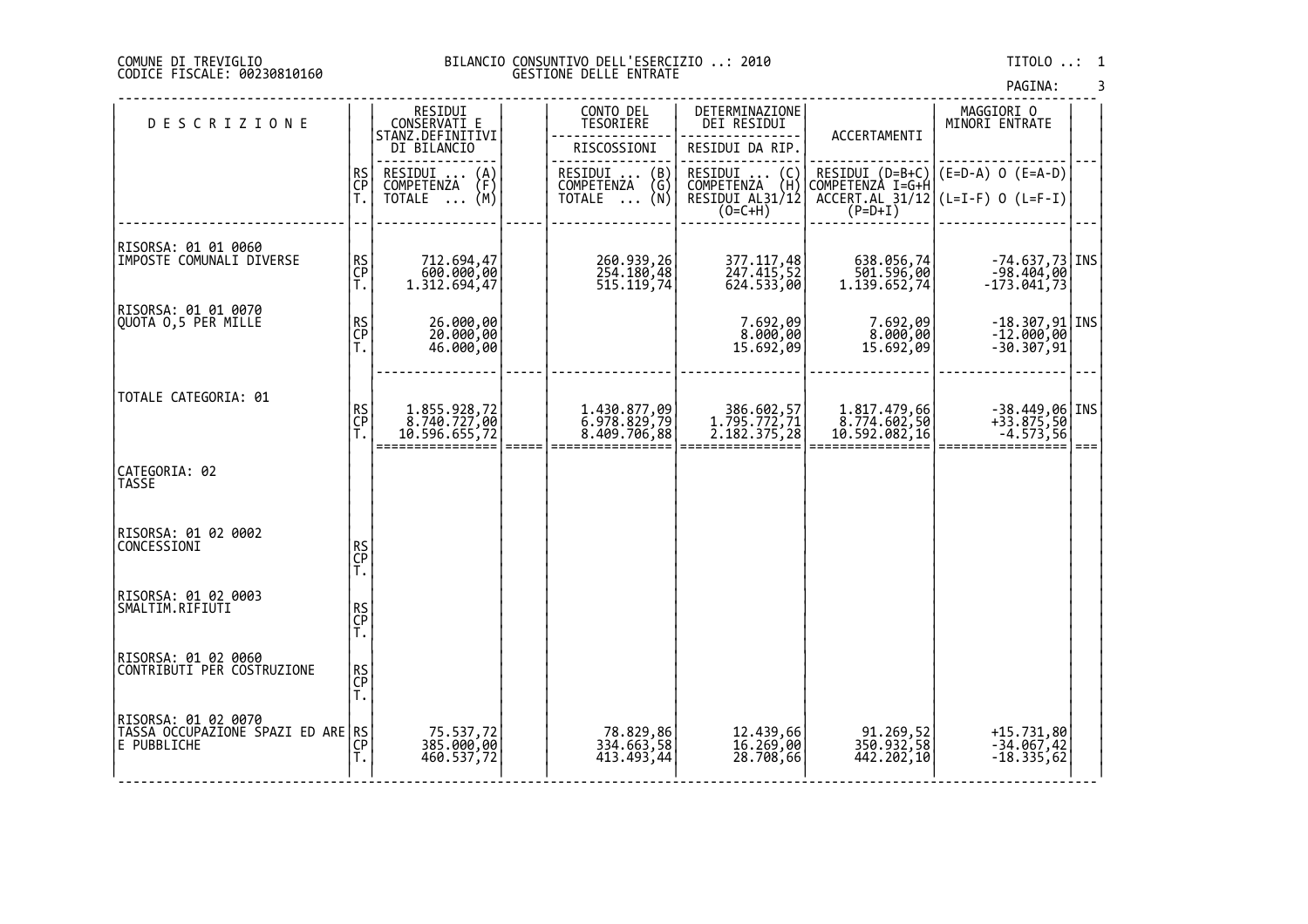#### DI TREVIGLIO BILANCIO CONSUNTIVO DELL'ESERCIZIO ..: 2010 TITOLO ..: 1 FISCALE: 00230810160 GESTIONE DELLE ENTRATE

| <b>DESCRIZIONE</b>                                                       |                | RESIDUI<br>CONSERVATI E<br>STANZ.DEFINITIVI                    | CONTO DEL<br>TESORIERE | DETERMINAZIONE<br>DEI RESIDUI                              | ACCERTAMENTI                                                                       | MAGGIORI 0<br>MINORI ENTRATE                 |                                                                                |     |
|--------------------------------------------------------------------------|----------------|----------------------------------------------------------------|------------------------|------------------------------------------------------------|------------------------------------------------------------------------------------|----------------------------------------------|--------------------------------------------------------------------------------|-----|
|                                                                          |                | DI BILANCIO                                                    |                        | RISCOSSIONI                                                | RESIDUI DA RIP.                                                                    |                                              |                                                                                |     |
|                                                                          | RS<br>CP<br>Ť. | RESIDUI<br>$\binom{A}{F}$<br>COMPETENZA<br>TOTALE $\ldots$ (M) |                        | RESIDUI<br>(B)<br>COMPETENZA<br>(G)<br>TOTALE $\ldots$ (N) | RESIDUI<br>$\begin{pmatrix} 0 \\ H \end{pmatrix}$<br>COMPETENZA<br>RESIDUI AL31/12 | COMPETENZÀ I=G+H                             | RESIDUI $(D=B+C)$ $(E=D-A)$ O $(E=A-D)$<br>$ACCERT.AL_31/12$ (L=I-F) 0 (L=F-I) |     |
|                                                                          |                |                                                                |                        |                                                            | $(O=C+H)$                                                                          | $(P=D+I)$                                    |                                                                                |     |
| RISORSA: 01 02 0080<br>TASSE CONCESSIONI COMUNALI                        | RS<br>CP<br>T. |                                                                |                        |                                                            |                                                                                    |                                              |                                                                                |     |
| RISORSA: 01 02 0090<br> TĀŠŠA SMALĪIMĒNTŎ ŘIFIUTI SOLI RS<br> DI URBANI  | T.             | 1.089.703,94<br>4.049.266,54<br>5.138.970,48                   |                        | 271.862,92<br>3.573.732,91<br>3.845.595,83                 | 681.390,52<br>412.733,37<br>1.094.123,89                                           | 953.253,44<br>3.986.466,28<br>4.939.719,72   | $-136.450,50$ INS<br>$-62.800, 26$<br>$-199.250,76$                            |     |
| RISORSA: 01 02 0100<br><b>TASSE DIVERSE</b>                              | RS<br>CP<br>T. | 218.675,83<br>498.278,96<br>716.954,79                         |                        | 56.295,55<br>412.255,59<br>468.551,14                      | 118.212,43<br>83.743,37<br>201.955,80                                              | 174.507,98<br>495.998,96<br>670.506,94       | $-44.167,85$ INS<br>$-2.280,00$<br>$-46.447,85$                                |     |
| TOTALE CATEGORIA: 02                                                     | RS<br>CP       | 1.383.917,49<br>4.932.545,50<br>6.316.462,99                   |                        | 406.988,33<br>4.320.652,08<br>4.727.640,41                 | 812.042,61<br>512.745,74<br>1.324.788,35                                           | 1.219.030,94<br>4.833.397,82<br>6.052.428,76 | $-164.886,55$ INS<br>$-99.147,68$<br>$-264.034,23$                             | === |
| CATEGORIA: 03<br>TRIBUTI SPECIALI ED ALTRE<br>ENTRATE TRIBUTARIE PROPRIE |                |                                                                |                        |                                                            |                                                                                    |                                              |                                                                                |     |
| RISORSA: 01 03 0110<br>DIRITTI SULLE PUBBLICHE AFFISS RS<br>IONI         | СP<br>T.       | 18.015,00<br>75.000,00<br>93.015,00                            |                        | 18.015,00<br>57.981,86<br>75.996,86                        | 18.442,03<br>18.442,03                                                             | 18.015,00<br>76.423,89<br>94.438,89          | $+1.423,89$<br>$+1.423,89$                                                     |     |
| RISORSA: 01 03 0115<br>COMPARTECIPAZIONE I.R.A.P.                        | RS<br>CP<br>T. |                                                                |                        |                                                            |                                                                                    |                                              |                                                                                |     |
| RISORSA: 01 03 0120<br> DIRITTI E CANONI DEPURAZIONE A RS<br><b>COUE</b> | ĈP<br>T.       |                                                                |                        |                                                            |                                                                                    |                                              |                                                                                |     |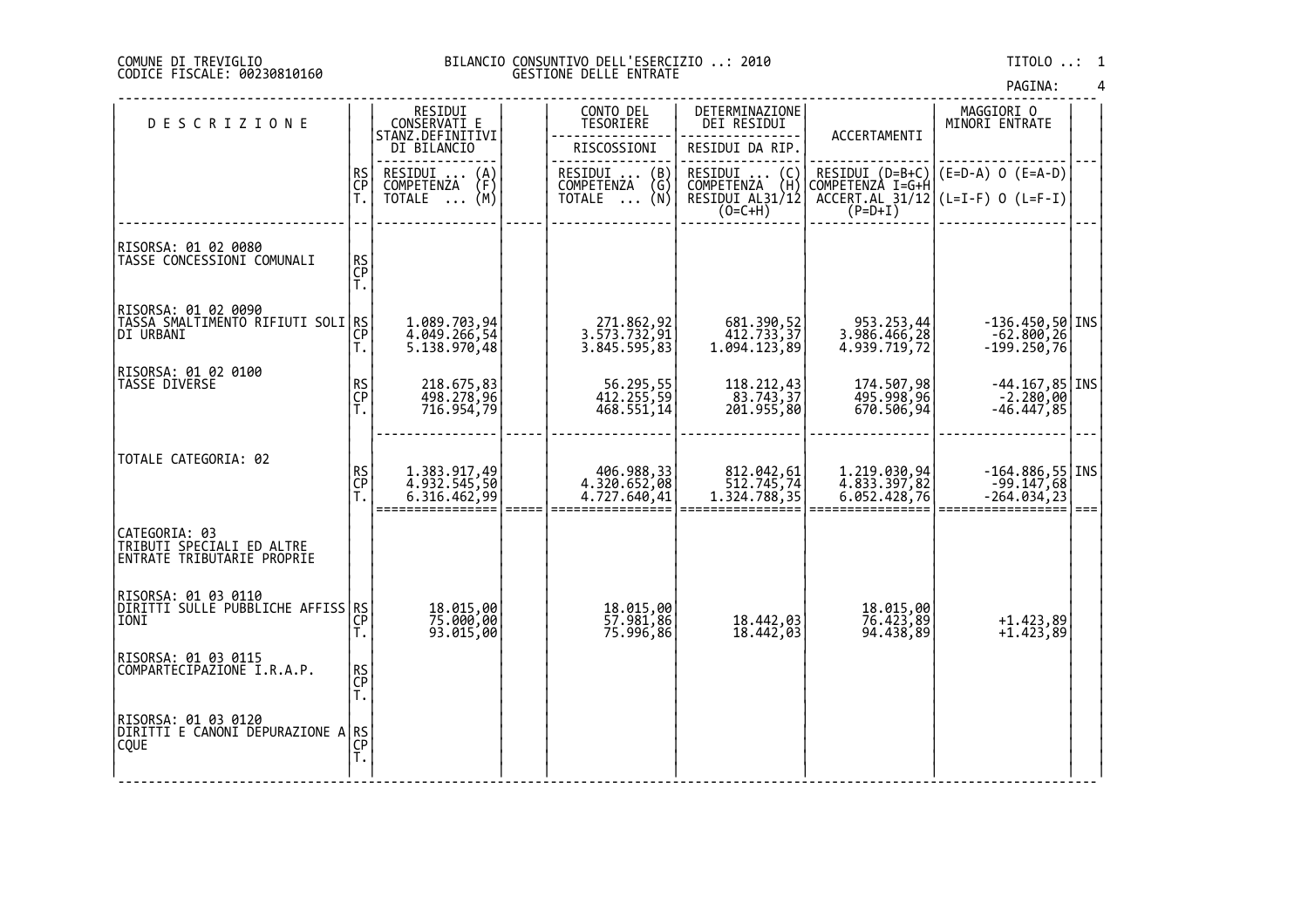### DI TREVIGLIO BILANCIO CONSUNTIVO DELL'ESERCIZIO ..: 2010 TITOLO ..: 1 FISCALE: 00230810160 GESTIONE DELLE ENTRATE

| PAGINA: |  |
|---------|--|
|         |  |

| <b>DESCRIZIONE</b>                                                                 |                 | RESIDUI<br>CONSERVATI E<br>STANZ.DEFINITIVI<br>DI BILANCIO           | CONTO DEL<br>TESORIERE<br>RISCOSSIONI         | DETERMINAZIONE<br>DEI RESIDUI<br>RESIDUI DA RIP.                  | ACCERTAMENTI           | MAGGIORI O<br>MINORI ENTRATE                                                                    |      |
|------------------------------------------------------------------------------------|-----------------|----------------------------------------------------------------------|-----------------------------------------------|-------------------------------------------------------------------|------------------------|-------------------------------------------------------------------------------------------------|------|
|                                                                                    | RS<br>CP        | RESIDUI<br>COMPETENZA<br>$\binom{A}{F}$<br>(M)<br>TOTALE<br>$\cdots$ | RESIDUI  (B)<br>COMPETENZA (G)<br>TOTALE  (N) | RESIDUI  (C) <br>COMPETENZA (H) <br>RESIDUI AL31/12 <br>$(O=C+H)$ | $(P=D+I)$              | RESIDUI (D=B+C) (E=D-A) O (E=A-D)<br> COMPETENZA I=G+H <br>$ACCERT. AL_31/12$ (L=I-F) 0 (L=F-I) |      |
| RISORSA: 01 03 0125<br>DIRITTI DI ESCAVAZIONE L.R.30/ RS <br>$8/82 N$ $18$         | ÇP              |                                                                      |                                               |                                                                   |                        |                                                                                                 |      |
| RISORSA: 01 03 0130<br>ALTRI TRIBUTI SPECIALI ED ENTR RS<br>ATE TRIBUTARIE PROPRIE | СP              |                                                                      |                                               |                                                                   |                        |                                                                                                 |      |
| RISORSA: 01 03 0810<br>ADDIZIONALE IRPEF                                           | RS<br>CP<br>T.  |                                                                      |                                               |                                                                   |                        |                                                                                                 |      |
| TOTALE CATEGORIA: 03                                                               | <b>RS</b><br>ÇP | 18.015,00<br>75.000,00<br>93.015,00                                  | 18.015,00<br>57.981,86<br>75.996,86           | 18,442,03<br>18.442,03                                            | 18.015,00<br>76.423,89 | +1.423,89<br>+1.423,89                                                                          | $==$ |
|                                                                                    |                 |                                                                      |                                               |                                                                   |                        |                                                                                                 |      |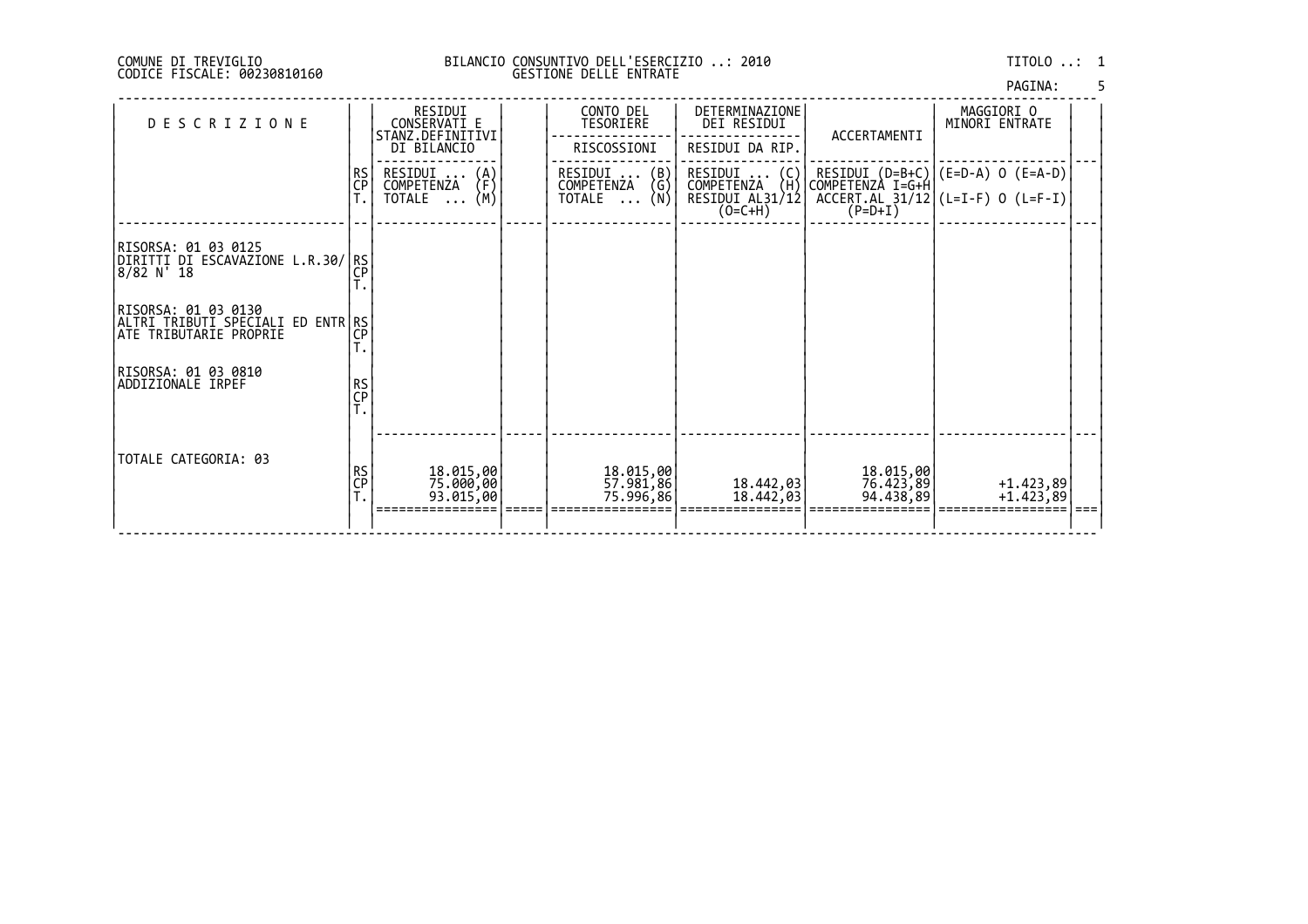#### DI TREVIGLIO BILANCIO CONSUNTIVO DELL'ESERCIZIO ..: 2010 TITOLO ..: 1 FISCALE: 00230810160 GESTIONE DELLE ENTRATE

| PAGINA: | 6 |
|---------|---|
|         |   |

| <b>DESCRIZIONE</b>                                                       |                 | RESIDUI<br>CONSERVATI E<br>STANZ.DEFINITIVI<br>DI BILANCIO | CONTO DEL<br>TESORIERE<br>RISCOSSIONI                          | DETERMINAZIONE<br>DEI RESIDUI<br>RESIDUI DA RIP.                   | ACCERTAMENTI                                   | MAGGIORI O<br>MINORI ENTRATE                                                        |  |
|--------------------------------------------------------------------------|-----------------|------------------------------------------------------------|----------------------------------------------------------------|--------------------------------------------------------------------|------------------------------------------------|-------------------------------------------------------------------------------------|--|
|                                                                          | <b>RS</b><br>CP | RESIDUI<br>$\binom{A}{F}$<br>COMPETENZA<br>(M)<br>TOTALE   | RESIDUI<br>$\binom{B}{G}$<br>COMPETENZA<br>TOTALE $\ldots$ (N) | RESIDUI<br>$\{C_H\}$<br>COMPETENZA<br>RESIDUI AL31/12<br>$(O=C+H)$ | COMPETENZÀ I=G+H<br>$(P=D+I)$                  | RESIDUI $(D=B+C)$ $(E=D-A)$ 0 $(E=A-D)$<br>$ACCERT. AL_31/12$ $(L=I-F)$ 0 $(L=F-I)$ |  |
| RIASSUNTO DEL TITOLO: 1<br>ENTRATE TRIBUTARIE                            |                 |                                                            |                                                                |                                                                    |                                                |                                                                                     |  |
| CATEGORIA: 01<br>IMPOSTE                                                 | RS<br>CP<br>T.  | 1.855.928,72<br>8.740.727,00<br>10.596.655,72              | 1.430.877,09<br>6.978.829,79<br>8.409.706,88                   | 386.602,57<br>1.795.772,71<br>2.182.375,28                         | 1.817.479,66<br>8.774.602,50<br>10.592.082,16  | $-38.449,06$   INS<br>$+33.875,50$<br>$-4.573,56$                                   |  |
| CATEGORIA: 02<br>TASSE                                                   | RS<br>CP        | 1.383.917,49<br>4.932.545,50<br>6.316.462,99               | 406.988,33<br>4.320.652,08<br>4.727.640,41                     | 812.042,61<br>512.745,74<br>1.324.788,35                           | 1.219.030,94<br>4.833.397,82<br>6.052.428,76   | $-164.886,55$ INS<br>$-99.147,68$<br>$-264.034, 23$                                 |  |
| CATEGORIA: 03<br>TRIBUTI SPECIALI ED ALTRE<br>ENTRATE TRIBUTARIE PROPRIE | RS<br>CP<br>T.  | 18.015,00<br>75.000,00<br>93.015,00                        | 18.015,00<br>57.981,86<br>75.996,86                            | 18.442,03<br>18.442,03                                             | 18.015,00<br>76.423,89<br>94.438,89            | $+1.423.89$<br>$+1.423,89$                                                          |  |
| TOTALE TITOLO: 1                                                         | RS<br>CP<br>Ť.  | 3.257.861,21<br>13.748.272,50<br>17.006.133,71             | 1.855.880,42<br>11.357.463,73<br>13.213.344,15                 | 1.198.645,18<br>2.326.960,48<br>3.525.605,66                       | 3.054.525,60<br>13.684.424,21<br>16.738.949,81 | $-203.335,61$   INS<br>$-63.848,29$<br>$-267.183,90$                                |  |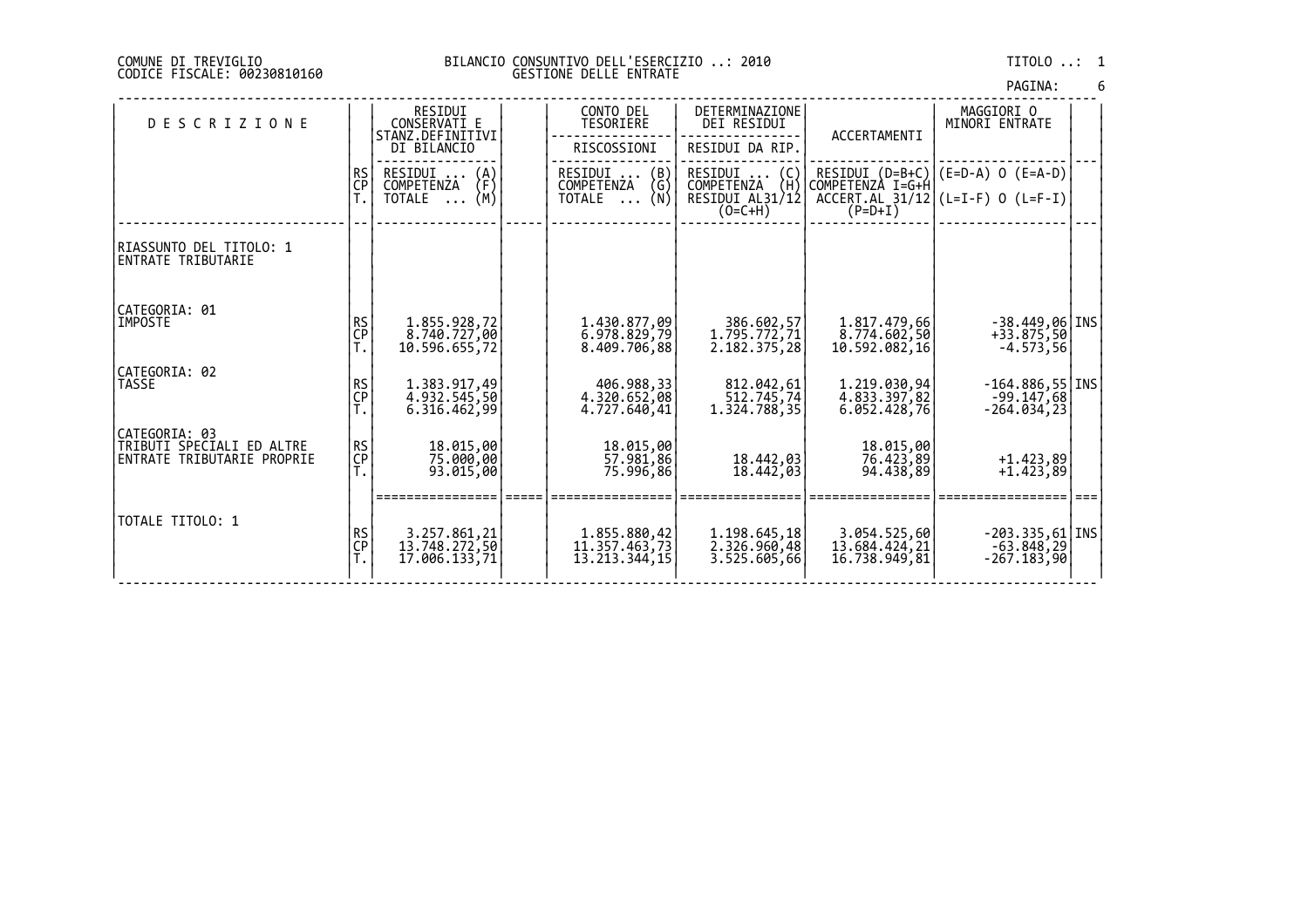#### DI TREVIGLIO BILANCIO CONSUNTIVO DELL'ESERCIZIO ..: 2010 TITOLO ..: 2 FISCALE: 00230810160 GESTIONE DELLE ENTRATE

| <b>DESCRIZIONE</b>                                                                                                                                                              |                | RESIDUI<br>CONSERVATI E                                  |                     | CONTO DEL<br>TESORIERE                                 | DETERMINAZIONE<br>DEI RESIDUI                                    | ACCERTAMENTI                               | MAGGIORI O<br>MINORI ENTRATE                    |           |
|---------------------------------------------------------------------------------------------------------------------------------------------------------------------------------|----------------|----------------------------------------------------------|---------------------|--------------------------------------------------------|------------------------------------------------------------------|--------------------------------------------|-------------------------------------------------|-----------|
|                                                                                                                                                                                 |                | STANZ.DEFINITIVI<br>DI BILANCIO                          |                     | RISCOSSIONI                                            | RESIDUI DA RIP.                                                  |                                            |                                                 |           |
|                                                                                                                                                                                 | RS<br>CP<br>T. | RESIDUI<br>$\binom{A}{F}$<br>COMPETENZA<br>(М)<br>TOTALE |                     | RESIDUI<br>(B)<br>COMPETENZA (G)<br>TOTALE  (N)        | RESIDUI<br>(C)<br>COMPETENZA (H)<br>RESIDUI AL31/12<br>$(O=C+H)$ | COMPETENZÀ I=G+Ĥ<br>$(P=D+I)$              | $ACCERT. AL_31/12$ (L=I-F) 0 (L=F-I)            |           |
|                                                                                                                                                                                 |                |                                                          |                     |                                                        |                                                                  |                                            |                                                 |           |
| TITOLO: 2<br> ENTRATE DERIVANTI DA CONTRIBU-<br>TI E TRAŠFERIMENTI (ORRENTI)<br>DELLO STATO, DELLA REGIONE E<br>DI ALTRI ENTI PUBBL. ANCHE IN<br>RAPP. DI FUNZ. DELEGATE DA REG |                |                                                          |                     |                                                        |                                                                  |                                            |                                                 |           |
| CATEGORIA: 01<br>CONTRIBUTI E TRASFERIMENTI<br>CORRENTI DALLO STATO                                                                                                             |                |                                                          |                     |                                                        |                                                                  |                                            |                                                 |           |
| RISORSA: 02 01 0130<br>TRASFERIMENTI CORRENTI DELLO S RS<br>TATO A CARATTERE GENERALE                                                                                           | Т.             | 526.884,06<br>5.007.276,96<br>5.534.161,02               |                     | 481.208,70<br>4.954.594,25<br>5.435.802,95             | 125.160,93<br>125.160,93                                         | 481.208,70<br>5.079.755,18<br>5.560.963,88 | $-45.675,36$ INS<br>+72.478,22<br>$+26.802, 86$ |           |
| RISORSA: 02 01 0140<br>TRASFERIMENTI CORRENTI DELLO S RS<br>TATO FINALIZZATI                                                                                                    | CP<br>T.       | 173.944,00<br>$\frac{61.800,000}{265.744,000}$           |                     | 163.631,00<br>30.894,00<br>  30.894,00<br>  194.525,00 | 59.200,00<br>60.906,00<br>120.106,00                             | 222.831,00<br>91.800,00<br>314.631,00      | +48.887,00<br>+48.887,00                        |           |
| TOTALE CATEGORIA: 01                                                                                                                                                            | RS<br>CP<br>T. | 06,828,06<br>96,099.076.5<br>5.799.905,02                | $=$ $=$ $=$ $=$ $=$ | 644.839,70<br>4.985.488,25<br>5.630.327,95             | 59.200,00<br>186.066,93<br>245.266,93                            | 704.039,70<br>5.171.555,18<br>5.875.594,88 | $+3.211,64$<br>$+72.478,22$<br>$+75.689,86$     | ===   === |
| CATEGORIA: 02<br>CONTRIBUTI E TRASFERIMENTI<br><b>CORRENTI DALLA REGIONE</b>                                                                                                    |                |                                                          |                     |                                                        |                                                                  |                                            |                                                 |           |
| RISORSA: 02 02 0001<br>TRASFERIMENTI REGIONALI                                                                                                                                  | RS<br>CP<br>T. |                                                          |                     |                                                        |                                                                  |                                            |                                                 |           |
| RISORSA: 02 02 0150<br>TRASFERIMĚNTÍ CŎRŔĚNTI DALLA R RS<br> REGIONE                                                                                                            | Ť.             |                                                          |                     |                                                        |                                                                  |                                            |                                                 |           |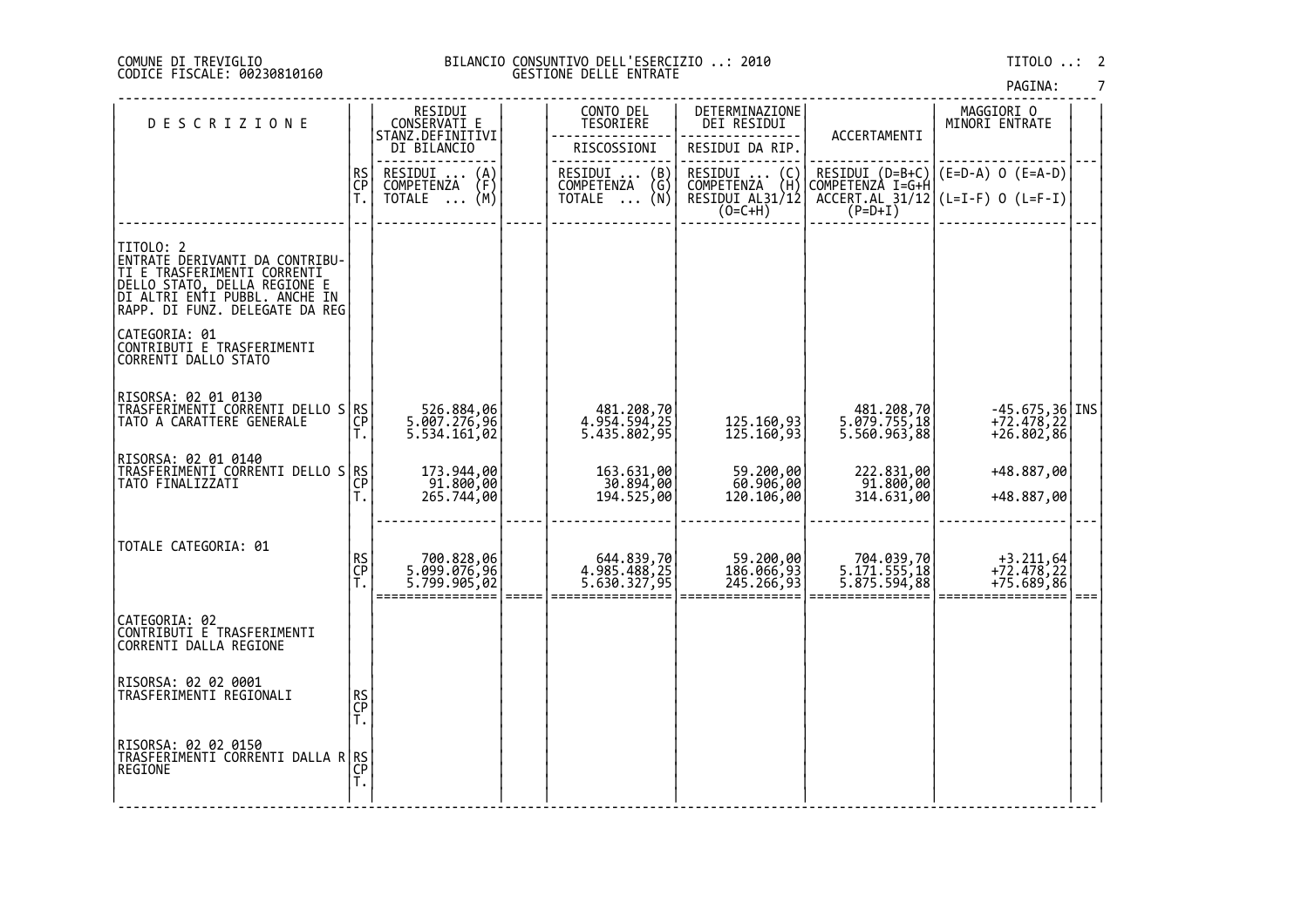#### DI TREVIGLIO BILANCIO CONSUNTIVO DELL'ESERCIZIO ..: 2010 TITOLO ..: 2 FISCALE: 00230810160 GESTIONE DELLE ENTRATE

| <b>DESCRIZIONE</b>                                                                                   |                       | RESIDUI<br>CONSERVATI E<br>STANZ.DEFINITIVI              | CONTO DEL<br>TESORIERE                        | DETERMINAZIONE<br>DEI RESIDUI                                           | ACCERTAMENTI                                       | MAGGIORI O<br>MINORI ENTRATE                                  |  |
|------------------------------------------------------------------------------------------------------|-----------------------|----------------------------------------------------------|-----------------------------------------------|-------------------------------------------------------------------------|----------------------------------------------------|---------------------------------------------------------------|--|
|                                                                                                      |                       | DI BILANCIO                                              | RISCOSSIONI                                   | RESIDUI DA RIP.                                                         |                                                    |                                                               |  |
|                                                                                                      | RS<br>CP<br>T.        | RESIDUI<br>$\binom{A}{F}$<br>COMPETENZA<br>(M)<br>TOTALE | RESIDUI  (B)<br>COMPETENZA (G)<br>TOTALE  (N) | RESIDUI<br>(C)<br>(Ĥ)<br>COMPETENZA (H)<br>RESIDUI AL31/12<br>$(O=C+H)$ | $RESIDUI (D=B+C)$<br>COMPETENZÀ I=G+Ĥ<br>$(P=D+I)$ | (E=D-A) 0 (E=A-D)<br>$ACCERT. AL_31/12$ $(L=I-F)$ 0 $(L=F-I)$ |  |
| RISORSA: 02 02 0160<br>FUNZIONI DI POLIZIA LOCALE                                                    | RS<br>CP<br>T.        |                                                          |                                               |                                                                         |                                                    |                                                               |  |
| RISORSA: 02 02 0170<br> FUNŽIONI ĎĪ ĬŠTŘŪŹĬONE PUBBLIC RS<br> A                                      | Τ.                    |                                                          |                                               |                                                                         |                                                    |                                                               |  |
| RISORSA: 02 02 0180<br>FUNZIONI RELATIVE ALLA CULTURA RS<br>E BENI CULTURALI                         | СP<br>т.              | 2.850,00<br>15.000,00<br>17.850,00                       | 3.800,00<br>3.800,00                          |                                                                         | 3.800,00<br>3.800,00                               | +950,00<br>$-15.000,00$<br>$-14.050,00$                       |  |
| RISORSA: 02 02 0190<br>FUNZIONI NEL SETTORE SPORTIVO                                                 | RS<br>CP<br>T.        |                                                          |                                               |                                                                         |                                                    |                                                               |  |
| RISORSA: 02 02 0200<br> FUNZIONI NEL CAMPO TURISTICO                                                 | <b>RS</b><br>CP<br>Τ. |                                                          |                                               |                                                                         |                                                    |                                                               |  |
| RISORSA: 02 02 0210<br><u>FUNZIONI NEL CAP</u> O DELLA VIABIL RS<br>ITA' E TRASPORTI                 | ĈP<br>Т.              |                                                          |                                               |                                                                         |                                                    |                                                               |  |
| RISORSA: 02 02 0220<br>FUNZIONI RIGUARDANTI LA GESTIO RS<br>NE DEL PATRIMONIO E DELL'AMBIE CP<br>NTE |                       |                                                          |                                               |                                                                         |                                                    |                                                               |  |
| RISORSA: 02 02 0230<br> FUNZIONI NEL SETTORE SOCIALE                                                 | RS<br>CP<br>Τ.        | 366.756,11<br>529.902,42<br>896.658,53                   | 356.818,21<br>192.253,76<br>549.071,97        | 7.710,24<br>325.110,12<br>332.820,36                                    | 364.528,45<br>517.363,88<br>881.892,33             | -2.227,66 INS<br>-12.538,54<br>-14.766,20                     |  |
| RISORSA: 02 02 0240<br> FUNZIONI NEL CAMPO DELLO SVILU RS<br> PPO ECONOMICO                          | Ť.                    |                                                          |                                               |                                                                         |                                                    |                                                               |  |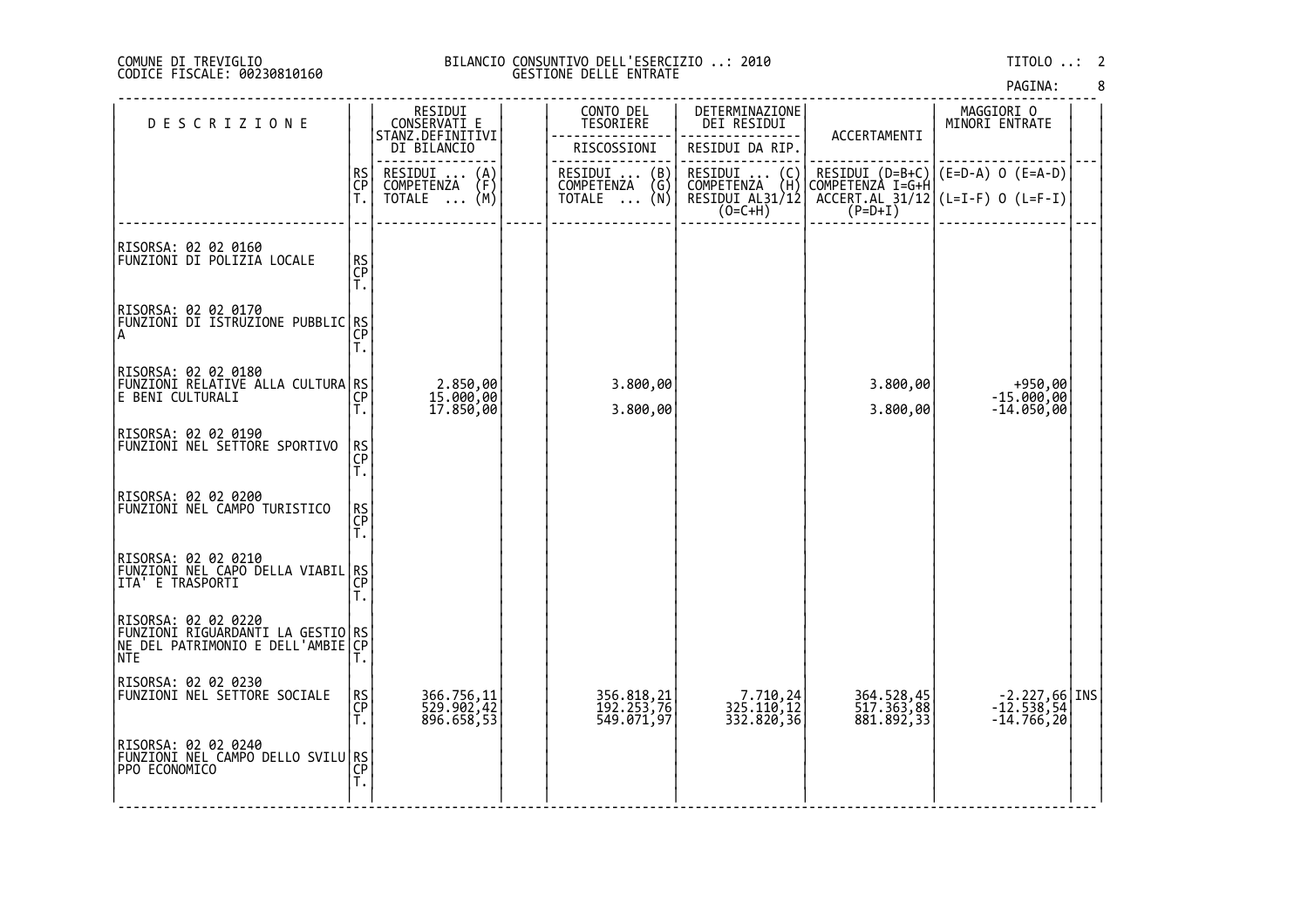#### DI TREVIGLIO BILANCIO CONSUNTIVO DELL'ESERCIZIO ..: 2010 TITOLO ..: 2 FISCALE: 00230810160 GESTIONE DELLE ENTRATE

| <b>DESCRIZIONE</b>                                                                                  |                 | RESIDUI<br>CONSERVATI E<br>STANZ.DEFINITIVI         | CONTO DEL<br>TESORIERE                 | DETERMINAZIONE<br>DEI RESIDUI                                                          | ACCERTAMENTI                           | MAGGIORI 0<br>MINORI ENTRATE                           |  |
|-----------------------------------------------------------------------------------------------------|-----------------|-----------------------------------------------------|----------------------------------------|----------------------------------------------------------------------------------------|----------------------------------------|--------------------------------------------------------|--|
|                                                                                                     |                 | DI BILANCIO                                         | RISCOSSIONI                            | RESIDUI DA RIP.                                                                        |                                        |                                                        |  |
|                                                                                                     | <b>RS</b><br>CP | RESIDUI<br>$\binom{A}{F}$<br>$\cdots$<br>COMPETENZA | RESIDUI  (B)<br>COMPETENZA (G)         | RESIDUI<br>COMPETENZA<br>$\left\{\begin{smallmatrix} C \\ H \end{smallmatrix}\right\}$ |                                        | RESIDUI (D=B+C) (E=D-A) 0 (E=A-D)<br> COMPETENZA I=G+H |  |
|                                                                                                     | Τ.              | TOTALE  (M)                                         | TOTALE $\ldots$ (N)                    | RESIDUI AL31/12<br>(O=C+H)                                                             | $(P=D+I)$                              | $ACCERT.AL_31/12$ (L=I-F) 0 (L=F-I)                    |  |
| RISORSA: 02 02 0250<br> ALTRI CONTRIBUTI E TRASFERIMEN RS <br> CP                                   |                 |                                                     |                                        |                                                                                        |                                        |                                                        |  |
|                                                                                                     | Τ.              |                                                     |                                        |                                                                                        |                                        |                                                        |  |
| TOTALE CATEGORIA: 02                                                                                |                 |                                                     |                                        |                                                                                        |                                        |                                                        |  |
|                                                                                                     | RS<br>CP<br>Τ.  | 369.606,11<br>544.902,42<br>914.508,53              | 360.618,21<br>192.253,76<br>552.871,97 | 7.710,24<br>325.110,12<br>332.820,36                                                   | 368.328,45<br>517.363,88<br>885.692,33 | $-1.277,66$ INS<br>$-27.538,54$<br>$-28.816,20$        |  |
|                                                                                                     |                 |                                                     |                                        |                                                                                        |                                        |                                                        |  |
| CATEGORIA: 03<br>CONTRIBUTI E TRASFERIMENTI<br>CORRENTI DALLA REGIONE PER<br>FUNZIONI DELEGATE      |                 |                                                     |                                        |                                                                                        |                                        |                                                        |  |
| RISORSA: 02 03 0210<br>TRASFERIMENTO LEGGE<br>62/2000                                               | RS<br>CP<br>Τ.  |                                                     |                                        |                                                                                        |                                        |                                                        |  |
| RISORSA: 02 03 0260<br> CONTRIB.REGIONALI PER FUNZIONI RS<br><b>DELEGATE</b>                        | CP<br>Τ.        |                                                     |                                        |                                                                                        |                                        |                                                        |  |
| RISORSA: 02 03 0360<br>  <u>ALTRI_CONTRIBUTI</u> _PER_TRASFERIM RS<br><b>ENTI FUNZIONI DELEGATE</b> | CP<br>Τ.        |                                                     |                                        |                                                                                        |                                        |                                                        |  |
| TOTALE CATEGORIA: 03                                                                                |                 |                                                     |                                        |                                                                                        |                                        |                                                        |  |
|                                                                                                     | RS<br>CP<br>T.  |                                                     |                                        |                                                                                        |                                        |                                                        |  |
| CATEGORIA: 04<br>CONTRIBUTI E TRASFERIMENTI<br>CORRENTI DA PARTE DI ORGANISMI                       |                 |                                                     |                                        |                                                                                        |                                        |                                                        |  |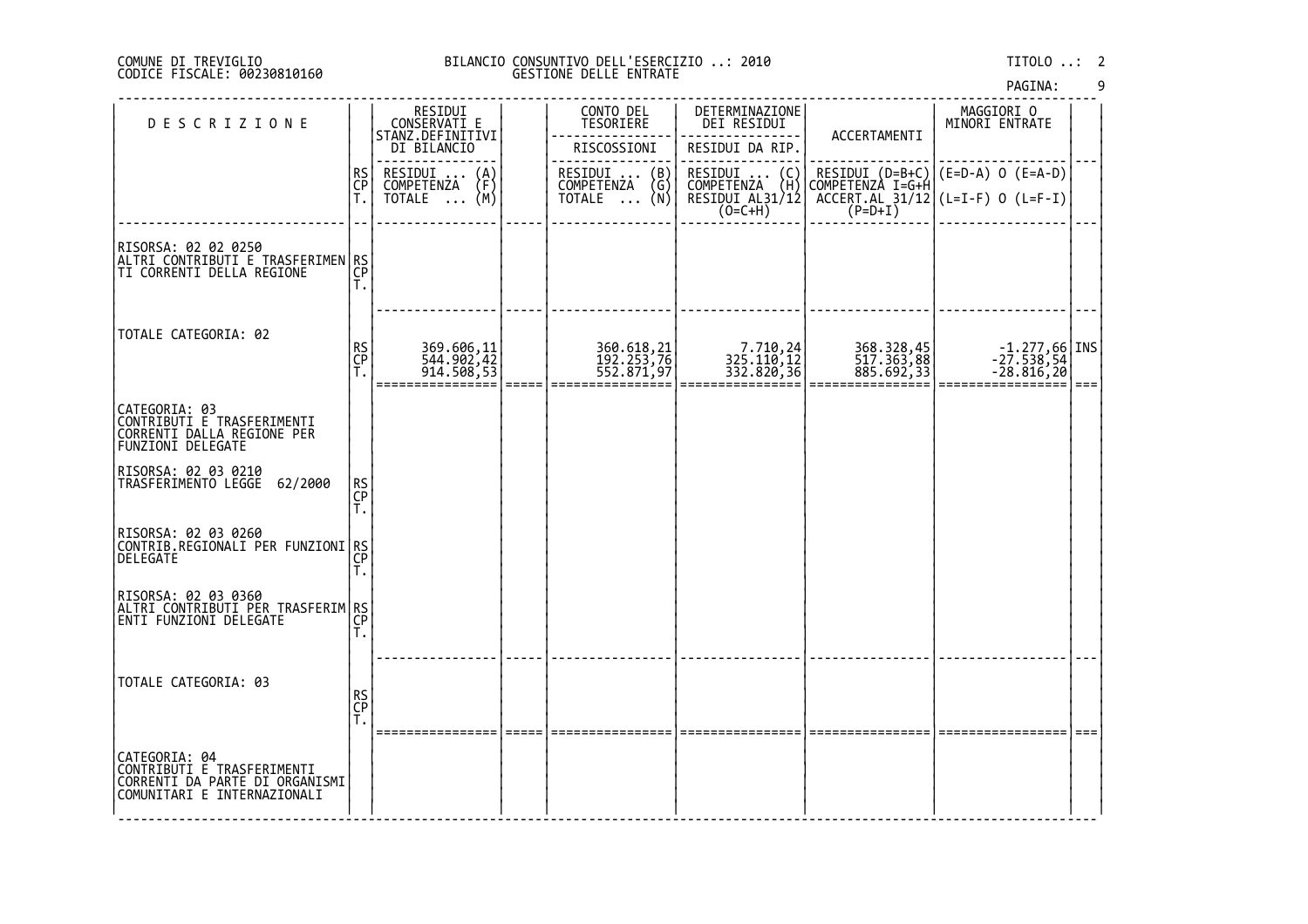#### DI TREVIGLIO BILANCIO CONSUNTIVO DELL'ESERCIZIO ..: 2010 TITOLO ..: 2 FISCALE: 00230810160 GESTIONE DELLE ENTRATE

|  | PAGINA: | 10 |  |
|--|---------|----|--|
|  |         |    |  |

| <b>DESCRIZIONE</b>                                                                                       |                | RESIDUI<br>CONSERVATI E                        | CONTO DEL<br>TESORIERE             | DETERMINAZIONE<br>DEI RESIDUI                                           |                                     | MAGGIORI 0<br>MINORI ENTRATE                              |  |
|----------------------------------------------------------------------------------------------------------|----------------|------------------------------------------------|------------------------------------|-------------------------------------------------------------------------|-------------------------------------|-----------------------------------------------------------|--|
|                                                                                                          |                | STANZ.DEFINITIVI<br>DI BILANCIO                | RISCOSSIONI                        | RESIDUI DA RIP.                                                         | ACCERTAMENTI                        |                                                           |  |
|                                                                                                          | RS<br>CP<br>T. | RESIDUI<br>$\binom{A}{F}$<br><b>COMPETENZA</b> | RESIDUI  (B)<br>COMPETENZA (G)     | RESIDU <u>I</u><br>$\begin{pmatrix} C \\ H \end{pmatrix}$<br>COMPETENZA |                                     | RESIDUI (D=B+C) (E=D-A) 0 (E=A-D)<br>COMPETENZA I=G+H     |  |
|                                                                                                          |                | (M)<br>TOTALE<br>$\cdots$                      | (N)<br>TOTALE                      | RESIDUI AL31/12<br>(O=C+H)                                              |                                     | $\overline{ACCERT.RL}$ 31/12 (L=I-F) 0 (L=F-I)<br>(P=D+I) |  |
| RISORSA: 02 04 0370<br> TRASFERIMENTI DA PARTE DI ORGA RS<br>!!!!! ^^^*'""TART FD INTERNAZIO  CP<br>NALI | Τ.             |                                                |                                    |                                                                         |                                     |                                                           |  |
| RISORSA: 02 04 0410<br> EUNZIONI_RIGUARDANTI_GESTIONE<br>TERRITORIO ED AMBIENTE                          | RS<br>CP<br>T. |                                                |                                    |                                                                         |                                     |                                                           |  |
| RISORSA: 02 04 0430<br>ALTRI CONTRIBUTI COMUNITARI                                                       | RS<br>CP<br>T. |                                                |                                    |                                                                         |                                     |                                                           |  |
| TOTALE CATEGORIA: 04                                                                                     | RS<br>CP<br>T. |                                                |                                    |                                                                         |                                     |                                                           |  |
| CATEGORIA: 05<br>CONTRIBUTI E TRASFERIMENTI<br>CORRENTI DA ALTRI ENTI DEL<br>SETTORE PUBBLICO            |                |                                                |                                    |                                                                         |                                     |                                                           |  |
| RISORSA: 02 05 0230<br>SETTORE SOCIALE                                                                   | RS<br>CP<br>T. | 2.200,00<br>9.600,00<br>11.800,00              | 800,00<br>8.800,00<br>9.600,00     | 1.400,00<br>800,00<br>2.200,00                                          | 2.200,00<br>9.600,00<br>11.800,00   |                                                           |  |
| RISORSA: 02 05 0440<br> CONTRIBUTI E TRASFERIMENTI COR RS <br> CONTRIBUTI E PUBBLICO                     | Ť.             | 5.900,00<br>18.849,58<br>24.749,58             | 8.100,00<br>1.500,00<br>9.600,00   | 3.135,00<br>3.135,00                                                    | 8.100,00<br>4.635,00<br>12.735,00   | $+2.200,00$<br>-14.214,58<br>-12.014,58                   |  |
| TOTALE CATEGORIA: 05                                                                                     | RS<br>CP<br>T. | 8.100,00<br>28.449,58<br>36.549,58             | 8.900,00<br>10.300,00<br>19.200,00 | 1.400,00<br>3.935,00<br>5.335,00                                        | 10.300,00<br>14.235,00<br>24.535,00 | $+2.200,00$<br>-14.214,58<br>$-12.014,58$                 |  |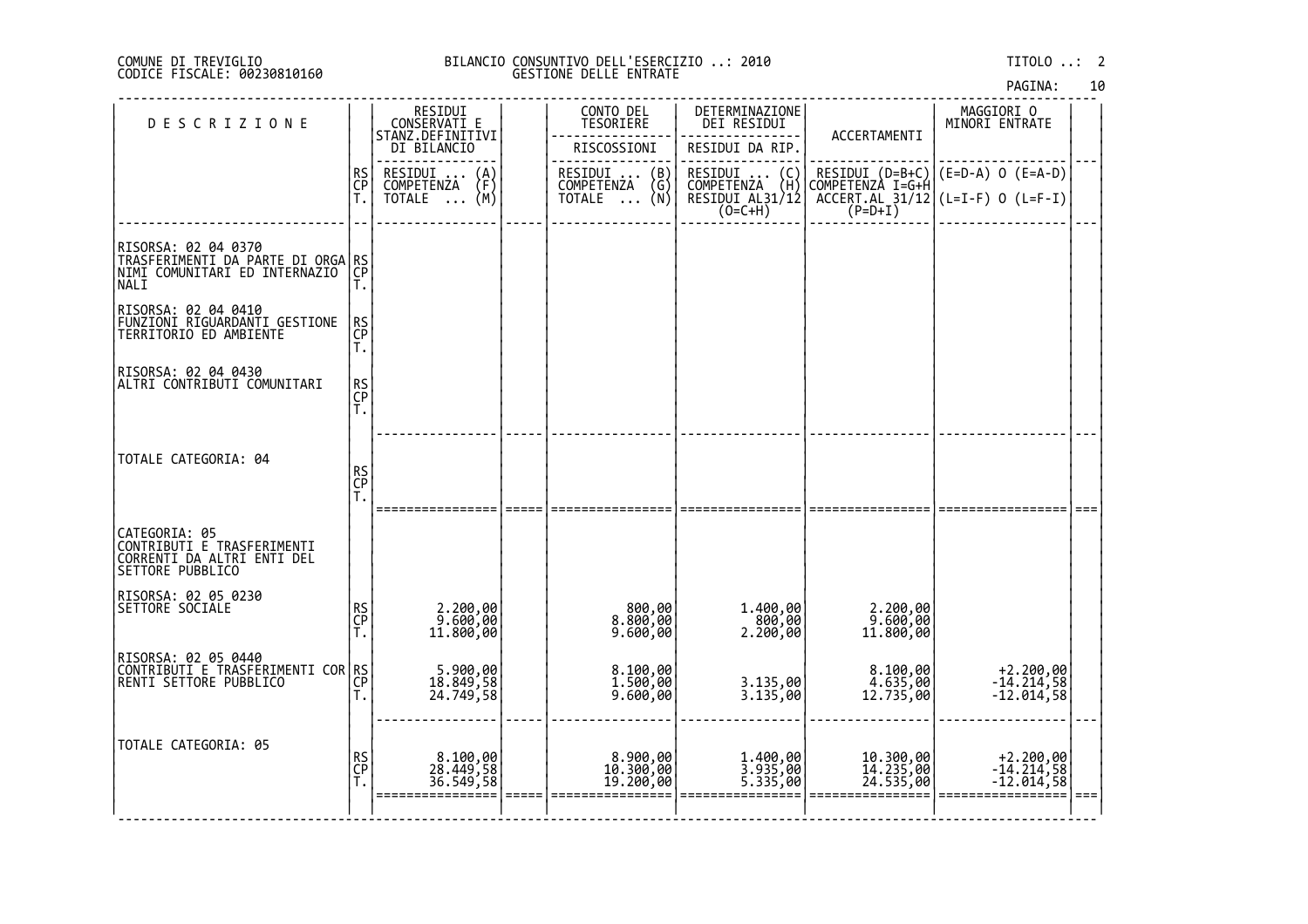#### DI TREVIGLIO BILANCIO CONSUNTIVO DELL'ESERCIZIO ..: 2010 TITOLO ..: 2 FISCALE: 00230810160 GESTIONE DELLE ENTRATE

| PAGINA: | 11 |
|---------|----|
|         |    |

| <b>DESCRIZIONE</b>                                                                                                                                                                           |                | RESIDUI<br>CONSERVATI E                      | CONTO DEL<br>TESORIERE                        | DETERMINAZIONE<br>DEI RESIDUI                                              | ACCERTAMENTI                                  | MAGGIORI O<br>MINORI ENTRATE                                          |     |
|----------------------------------------------------------------------------------------------------------------------------------------------------------------------------------------------|----------------|----------------------------------------------|-----------------------------------------------|----------------------------------------------------------------------------|-----------------------------------------------|-----------------------------------------------------------------------|-----|
|                                                                                                                                                                                              |                | STANZ.DEFINITIVI<br>DI BILANCIO              | RISCOSSIONI                                   | RESIDUI DA RIP.                                                            |                                               |                                                                       |     |
|                                                                                                                                                                                              | RS<br>CP       | RESIDUI<br>$\binom{A}{F}$<br>COMPETENZA      | RESIDUI  (B)<br>COMPETENZA (G)<br>TOTALE  (N) | RESIDUI<br>COMPETENZA<br>RESIDUI  (C)<br>COMPETENZA (H)<br>RESIDUI AL31/12 |                                               | RESIDUI (D=B+C) (E=D-A) O (E=A-D)<br>COMPETENZA I=G+H                 |     |
|                                                                                                                                                                                              | Ť.             | (M)<br>TOTALE                                |                                               | $(0=C+H)$                                                                  | $(P=D+I)$                                     | $ACCENT.AL_31/12$ $(L=I-F)$ 0 $(L=F-I)$                               |     |
|                                                                                                                                                                                              |                |                                              |                                               |                                                                            |                                               |                                                                       |     |
| RIASSUNTO DEL TITOLO: 2<br>ENTRATE DERIVANTI DA CONTRIBU-<br>TI E TRASFERIMENTI CORRENTI<br>DELLO STATO, DELLA REGIONE E<br> DI ALTRI ENTI PUBBL. ANCHE IN<br>RAPP. DI FUNZ. DELEGATE DA REG |                |                                              |                                               |                                                                            |                                               |                                                                       |     |
| CATEGORIA: 01<br>CONTRIBUTI E TRASFERIMENTI<br>CORRENTI DALLO STATO                                                                                                                          | RS<br>CP<br>T. | ,700.828,06<br>5.099.076,96<br> 5.799.905,02 | 644.839,70<br>4.985.488,25<br>5.630.327,95    | 59.200,00<br>186.066,93<br>245.266,93                                      | 704.039,70<br> 5.171.555,18<br>5.875.594,88   | $+3.211,64$<br>$+72.478,22$<br>$+75.689,86$                           |     |
| CATEGORIA: 02<br>CONTRIBUTI E TRASFERIMENTI<br>CORRENTI DALLA REGIONE                                                                                                                        | RS<br>CP<br>T. | 369.606,11<br>544.902,42<br>914.508,53       | 360.618,21<br>192.253,76<br>552.871,97        | 7.710,24<br>325.110,12<br>332.820,36                                       | 368.328,45<br>517.363,88<br>885.692,33        | $\begin{bmatrix} -1.277,66 \\ -27.538,54 \\ -28.816,20 \end{bmatrix}$ |     |
| CATEGORIA: 03<br>CONTRIBUTI E TRASFERIMENTI<br>CORRENTI DALLA REGIONE PER<br><b>FUNZIONI DELEGATE</b>                                                                                        | RS<br>CP<br>Ť. |                                              |                                               |                                                                            |                                               |                                                                       |     |
| CATEGORIA: 04<br>CONTRIBUTI È TRASFERIMENTI<br>CORRENTI DA PARTE DI ORGANISMI<br>COMUNITARI E INTERNAZIONALI                                                                                 | RS<br>CP<br>Τ. |                                              |                                               |                                                                            |                                               |                                                                       |     |
| CATEGORIA: 05<br>CONTRIBUTI E TRASFERIMENTI<br>CORRENTI DA ALTRI ENTI DEL<br>SETTORE PUBBLICO                                                                                                | RS<br>CP<br>T. | 8.100,00<br>28.449,58<br>36.549,58           | 8.900,00<br>10.300,00<br>19.200,00            | 1.400,00<br>3.935,00<br>5.335,00                                           | 10.300,00<br>14.235,00<br>24.535,00           | $+2.200,00$<br>$-14.214,58$<br>$-12.014,58$                           |     |
| TOTALE TITOLO: 2                                                                                                                                                                             | RS<br>CP<br>Ť. | 1.078.534,17<br>5.672.428,96<br>6.750.963,13 | 1.014.357,91<br>5.188.042,01<br>6.202.399,92  | 68.310,24<br>515.112,05<br>583.422,29                                      | 1.082.668,15<br>5.703.154,06<br>6.785.822, 21 | $+4.133,98$<br>$+30.725,10$<br>$+34.859,08$                           | === |
|                                                                                                                                                                                              |                |                                              |                                               |                                                                            |                                               |                                                                       |     |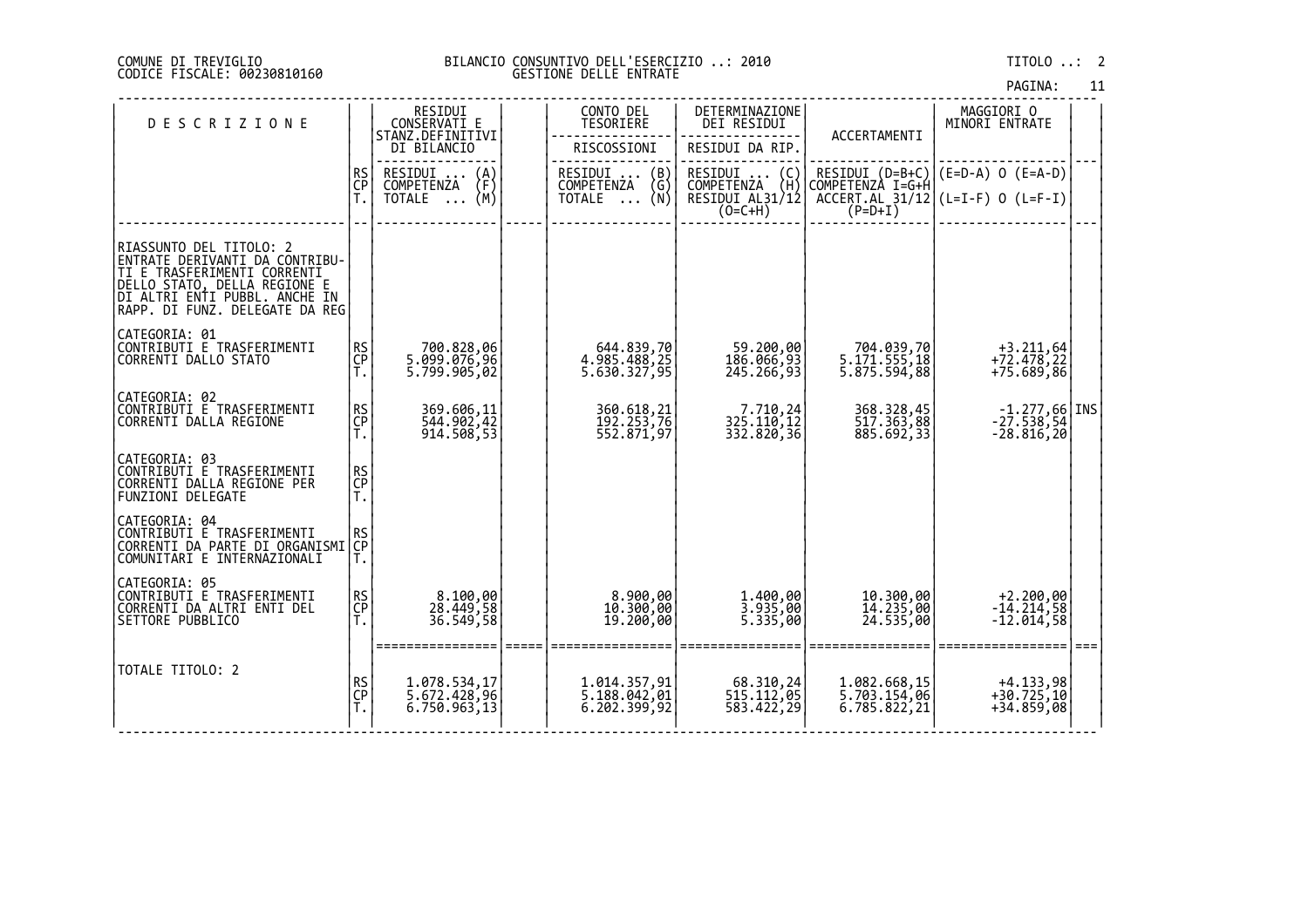#### DI TREVIGLIO BILANCIO CONSUNTIVO DELL'ESERCIZIO ..: 2010 TITOLO ..: 3 FISCALE: 00230810160 GESTIONE DELLE ENTRATE

| <b>DESCRIZIONE</b>                                                |                | RESIDUI<br>CONSERVATI E                        | CONTO DEL<br>TESORIERE                                                  | DETERMINAZIONE<br>DEI RESIDUI                                   |                                          | MAGGIORI 0<br>MINORI ENTRATE                                                                                        |  |
|-------------------------------------------------------------------|----------------|------------------------------------------------|-------------------------------------------------------------------------|-----------------------------------------------------------------|------------------------------------------|---------------------------------------------------------------------------------------------------------------------|--|
|                                                                   |                | STANZ.DEFINITIVI<br>DI BILANCIO                | RISCOSSIONI                                                             | RESIDUI DA RIP.                                                 | ACCERTAMENTI                             |                                                                                                                     |  |
|                                                                   | RS<br>CP<br>T. | RESIDUI<br>$\binom{A}{F}$<br><b>COMPETENZA</b> | RESIDUI  (B)<br>COMPETENZA (G)<br>TOTALE  (N)                           | RESIDUI<br>$\begin{pmatrix} C \\ H \end{pmatrix}$<br>COMPETENZA |                                          | RESIDUI (D=B+C) (E=D-A) 0 (E=A-D)<br>COMPETENZA I=G+H                                                               |  |
|                                                                   |                | (M)<br>TOTALE<br>$\cdots$                      |                                                                         | RESIDUI AL31/12<br>$(0=C+H)$                                    |                                          | $\left[\begin{array}{cc} \text{ACCERT.AL} & 31/12 \\ \text{ACCERT.AL} & 31/12 \end{array}\right]$ (L=I-F) 0 (L=F-I) |  |
| TITOLO: 3<br>ENTRATE EXTRATRIBUTARIE                              |                |                                                |                                                                         |                                                                 |                                          |                                                                                                                     |  |
| CATEGORIA: 01<br>PROVENTI DEI SERVIZI PUBBLICI                    |                |                                                |                                                                         |                                                                 |                                          |                                                                                                                     |  |
| RISORSA: 03 01 0440<br>POLIZIA AMMINISTRATIVA                     | RS<br>CP<br>T. | 52,60<br>300,00<br>352,60                      | 52,60<br>444,28<br>496,88                                               |                                                                 | 52,60<br>444,28<br>496,88                | $+144, 28$<br>$+144,28$                                                                                             |  |
| RISORSA: 03 01 0450<br>SEGRETERIA GENERALE                        | RS<br>CP<br>T. | 9.109,17<br>79.000,00<br>88.109,17             | 11.836,45<br>46.130,53<br>57.966,98                                     | 5.738,93<br>5.738,93                                            | 11.836,45<br>51.869,46<br>63.705,91      | +2.727,28<br>-27.130,54<br>-24.403,26                                                                               |  |
| RISORSA: 03 01 0460<br>UFFICIO TECNICO                            | RS<br>CP<br>T. |                                                |                                                                         |                                                                 |                                          |                                                                                                                     |  |
| RISORSA: 03 01 0470<br> ANAGRAFE STATO CIVILE LEVA                | RS<br>CP<br>T. | 43.967,49<br>62.000,00<br>105.967,49           | 40.225,67<br>34.008,84<br>74.234,51                                     | 2.866,96<br>32.438,36<br>35.305,32                              | 43.092,63<br>66.447,20<br>109.539,83     | $-874,86$ INS<br>$+4.447,20$<br>$+3.572, 34$                                                                        |  |
| RISORSA: 03 01 0480<br>ALTRI SERVIZI GENERALI                     | RS<br>CP<br>T. | 58.434,36<br>283.316,96<br>341.751,32          | 13.132,41<br>237.917,80<br>251.050,21                                   | 46.188,88<br>27.338,56<br>73.527,44                             | 59.321,29<br>265.256,36<br>324.577,65    | +886,93<br>-18.060,60<br>-17.173,67                                                                                 |  |
| RISORSA: 03 01 0500<br>POLIZIA MUNICIPALE                         | RS<br>CP<br>T. | 58.598,25<br>266.500,00<br>325.098,25          | 40.138,62<br>91.063,27<br>$13\overline{1}.\overline{201},\overline{89}$ | 18.588,66<br>28.526,27<br>47.114,93                             | 58.727,28<br>119.589,54<br>178.316,82    | $+129,03$<br>$-146.910,46$<br>$-146.781,43$                                                                         |  |
| RISORSA: 03 01 0510<br> POLIZIA MUNICIPALE CODICE DELL RS <br> CP | Ť.             | 1.085.954,98<br>1.150.000,00<br>2.235.954,98   | 551.414,63<br>493.033,43<br>1.044.448,06                                | 421.780,75<br>437.817,87<br>859.598,62                          | 973.195,38<br>930.851,30<br>1.904.046,68 | $-112.759,60$ INS<br>$-219.148,70$<br>$-331.908,30$                                                                 |  |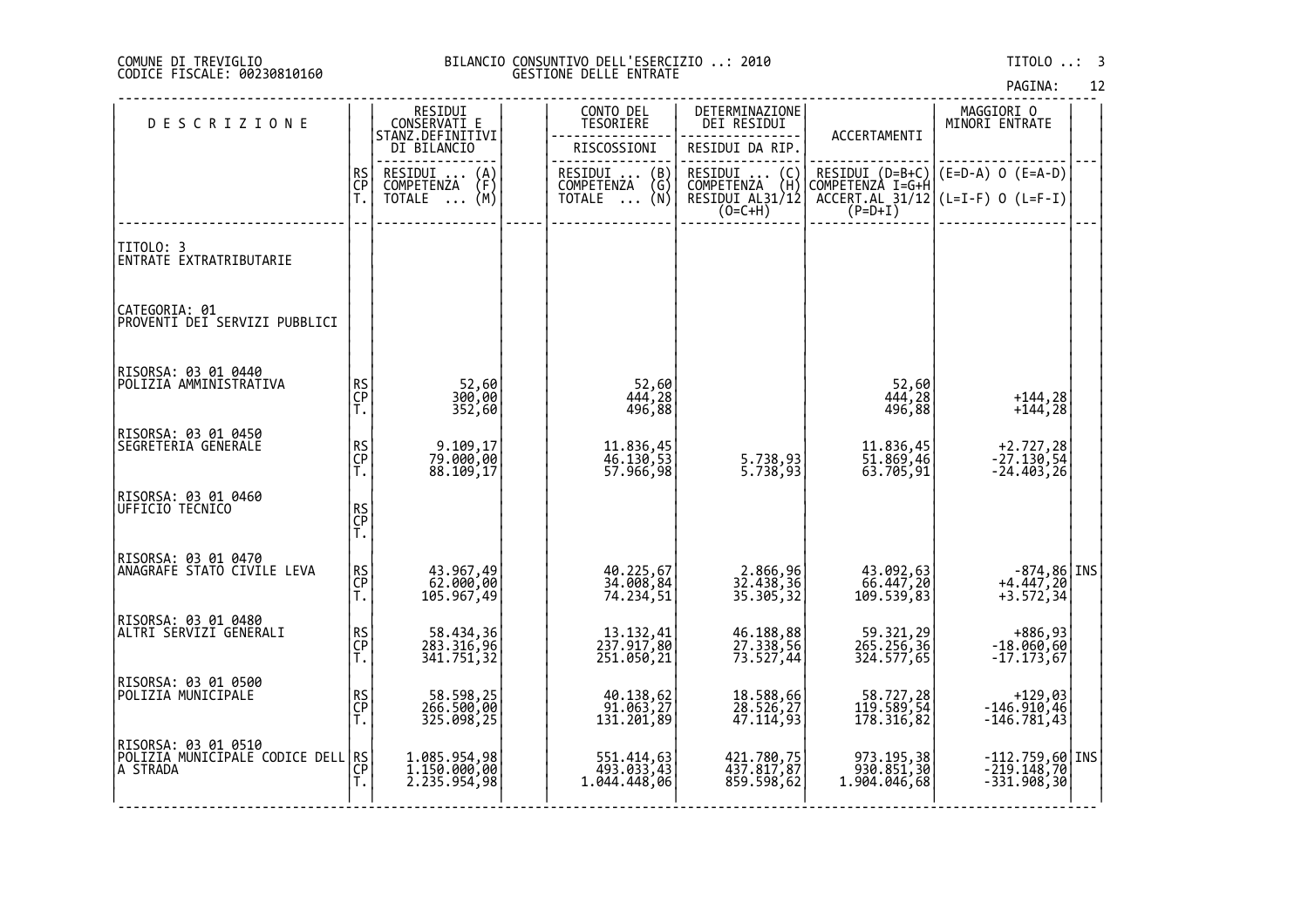#### DI TREVIGLIO BILANCIO CONSUNTIVO DELL'ESERCIZIO ..: 2010 TITOLO ..: 3 FISCALE: 00230810160 GESTIONE DELLE ENTRATE

| <b>DESCRIZIONE</b>                                                                                                        |                       | RESIDUI<br>CONSERVATI E                                  | CONTO DEL<br>TESORIERE                                   | DETERMINAZIONE<br>DEI RESIDUI                                    |                                                  | MAGGIORI O<br>MINORI ENTRATE                                  |  |
|---------------------------------------------------------------------------------------------------------------------------|-----------------------|----------------------------------------------------------|----------------------------------------------------------|------------------------------------------------------------------|--------------------------------------------------|---------------------------------------------------------------|--|
|                                                                                                                           |                       | STANZ.DEFINITIVI<br>DI BILANCIO                          | RISCOSSIONI                                              | RESIDUI DA RIP.                                                  | ACCERTAMENTI                                     |                                                               |  |
|                                                                                                                           | RS<br>CP<br>T.        | RESIDUI<br>$\binom{A}{F}$<br>COMPETENZA<br>(M)<br>TOTALE | RESIDUI<br>(B)<br>$\binom{G}{N}$<br>COMPETENZA<br>TOTALE | RESIDUI<br>(C)<br>COMPETENZA (H)<br>RESIDUI AL31/12<br>$(O=C+H)$ | RESIDUI (D=B+C)<br>COMPETENZÀ I=G+Ĥ<br>$(P=D+I)$ | $(E=D-A)$ O $(E=A-D)$<br>$ACCERT. AL_31/12$ (L=I-F) 0 (L=F-I) |  |
| RISORSA: 03 01 0520<br>SCUOLA MATERNA                                                                                     | RS<br>CP<br>T.        |                                                          |                                                          |                                                                  |                                                  |                                                               |  |
| RISORSA: 03 01 0530<br>ISTRUZIONE ELEMENTARE                                                                              | RS<br>CP<br>T.        |                                                          |                                                          |                                                                  |                                                  |                                                               |  |
| RISORSA: 03 01 0540<br>SCUOLA MEDIA                                                                                       | RS<br>CP<br>T.        |                                                          |                                                          |                                                                  |                                                  |                                                               |  |
| RISORSA: 03 01 0550<br>ASSISTENZA SCOLASTICA TRASPORT RS<br>I REFEZIONI ED ALTRI SERVIZI  CP<br> T.                       |                       | 318.798,86<br>187.361,58<br>506.160,44                   | 106.172,87<br>28.285,55<br>134.458,42                    | 234.957,91<br>173.023,54<br>407.981,45                           | 341.130,78<br>201.309,09<br>542.439,87           | +22.331,92<br>+13.947,51<br>$+36.279,43$                      |  |
| RISORSA: 03 01 0560<br> BIBLIOTECHE,MUSEI,PINACOTECHE,                                                                    | <b>RS</b><br>CP<br>Т. |                                                          |                                                          |                                                                  |                                                  |                                                               |  |
| RISORSA: 03 01 0570<br> TEATRI,ATTIVITA' CULTURALI E S <sup> </sup> RS <br><u> TEATRI,ATTIVITA' CETTORE CULTUR</u><br>ALE | Т.                    | 14.457,86<br>31.000,00<br>45.457,86                      | 911,93<br>27.638,74<br>28.550,67                         | 1.756,10<br>1.500,00<br>3.256,10                                 | 2.668,03<br>29.138,74<br>31.806,77               | $-11.789, 83$ INS<br>$-1.861, 26$<br>$-13.651,09$             |  |
| RISORSA: 03 01 0580<br>PISCINA                                                                                            | RS<br>CP<br>T.        | 60.670,96<br>60.670,96                                   | 4.245,22<br>4.245,22                                     | 45.105,16<br>45.105,16                                           | 49.350,38<br>49.350,38                           | $-11.320,58$ INS<br>$-11.320,58$                              |  |
| RISORSA: 03 01 0590<br>STADIO,PALAZZETTO DELLO SPORT<br>ALTRI İMPIANTI                                                    | RS<br>CP<br>Τ.        | 166.518,96<br>$\frac{183.970,42}{260.489,38}$            | 56.449,13<br>55.252,12<br>111.701,25                     | 102.234,43<br>38.269,73<br>140.504,16                            | 158.683,56<br>$\frac{63.521,85}{252.205,41}$     | $-7.835,40$ INS<br>$-448,57$<br>-8.283,97                     |  |
| RISORSA: 03 01 0600<br> MANIFESTAZIONI DIVERSE SETTORE RS<br> SPORTIVO E RICREATIVO                                       | Ť.                    |                                                          |                                                          |                                                                  |                                                  |                                                               |  |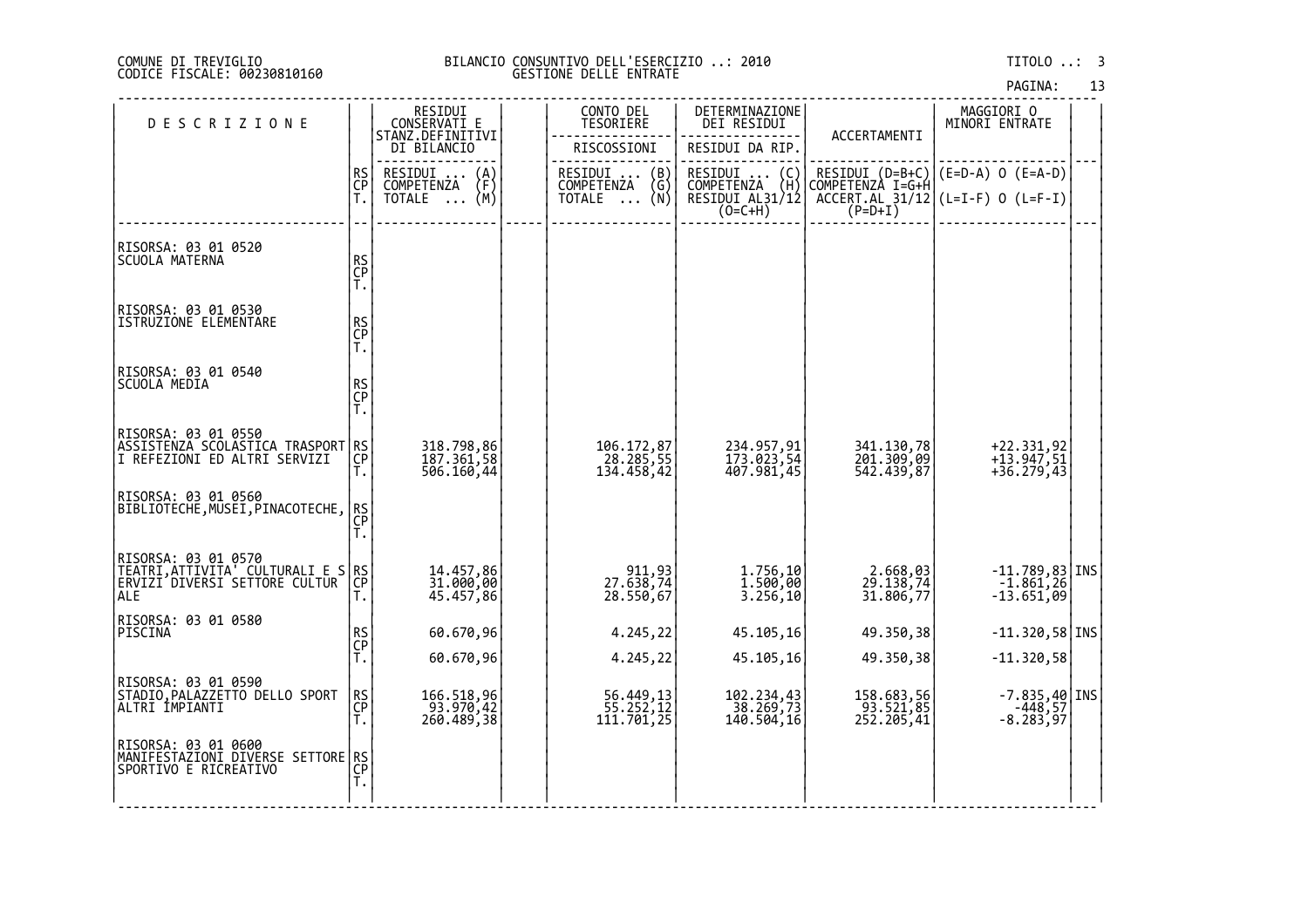#### COMUNE DI TREVIGLIO BILANCIO CONSUNTIVO DELL'ESERCIZIO ..: 2010 TITOLO ..: 3 CODICE FISCALE: 00230810160 GESTIONE DELLE ENTRATE

|                                                                                              |                       |                                                                                                   |                                                                                                            |                                                                                                                      |                                                                     | PAGINA:                                                                        | 14 |
|----------------------------------------------------------------------------------------------|-----------------------|---------------------------------------------------------------------------------------------------|------------------------------------------------------------------------------------------------------------|----------------------------------------------------------------------------------------------------------------------|---------------------------------------------------------------------|--------------------------------------------------------------------------------|----|
| <b>DESCRIZIONE</b>                                                                           |                       | RESIDUI<br>CONSERVATI E<br>STANZ.DEFINITIVI                                                       | CONTO DEL<br><b>TESORIERE</b>                                                                              | DETERMINAZIONE<br>DEI RESIDUI                                                                                        | ACCERTAMENTI                                                        | MAGGIORI 0<br>MINORI ENTRATE                                                   |    |
|                                                                                              |                       | DI BILANCIO                                                                                       | RISCOSSIONI                                                                                                | RESIDUI DA RIP.                                                                                                      |                                                                     |                                                                                |    |
|                                                                                              | RS<br>CP<br>T.        | RESIDUI<br>COMPETENZA<br>$\begin{Bmatrix} A \\ F \\ M \end{Bmatrix}$<br><b>TOTALE</b><br>$\ddots$ | RESIDUI<br>$\begin{pmatrix} B \\ G \end{pmatrix}$<br><b>COMPETENZA</b><br>(Ñ)<br><b>TOTALE</b><br>$\ddots$ | RESIDUI<br>$\left(\begin{smallmatrix} 0 \\ H \end{smallmatrix}\right)$<br>COMPETENZA<br>RESIDUI AL31/12<br>$(0=C+H)$ | RESIDUI (D=B+C)<br>COMPETENZÀ I=G+H<br>ACCERT.AL_31/12<br>$(P=D+I)$ | $(E=D-A)$ O $(E=A-D)$<br>$(L=I-F)$ 0 $(L=F-I)$                                 |    |
| RISORSA: 03 01 0630<br>VIABILITA <sup>Y</sup> CĬRCŎĽÁŽIONE E SERV RS<br> IZI CONNESSI        | Ť.                    | 510.000,00<br>510.000,00                                                                          | 485.896,30<br>485.896,30                                                                                   |                                                                                                                      | 485.896,30<br>485.896,30                                            | -24.103,70<br>-24.103,70                                                       |    |
| RISORSA: 03 01 0650<br> URBANISTICA E GESTIONE DEL TER RS <br> CP                            | Τ.                    | 29,30<br>200,00<br>229,30                                                                         | 29,30<br>139,80<br>169,10                                                                                  | 68,75<br>68,75                                                                                                       | 29,30<br>208,55<br>237,85                                           | $+8,55$<br>+8,55                                                               |    |
| RISORSA: 03 01 0670<br><b>CAVE</b>                                                           | RS<br>CP<br>T.        |                                                                                                   |                                                                                                            |                                                                                                                      |                                                                     |                                                                                |    |
| RISORSA: 03 01 0680<br>SERVISIO IDRICO INTEGRATO                                             | RS<br>CP<br>T.        | 9.928,14<br>35.000,00<br>44.928,14                                                                | 1.275,76<br>10.910,37<br>12.186,13                                                                         | 4.984,00<br>1.990,91<br>6.974,91                                                                                     | 6.259,76<br>12.901,28<br>19.161,04                                  | -3.668,38 INS<br>-22.098,72<br>-25.767,10                                      |    |
| RISORSA: 03 01 0690<br>SERVIZIO SMALTIMENTO RIFIUTI -<br>SPECIALI -PIATTAFORMA ECOLOGIC<br>А | RS<br>CP<br>T.        |                                                                                                   |                                                                                                            |                                                                                                                      |                                                                     |                                                                                |    |
| RISORSA: 03 01 0700<br> ASILI NIDŎ SĚŘVĬŹĬ ALL'INFANZI RS<br> A MINORI                       | Τ.                    | 105.908,15<br>229.714,50<br>335.622,65                                                            | 61.280,82<br>185.884,20<br>247.165,02                                                                      | 48.185,56<br>48.587,70<br>96.773,26                                                                                  | 109.466,38<br>234.471,90<br>343.938,28                              | $+3.558, 23$<br>$+4.757, 40$<br>$+8.315,63$                                    |    |
| RISORSA: 03 01 0710<br>RETTE ASSISTENZA DOMICILIARE M<br>INORI                               | RS<br>CP<br>T.        | 10.000,00                                                                                         | 11.622,60                                                                                                  |                                                                                                                      | 11.622,60                                                           | $+1.622,60$                                                                    |    |
|                                                                                              |                       | 10.000,00                                                                                         | 11.622,60                                                                                                  |                                                                                                                      | 11.622,60                                                           | $+1.622,60$                                                                    |    |
| RISORSA: 03 01 0720<br>RETTE RICOVERO ANZIANI                                                | <b>RS</b><br>CP<br>T. | 656.441,76<br>1.519.000,00<br>2.175.441,76                                                        | 562.037,08<br>1.115.218,16<br>1.677.255,24                                                                 | 58.530,44<br>407.606,89<br>466.137,33                                                                                | 620.567,52<br>1.522.825,05<br>2.143.392,57                          | -35.874,24 INS<br>+3.825,05<br>-32.049,19                                      |    |
| RISORSA: 03 01 0730<br>ASSISTENZA-BENEFICIENZA PUBBLI<br>CA E SERVIZIO ALLA PERSONA          | RS<br>CP<br>Ť.        | 90.338,21<br>126.920,00<br>217.258,21                                                             | 68.345,56<br>78.612,37<br>146.957,93                                                                       | 7.618,21<br>39.035,80<br>46.654,01                                                                                   | 75.963,77<br>117.648,17<br>193.611,94                               | $\begin{bmatrix} -14.374, 44 \\ -9.271, 83 \end{bmatrix}$ INS<br>$-23.646, 27$ |    |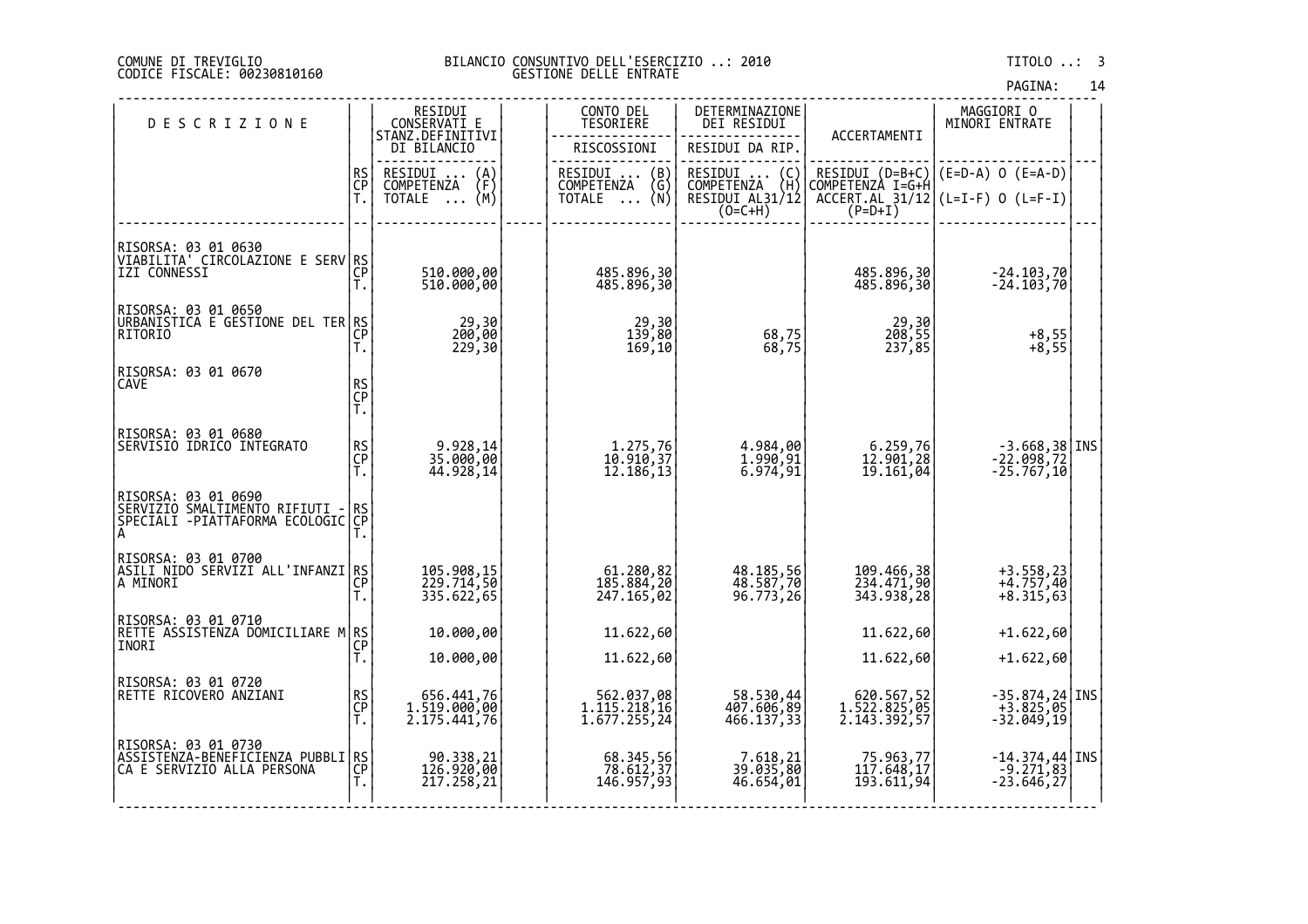#### DI TREVIGLIO BILANCIO CONSUNTIVO DELL'ESERCIZIO ..: 2010 TITOLO ..: 3 FISCALE: 00230810160 GESTIONE DELLE ENTRATE

| PAGINA: | 15 |
|---------|----|
|         |    |

| <b>DESCRIZIONE</b>                                                       |                       | RESIDUI<br>CONSERVATI E                                         |        | CONTO DEL<br>TESORIERE                                         | DETERMINAZIONE<br>DEI RESIDUI                                  |                                              | MAGGIORI 0<br>MINORI ENTRATE                                                                         |      |  |
|--------------------------------------------------------------------------|-----------------------|-----------------------------------------------------------------|--------|----------------------------------------------------------------|----------------------------------------------------------------|----------------------------------------------|------------------------------------------------------------------------------------------------------|------|--|
|                                                                          |                       | STANZ.DEFINITIVI<br>DI BILANCIO                                 |        | RISCOSSIONI                                                    | RESIDUI DA RIP.                                                | ACCERTAMENTI                                 |                                                                                                      |      |  |
|                                                                          | <b>RS</b><br>CP<br>T. | RESIDUI<br>$\binom{A}{F}$<br><b>COMPETENZA</b><br>(M)<br>TOTALE |        | RESIDUI<br>$\binom{B}{G}$<br>COMPETENZA<br>TOTALE $\ldots$ (N) | RESIDUI  (C)<br>COMPETENZA (H)<br>RESIDUI AL31/12<br>$(0=C+H)$ | COMPETENZÀ I=G+H                             | RESIDUI $(D=B+C)$ $(E=D-A)$ 0 $(E=A-D)$<br>$\overline{ACCERT.AL}$ 31/12 (L=I-F) 0 (L=F-I)<br>(P=D+I) |      |  |
|                                                                          |                       |                                                                 |        |                                                                |                                                                |                                              |                                                                                                      |      |  |
| RISORSA: 03 01 0740<br>SERVIZIO NECROSCOPICO E CIMITE RS<br><b>RIALE</b> | CP<br>Τ.              | 127.952,45<br>341.000,00<br>468.952,45                          |        | 121.954,66<br>239.358,85<br>361.313,51                         | 663,26<br>  91.339,81<br>  92.003,07                           | 122.617,92<br>330.698,66<br>453.316,58       | $-5.334,53$ <i>INS</i><br>$-10.301,34$<br>$-15.635,87$                                               |      |  |
| RISORSA: 03 01 0750<br>FÎĔŘÊ MERČÁTĬ SĔŔVĬZI CONNESSI RS <br> CP <br> T. |                       |                                                                 |        |                                                                |                                                                |                                              |                                                                                                      |      |  |
| RISORSA: 03 01 0770<br>SERVIZIO RELATIVO ALL'INDUSTRI RS<br>A            | T.                    |                                                                 |        |                                                                |                                                                |                                              |                                                                                                      |      |  |
| RISORSA: 03 01 0780<br>SERVIZI RELATIVI COMMERCIO                        | RS<br>CP<br>T.        |                                                                 |        |                                                                |                                                                |                                              |                                                                                                      |      |  |
| RISORSA: 03 01 0790<br>PROVENTI DISTRIBUZIONE GAS MET RS                 | Τ.                    | 29.844,78<br>$\frac{6.459,12}{36.303,90}$                       |        | 21.185,04<br>6.459,12<br>27.644,16                             |                                                                | 21.185,04<br>6.459,12<br>27.644,16           | $-8.659,74$ INS<br>$-8.659,74$                                                                       |      |  |
| TOTALE CATEGORIA: 01                                                     | RS<br>CP<br>T.        | 2.847.006,28<br>4.921.742,58<br>7.768.748,86                    | $====$ | 1.672.310,35<br>3.136.253,73<br>4.808.564,08                   | 993.460,32<br>1.333.283,12<br>$\overline{2.326.743,44}$        | 2.665.770,67<br>4.469.536,85<br>7.135.307,52 | $-181.235,61$ INS<br>$-452.205,73$<br>$-633.441,34$                                                  | $==$ |  |
| CATEGORIA: 02<br>PROVENTI DEI BENI DELL'ENTE                             |                       |                                                                 |        |                                                                |                                                                |                                              |                                                                                                      |      |  |
| RISORSA: 03 02 0100<br> PROVENTO SPONSORIZZAZIONI AIUO RS<br>LE          | CP<br>T.              |                                                                 |        |                                                                |                                                                |                                              |                                                                                                      |      |  |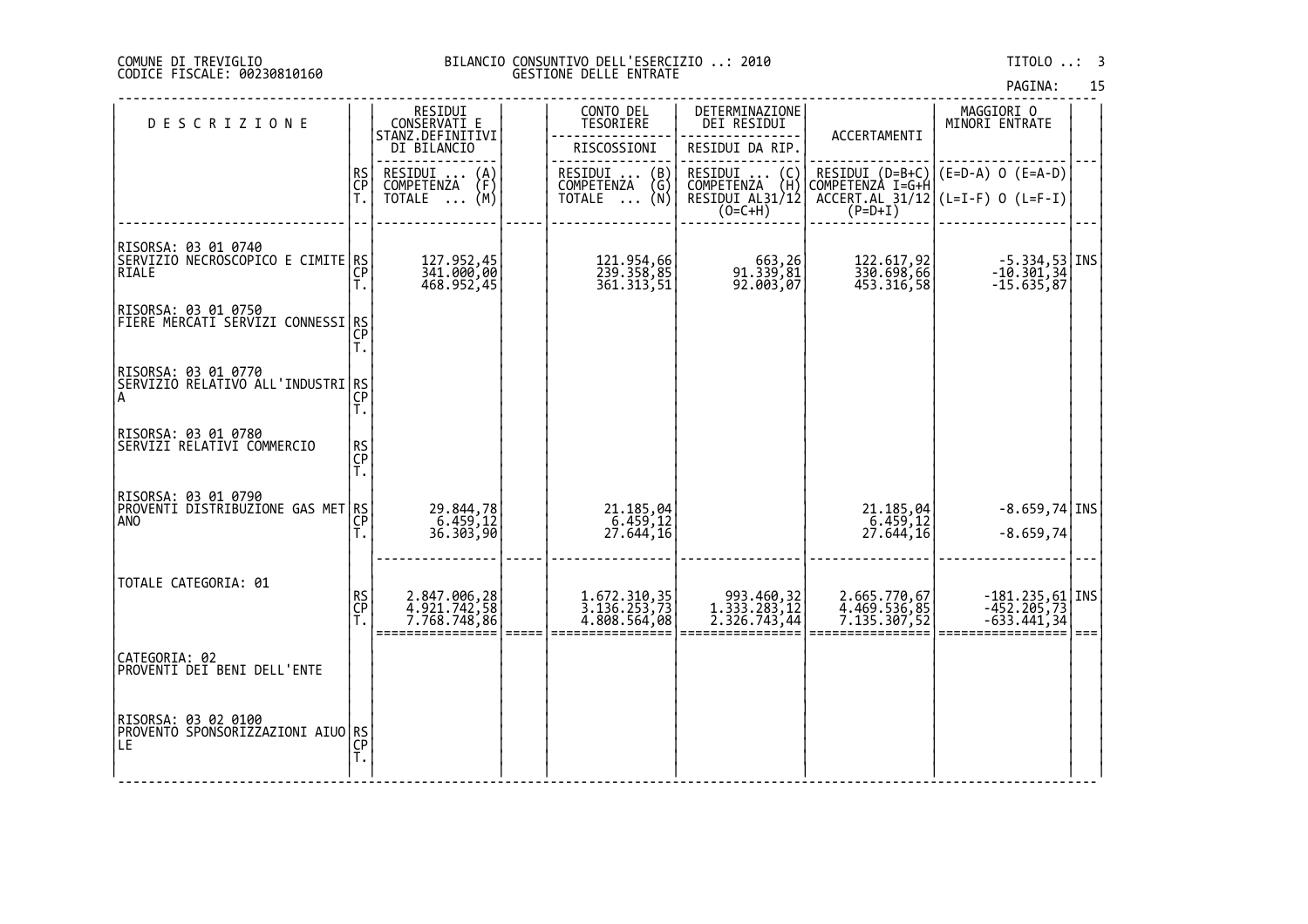#### DI TREVIGLIO BILANCIO CONSUNTIVO DELL'ESERCIZIO ..: 2010 TITOLO ..: 3 FISCALE: 00230810160 GESTIONE DELLE ENTRATE

| PAGINA: | 16 |
|---------|----|

| <b>DESCRIZIONE</b>                                                                         |                | RESIDUI<br>CONSERVATI E<br>STANZ.DEFINITIVI            | CONTO DEL<br>TESORIERE                        | DETERMINAZIONE<br>DEI RESIDUI                                        | ACCERTAMENTI                               | MAGGIORI 0<br>MINORI ENTRATE                                                     |      |
|--------------------------------------------------------------------------------------------|----------------|--------------------------------------------------------|-----------------------------------------------|----------------------------------------------------------------------|--------------------------------------------|----------------------------------------------------------------------------------|------|
|                                                                                            |                | DI BILANCIO<br>RESIDUI<br>COMPETENZA<br>$\binom{A}{F}$ | RISCOSSIONI<br>RESIDUI  (B)<br>COMPETENZA (G) | RESIDUI DA RIP.<br>RESIDUI<br>$\begin{pmatrix} C \\ H \end{pmatrix}$ |                                            | RESIDUI $(D=B+C)$ $(E=D-A)$ 0 $(E=A-D)$                                          |      |
|                                                                                            | RS<br>CP<br>T. | (M)<br>TOTALE<br>$\cdots$                              | COMPETENZA<br>TOTALE  (N)                     | <b>COMPETENZA</b><br>RESIDUI AL31/12                                 | COMPETENZA I=G+H                           | CACCERT.AL 31/12 (L=I-F) 0 (L=F-I)<br>(P=D+I)                                    |      |
| RISORSA: 03 02 0200<br>BENI DELL'ENTE                                                      | RS<br>CP<br>T. | 92.482,70<br>318.540,00<br>411.022,70                  | 6.300,00<br>159.352,08<br>165.652,08          | 80.054,13<br>169.309,31<br>249.363,44                                | 86.354,13<br>328.661,39<br>415.015,52      | $\begin{array}{c} -6.128,57  \text{INS}  \\ +10.121,39 \\ +3.992,82 \end{array}$ |      |
| RISORSA: 03 02 0860<br>GESTIONE FABBRICATI                                                 | RS<br>CP<br>T. | 580.492,73<br>1.346.839,83<br>1.927.332,56             | 343.587,94<br>1.049.902,61<br>1.393.490,55    | 148.661,70<br>351.581,26<br>500.242,96                               | 492.249,64<br>1.401.483,87<br>1.893.733,51 | -88.243,09 INS<br>+54.644,04<br>$-33.599,05$                                     |      |
| RISORSA: 03 02 0870<br><b>GESTIONE TERRENI</b>                                             | RS<br>CP<br>T. | 536,11<br>536,11                                       | 555,84<br>555,84                              |                                                                      | 555,84<br>555,84                           | $+19,73$<br>+19,73                                                               |      |
| RISORSA: 03 02 0880<br><b>GESTIONE BENI DIVERSI</b>                                        | RS<br>CP<br>T. | 177.674,13<br>181.030,00<br>358.704,13                 | 169.582,56<br>59.264,42<br>228.846,98         | 8.042,56<br>119.377,80<br>127.420,36                                 | 177.625,12<br>178.642,22<br>356.267,34     | $\begin{array}{c} -49,01 \ -2.387,78 \ -2.436,79 \end{array}$ INS                |      |
| TOTALE CATEGORIA: 02                                                                       | RS<br>CP<br>T. | 850.649,56<br>1.846.945,94<br>2.697.595,50             | 519.470,50<br>1.269.074,95<br>1.788.545,45    | 236.758,39<br>640.268,37<br>877.026,76                               | 756.228,89<br>1.909.343,32<br>2.665.572,21 | $-94.420,67$ INS<br>+62.397,38<br>$-32.023,29$                                   | $==$ |
| CATEGORIA: 03<br>INTERESSI SU ANTICIPAZIONI E<br>CREDITI                                   |                |                                                        |                                               |                                                                      |                                            |                                                                                  |      |
| RISORSA: 03 03 0910<br>  NIJERESSI ŠU ÁNŤÍČÍPAZIONI E C RS<br>  REDITI DIVERSI<br>  T.   T |                | 11.652,43<br>73.000,00<br>84.652,43                    | 11.685,75<br>21.280,88<br>32.966,63           | 6.364,28<br>6.364,28                                                 | 11.685,75<br>27.645,16<br>39.330,91        | 32, 43+<br>354, 45. 45+<br>45. 321, 52-                                          |      |
| TOTALE CATEGORIA: 03                                                                       | RS<br>CP<br>T. | 11.652,43<br>73.000,00<br>84.652,43                    | 11.685,75<br>21.280,88<br>32.966,63           | 6.364,28<br>6.364,28                                                 | 11.685,75<br>27.645,16<br>39.330,91        | $+33,32$<br>$-45.354,84$<br>$-45.321,52$                                         |      |

‐‐‐‐‐‐‐‐‐‐‐‐‐‐‐‐‐‐‐‐‐‐‐‐‐‐‐‐‐‐‐‐‐‐‐‐‐‐‐‐‐‐‐‐‐‐‐‐‐‐‐‐‐‐‐‐‐‐‐‐‐‐‐‐‐‐‐‐‐‐‐‐‐‐‐‐‐‐‐‐‐‐‐‐‐‐‐‐‐‐‐‐‐‐‐‐‐‐‐‐‐‐‐‐‐‐‐‐‐‐‐‐‐‐‐‐‐‐‐‐‐‐‐‐‐‐‐‐‐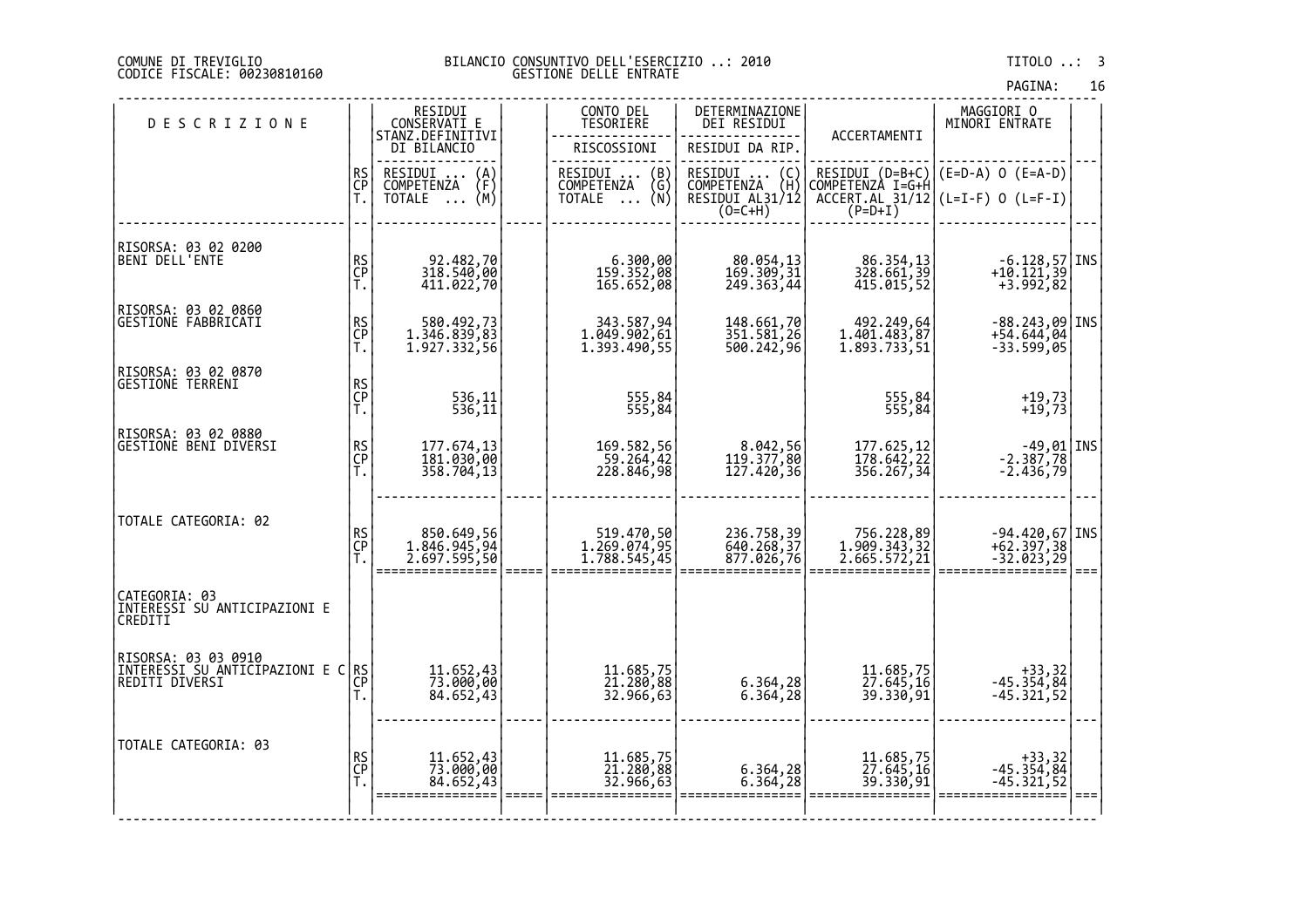#### DI TREVIGLIO BILANCIO CONSUNTIVO DELL'ESERCIZIO ..: 2010 TITOLO ..: 3 FISCALE: 00230810160 GESTIONE DELLE ENTRATE

17

|                                                                                                         |                |                                                                 |       |                                                                                |                                                                                                               |                                              | PAGINA:                                                                                                                                                                      | 17   |
|---------------------------------------------------------------------------------------------------------|----------------|-----------------------------------------------------------------|-------|--------------------------------------------------------------------------------|---------------------------------------------------------------------------------------------------------------|----------------------------------------------|------------------------------------------------------------------------------------------------------------------------------------------------------------------------------|------|
| <b>DESCRIZIONE</b>                                                                                      |                | RESIDUI<br>CONSERVATI E<br>STANZ.DEFINITIVI                     |       | CONTO DEL<br>TESORIERE                                                         | DETERMINAZIONE<br>DEI RESIDUI                                                                                 | ACCERTAMENTI                                 | MAGGIORI 0<br>MINORI ENTRATE                                                                                                                                                 |      |
|                                                                                                         |                | DI BILANCIO                                                     |       | RISCOSSIONI                                                                    | RESIDUI DA RIP.                                                                                               |                                              |                                                                                                                                                                              |      |
|                                                                                                         | RS<br>CP<br>Ť. | RESIDUI<br>$\binom{A}{F}$<br><b>COMPETENZA</b><br>(M)<br>TOTALE |       | RESIDUI<br>$\begin{pmatrix} B \\ G \\ N \end{pmatrix}$<br>COMPETENZA<br>TOTALE | RESIDUI<br>$\begin{pmatrix} C \\ H \end{pmatrix}$<br>$\ldots$ .<br>COMPETENZA<br>RESIDUI AL31/12<br>$(0=C+H)$ |                                              | RESIDUI (D=B+C) (E=D-A) 0 (E=A-D)<br>COMPETENZA I=G+H<br>$\left[\begin{array}{cc} \text{ACCERT.AL} & 31/12 \\ \text{ACCERT.AL} & 31/12 \end{array}\right]$ (L=I-F) 0 (L=F-I) |      |
| CATEGORIA: 04<br> UTILI_NETTI_DE <u>LLE_AZIE</u> NDE<br>SPECIALI E PARTECIPATE,<br>DIVIDENDI DI SOCIETA |                |                                                                 |       |                                                                                |                                                                                                               |                                              |                                                                                                                                                                              |      |
| RISORSA: 03 04 0920<br>UTILI NETTI AZIENDE SPECIALI                                                     | RS<br>CP<br>Ť. | 210.000,00<br>180.000,00<br>390.000,00                          |       | 210.000,00<br>210.000,00                                                       | 180.000,00<br>180.000,00                                                                                      | 210.000,00<br>180.000,00<br>390.000,00       |                                                                                                                                                                              |      |
| RISORSA: 03 04 0930<br>DIVIDENDI AZIONARI                                                               | RS<br>CP<br>T. |                                                                 |       |                                                                                |                                                                                                               |                                              |                                                                                                                                                                              |      |
| TOTALE CATEGORIA: 04                                                                                    | RS<br>CP<br>T. | 210.000,00<br>180.000,00<br>390.000,00                          |       | 210.000,00<br>210.000,00                                                       | 180.000,00<br>180.000,00                                                                                      | 210.000,00<br>180.000,00<br>390.000,00       |                                                                                                                                                                              |      |
| CATEGORIA: 05<br>PROVENTI DIVERSI                                                                       |                |                                                                 |       |                                                                                |                                                                                                               |                                              |                                                                                                                                                                              |      |
| RISORSA: 03 05 0100<br>PROVENTI DIVERSI                                                                 | RS<br>CP<br>Ť. | 1.859.298,69<br>1.298.414,32<br>3.157.713,01                    |       | 1.057.372,99<br>135.333,97<br>1.192.706,96                                     | 784.841,30<br>876.057,73<br>1.660.899,03                                                                      | 1.842.214,29<br>1.011.391,70<br>2.853.605,99 | $-17.084,40$ INS<br>$-287.022,62$<br>$-304.107,02$                                                                                                                           |      |
| RISORSA: 03 05 0940<br>PROVENTI DIVERSI                                                                 | RS<br>CP<br>T. |                                                                 |       |                                                                                |                                                                                                               |                                              |                                                                                                                                                                              |      |
| TOTALE CATEGORIA: 05                                                                                    | RS<br>CP<br>T. | 1.859.298,69<br>1.298.414,32<br>3.157.713,01<br>=============   | ===== | 1.057.372,99<br>135.333,97<br>1.192.706,96                                     | 784.841,30<br>876.057,73<br>1.660.899,03                                                                      | 1.842.214,29<br>1.011.391,70<br>2.853.605,99 | $-17.084,40$ INS<br>$-287.022,62$<br>-304.107,02                                                                                                                             | $==$ |
|                                                                                                         |                |                                                                 |       |                                                                                |                                                                                                               |                                              |                                                                                                                                                                              |      |

‐‐‐‐‐‐‐‐‐‐‐‐‐‐‐‐‐‐‐‐‐‐‐‐‐‐‐‐‐‐‐‐‐‐‐‐‐‐‐‐‐‐‐‐‐‐‐‐‐‐‐‐‐‐‐‐‐‐‐‐‐‐‐‐‐‐‐‐‐‐‐‐‐‐‐‐‐‐‐‐‐‐‐‐‐‐‐‐‐‐‐‐‐‐‐‐‐‐‐‐‐‐‐‐‐‐‐‐‐‐‐‐‐‐‐‐‐‐‐‐‐‐‐‐‐‐‐‐‐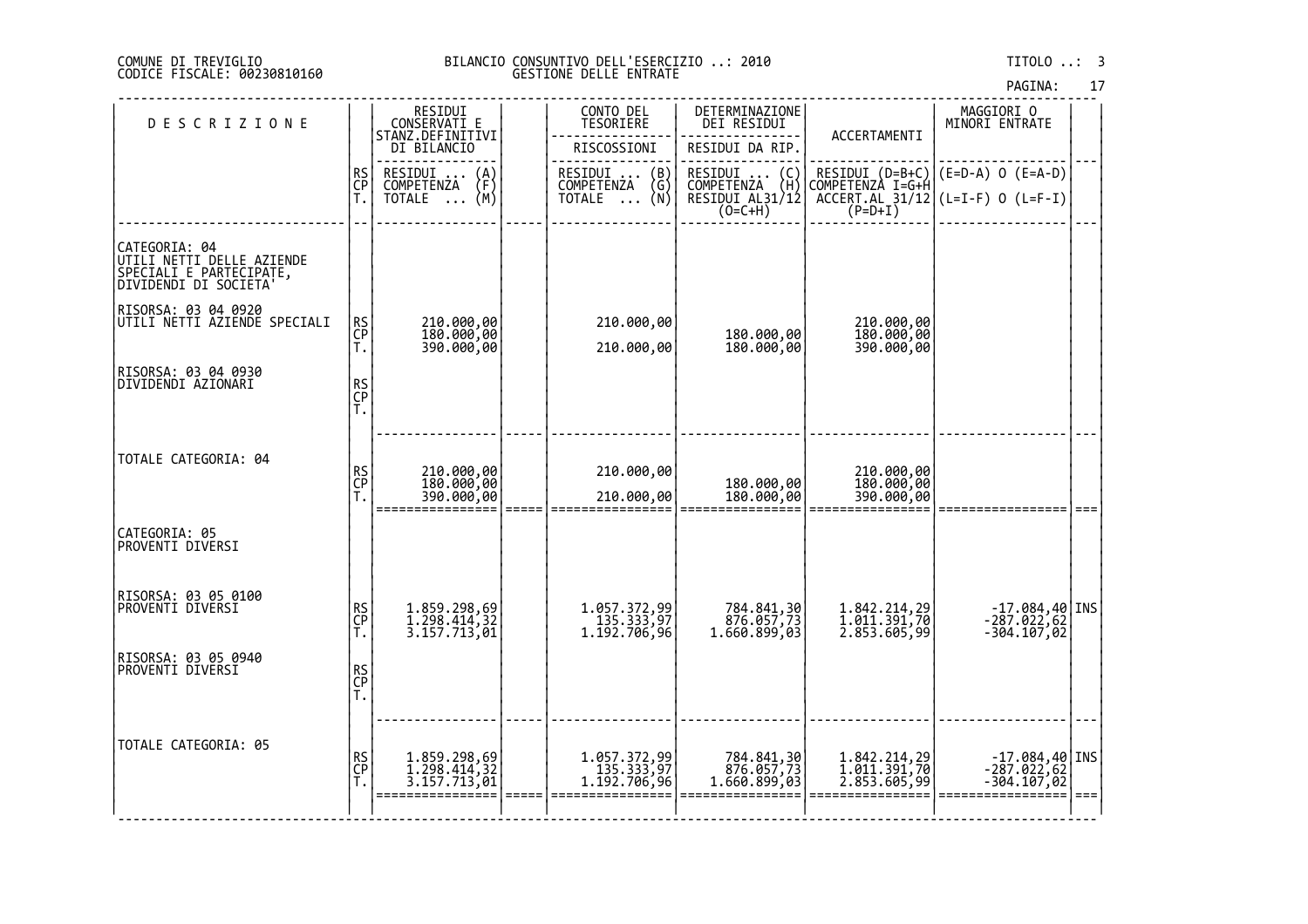#### DI TREVIGLIO BILANCIO CONSUNTIVO DELL'ESERCIZIO ..: 2010 TITOLO ..: 3 FISCALE: 00230810160 GESTIONE DELLE ENTRATE

| PAGINA: | 18 |
|---------|----|
|         |    |

| <b>DESCRIZIONE</b>                                                                            |                       | RESIDUI<br>CONSERVATI E<br>STANZ.DEFINITIVI                          | CONTO DEL<br>TESORIERE                                   | DETERMINAZIONE<br>DEI RESIDUI                        | ACCERTAMENTI                                                                                                      | MAGGIORI O<br>MINORI ENTRATE                                                    |  |
|-----------------------------------------------------------------------------------------------|-----------------------|----------------------------------------------------------------------|----------------------------------------------------------|------------------------------------------------------|-------------------------------------------------------------------------------------------------------------------|---------------------------------------------------------------------------------|--|
|                                                                                               |                       | DI BILANCIO                                                          | RISCOSSIONI                                              | RESIDUI DA RIP.                                      |                                                                                                                   |                                                                                 |  |
|                                                                                               | <b>RS</b><br>CP       | RESIDUI<br>COMPETENZA<br>$\binom{A}{F}$<br>(M)<br>TOTALE<br>$\cdots$ | RESIDUI<br>COMPETENZA<br>$\binom{B}{G}$<br>(N)<br>TOTALE | UMPETĒNŻA<br>RESIDUI AL31/12  <br>(O=C+H)<br>CO=C+H) | $\left[\begin{array}{cc} \text{ACCERT.AL} & \frac{31}{12} \\ \text{ACCERT.AL} & \frac{31}{12} \end{array}\right]$ | RESIDUI (D=B+C) (E=D-A) O (E=A-D)<br>COMPETENZA I=G+H <br>$(L=I-F)$ 0 $(L=F-I)$ |  |
| RIASSUNTO DEL TITOLO: 3<br>ENTRATE EXTRATRIBUTARIE                                            |                       |                                                                      |                                                          |                                                      |                                                                                                                   |                                                                                 |  |
| CATEGORIA: 01<br>PROVENTI DEI SERVIZI PUBBLICI                                                | RS<br>CP<br>T.        | 2.847.006,28<br>4.921.742,58<br>7.768.748,86                         | 1.672.310,35<br>3.136.253,73<br>4.808.564,08             | 993.460,32<br>1.333.283,12<br>2.326.743,44           | 2.665.770,67<br>4.469.536,85<br>7.135.307,52                                                                      | $-181.235,61$ INS<br>$-452.205,73$<br>$-633.441,34$                             |  |
| CATEGORIA: 02<br>PROVENTI DEI BENI DELL'ENTE                                                  | RS<br>CP<br>T.        | 850.649,56<br>1.846.945,94<br>2.697.595,50                           | 519.470,50<br>1.269.074,95<br>1.788.545,45               | 236.758,39<br>640.268,37<br>877.026,76               | 756.228,89<br>1.909.343,32<br>2.665.572, 21                                                                       | -94.420,67 INS<br>+62.397,38<br>$-32.023,29$                                    |  |
| CATEGORIA: 03<br>INTERESSI SU ANTICIPAZIONI E<br>CREDITI                                      | RS<br>CP<br>Ť.        | 11.652,43<br>73.000,00<br>84.652,43                                  | 11.685,75<br>21.280,88<br>32.966,63                      | 6.364,28<br>6.364,28                                 | 11.685,75<br>27.645,16<br>39.330,91                                                                               | 33, 32<br>45. 354, 45<br>-45. 321, 52                                           |  |
| CATEGORIA: 04<br>UTILI NETTI DELLE AZIENDE<br>ŠPĒCĪALI E PARTECIPATE,<br>DIVIDENDI DI SOCIETA | <b>RS</b><br>CP<br>T. | 210.000,00<br>180.000,00<br>390.000,00                               | 210.000,00<br>210.000,00                                 | 180.000,00<br>180.000,00                             | 210.000,00<br>180.000,00<br>390.000,00                                                                            |                                                                                 |  |
| CATEGORIA: 05<br>PROVENTI DIVERSI                                                             | RS<br>CP<br>T.        | 1.859.298,69<br>1.298.414, 32<br>3.157.713,01                        | 1.057.372,99<br>135.333,97<br>1.192.706,96               | 784.841,30<br>876.057,73<br>1.660.899,03             | 1.842.214,29<br>1.011.391,70<br>2.853.605,99                                                                      | $-17.084,40$ INS<br>$-287.022,62$<br>$-304.107,02$                              |  |
| TOTALE TITOLO: 3                                                                              | RS<br>CP<br>T.        | 5.778.606,96<br>8.320.102,84<br>14.098.709,80                        | 3.470.839,59<br>4.561.943,53<br>8.032.783,12             | 2.015.060,01<br>3.035.973,50<br>5.051.033,51         | 5.485.899,60<br>7.597.917,03<br>13.083.816,63                                                                     | $-292.707,36$ INS<br>722.185,81<br>1.014.893,17-                                |  |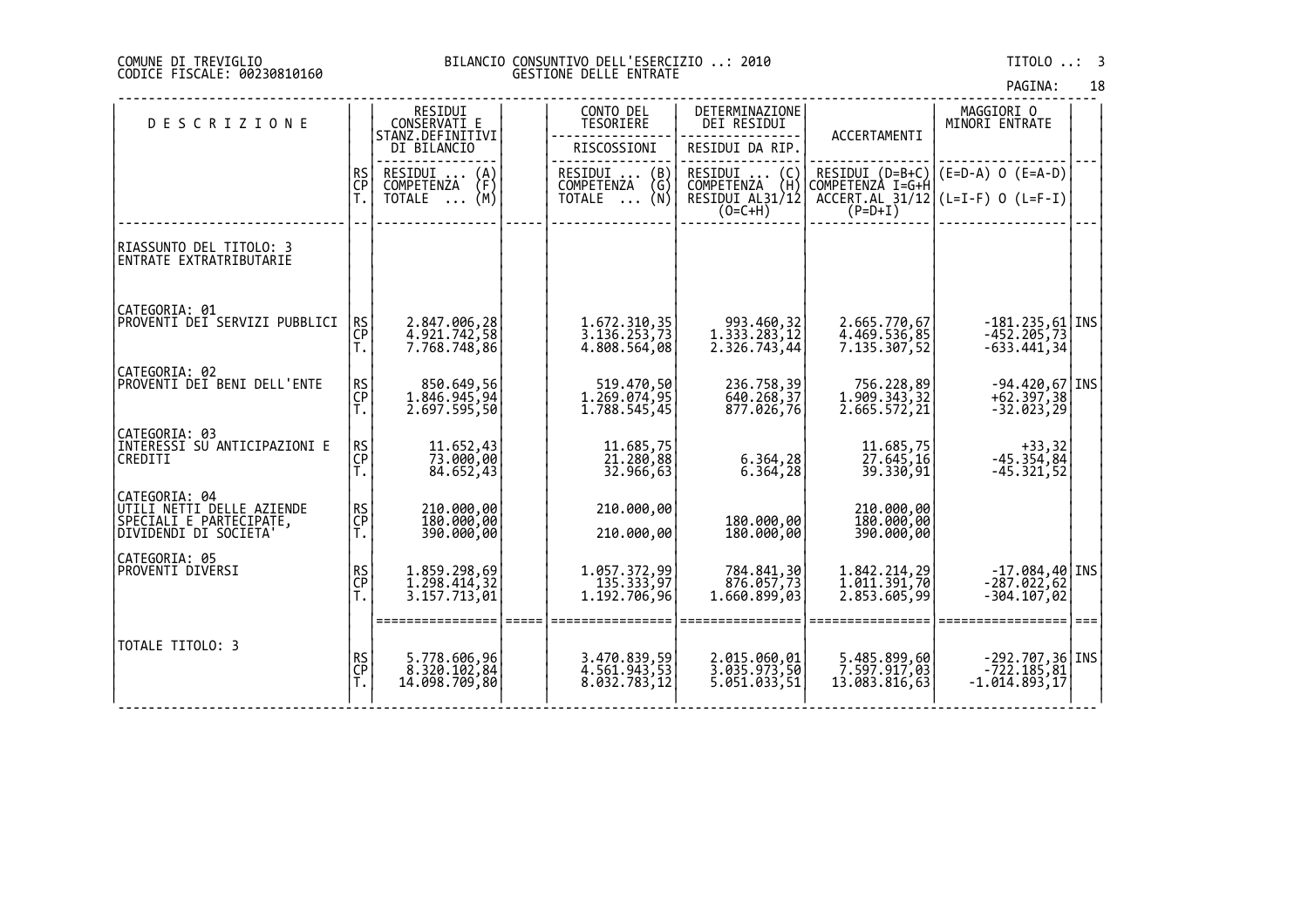#### DI TREVIGLIO BILANCIO CONSUNTIVO DELL'ESERCIZIO ..: 2010 TITOLO ..: 4 FISCALE: 00230810160 GESTIONE DELLE ENTRATE

| PAGINA: | 19 |
|---------|----|
|         |    |

| <b>DESCRIZIONE</b>                                                                                                        |                | RESIDUI<br>CONSERVATI E                        | CONTO DEL<br>TESORIERE                                               | DETERMINAZIONE<br>DEI RESIDUI                                                       |                                            | MAGGIORI 0<br>MINORI ENTRATE                                                               |  |
|---------------------------------------------------------------------------------------------------------------------------|----------------|------------------------------------------------|----------------------------------------------------------------------|-------------------------------------------------------------------------------------|--------------------------------------------|--------------------------------------------------------------------------------------------|--|
|                                                                                                                           |                | STANZ.DEFINITIVI<br>DI BILANCIO                | RISCOSSIONI                                                          | RESIDUI DA RIP.                                                                     | ACCERTAMENTI                               |                                                                                            |  |
|                                                                                                                           | RS<br>CP       | RESIDUI<br>$\binom{A}{F}$<br><b>COMPETENZA</b> | RESIDUI<br>$\begin{pmatrix} B \\ G \\ N \end{pmatrix}$<br>COMPETENZA | RESIDUI<br>$\left(\begin{smallmatrix} C \ H \end{smallmatrix}\right)$<br>COMPETENZA |                                            | RESIDUI (D=B+C) (E=D-A) O (E=A-D)<br>COMPETENZA I=G+H<br>ACCEŖĪ.AL_31/12 (L=I-F) O (L=F-I) |  |
|                                                                                                                           | Ť.             | (M)<br>TOTALE                                  | TOTALE                                                               | RESIDUI AL31/12<br>$(O=C+H)$                                                        | $(P=D+I)$                                  |                                                                                            |  |
|                                                                                                                           |                |                                                |                                                                      |                                                                                     |                                            |                                                                                            |  |
| TITOLO: 4<br>  ENTRATE DERIVANTI DA ALIENAZIO <br> NI, DA IRASFERIMENTI DI CARI-<br>TALE E DA RISCOSSIONE DI CRE-<br>DITI |                |                                                |                                                                      |                                                                                     |                                            |                                                                                            |  |
| CATEGORIA: 01<br>ALIENAZIONE DI BENI PATRIMO-<br>NIALI                                                                    |                |                                                |                                                                      |                                                                                     |                                            |                                                                                            |  |
| RISORSA: 04 01 0950<br> ALIENAZIONE BENI PATRIMONIALI                                                                     |                | 1.900,00                                       |                                                                      | 1.900,00                                                                            | 1.900,00                                   |                                                                                            |  |
| MOBILI ED ATTREZZATURE                                                                                                    | RS<br>CP<br>T. | 1.900,00                                       |                                                                      | 1.900,00                                                                            | 1.900,00                                   |                                                                                            |  |
|                                                                                                                           |                |                                                |                                                                      |                                                                                     |                                            |                                                                                            |  |
| RISORSA: 04 01 0960<br> ALIENAZIONE BENI IMMOBILI                                                                         | RS<br>CP<br>T. | 176.679,25<br>4.526.000,00                     | 114.776,85<br>539.598,30                                             | 38.458,36                                                                           | 153.235,21<br>539.598,30                   | $-23.444, 04$ INS<br>$-3.986.401,70$                                                       |  |
|                                                                                                                           |                | 4.702.679,25                                   | 654.375,15                                                           | 38.458,36                                                                           | 692.833,51                                 | $-4.009.845,74$                                                                            |  |
| RISORSA: 04 01 0970<br>CONCESSIONE BENI DEMANIALI                                                                         |                |                                                |                                                                      |                                                                                     |                                            |                                                                                            |  |
|                                                                                                                           | RS<br>CP<br>T. | 500.000,00<br>500.000,00                       |                                                                      |                                                                                     |                                            | -500.000,00<br>-500.000,00                                                                 |  |
| RISORSA: 04 01 0980<br> ALIENAZIONE AREE                                                                                  |                |                                                |                                                                      |                                                                                     |                                            |                                                                                            |  |
|                                                                                                                           | RS<br>CP<br>T. |                                                |                                                                      |                                                                                     |                                            |                                                                                            |  |
| RISORSA: 04 01 0990                                                                                                       |                |                                                |                                                                      |                                                                                     |                                            |                                                                                            |  |
| VENDITA AZIONI                                                                                                            | RS<br>CP<br>T. | 1.491.000,00                                   | 1.507.416,65                                                         |                                                                                     | 1.507.416,65                               | $+16.416,65$                                                                               |  |
|                                                                                                                           |                | 1.491.000,00                                   | 1.507.416,65                                                         |                                                                                     | 1.507.416,65                               | $+16.416,65$                                                                               |  |
| TOTALE CATEGORIA: 01                                                                                                      |                |                                                |                                                                      |                                                                                     |                                            |                                                                                            |  |
|                                                                                                                           | RS<br>CP<br>T. | 178.579,25<br>6.517.000,00<br>6.695.579,25     | 114.776,85<br>2.047.014,95<br>2.161.791,80                           | 40.358,36                                                                           | 155.135,21<br>2.047.014,95<br>2.202.150,16 | $-23.444,04$ INS<br>$-4.469.985,05$                                                        |  |
|                                                                                                                           |                |                                                |                                                                      | 40.358,36                                                                           |                                            | $-4.493.429,09$                                                                            |  |
|                                                                                                                           |                |                                                |                                                                      |                                                                                     |                                            |                                                                                            |  |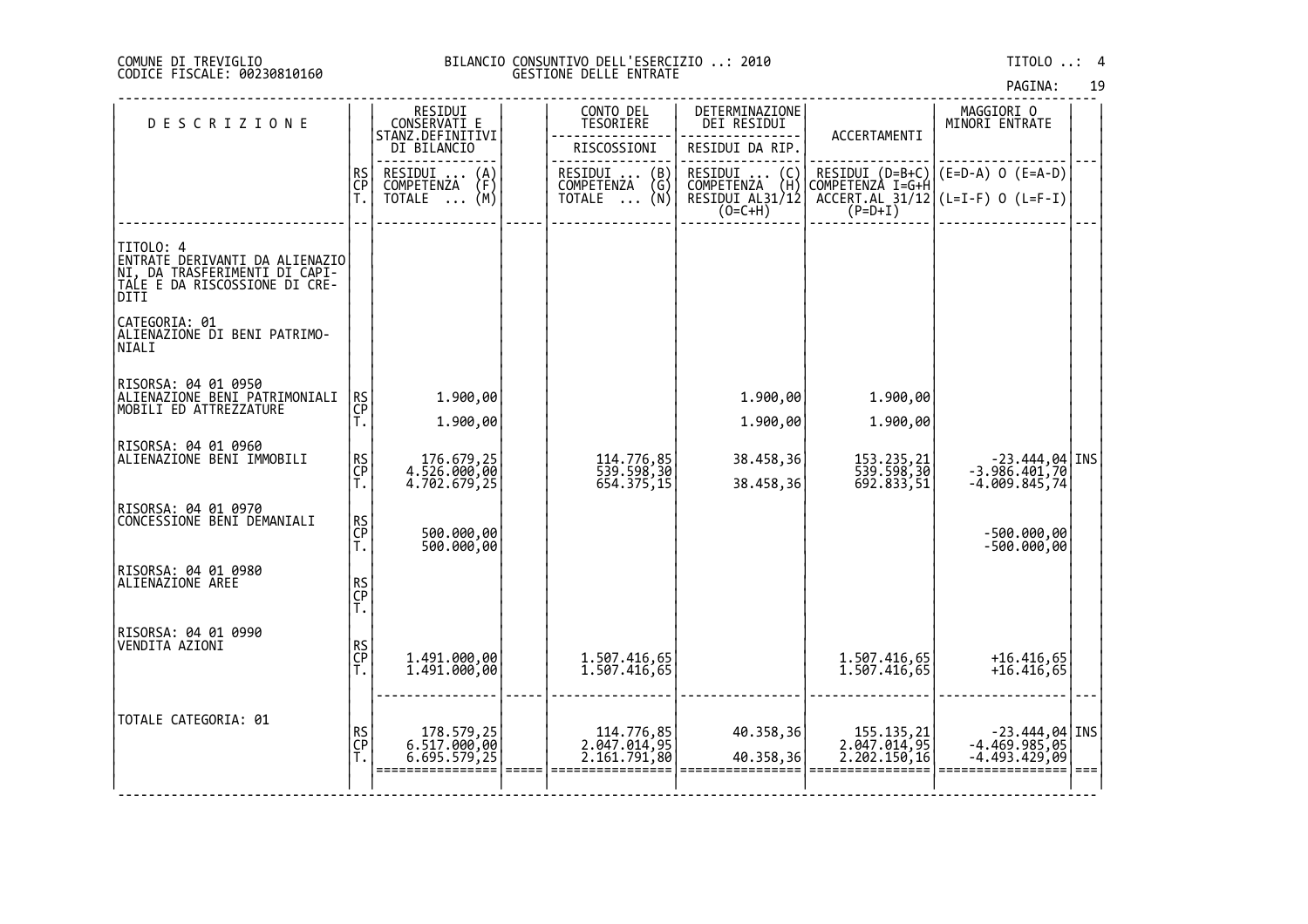#### DI TREVIGLIO BILANCIO CONSUNTIVO DELL'ESERCIZIO ..: 2010 TITOLO ..: 4 FISCALE: 00230810160 GESTIONE DELLE ENTRATE

| <b>DESCRIZIONE</b>                                                                             |                | RESIDUI<br>CONSERVATI E<br>STANZ.DEFINITIVI    | CONTO DEL<br><b>TESORIERE</b>          | DETERMINAZIONE<br>DEI RESIDUI           | ACCERTAMENTI                             | MAGGIORI 0<br>MINORI ENTRATE                              |  |
|------------------------------------------------------------------------------------------------|----------------|------------------------------------------------|----------------------------------------|-----------------------------------------|------------------------------------------|-----------------------------------------------------------|--|
|                                                                                                |                | DI BILANCIO                                    | RISCOSSIONI                            | RESIDUI DA RIP.                         |                                          |                                                           |  |
|                                                                                                | RS<br>CP       | RESIDUI<br>$\binom{A}{F}$<br><b>COMPETENZA</b> | RESIDUI  (B)<br>COMPETENZA (G)         | RESIDUI<br>$\binom{C}{H}$<br>COMPETENZA |                                          | RESIDUI (D=B+C) (E=D-A) O (E=A-D)<br>COMPETENZA I=G+H     |  |
|                                                                                                | Ť.             | (M)<br>TOTALE                                  | (Ñ)<br>TOTALE                          | RESIDUI AL31/12<br>(O=C+H)              |                                          | $\overline{ACCERT.RL}$ 31/12 (L=I-F) 0 (L=F-I)<br>(P=D+I) |  |
| CATEGORIA: 02<br>TRASFERIMENTI DI CAPITALE<br>DALLO STATO                                      |                |                                                |                                        |                                         |                                          |                                                           |  |
| RISORSA: 04 02 0990<br>TRASGFERIMENTO ORDINARIO DI CA RS<br>PITALI                             | СP<br>Т.       | 154.769,83<br>184.000,00<br>338.769,83         | 130.000,00<br>130.000,00               | 154.769,83<br>53.939,27<br>208.709,10   | 154.769,83<br>183.939,27<br>338.709,10   | $-60,73$<br>$-60,73$                                      |  |
| RISORSA: 04 02 1000<br>CONTRIBUI RECUPERO PATRIMONIO                                           | RS<br>CP       | 20.000,00                                      | 20.000,00                              |                                         | 20.000,00                                |                                                           |  |
| EDILIZIO                                                                                       | Ť.             | 20.000,00                                      | 20.000,00                              |                                         | 20.000,00                                |                                                           |  |
|                                                                                                |                |                                                |                                        |                                         |                                          |                                                           |  |
| TOTALE CATEGORIA: 02                                                                           | RS<br>CP<br>T. | 174.769,83<br>184.000,00<br>358.769,83         | 20.000,00<br>130.000,00<br>150.000,00  | 154.769,83<br>53.939,27<br>208.709,10   | 174.769,83<br>183.939,27<br>358.709,10   | $-60,73$<br>$-60,73$                                      |  |
| CATEGORIA: 03<br>TRASFERIMENTI DI CAPITALE<br>DALLA REGIONE                                    |                |                                                |                                        |                                         |                                          |                                                           |  |
| RISORSA: 04 03 1020<br> CONTRIBUTI STRAORDINARI REGION RS <br> CONTRIBUTI STRAORDINARI REGIONE | Τ.             | 552.316,82<br>945.042,00<br>1.497.358,82       | 305.479,84<br>380.042,00<br>685.521,84 | 246.836,98<br>560.440,00<br>807.276,98  | 552.316,82<br>940.482,00<br>1.492.798,82 | $-4.560,00$<br>$-4.560,00$                                |  |
| TOTALE CATEGORIA: 03                                                                           | RS<br>CP<br>T. | 552.316,82<br>945.042,00<br>1.497.358,82       | 305.479,84<br>380.042,00<br>685.521,84 | 246.836,98<br>560.440,00<br>807.276,98  | 552.316,82<br>940.482,00<br>1.492.798,82 | -4.560,00<br>-4.560,00                                    |  |
| CATEGORIA: 04<br> TRASF <u>ERIMENTI</u> DI CAPITALE<br>DA ALTRI ENTI DEL SETTORE<br>PUBBLICO   |                |                                                |                                        |                                         |                                          |                                                           |  |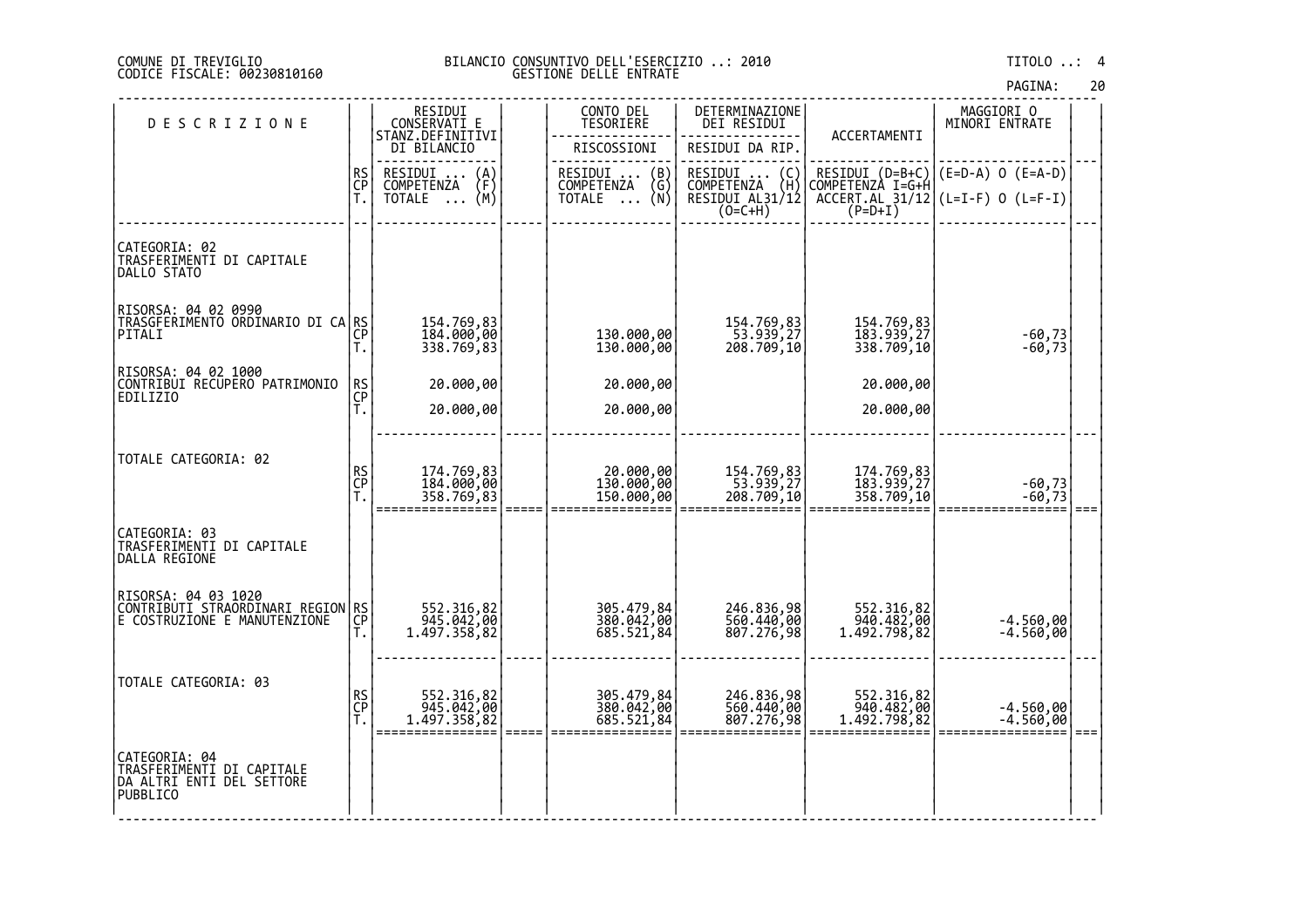#### DI TREVIGLIO BILANCIO CONSUNTIVO DELL'ESERCIZIO ..: 2010 TITOLO ..: 4 FISCALE: 00230810160 GESTIONE DELLE ENTRATE

PAGINA: 21

| <b>DESCRIZIONE</b>                                                                                                |                | RESIDUI<br>CONSERVATI E<br>STANZ.DEFINITIVI<br>DI BILANCIO      | CONTO DEL<br><b>TESORIERE</b><br>RISCOSSIONI                    | DETERMINAZIONE<br>DEI RESIDUI<br>RESIDUI DA RIP.           | ACCERTAMENTI                                          | MAGGIORI 0<br>MINORI ENTRATE                                                                                                                                   |  |
|-------------------------------------------------------------------------------------------------------------------|----------------|-----------------------------------------------------------------|-----------------------------------------------------------------|------------------------------------------------------------|-------------------------------------------------------|----------------------------------------------------------------------------------------------------------------------------------------------------------------|--|
|                                                                                                                   | RS<br>CP<br>Ť. | RESIDUI<br>$\binom{A}{F}$<br><b>COMPETENZA</b><br>(M)<br>TOTALE | RESIDUI  (B)<br>COMPETENZA (G)<br>COMPETENZA<br>ิ∖∩ั∫<br>TOTALE | RESIDUI<br>$\binom{C}{H}$<br>COMPETENZA<br>RESIDUI AL31/12 | COMPETENZA I=G+H                                      | RESIDUI $(D=B+C)$ $(E=D-A)$ O $(E=A-D)$<br>$\left[\begin{array}{cc} \text{ACCERT.AL} & 31/12 \\ \text{ACCERT.AL} & 31/12 \end{array}\right]$ (L=I-F) 0 (L=F-I) |  |
| RISORSA: 04 04 1030<br> TRASFERIMENTI ORDINARI DI CAPI <sup> </sup> RS<br> TALE DA ALTRI ENTI PUBBLICI   CP<br> T |                | 510.691,40<br>1.223.451,15<br>1.734.142,55                      | 38.376,23<br>38.376,23                                          | 437.188,23<br>100.000,00<br>537.188,23                     | 475.564,46<br>100.000,00<br>575.564,46                | -35.126,94 INS<br>-1.123.451,15<br>-1.158.578,09                                                                                                               |  |
| TOTALE CATEGORIA: 04                                                                                              | RS<br>CP<br>T. | 510.691,40<br>1.223.451,15<br>1.734.142,55                      | 38.376,23<br>38.376,23                                          | 437.188,23<br>100.000,00<br>537.188,23                     | 475.564,46<br>100.000,00<br>575.564,46                | $-35.126, 94$ INS<br>$-1.123.451, 15$<br>$-1.158.578,09$                                                                                                       |  |
| CATEGORIA: 05<br>TRASFERIMENTI DI CAPITALE<br>DA ALTRI SOGGETTI                                                   |                |                                                                 |                                                                 |                                                            |                                                       |                                                                                                                                                                |  |
| RISORSA: 04 05 1050<br>PROVENII CONCESSIONI EDILIZIE<br>E SANZIONI URBANISTICHE                                   | RS<br>CP<br>Τ. | 2.787.712,79<br>2.380.000,00<br>5.167.712,79                    | 2.986.598,33<br>2.986.598,33                                    | 242.616,55<br>242.616,55                                   | 242.616,55<br>2.986.598,33<br>3.229.214,88            | $-2.545.096, 24$ INS<br>606.598,33+<br>1.938.497,91-                                                                                                           |  |
| RISORSA: 04 05 1060<br>TRAŠFERIMENTI CAPITALI DA ALTR RS<br>I SOGGETTI                                            | СP<br>Τ.       | 260.181,63<br>1.884.181,09<br>2.144.362,72                      | 221.000,00<br>820.938,89<br>1.041.938,89                        | 1.228,25<br>1.228,25                                       | 222.228,25<br>820.938,89<br>$1.\overline{043}.167,14$ | $-37.953,38$ INS<br>-1.063.242,20<br>-1.101.195,58                                                                                                             |  |
| RISORSA: 04 05 1070<br>TRASFERIMENTI                                                                              | RS<br>CP<br>Τ. | 69.474,71<br>499.000,00<br>568.474,71                           | 48.800,00<br>208.360,58<br>257.160,58                           | 21.474,71<br>71.239,42<br>92.714,13                        | 70.274,71<br>279.600,00<br>349.874,71                 | 800,00+<br>00,000.219-<br>$-218.600,00$                                                                                                                        |  |
| TOTALE CATEGORIA: 05                                                                                              | RS<br>CP<br>T. | 3.117.369,13<br>4.763.181,09<br>7.880.550,22                    | 269.800,00<br>4.015.897,80<br>4.285.697,80                      | 265.319,51<br>- 71.239,42<br>336.558,93                    | 535.119,51<br>4.087.137,22<br>4.622.256,73            | $-2.582.249,62$ INS<br>$-676.043,87$<br>$-3.258.293,49$                                                                                                        |  |
| CATEGORIA: 06<br>RISCOSSIONE CREDITI                                                                              |                |                                                                 |                                                                 |                                                            |                                                       |                                                                                                                                                                |  |

‐‐‐‐‐‐‐‐‐‐‐‐‐‐‐‐‐‐‐‐‐‐‐‐‐‐‐‐‐‐‐‐‐‐‐‐‐‐‐‐‐‐‐‐‐‐‐‐‐‐‐‐‐‐‐‐‐‐‐‐‐‐‐‐‐‐‐‐‐‐‐‐‐‐‐‐‐‐‐‐‐‐‐‐‐‐‐‐‐‐‐‐‐‐‐‐‐‐‐‐‐‐‐‐‐‐‐‐‐‐‐‐‐‐‐‐‐‐‐‐‐‐‐‐‐‐‐‐‐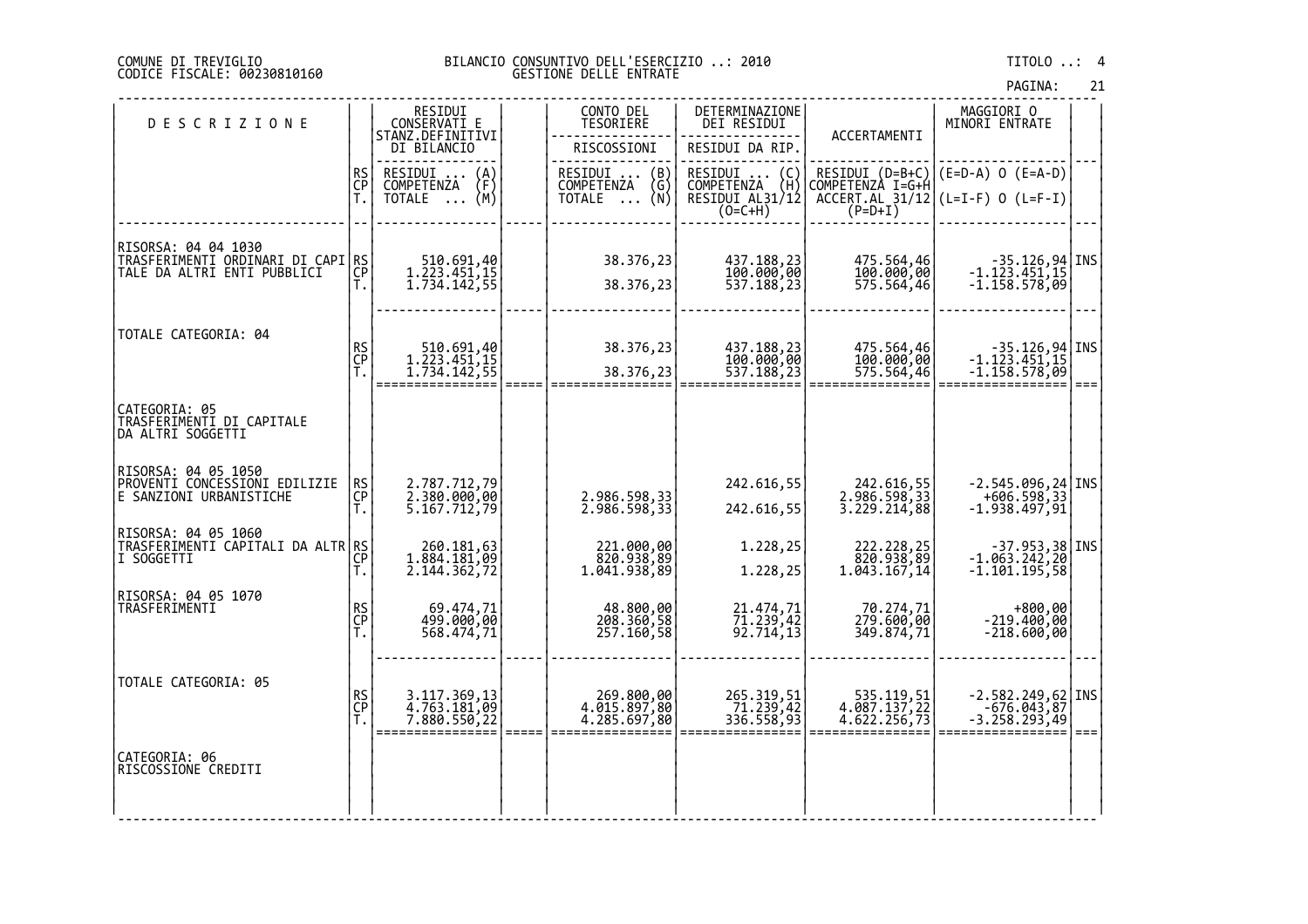## DI TREVIGLIO BILANCIO CONSUNTIVO DELL'ESERCIZIO ..: 2010 TITOLO ..: 4 FISCALE: 00230810160 GESTIONE DELLE ENTRATE

|         | 22 |
|---------|----|
| PAGINA: |    |

| <b>DESCRIZIONE</b>                          |                 | RESIDUI<br>CONSERVATI E<br>STANZ.DEFINITIVI<br>DI BILANCIO           | CONTO DEL<br>TESORIERE<br>RISCOSSIONI                                       | DETERMINAZIONE<br>DEI RESIDUI<br>RESIDUI DA RIP.                                    | ACCERTAMENTI | MAGGIORI O<br>MINORI ENTRATE                                                                     |  |
|---------------------------------------------|-----------------|----------------------------------------------------------------------|-----------------------------------------------------------------------------|-------------------------------------------------------------------------------------|--------------|--------------------------------------------------------------------------------------------------|--|
|                                             | RS<br>CP        | RESIDUI<br>$\binom{A}{F}$<br>COMPETENZA<br>(M)<br>TOTALE<br>$\cdots$ | $\binom{B}{G}$<br>RESIDUI<br><b>COMPETENZA</b><br>(Ñ)<br>TOTALE<br>$\cdots$ | RESIDUI  (C)<br>COMPETENZA (H)<br><b>COMPETENZA</b><br>RESIDUI AL31/12<br>$(0=C+H)$ | $(P=D+I)$    | RESIDUI (D=B+C) (E=D-A) O (E=A-D) <br> COMPETENZA I=G+H <br>$ACCERT. AL 31/12 (L=I-F) 0 (L=F-I)$ |  |
| RISORSA: 04 06 1080<br>IRISCOSSIONE CREDITI | RS<br>CP<br>. . |                                                                      |                                                                             |                                                                                     |              |                                                                                                  |  |
| TOTALE CATEGORIA: 06                        | RS<br>CP        |                                                                      |                                                                             |                                                                                     |              |                                                                                                  |  |
|                                             |                 |                                                                      |                                                                             |                                                                                     |              |                                                                                                  |  |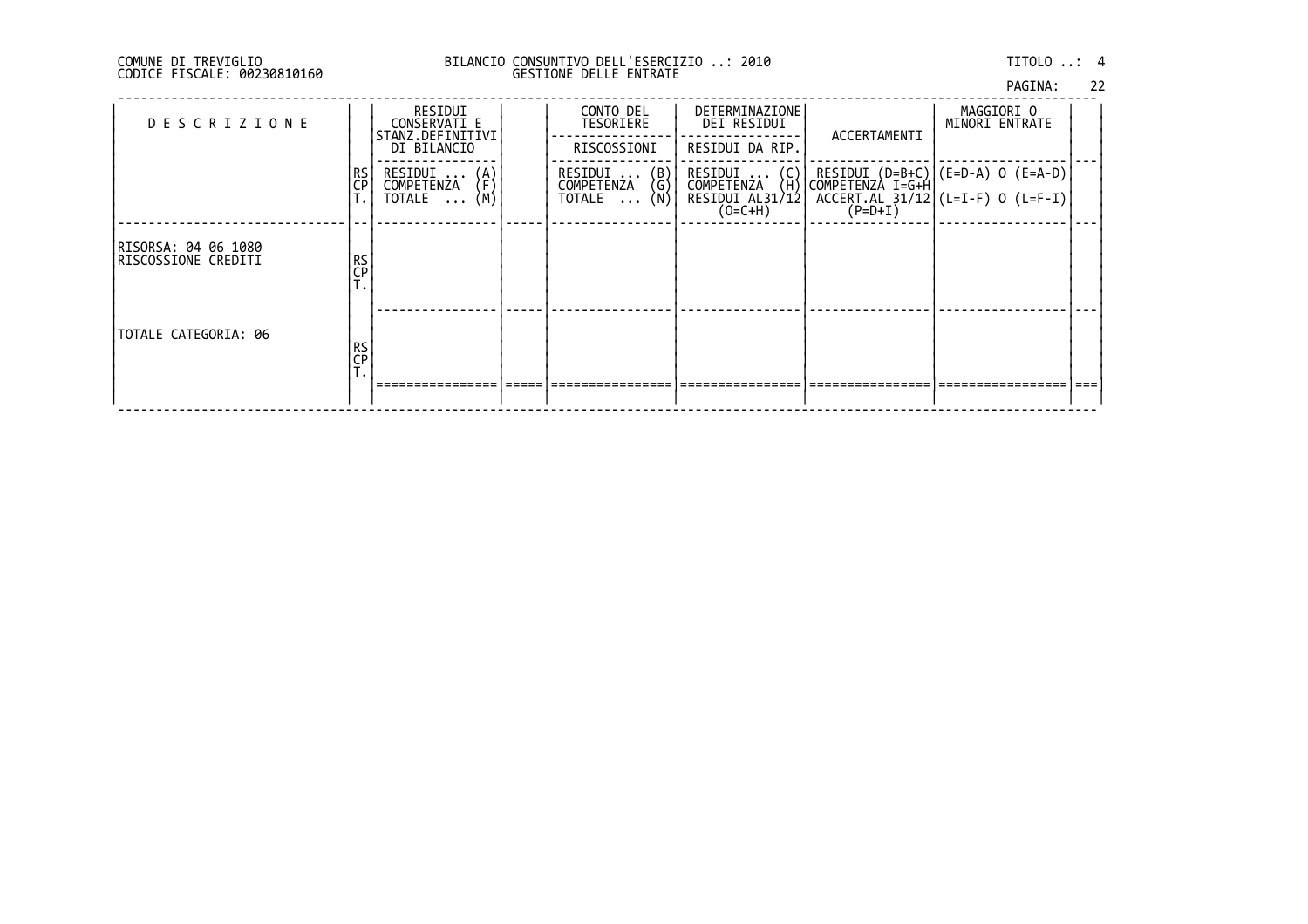#### DI TREVIGLIO BILANCIO CONSUNTIVO DELL'ESERCIZIO ..: 2010 TITOLO ..: 4 FISCALE: 00230810160 GESTIONE DELLE ENTRATE

| PAGINA: |  | 23 |
|---------|--|----|
|         |  |    |

| <b>DESCRIZIONE</b>                                                                                                                           |                | RESIDUI<br>CONSERVATI E                                               | CONTO DEL<br>TESORIERE                                     | DETERMINAZIONE<br>DEI RESIDUI                                                                   |                                              | MAGGIORI O<br>MINORI ENTRATE                                                         |  |
|----------------------------------------------------------------------------------------------------------------------------------------------|----------------|-----------------------------------------------------------------------|------------------------------------------------------------|-------------------------------------------------------------------------------------------------|----------------------------------------------|--------------------------------------------------------------------------------------|--|
|                                                                                                                                              |                | STANZ.DEFINITIVI<br>DI BILANCIO                                       | RISCOSSIONI                                                | RESIDUI DA RIP.                                                                                 | ACCERTAMENTI                                 |                                                                                      |  |
|                                                                                                                                              | RS<br>CP<br>Ť. | RESIDUI<br>$\binom{A}{F}$<br><b>COMPETENZA</b><br>TOTALE $\ldots$ (M) | RESIDUI<br>(B)<br>COMPETENZA<br>(G)<br>TOTALE $\ldots$ (N) | RESIDUI<br>$\begin{pmatrix} C \\ H \end{pmatrix}$<br>COMPETENZA<br>RESIDUI AL31/12<br>$(O=C+H)$ | COMPETENZÀ I=G+H<br>$(P=D+I)$                | RESIDUI $(D=B+C)$ $(E=D-A)$ O $(E=A-D)$<br>$ACCERT.AL_31/12$ (L=I-F) 0 (L=F-I)       |  |
| RIASSUNTO DEL TITOLO: 4<br>ENTRATE DERIVANTI DA ALIENAZIO<br>NI, DA TRASFERIMÊNTI DI CAPI-<br> T <u>ALE</u> E DA RISCOSSIONE DI CRE-<br>DITI |                |                                                                       |                                                            |                                                                                                 |                                              |                                                                                      |  |
| CATEGORIA: 01<br>ALIENAZIONE DI BENI PATRIMO-<br><b>NIALI</b>                                                                                | RS<br>CP<br>T. | 178.579,25<br>6.517.000,00<br>6.695.579,25                            | 114.776,85<br>2.047.014,95<br>2.161.791,80                 | 40.358,36<br>40.358,36                                                                          | 155.135,21<br>2.047.014,95<br>2.202.150,16   | $\begin{bmatrix} -23.444, 04 \\ -4.469.985, 05 \end{bmatrix}$ INS<br>$-4.493.429,09$ |  |
| CATEGORIA: 02<br>TRASFERIMENTI DI CAPITALE<br>DALLO STATO                                                                                    | RS<br>CP<br>T. | 174.769,83<br>184.000,00<br>358.769,83                                | 20.000,00<br>130.000,00<br>150.000,00                      | 154.769,83<br>$\overline{53.939,27}$<br>208.709,10                                              | 174.769,83<br>183.939,27<br>358.709,10       | $-60,73$<br>$-60,73$                                                                 |  |
| CATEGORIA: 03<br>TRASFERIMENTI DI CAPITALE<br>DALLA REGIONE                                                                                  | RS<br>CP<br>T. | 552.316,82<br>945.042,00<br>1.497.358,82                              | 305.479,84<br>380.042,00<br>685.521,84                     | 246.836,98<br>560.440,00<br>807.276,98                                                          | 552.316,82<br>940.482,00<br>1.492.798,82     | $-4.560,00$<br>$-4.560,00$                                                           |  |
| CATEGORIA: 04<br>TRASFERIMENTI DI CAPITALE<br>DA ALTRI ENTI DEL SETTORE<br><b>PUBBLICO</b>                                                   | RS<br>CP<br>Τ. | 510.691,40<br>1.223.451,15<br>1,734,142,55                            | 38.376,23<br>38.376,23                                     | 437.188,23<br>100.000,00<br>537.188,23                                                          | 475.564,46<br>100.000,00<br>575.564,46       | $-35.126, 94$ INS<br>$-1.123.451, 15$<br>$-1.158.578,09$                             |  |
| CATEGORIA: 05<br>TRASFERIMENTI DI CAPITALE<br>DA ALTRI SOGGETTI                                                                              | RS<br>CP<br>T. | 3.117.369,13<br>4.763.181,09<br>7.880.550,22                          | 269.800,00<br>4.015.897,80<br>4.285.697,80                 | 265.319,51<br>$71.239,42$<br>336.558,93                                                         | 535.119,51<br>4.087.137,22<br>4.622.256,73   | $-2.582.249,62$ INS<br>876.043, 676-<br>3.258.293,49-                                |  |
| CATEGORIA: 06<br>RISCÓSSIONE CREDITI                                                                                                         | RS<br>CP<br>T. |                                                                       |                                                            |                                                                                                 |                                              |                                                                                      |  |
| TOTALE TITOLO: 4                                                                                                                             | RS<br>CP<br>T. | 4.533.726,43<br>13.632.674,24<br>18.166.400,67                        | 748.432,92<br>6.572.954,75<br>7.321.387,67                 | 1.144.472,91<br>785.618,69<br>1.930.091,60                                                      | 1.892.905,83<br>7.358.573,44<br>9.251.479,27 | $-2.640.820,60$ INS<br>$-6.274.100,80$<br>$-8.914.921,40$                            |  |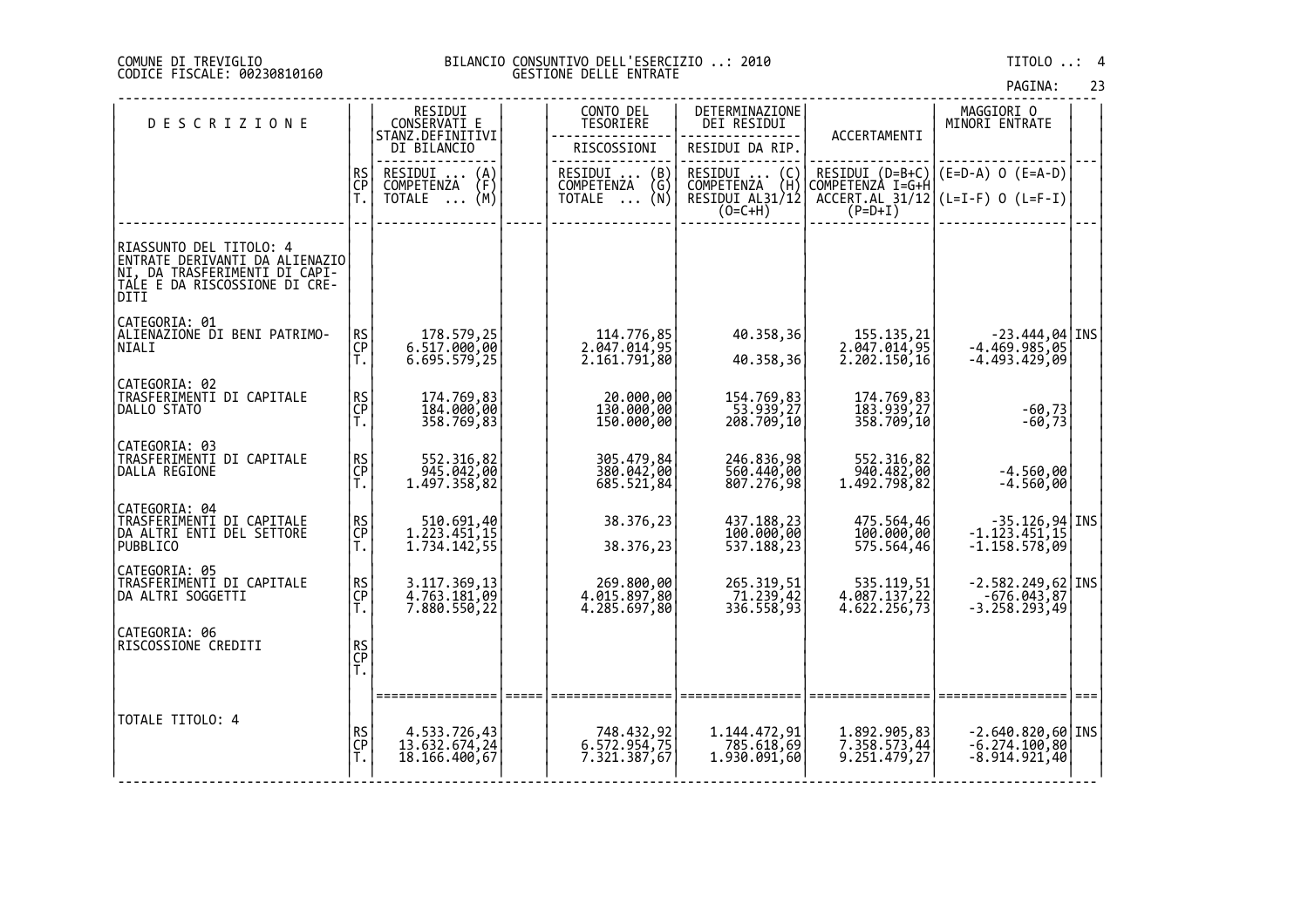### DI TREVIGLIO BILANCIO CONSUNTIVO DELL'ESERCIZIO ..: 2010 TITOLO ..: 5 FISCALE: 00230810160 GESTIONE DELLE ENTRATE

| <b>DESCRIZIONE</b>                                             |                | RESIDUI<br>CONSERVATI_E<br>STANZ.DEFINITIVI | CONTO DEL<br>TESORIERE                        | DETERMINAZIONE<br>DEI RESIDUI                                | ACCERTAMENTI | MAGGIORI O<br>MINORI ENTRATE                                                                               |      |
|----------------------------------------------------------------|----------------|---------------------------------------------|-----------------------------------------------|--------------------------------------------------------------|--------------|------------------------------------------------------------------------------------------------------------|------|
|                                                                |                | DI BILANCIO                                 | RISCOSSIONI                                   | RESIDUI DA RIP.                                              |              |                                                                                                            |      |
|                                                                | RS<br>CP       | RESIDUI  (A)<br>COMPETENZA (F)              | RESIDUI  (B)<br>COMPETENZA (G)<br>TOTALE  (N) |                                                              |              |                                                                                                            |      |
|                                                                | Ť.             | $\overline{NOTALE} \dots (M)$               |                                               | RESIDUI  (C)<br>COMPETENZA (H)<br>RESIDUI AL31/12<br>(O=C+H) |              | RESIDUI (D=B+C) (E=D-A) O (E=A-D)<br> COMPETENZA I=G+H<br>  ACCERT.AL 31/12 (L=I-F) O (L=F-I)<br>  (P=D+I) |      |
| TITOLO: 5<br>ENTRATE DERIVANTI DA ACCENSIO-<br> NI DI PRESTITI |                |                                             |                                               |                                                              |              |                                                                                                            |      |
| CATEGORIA: 01<br> ANTICIPAZIONI DI CASSA                       |                |                                             |                                               |                                                              |              |                                                                                                            |      |
| RISORSA: 05 01 1090<br>ANTICIPAZIONE DI TESORERIA              | RS<br>CP<br>Τ. | 3.100.000,00<br>3.100.000,00                |                                               |                                                              |              | -3.100.000,00<br>-3.100.000,00                                                                             |      |
| TOTALE CATEGORIA: 01                                           | RS<br>CP<br>T. | 3.100.000,00<br>3.100.000,00                |                                               |                                                              |              | -3.100.000,00<br>-3.100.000,00                                                                             | $==$ |
| CATEGORIA: 02<br> FINANZIAMENTI A BREVE TERMINE                |                |                                             |                                               |                                                              |              |                                                                                                            |      |
| RISORSA: 05 02 1100<br>PREFINANZIAMENTO MUTUI IN CORS RS       | Τ.             |                                             |                                               |                                                              |              |                                                                                                            |      |
| TOTALE CATEGORIA: 02                                           | RS<br>CP<br>T. |                                             |                                               |                                                              |              |                                                                                                            |      |
| CATEGORIA: 03<br> ASSUNZIONE DI MUTUI E PRESTITI               |                |                                             |                                               |                                                              |              |                                                                                                            |      |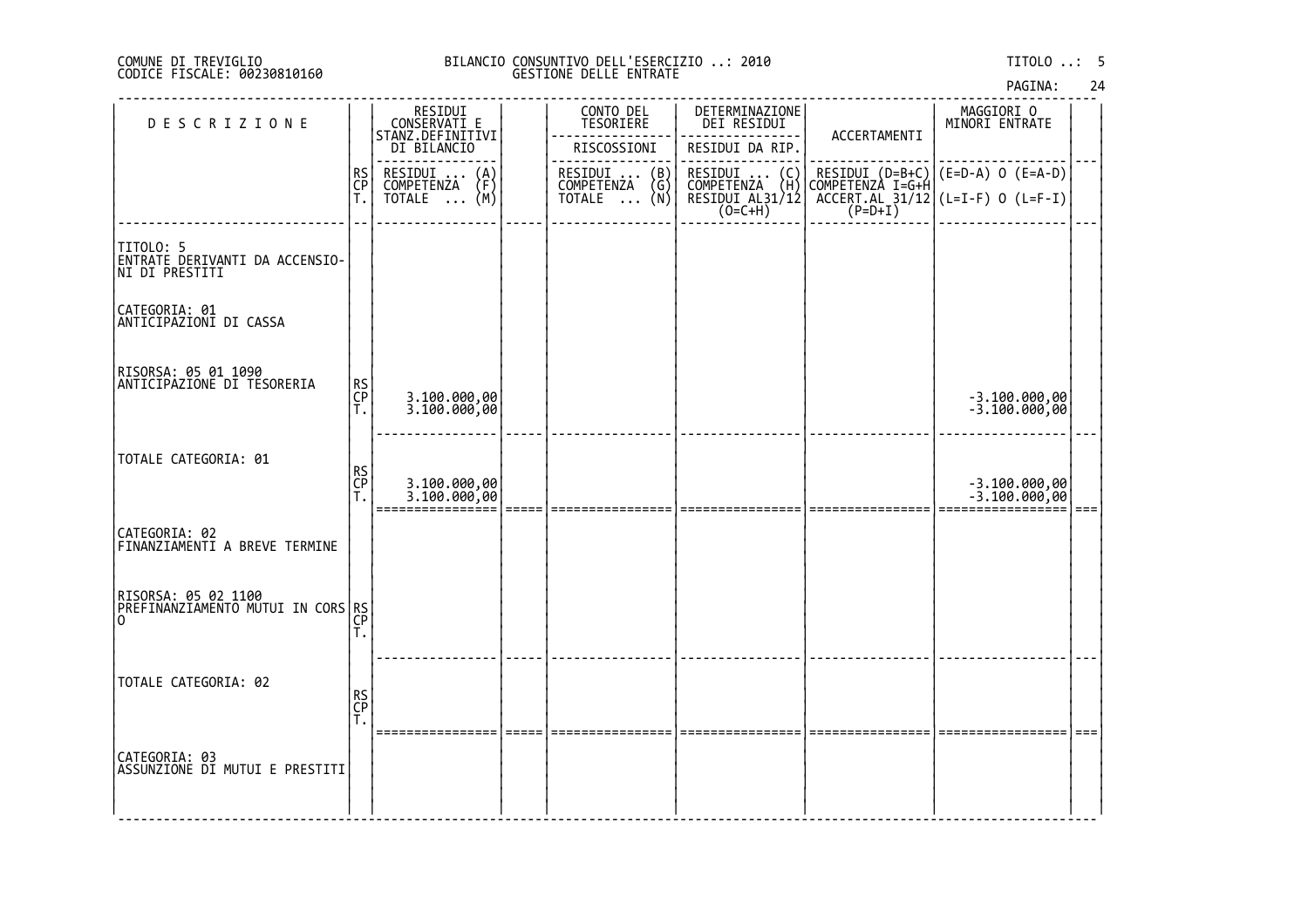#### DI TREVIGLIO BILANCIO CONSUNTIVO DELL'ESERCIZIO ..: 2010 TITOLO ..: 5 FISCALE: 00230810160 GESTIONE DELLE ENTRATE

| <b>DESCRIZIONE</b>                                               |                       | RESIDUI<br>CONSERVATI E                 | CONTO DEL<br>TESORIERE              | DETERMINAZIONE<br>DEI RESIDUI                                                       |                              | MAGGIORI 0<br>MINORI ENTRATE             |  |
|------------------------------------------------------------------|-----------------------|-----------------------------------------|-------------------------------------|-------------------------------------------------------------------------------------|------------------------------|------------------------------------------|--|
|                                                                  |                       | STANZ.DEFINITIVI<br>DI BILANCIO         | RISCOSSIONI                         | RESIDUI DA RIP.                                                                     | ACCERTAMENTI                 |                                          |  |
|                                                                  | RS<br>CP              | RESIDUI<br>$\binom{A}{F}$<br>COMPETENZA | RESIDUI<br>(B)<br>COMPETENZA<br>(G) | RESIDUI<br>$\left(\begin{smallmatrix} C \ H \end{smallmatrix}\right)$<br>COMPETENZA | COMPETENZÀ I=G+H             | RESIDUI $(D=B+C)$ $(E=D-A)$ 0 $(E=A-D)$  |  |
|                                                                  | Ť.                    | (M)<br>TOTALE                           | TOTALE $\ldots$ (N)                 | RESIDUI AL31/12<br>$(O=C+H)$                                                        | $(P=D+I)$                    | $ACCER$ T.AL_31/12 $(L=I-F)$ 0 $(L=F-I)$ |  |
|                                                                  |                       |                                         |                                     |                                                                                     |                              |                                          |  |
| RISORSA: 05 03 1100<br> MUTUI CASSA DEPOSITI E PRESTIT RS        |                       | 665.052,05                              | 337.569,35                          | 254.460,81                                                                          | 592.030,16                   | $-73.021,89$ INS                         |  |
|                                                                  | CP<br>Т.              | 5.600.000,00<br>6.265.052,05            | 337.569,35                          | 5.600.000,00<br>5.854.460,81                                                        | 5.600.000,00<br>6.192.030,16 | $-73.021,89$                             |  |
| RISORSA: 05 03 1110<br> MUTUI CASSA DD.PP.                       |                       |                                         | 38.880,00                           | 9.572,40                                                                            | 48.452,40                    | $-53.748, 20$ INS                        |  |
|                                                                  | RS<br>CP              | 102.200,60<br>102.200,60                | 38.880,00                           | 9.572,40                                                                            | 48.452,40                    | $-53.748, 20$                            |  |
| RISORSA: 05 03 1120                                              |                       |                                         |                                     |                                                                                     |                              |                                          |  |
| MUTUI ISTITUTO CREDITO SPORTIV RS<br> O                          |                       |                                         |                                     |                                                                                     |                              |                                          |  |
|                                                                  | T.                    |                                         |                                     |                                                                                     |                              |                                          |  |
| RISORSA: 05 03 1130<br>MUTUI ALTRI FINANZIATORI                  | RS<br>CP              | 85.250,00                               |                                     | 85.250,00                                                                           | 85.250,00                    |                                          |  |
|                                                                  |                       | 85.250,00                               |                                     | 85.250,00                                                                           | 85.250,00                    |                                          |  |
| RISORSA: 05 03 1140<br>MUTUI AZIENDE DI CREDITO                  |                       | 1.300.000,00                            | 1.300.000,00                        |                                                                                     | 1.300.000,00                 |                                          |  |
|                                                                  | RS<br>CP<br>T.        | 1.300.000,00                            | 1.300.000,00                        |                                                                                     | 1.300.000,00                 |                                          |  |
|                                                                  |                       |                                         |                                     |                                                                                     |                              |                                          |  |
| TOTALE CATEGORIA: 03                                             |                       |                                         |                                     |                                                                                     |                              |                                          |  |
|                                                                  | RS<br>CP<br>T.        | 2.152.502,65<br>5.600.000,00            | 1.676.449,35                        | 349.283,21<br>5.600.000,00<br>5.949.283,21                                          | 2.025.732,56<br>5.600.000,00 | $-126.770,09$ INS                        |  |
|                                                                  |                       | 7.752.502,65                            | 1.676.449,35                        |                                                                                     | 7.625.732,56                 | $-126.770,09$                            |  |
| CATEGORIA: 04<br>EMISSIONE DI PRESTITI OBBLIGA-<br>ZIONARI       |                       |                                         |                                     |                                                                                     |                              |                                          |  |
| RISORSA: 05 04 1150<br>EMISSIONE PRESTITO OBBLIGAZION RS<br>ARIO | $\overline{CP}$<br>T. |                                         |                                     |                                                                                     |                              |                                          |  |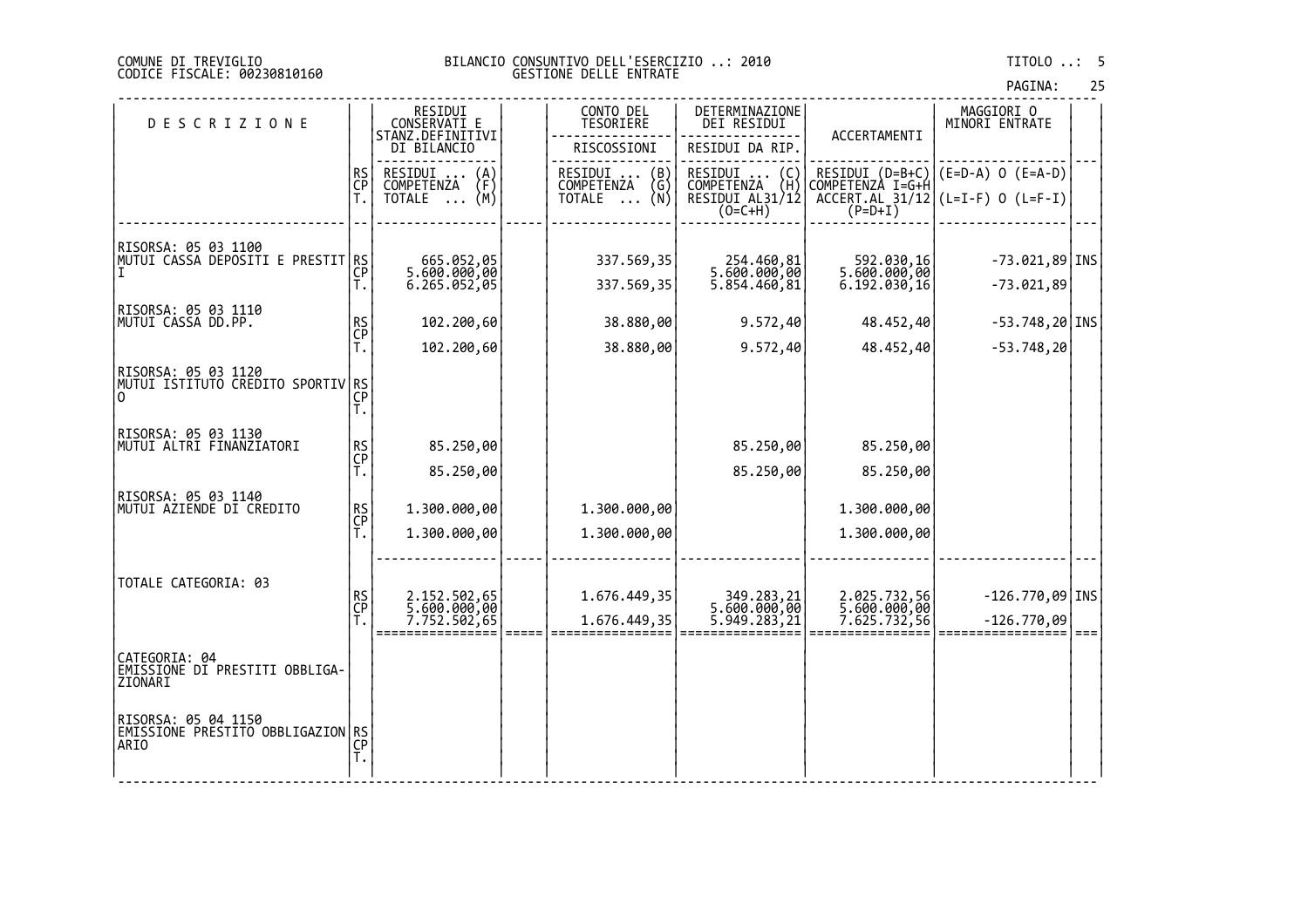# DI TREVIGLIO BILANCIO CONSUNTIVO DELL'ESERCIZIO ..: 2010 TITOLO ..: 5 FISCALE: 00230810160 GESTIONE DELLE ENTRATE

| PAGINA: | 26 |
|---------|----|
|         |    |

| <b>DESCRIZIONE</b>   |          | RESIDUI<br>CONSERVATI E<br>STANZ.DEFINITIVI<br>DI BILANCIO           | CONTO DEL<br>TESORIERE<br>RISCOSSIONI                | <b>DETERMINAZIONE</b><br>DEI RESIDUI<br>RESIDUI DA RIP.                        | ACCERTAMENTI | MAGGIORI O<br>MINORI ENTRATE                                                                       |  |
|----------------------|----------|----------------------------------------------------------------------|------------------------------------------------------|--------------------------------------------------------------------------------|--------------|----------------------------------------------------------------------------------------------------|--|
|                      | RS<br>CP | RESIDUI<br>$\binom{A}{F}$<br>COMPETENZA<br>(M∖<br>TOTALE<br>$\cdots$ | RESIDUI<br>(B)<br>(G)<br>COMPETENZA<br>(Ñ)<br>TOTALE | RESIDUI<br>$\binom{C}{H}$<br><b>COMPETENZA</b><br>RESIDUI AL31/12<br>$(O=C+H)$ | (P=D+I)      | RESIDUI (D=B+C) (E=D-A) O (E=A-D) <br> COMPETENZA I=G+H <br>$ACCERT. AL 31/12$ $(L=I-F) 0 (L=F-I)$ |  |
| TOTALE CATEGORIA: 04 | RS<br>CP |                                                                      |                                                      |                                                                                |              |                                                                                                    |  |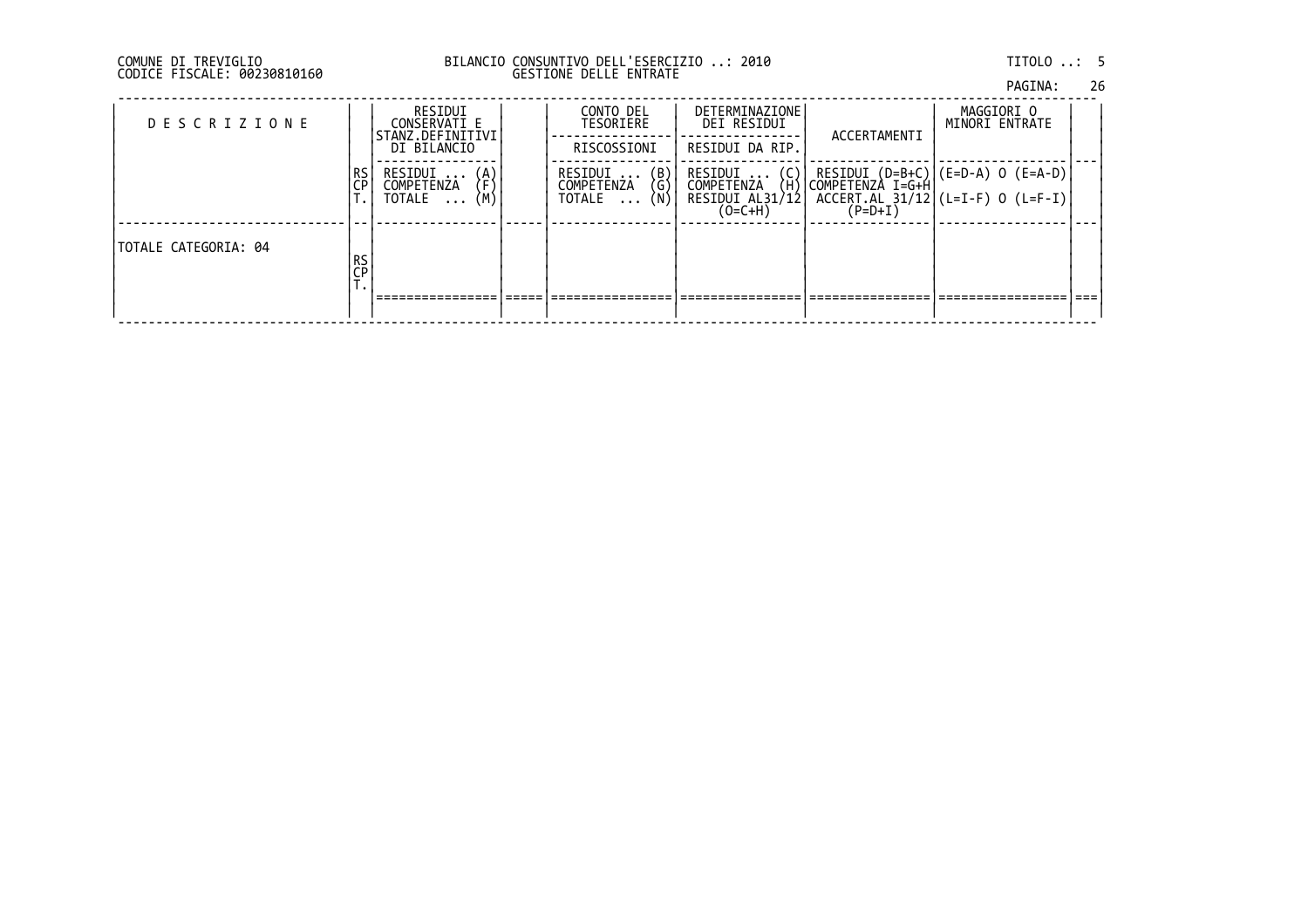#### DI TREVIGLIO BILANCIO CONSUNTIVO DELL'ESERCIZIO ..: 2010 TITOLO ..: 5 FISCALE: 00230810160 GESTIONE DELLE ENTRATE

| PAGINA: |  | 27 |
|---------|--|----|
|         |  |    |

| <b>DESCRIZIONE</b>                                                            |                | RESIDUI<br>CONSERVATI E<br>STANZ.DEFINITIVI  | CONTO DEL<br><b>TESORIERE</b>           | DETERMINAZIONE<br>DEI RESIDUI              | ACCERTAMENTI                                 | MAGGIORI O<br>MINORI ENTRATE                             |  |
|-------------------------------------------------------------------------------|----------------|----------------------------------------------|-----------------------------------------|--------------------------------------------|----------------------------------------------|----------------------------------------------------------|--|
|                                                                               |                | DI BILANCIO                                  | RISCOSSIONI                             | RESIDUI DA RIP.                            |                                              |                                                          |  |
|                                                                               | RS<br>CP       | RESIDUI<br>$\binom{A}{F}$                    | RESIDUI<br>$\binom{B}{G}$<br>COMPETENZA | RESIDUI<br>COMPETENZA<br>$\binom{C}{H}$    |                                              | RESIDUI (D=B+C) (E=D-A) O (E=A-D)<br> COMPETENZA I=G+H   |  |
|                                                                               |                | COMPETENZA<br>$\overline{NOTALE} \dots (M)$  | TOTALE $\ldots$ (N)                     | RESIDUI AL31/12<br>$(0=C+H)$               | $(P=D+I)$                                    | $ACCERT. AL 31/12 (L=I-F) 0 (L=F-I)$                     |  |
| RIASSUNTO DEL TITOLO: 5 <br>ENTRATE DERIVANTI DA ACCENSIO-<br>INI DI PRESTITI |                |                                              |                                         |                                            |                                              |                                                          |  |
| CATEGORIA: 01<br> ANTICIPAZIONI DI CASSA                                      | RS<br>CP       | 3.100.000,00<br>3.100.000,00                 |                                         |                                            |                                              | $-3.100.000,00$<br>$-3.100.000,00$                       |  |
| CATEGORIA: 02<br>FINANZIAMENTI A BREVE TERMINE                                | RS<br>CP<br>Ť. |                                              |                                         |                                            |                                              |                                                          |  |
| CATEGORIA: 03 <br>ASSUNZIONE DI MUTUI E PRESTITI RS                           | ĈP             | 2.152.502,65<br>5.600.000,00<br>7.752.502,65 | 1.676.449,35<br>1.676.449,35            | 349.283,21<br>5.600.000,00<br>5.949.283,21 | 2.025.732,56<br>5.600.000,00<br>7.625.732,56 | $-126.770,09$ INS<br>$-126.770,09$                       |  |
| CATEGORIA: 04<br> EMISSIONE DI PRESTITI OBBLIGA-<br>ZIONARI                   | RS<br>CP<br>T. |                                              |                                         |                                            |                                              |                                                          |  |
|                                                                               |                |                                              |                                         |                                            |                                              |                                                          |  |
| TOTALE TITOLO: 5                                                              |                | 2.152.502,65                                 | 1.676.449,35                            |                                            |                                              | $-126.770,09$ INS                                        |  |
|                                                                               | RS<br>CP<br>T. | 8.700.000,00<br>10.852.502,65                | 1.676.449,35                            | 349.283,21<br>5.600.000,00<br>5.949.283,21 | 2.025.732,56<br>5.600.000,00<br>7.625.732,56 | $-3.\overline{100}.000,\overline{00}$<br>$-3.226.770,09$ |  |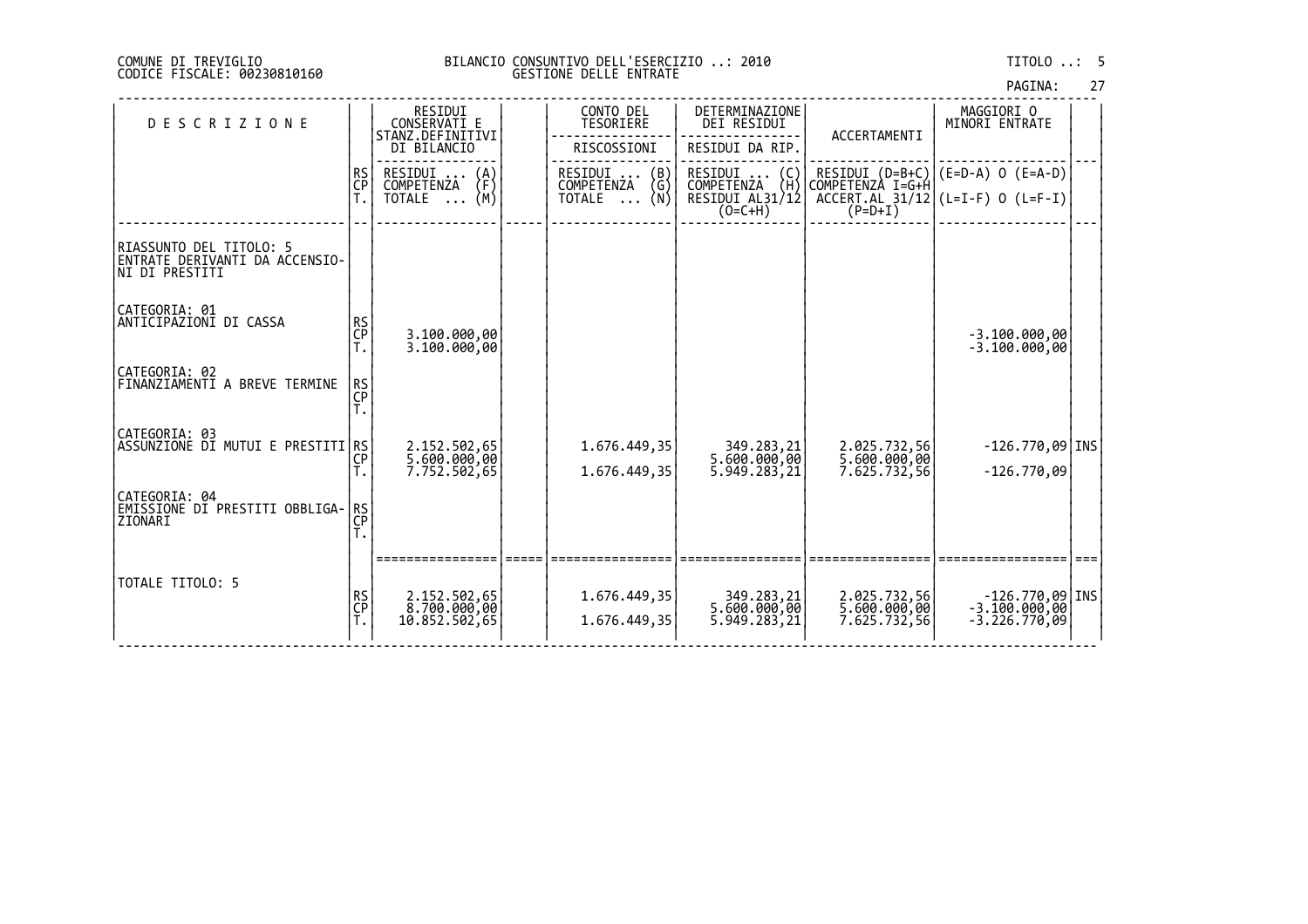#### DI TREVIGLIO BILANCIO CONSUNTIVO DELL'ESERCIZIO ..: 2010 TITOLO ..: 6 FISCALE: 00230810160 GESTIONE DELLE ENTRATE

| <b>DESCRIZIONE</b>                                                                      |                | RESIDUI<br>CONSERVATI E                                                     | CONTO DEL<br><b>TESORIERE</b>                 | DETERMINAZIONE<br>DEI RESIDUI                                                                                        |                                            | MAGGIORI 0<br>MINORI ENTRATE                                                                                       |  |
|-----------------------------------------------------------------------------------------|----------------|-----------------------------------------------------------------------------|-----------------------------------------------|----------------------------------------------------------------------------------------------------------------------|--------------------------------------------|--------------------------------------------------------------------------------------------------------------------|--|
|                                                                                         |                | STANZ.DEFINITIVI<br>DI BILANCIO                                             | RISCOSSIONI                                   | RESIDUI DA RIP.                                                                                                      | ACCERTAMENTI                               |                                                                                                                    |  |
|                                                                                         | RS<br>CP<br>T. | RESIDUI<br>$\binom{A}{F}$<br><b>COMPETENZA</b><br>(M)<br>TOTALE<br>$\cdots$ | RESIDUI  (B)<br>COMPETENZA (G)<br>TOTALE  (N) | RESIDUI<br>$\left(\begin{smallmatrix} C \\ H \end{smallmatrix}\right)$<br>COMPETENZA<br>RESIDUI AL31/12<br>$(0=C+H)$ |                                            | RESIDUI (D=B+C) (E=D-A) 0 (E=A-D)<br>COMPETENZA I=G+H<br>$\overline{ACCERT.AL}$ 31/12 (L=I-F) 0 (L=F-I)<br>(P=D+I) |  |
| TITOLO: 6<br>ENTRATE DA SERVIZI PER CONTO<br>DI TERZI                                   |                |                                                                             |                                               |                                                                                                                      |                                            |                                                                                                                    |  |
| CAPITOLO: 06 00 0001<br>RITENUTE PREVIDENZIALI ED ASSI RS<br>STENZIALI PERSONALE        | ĈP<br>T.       |                                                                             |                                               |                                                                                                                      |                                            |                                                                                                                    |  |
| CAPITOLO: 06 01 0000<br>RITENUTE PREVIDENZIALI ED ASS RS<br><b>ISTENZIALI PERSONALE</b> | СĔ<br>Τ.       | 15, 653<br>650.000,00<br>650.653,15                                         | 602.184,37<br>602.184,37                      | 653,15<br>653,15                                                                                                     | 653,15<br>602.184,37<br>602.837,52         | $-47.815,63$<br>$-47.815,63$                                                                                       |  |
| CAPITOLO: 06 02 0000<br>RITENUTE ERARIALI                                               | RS<br>CP<br>T. | 1.400.000,00<br>1.400.000,00                                                | 1.352.685,62<br>1.352.685,62                  |                                                                                                                      | 1.352.685,62<br>1.352.685,62               | $-47.314,38$<br>$-47.314,38$                                                                                       |  |
| CAPITOLO: 06 03 0000<br>ALTRE RITENUTE AL PERSONALE                                     | RS<br>CP<br>T. | 382,00<br>80.199,89<br>80.581,89                                            | 80.199,89<br>80.199,89                        | 382,00<br>382,00                                                                                                     | 382,00<br>80.199,89<br>80.581,89           |                                                                                                                    |  |
| CAPITOLO: 06 04 0000<br>DEPOSITI CAUZIONALI                                             | RS<br>CP<br>T. | 8.644,73<br>3.000,00<br>11.644,73                                           | 150,00<br>150,00                              | 8.644,73<br>8.644,73                                                                                                 | 8.644,73<br>150,00<br>8.794,73             | -2.850,00<br>-2.850,00                                                                                             |  |
| CAPITOLO: 06 05 0000<br>SERVIZI CONTO TERZI                                             | RS<br>CP<br>T. | 1.345.250,79<br>1.075.356,00<br>2.420.606,79                                | 419.101,94<br>378.108,31<br>797.210,25        | 632.233,90<br>360.199,59<br>992.433,49                                                                               | 1.051.335,84<br>738.307,90<br>1.789.643,74 | -293.914,95 INS<br>-337.048,10<br>$-630.963,05$                                                                    |  |
| CAPITOLO: 06 06 0000<br>FONDI ECONOMATO                                                 | RS<br>CP<br>T. | 25.822,85<br>25.822,85<br>51.645,70                                         | 25.822,85<br>25.822,85                        | 25.822,85<br>25.822,85                                                                                               | 25.822,85<br>25.822,85<br>51.645,70        |                                                                                                                    |  |
| CAPITOLO: 06 07 0000<br>DEPOSITI CONTRATTUALI                                           | RS<br>CP<br>T. | 12.498,11<br>100.000,00<br>112.498,11                                       | 1.184,93<br>30.726,59<br>31.911,52            | 6.144,07<br>1.507,15<br>7.651,22                                                                                     | 7.329,00<br>32.233,74<br>39.562,74         | $-5.169, 11$ TNS<br>$-67.766, 26$<br>$-72.935,37$                                                                  |  |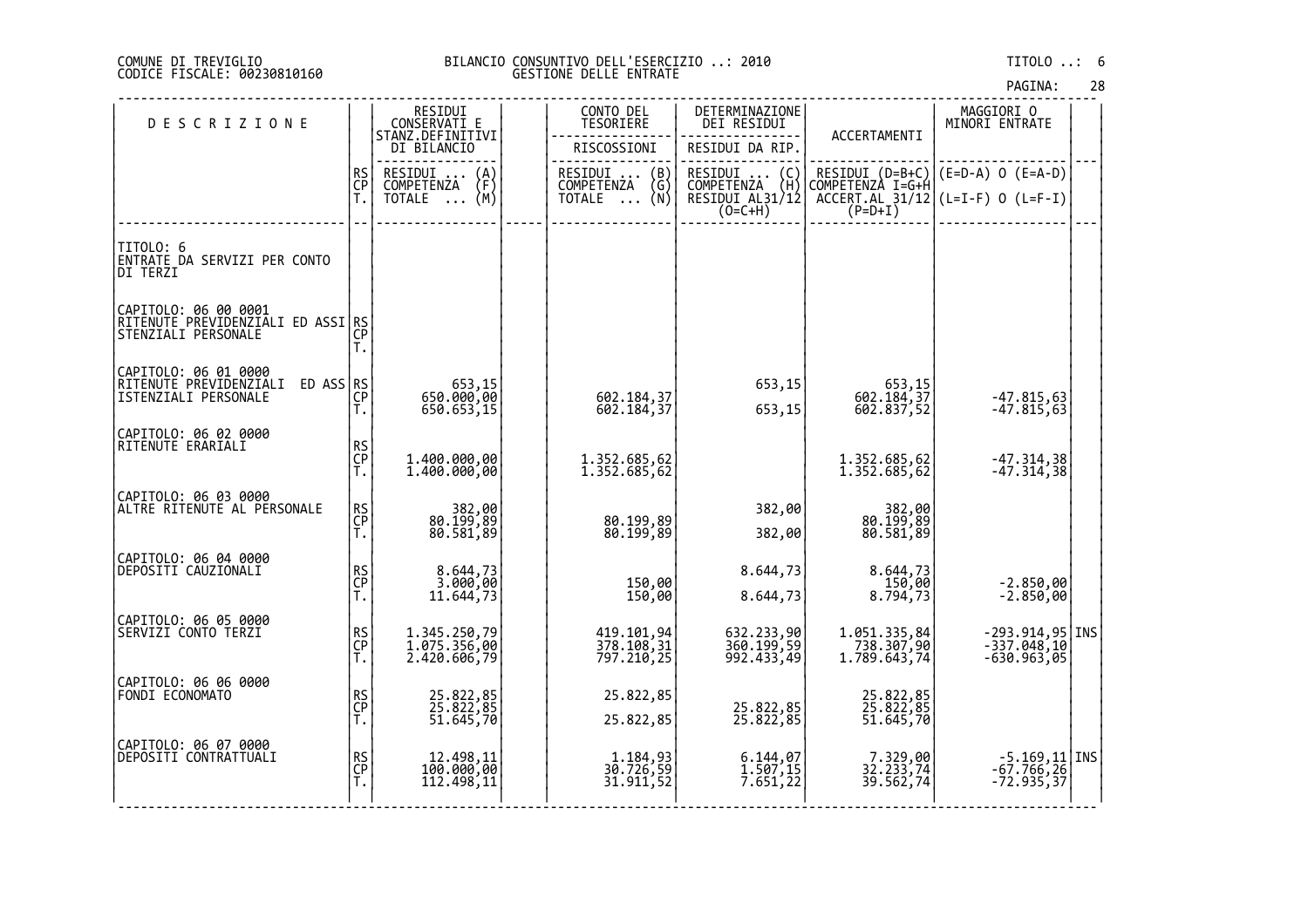### DI TREVIGLIO BILANCIO CONSUNTIVO DELL'ESERCIZIO ..: 2010 TITOLO ..: 6 FISCALE: 00230810160 GESTIONE DELLE ENTRATE

| PAGINA: |  | 29 |
|---------|--|----|
|         |  |    |

| <b>DESCRIZIONE</b>                                                    |          | RESIDUI<br>CONSERVATI E<br>STANZ.DEFINITIVI<br>DI BILANCIO    | CONTO DEL<br>TESORIERE<br>RISCOSSIONI                                          | DETERMINAZIONE<br>DEI RESIDUI<br>RESIDUI DA RIP.                      | ACCERTAMENTI                                 | MAGGIORI O<br>MINORI ENTRATE                                                                                                                        |  |
|-----------------------------------------------------------------------|----------|---------------------------------------------------------------|--------------------------------------------------------------------------------|-----------------------------------------------------------------------|----------------------------------------------|-----------------------------------------------------------------------------------------------------------------------------------------------------|--|
|                                                                       | RS<br>CP | RESIDUI<br>$\{A\}$<br>COMPETENZA<br>(M)<br>TOTALE<br>$\cdots$ | RESIDUI<br>$\begin{pmatrix} B \\ G \\ N \end{pmatrix}$<br>COMPETENZA<br>TOTALE | $RESIDUI$ $(C)$<br>(H)<br>COMPETENZA<br>RESIDUI AL31/121<br>$(0=C+H)$ | COMPETENZA I=G+H                             | RESIDUI $(D=B+C)$ $(E=D-A)$ O $(E=A-D)$<br>$\left[\begin{array}{cc} \overline{ACCERT.AL} & 31/12 \\ (P=D+1) & \end{array}\right]$ (L=I-F) 0 (L=F-I) |  |
| RIASSUNTO DEL TITOLO: 6<br>IENTRATE DA SERVIZI PER CONTO<br>IDI TERZI |          |                                                               |                                                                                |                                                                       |                                              |                                                                                                                                                     |  |
|                                                                       |          |                                                               |                                                                                |                                                                       |                                              |                                                                                                                                                     |  |
| TOTALE TITOLO: 6                                                      | RS<br>CP | 1.393.251,63<br>3.334.378,74<br>4.727.630,37                  | 446.109,72<br>2.444.054,78<br>2.890.164,50                                     | 648.057,85<br>387.529,59<br>1.035.587,44                              | 1.094.167,57<br>2.831.584,37<br>3.925.751,94 | $-299.084,06$ INS<br>$-502.794, 37$<br>-801.878,431                                                                                                 |  |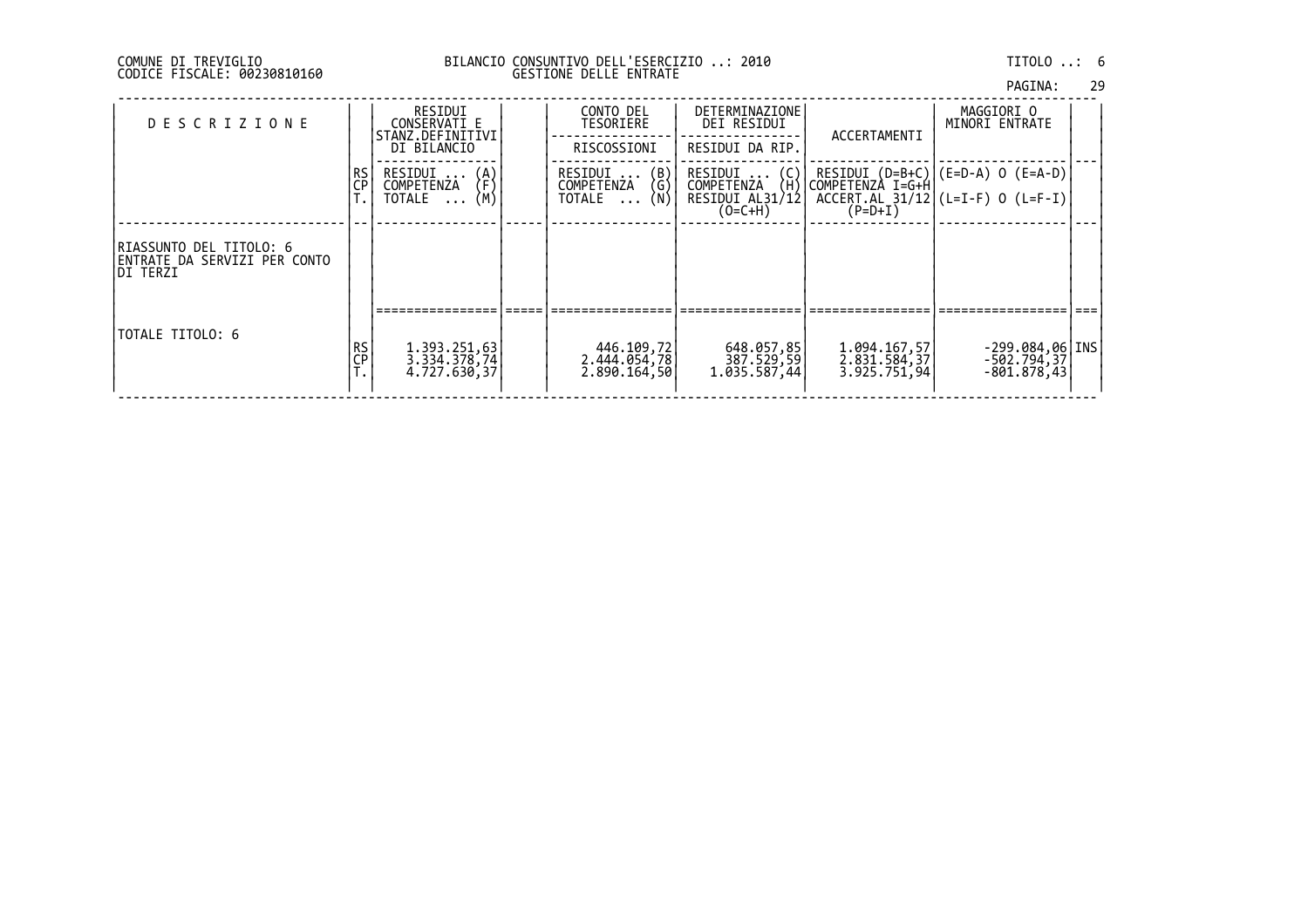#### DI TREVIGLIO BILANCIO CONSUNTIVO DELL'ESERCIZIO ..: 2010 FISCALE: 00230810160 GESTIONE DELLE ENTRATE

| DESCRIZIONE                                                                                                                                                                                                           |                       | RESIDUI<br>CONSERVATI E                                          | CONTO DEL<br><b>TESORIERE</b>                  | DETERMINAZIONE<br>DEI RESIDUI                                   |                                                 | MAGGIORI 0<br>MINORI ENTRATE                                |  |
|-----------------------------------------------------------------------------------------------------------------------------------------------------------------------------------------------------------------------|-----------------------|------------------------------------------------------------------|------------------------------------------------|-----------------------------------------------------------------|-------------------------------------------------|-------------------------------------------------------------|--|
|                                                                                                                                                                                                                       |                       | STANZ.DEFINITIVI<br>DI BILANCIO                                  | RISCOSSIONI                                    | RESIDUI DA RIP.                                                 | ACCERTAMENTI                                    |                                                             |  |
|                                                                                                                                                                                                                       | RS<br>CP              | RESIDUI<br>$\binom{A}{F}$<br><b>COMPETENZA</b>                   | $RESIDUI$ $(B)$<br>COMPETENZA<br>(G)           | RESIDUI<br>$\begin{pmatrix} C \\ H \end{pmatrix}$<br>COMPETENZA |                                                 | RESIDUI (D=B+C) (E=D-A) O (E=A-D)<br>COMPETENZA I=G+H       |  |
|                                                                                                                                                                                                                       |                       | (M)<br>TOTALE                                                    | TOTALE $\ldots$ (N)                            | RESIDUI AL31/12<br>$(0=C+H)$                                    |                                                 | $\overline{ACCERT.AL}$ 31/12 (L=I-F) 0 (L=F-I)<br>(P=D+I)   |  |
| - RIEPILOGO GENERALE ENTRATE                                                                                                                                                                                          |                       |                                                                  |                                                |                                                                 |                                                 |                                                             |  |
| TITOLO: 1<br>ENTRATE TRIBUTARIE                                                                                                                                                                                       | RS<br>CP<br>T.        | 3.257.861,21<br>13.748.272,50<br>17.006.133,71                   | 1.855.880,42<br>11.357.463,73<br>13.213.344,15 | 1.198.645,18<br>2.326.960,48<br>3.525.605,66                    | 3.054.525,60<br>13.684.424,21<br>16.738.949,81  | $-203.335,61$ INS<br>$-63.848,29$<br>$-267.183,90$          |  |
| TITOLO: 2<br>ENTRATE DERIVANTI DA CONTRIBU- RS<br> TI E TRASFERIMENTI CORRENTI   CP<br>TI E TRAŠFERIMENTI CORRENTI<br>DELLO STATO, DELLA REGIONE E<br>DI ALTRI ENTI PUBBL, ANCHE IN<br>RAPP. DI FUNZ. DELEGATE DA REG | Τ.                    | 1.078.534,17<br>5.672.428,96<br>6.750.963,13                     | 1.014.357,91<br>5.188.042,01<br>6.202.399,92   | 68.310,24<br>515.112,05<br>583.422,29                           | 1.082.668,15<br>5.703.154,06<br>6.785.822,21    | $+4.133,98$<br>$+30.725,10$<br>$+34.859,08$                 |  |
| TITOLO: 3<br>ENTRATE EXTRATRIBUTARIE                                                                                                                                                                                  | <b>RS</b><br>CP<br>T. | 5.778.606,96<br>8.320.102,84<br> 14.098.709,80                   | 3.470.839,59<br>4.561.943,53<br>8.032.783,12   | 2.015.060,01<br>3.035.973,50<br>5.051.033,51                    | 5.485.899,60<br>7.597.917,03<br>13.083.816,63   | $-292.707,36$ INS<br>722.185,81<br>1.014.893,17-            |  |
| TITOLO: 4<br>ENTRATE DERIVANTI DA ALIENAZIO RS<br> NI, DA TRASFERIMENTI DI CAPI-  CP<br>TALE E DA RISCOSSIONE DI CRE-<br>DITI                                                                                         | T.                    | 4.533.726,43<br>13.632.674,24<br>18.166.400,67                   | 92, 748.432<br>6.572.954, 75<br>7.321.387,67   | 1.144.472,91<br>785.618,69<br>1,930.091,60                      | 1.892.905,83<br>7.358.573,44<br>9.251.479,27    | $-2.640.820,60$ INS<br>$-6.274.100,80$<br>$-8.914.921,40$   |  |
| TITOLO: 5<br>ENTRATE DERIVANTI DA ACCENSIO- <br>INI DI PRESTITI                                                                                                                                                       | RS<br>CP<br>T.        | 2.152.502,65<br>8.700.000,00<br>10.852.502,65                    | 1.676.449,35<br>1.676.449,35                   | 349.283,21<br>5.600.000,00<br>5.949.283,21                      | 2.025.732,56<br>5.600.000,00<br>7.625.732,56    | $-126.770,09$ INS<br>$-3.100.000,00$<br>$-3.226.770,09$     |  |
| TITOLO: 6<br>ENTRATE DA SERVIZI PER CONTO<br>DI TERZI                                                                                                                                                                 | RS<br>CP<br>T.        | 1.393.251,63<br>$\left[\frac{3.334.378,74}{4.727.630,37}\right]$ | 446.109,72<br>2.444.054,78<br>2.890.164,50     | 648.057,85<br>387.529,59<br>1.035.587,44                        | 1.094.167,57<br>2.831.584,37<br>3.925.751,94    | $-299.084,06$ INS<br>$-502.794, 37$<br>$-801.878,43$        |  |
| <b>TOTALE GENERALE</b>                                                                                                                                                                                                | RS<br>CP<br>T.        | 18.194.483,05<br>53.407.857,28<br>71.602.340,33                  | 9.212.069,91<br>30.124.458,80<br>39.336.528,71 | 5.423.829,40<br>12.651.194,31<br>18.075.023,71                  | 14.635.899,31<br>42.775.653,11<br>57.411.552,42 | $-3.558.583,74$ INS<br>$-10.632.204,17$<br>$-14.190.787,91$ |  |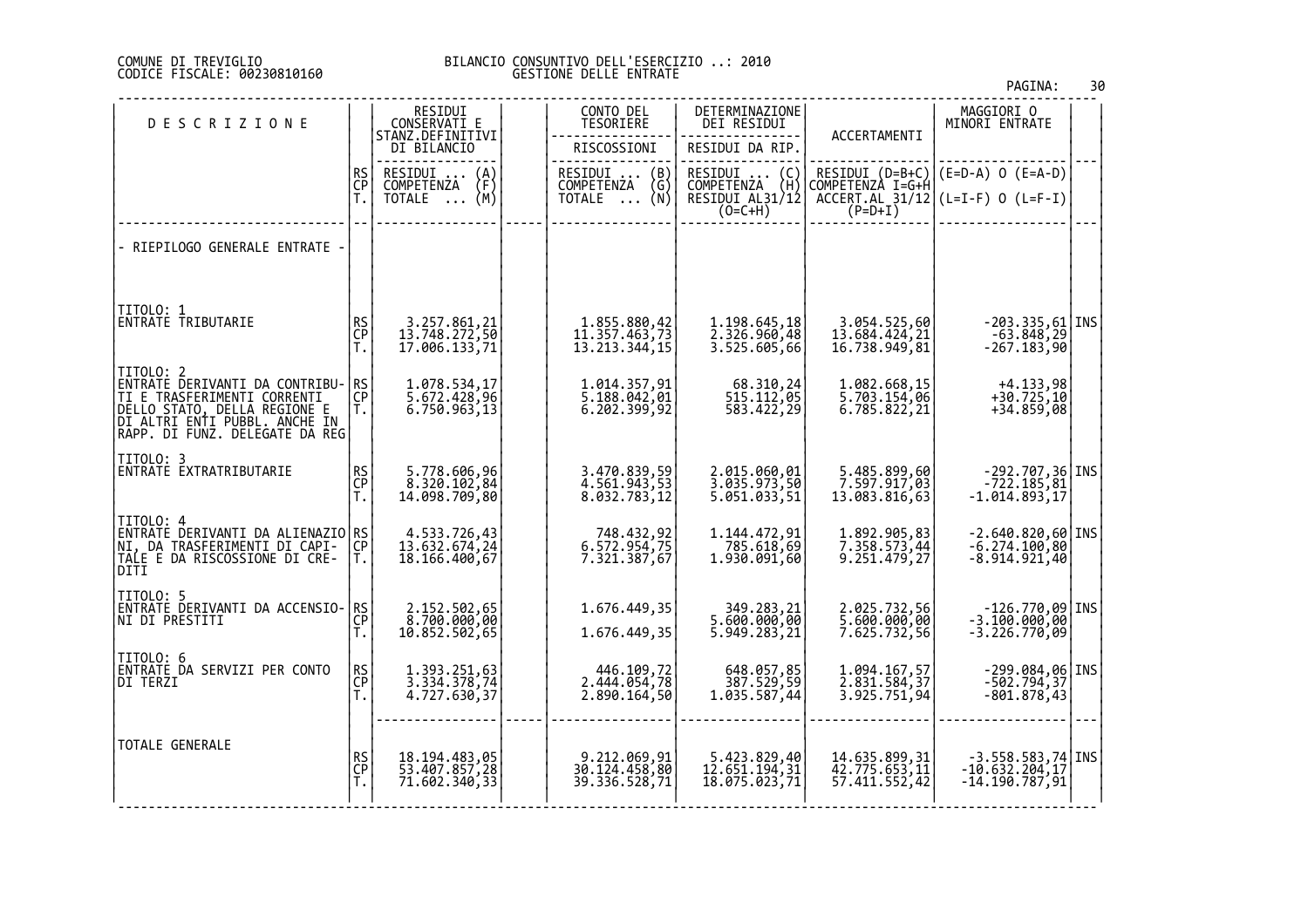#### DI TREVIGLIO BILANCIO CONSUNTIVO DELL'ESERCIZIO ..: 2010 FISCALE: 00230810160 GESTIONE DELLE ENTRATE

|                               |                   |                                                            |                                                 |                                                                |                                                 | PAGINA:                                                                                          | 31 |
|-------------------------------|-------------------|------------------------------------------------------------|-------------------------------------------------|----------------------------------------------------------------|-------------------------------------------------|--------------------------------------------------------------------------------------------------|----|
| <b>DESCRIZIONE</b>            |                   | RESIDUI<br>CONSERVATI E<br>STANZ.DEFINITIVI<br>DI BILANCIO | CONTO DEL<br>TESORIERE<br>RISCOSSIONI           | DETERMINAZIONE<br>DEI RESIDUI<br>RESIDUI DA RIP.               | ACCERTAMENTI                                    | MAGGIORI O<br>MINORI ENTRATE                                                                     |    |
|                               | l RS<br><b>CP</b> | RESIDUI<br>$\{A\}$<br>COMPETENZA<br>(M)<br>TOTALE          | RESIDUI  (B)<br>COMPETENZA (G)<br>TOTALE  (N)   | RESIDUI  (C)<br>COMPETENZA (H)<br>RESIDUI AL31/12<br>$(O=C+H)$ | $(P=D+I)$                                       | RESIDUI (D=B+C) (E=D-A) O (E=A-D) <br> COMPETENZA I=G+H <br>$ACCERT. AL$ 31/12 (L=I-F) 0 (L=F-I) |    |
| FONDO DI CASSA AL 1 GENNAIO   | <b>RS</b>         | 5.420.397,16                                               | 5.420.397,16                                    |                                                                | 5.420.397,16                                    |                                                                                                  |    |
| AVANZO DI AMMINISTRAZIONE     | СP                | 1,040,000,00                                               |                                                 |                                                                |                                                 | $-1.040.000,00$                                                                                  |    |
| TOTALE GENERALE DELLE ENTRATE | <b>RS</b><br>CP   | 23.614.880,21<br>54.447.857,28<br>78.062.737,49            | 14.632.467,07<br>30.124.458,80<br>44.756.925,87 | 5.423.829,40<br>12.651.194,31<br>18.075.023,71                 | 20.056.296,47<br>42.775.653,11<br>62.831.949,58 | $-3.558.583,74$ TNS<br>$-11.672.204,17$<br>-15.230.787,91                                        |    |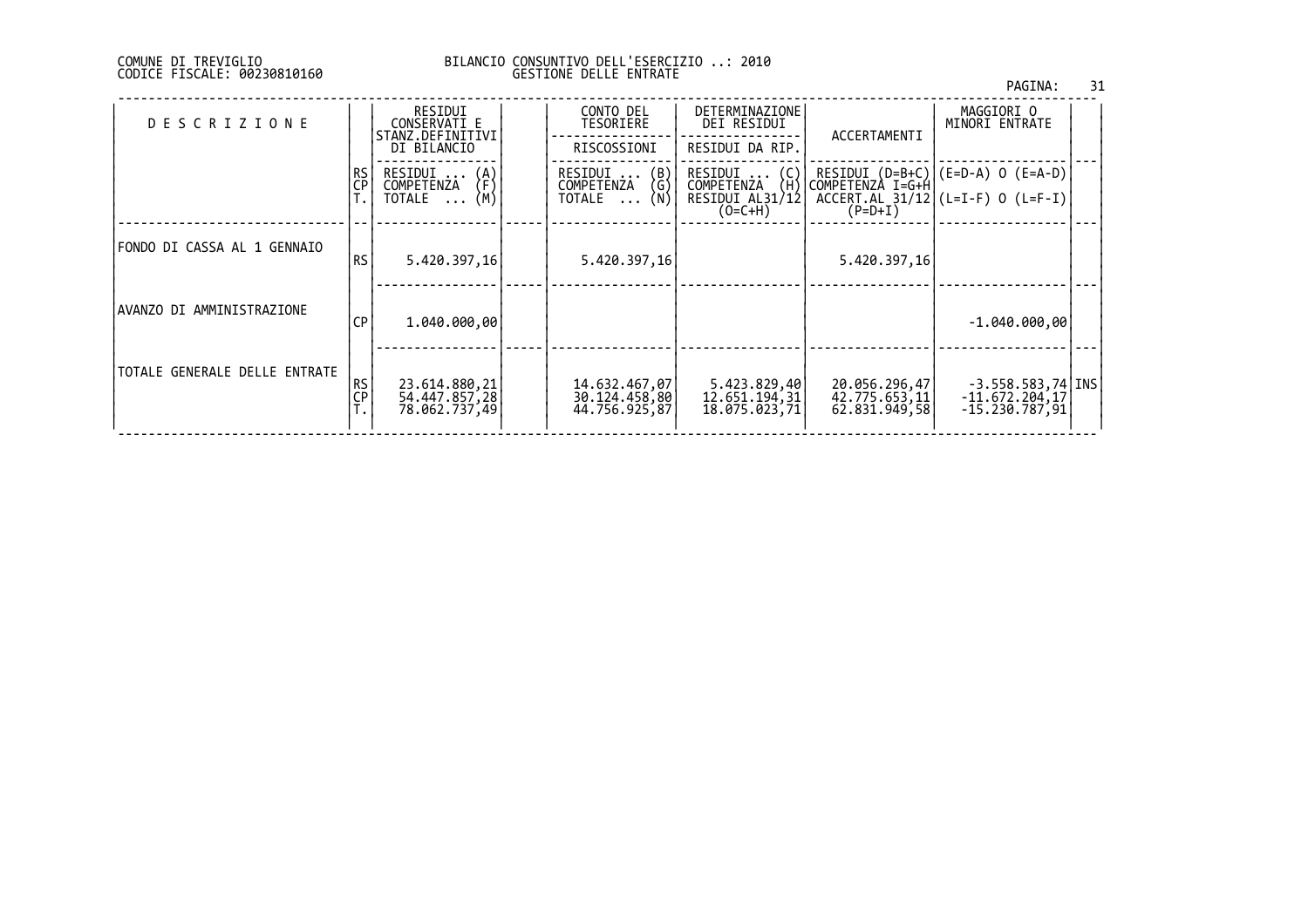#### DI TREVIGLIO BILANCIO CONSUNTIVO DELL'ESERCIZIO ..: 2010 TITOLO ..: 1 FISCALE: 00230810160 GESTIONE DELLE SPESE

| DESCRIZIONE                                                                          |                | RESIDUI<br>CONSERVATI_E<br>STANZ.DEFINITIVI                          |  | CONTO DEL<br>TESORIERE                                               | DETERMINAZIONE<br>DEI RESIDUI                    |                                       | MINORI RESIDUI O<br>ECONOMIE                                                      |  |
|--------------------------------------------------------------------------------------|----------------|----------------------------------------------------------------------|--|----------------------------------------------------------------------|--------------------------------------------------|---------------------------------------|-----------------------------------------------------------------------------------|--|
|                                                                                      |                | DI BILANCIO                                                          |  | PAGAMENTI                                                            | RESIDUI DA RIP.                                  | IMPEGNI                               |                                                                                   |  |
|                                                                                      | RS<br>CP<br>T. | RESIDUI<br>$\begin{Bmatrix} A \\ F \\ M \end{Bmatrix}$<br>COMPETENZA |  | RESIDUI<br>$\begin{pmatrix} B \\ G \\ N \end{pmatrix}$<br>COMPETENZA | RESIDUI (C)<br>COMPETENZA (H)<br>RESIDUI AL31/12 | RESIDUI (D=B+C)<br>COMPETENZÀ I=G+Ĥ   | $(E=A-D)$                                                                         |  |
|                                                                                      |                | TOTALE<br>$\cdots$                                                   |  | <b>TOTALE</b><br>$\cdots$                                            | $(O=C+H)$                                        | IMPEGN.AL 31/12<br>$(P=D+I)$          | $(L=F-I)$                                                                         |  |
| <b>TITOLO: 1</b><br>SPESE CORRENTI                                                   |                |                                                                      |  |                                                                      |                                                  |                                       |                                                                                   |  |
| FUNZIONE: 01<br>FUNZIONI GENERALI DI AMM.NE,<br>DI GESTIONE E DI CONTROLLO           |                |                                                                      |  |                                                                      |                                                  |                                       |                                                                                   |  |
| SERVIZIO: 01 01<br>ORGANI ISTITUZIONALI                                              |                |                                                                      |  |                                                                      |                                                  |                                       |                                                                                   |  |
| INTERVENTO: 01 01 01 01<br>PERSONALE                                                 | RS<br>CP<br>T. | 2.717,08<br>65.826,35<br>68.543,43                                   |  | 92,59<br>96,888,96<br>63.981,55                                      | 2.313,57<br>2.313,57                             | 992,59<br>65.302,53<br>66.295,12      | $\left[\begin{array}{c} -1.724,49 \\ -523,82 \\ -2.248,31 \end{array}\right]$ TNS |  |
| INTERVENTO: 01 01 01 02<br> ACQUISTO DI BENI DI CONSUMO E<br> O DI MATERIE PRIME     | RS<br>CP<br>T. | 4.555,41<br>19.800,00<br>24.355,41                                   |  | 3.766,28<br>16.266,61<br>20.032,89                                   | 3.434,65<br>3.434,65                             | 3.766,28<br>19.701,26<br>23.467,54    | -789,13 INS<br>-98,74<br>-887,87                                                  |  |
| INTERVENTO: 01 01 01 03<br> PRESTAZIONI DI SERVIZI                                   | RS<br>CP<br>T. | 38.657,34<br>242.252,81<br>280.910,15                                |  | 18.098,27<br>202.059,02<br>220.157,29                                | 18.259,06<br>33.989,20<br>52.248,26              | 36.357,33<br>236.048,22<br>272.405,55 | $-2.300, 01$ INS<br>$-6.204, 59$<br>$-8.504,60$                                   |  |
| INTERVENTO: 01 01 01 05<br>TRASFERIMENTI                                             | RS<br>CP<br>T. | 2.215,83<br>2.065,83<br>4.281,66                                     |  | 150,00<br>150,00                                                     | 450,00<br>450,00                                 | 150,00<br>450,00<br>600,00            | $-2.065, 83$ INS<br>$-1.615, 83$<br>$-3.681,66$                                   |  |
| INTERVENTO: 01 01 01 07<br>IMPOSTE E TAŠSE                                           | RS<br>CP<br>T. | 747,86<br>19.720,99<br>20.468,85                                     |  | 285,95<br>18.456,05<br>18.742,00                                     | 185,57<br>1.264,94<br>1.450,51                   | 471,52<br>19.720,99<br>20.192,51      | $-276, 34$ INS<br>$-276, 34$                                                      |  |
| INTERVENTO: 01 01 01 08<br>ŎŇĔŔĬ`ŠŤŔĂŎŖĎĨNĂŔI ĎEĽĽA GESTI RS<br> ONE CORRENTE<br> T. |                |                                                                      |  |                                                                      |                                                  |                                       |                                                                                   |  |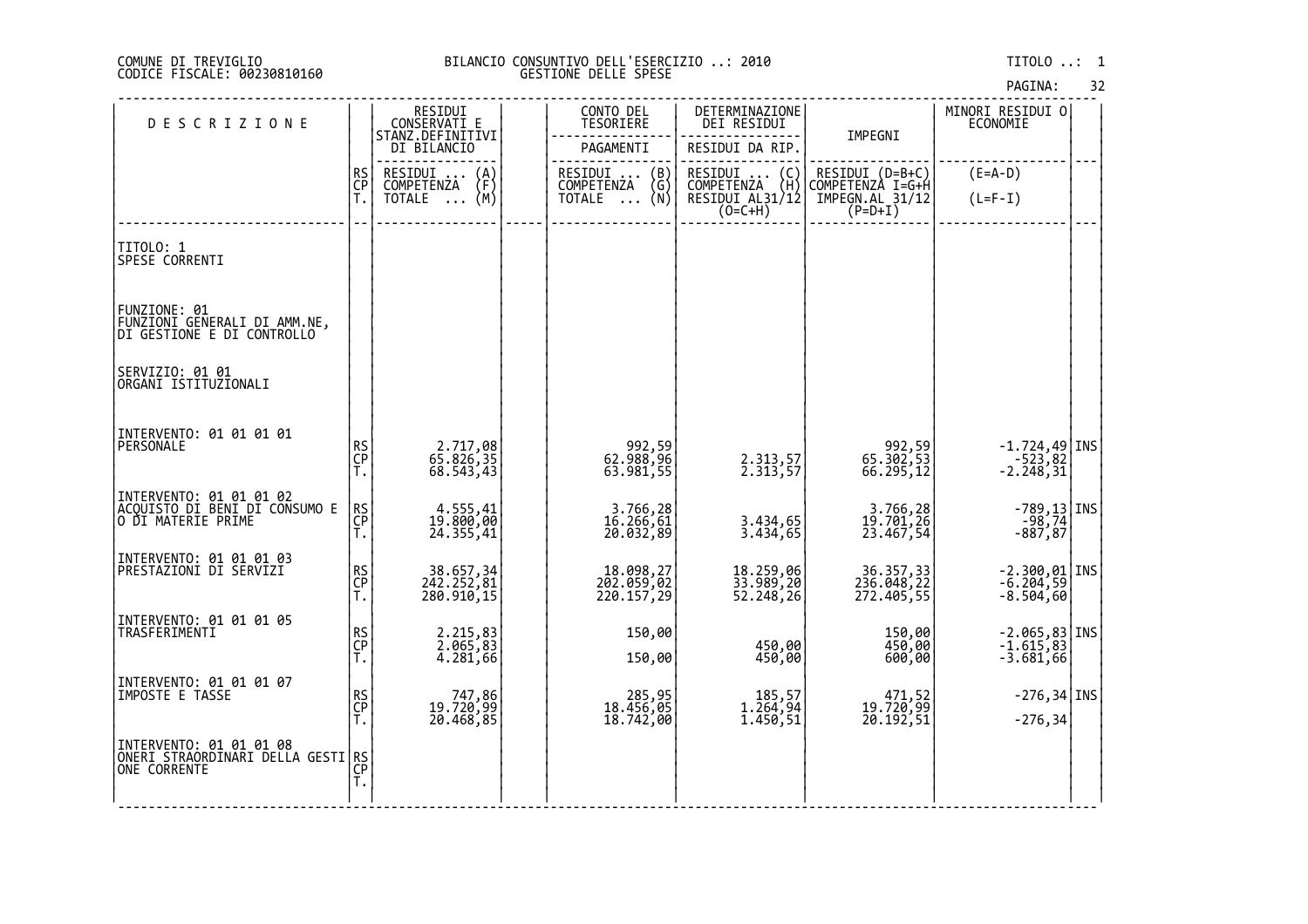#### COMUNE DI TREVIGLIO BILANCIO CONSUNTIVO DELL'ESERCIZIO ..: 2010 TITOLO ..: 1 CODICE FISCALE: 00230810160 GESTIONE DELLE SPESE

|                                                                                             |                |                                             |                                                                 |                                                                 |                                                  | PAGINA:                                                                              | 33   |
|---------------------------------------------------------------------------------------------|----------------|---------------------------------------------|-----------------------------------------------------------------|-----------------------------------------------------------------|--------------------------------------------------|--------------------------------------------------------------------------------------|------|
| <b>DESCRIZIONE</b>                                                                          |                | RESIDUI<br>CONSERVATI E<br>STANZ.DEFINITIVI | CONTO DEL<br><b>TESORIERE</b>                                   | DETERMINAZIONE<br>DEI RESIDUI                                   | IMPEGNI                                          | MINORI RESIDUI O<br>ECONOMIE                                                         |      |
|                                                                                             |                | DI BILANCIO                                 | PAGAMENTI                                                       | RESIDUI DA RIP.                                                 |                                                  |                                                                                      |      |
|                                                                                             | RS<br>CP       | RESIDUI<br>$\binom{A}{F}$                   | RESIDUI<br>COMPETENZA<br>$\begin{pmatrix} B \\ G \end{pmatrix}$ | RESIDUI<br>COMPETENZA<br>$\begin{pmatrix} C \\ H \end{pmatrix}$ | RESIDUI (D=B+C)                                  | $(E=A-D)$                                                                            |      |
|                                                                                             | Ť.             | <b>COMPETENZA</b><br>(M)<br>TOTALE          | (N)<br>TOTALE                                                   | RESIDUI AL31/12<br>$(O=C+H)$                                    | COMPETENZA I=G+H<br>IMPEGN.AL 31/12<br>$(P=D+I)$ | $(L=F-I)$                                                                            |      |
|                                                                                             |                |                                             |                                                                 |                                                                 |                                                  |                                                                                      |      |
| TOTALE SERVIZIO: 01 01                                                                      | RS<br>CP       |                                             |                                                                 |                                                                 |                                                  |                                                                                      |      |
|                                                                                             | T.             | 48.893,52<br>349.665,98<br>398.559,50       | 23.293,09<br>299.770,64<br>323.063,73                           | 18.444,63<br>41.452,36<br>59.896,99                             | 41.737,72<br>341.223,00<br>382.960,72            | $\begin{bmatrix} -7.155, 80   \text{INS} \\ -8.442, 98 \\ -15.598, 78 \end{bmatrix}$ | $==$ |
| SERVIZIO: 01 02<br> SEGRETERIA_GENERALE, PERSONALE<br>ORGANIZZAZIONE E PRÓGRAMMAZIO-<br>NE. |                |                                             |                                                                 |                                                                 |                                                  |                                                                                      |      |
| INTERVENTO: 01 01 02 01                                                                     |                |                                             |                                                                 |                                                                 |                                                  |                                                                                      |      |
| PERSONALE                                                                                   | RS<br>CP<br>T. | 544.683,81<br>1.939.199,47                  | 485.318,48<br>1.489.740,04<br>1.975.058,52                      | 54.524,94<br>410.690,70<br>465.215,64                           | 539.843,42<br>1.900.430,74<br>2.440.274,16       | $-4.840,39$ INS<br>$-38.768,73$<br>$-43.609,12$                                      |      |
|                                                                                             |                | 2.483.883,28                                |                                                                 |                                                                 |                                                  |                                                                                      |      |
| INTERVENTO: 01 01 02 02<br>ACQUISTO DI BENI DI CONSUMO E                                    | RS<br>CP       | 10.597,43<br>38.000,00                      |                                                                 |                                                                 | 9.594,81<br>33.641,90                            | $-1.002,62$ INS                                                                      |      |
| O DI MATERIE PRIME                                                                          | Ť.             | 48.597,43                                   | 9.525,44<br>23.455,88<br>32.981,32                              | 69,37<br>10.186,02<br>10.255,39                                 | 43.236,71                                        | -4.358,10<br>-5.360,72                                                               |      |
| INTERVENTO: 01 01 02 03<br>PRESTAZIONI DI SERVIZI                                           |                |                                             |                                                                 |                                                                 |                                                  |                                                                                      |      |
|                                                                                             | RS<br>CP<br>T. | 291.326,46<br>756.933,15<br>1.048.259,61    | 217.472,98<br>483.117,80<br>700.590,78                          | 62.742,05<br>217.779,81<br>280.521,86                           | 280.215,03<br>700.897,61<br>981.112,64           | -11.111,43 INS<br>-56.035,54<br>-67.146,97                                           |      |
|                                                                                             |                |                                             |                                                                 |                                                                 |                                                  |                                                                                      |      |
| INTERVENTO: 01 01 02 04<br>UTILIZZO DI BENI DI TERZI                                        | RS<br>CP<br>T. | 2.105,85                                    | 1.180,08                                                        |                                                                 | 1.180,08                                         | $-925, 77$ INS                                                                       |      |
|                                                                                             |                | $\overline{6}.150,00$<br>8.255,85           | 4.391,47<br>5.571,55                                            | 980,04<br>980,04                                                | 5.371,51<br>6.551,59                             | 49, 778-<br>1.704, 26-                                                               |      |
| INTERVENTO: 01 01 02 05<br>TRASFERIMENTI                                                    |                |                                             |                                                                 |                                                                 |                                                  |                                                                                      |      |
|                                                                                             | RS<br>CP<br>T. | 35.083,85<br>36.498,90<br>71.582,75         | 28.045,85<br>32.194,53<br>60.240, 38                            | 3.029,67<br>3.029,67                                            | 28.045,85<br>35.224,20<br>63.270,05              | $-7.038,00$ INS<br>$-1.274,70$<br>$-8.312,70$                                        |      |
| INTERVENTO: 01 01 02 06                                                                     |                |                                             |                                                                 |                                                                 |                                                  |                                                                                      |      |
| İNTERESSI PASSIVI E ONERI FINA RS<br> NZIARI DIVERSI<br> CP                                 |                |                                             |                                                                 |                                                                 |                                                  |                                                                                      |      |
|                                                                                             |                | 12.623,33<br>12.623,33                      | 11.051,99<br>11.051,99                                          |                                                                 | 11.051,99<br>11.051,99                           | $-1.571,34$<br>$-1.571,34$                                                           |      |
| INTERVENTO: 01 01 02 07<br>IMPOSTE E TASSE                                                  |                |                                             | 8.900,70<br>49.183,63                                           |                                                                 |                                                  | $-155,00$  INS                                                                       |      |
|                                                                                             | RS<br>CP<br>T. | 11.043,61<br>62.718,45<br>73.762,06         | 58.084,33                                                       | 1.987,91<br>13.515,34<br>15.503,25                              | 10.888,61<br>62.698,97<br>73.587,58              | $-19,48$<br>174,48                                                                   |      |
|                                                                                             |                |                                             |                                                                 |                                                                 |                                                  |                                                                                      |      |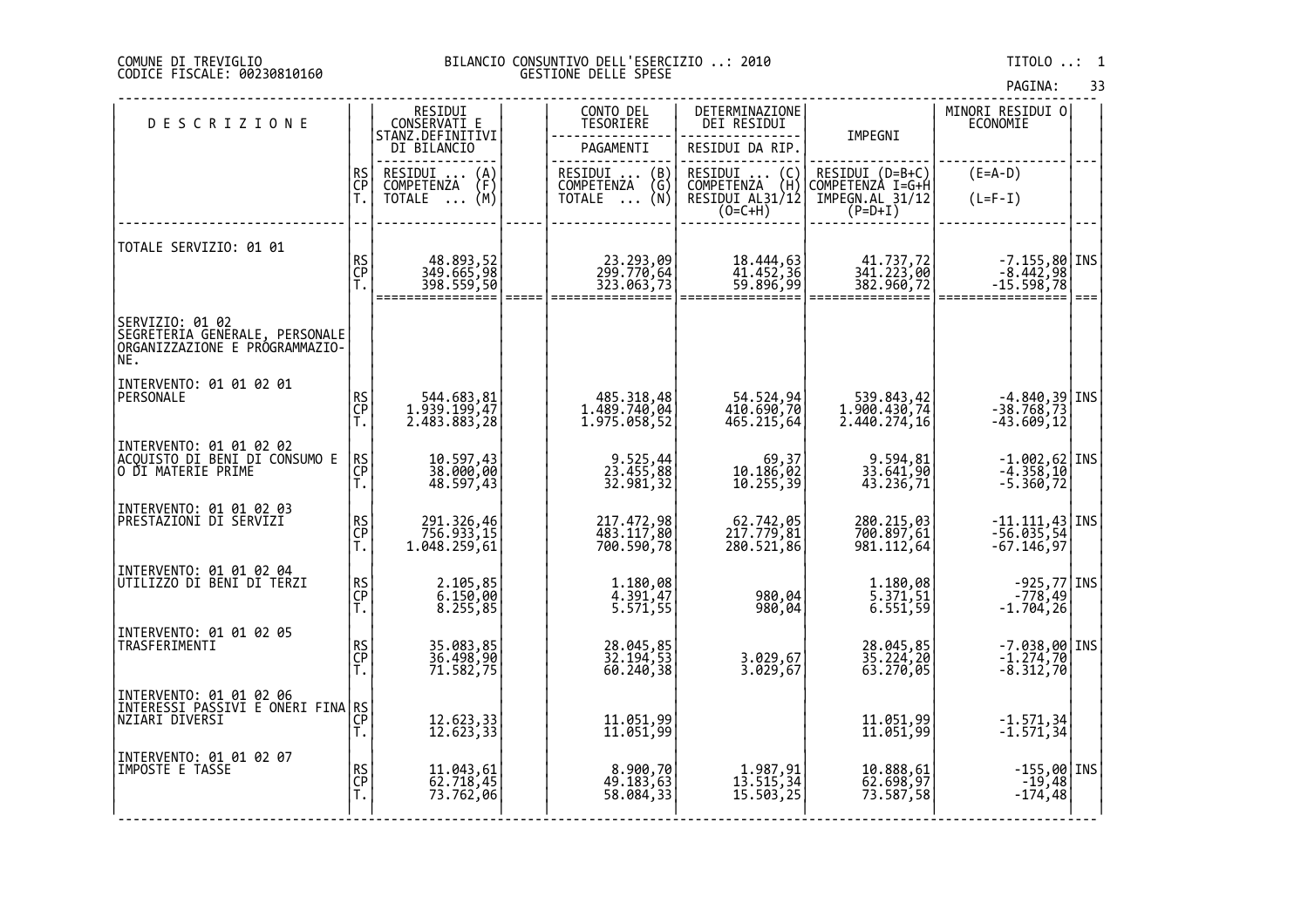#### DI TREVIGLIO BILANCIO CONSUNTIVO DELL'ESERCIZIO ..: 2010 TITOLO ..: 1 FISCALE: 00230810160 GESTIONE DELLE SPESE

| <b>DESCRIZIONE</b>                                                                                 |                | RESIDUI<br>CONSERVATI E<br>STANZ.DEFINITIVI                                 | CONTO DEL<br>TESORIERE                                                                            | DETERMINAZIONE<br>DEI RESIDUI                                                                                        |                                                                     | MINORI RESIDUI 0<br>ECONOMIE                    |      |
|----------------------------------------------------------------------------------------------------|----------------|-----------------------------------------------------------------------------|---------------------------------------------------------------------------------------------------|----------------------------------------------------------------------------------------------------------------------|---------------------------------------------------------------------|-------------------------------------------------|------|
|                                                                                                    |                | DI BILANCIO                                                                 | PAGAMENTI                                                                                         | RESIDUI DA RIP.                                                                                                      | IMPEGNI                                                             |                                                 |      |
|                                                                                                    | RS<br>CP<br>Ť. | RESIDUI<br>$\binom{A}{F}$<br>COMPETENZA<br>(M)<br><b>TOTALE</b><br>$\cdots$ | RESIDUI<br>$\begin{pmatrix} B \\ G \\ N \end{pmatrix}$<br>COMPETENZA<br><b>TOTALE</b><br>$\cdots$ | RESIDUI<br>$\left(\begin{smallmatrix} C \\ H \end{smallmatrix}\right)$<br>COMPETENZA<br>RESIDUI AL31/12<br>$(O=C+H)$ | RESIDUI (D=B+C)<br>COMPETENZA I=G+H<br>IMPEGN.AL_31/12<br>$(P=D+I)$ | $(E=A-D)$<br>$(L=F-I)$                          |      |
| TOTALE SERVIZIO: 01 02                                                                             | RS<br>CP<br>T. | 894.841,01<br>2.852.123,30<br>3.746.964,31                                  | 750.443,53<br>2.093.135,34<br>2.843.578,87                                                        | 119.324,27<br>656.181,58<br>775.505,85                                                                               | 869.767,80<br>2.749.316,92<br>3.619.084,72                          | 25.073,21   INS<br> -102.806,38<br> -127.879,59 | $==$ |
| SERVIZIO: 01 03<br> GESTIONE EČŌNŎMICA,FINANZIARIA <br> PROVVEDITORATO E CONTROLLO DI<br>GESTIONE. |                |                                                                             |                                                                                                   |                                                                                                                      |                                                                     |                                                 |      |
| INTERVENTO: 01 01 03 01<br>PERSONALE                                                               | RS<br>CP<br>T. | 28.410,31<br>397.037,23<br>425.447,54                                       | 21.240,50<br>369.005,78<br>390.246,28                                                             | 6.210,00<br>22.502,16<br>28.712,16                                                                                   | 27.450,50<br>391.507,94<br>418.958,44                               | -959,81 INS<br>-5.529,29<br>-6.489,10           |      |
| INTERVENTO: 01 01 03 02<br> ACQUISTO DI BENI DI CONSUMO E<br>O DI MATERIE PRIME                    | RS<br>CP<br>T. | 1.926,00<br>5.200,00<br>7.126,00                                            | 1.812,00<br>2.767,49<br>4.579,49                                                                  | 00, 114<br>09, 200, 2<br>2.210,50                                                                                    | 1.926,00<br>4.863,99<br>6.789,99                                    | $-336,01$<br>$-336,01$                          |      |
| INTERVENTO: 01 01 03 03<br>PRESTAZIONI DI SERVIZI                                                  | RS<br>CP<br>T. | 1.500,00<br>$2.046,00$<br>2.046,00                                          | 546,00<br>546,00                                                                                  | 1.500,00<br>1.500,00                                                                                                 | 1.500,00<br>546,00<br>2.046,00                                      |                                                 |      |
| INTERVENTO: 01 01 03 07<br>IMPOSTE E TASSE                                                         | RS<br>CP<br>T. | 4.049,58<br>30.964,94<br>35.014,52                                          | 3.037,18<br>27.458,17<br>30.495,35                                                                | 3.506,77<br>3.506,77                                                                                                 | 3.037,18<br>30.964,94<br>34.002,12                                  | $-1.012,40$ INS<br>$-1.012,40$                  |      |
| TOTALE SERVIZIO: 01 03                                                                             | RS<br>CP<br>Ť. | 35.885,89<br>433.748,17<br>469.634,06                                       | 26.089,68<br>399.777,44<br>425.867,12                                                             | 7.824,00<br>28.105,43<br>35.929,43                                                                                   | 33.913,68<br>427.882,87<br>461.796,55                               | -1.972,21 INS<br>-5.865,30<br>-7.837,51         | $==$ |
| SERVIZIO: 01 04<br>GESTIONE DELLE ENTRATE TRIBUTA<br>RI E SERVIZI FISCALI                          |                |                                                                             |                                                                                                   |                                                                                                                      |                                                                     |                                                 |      |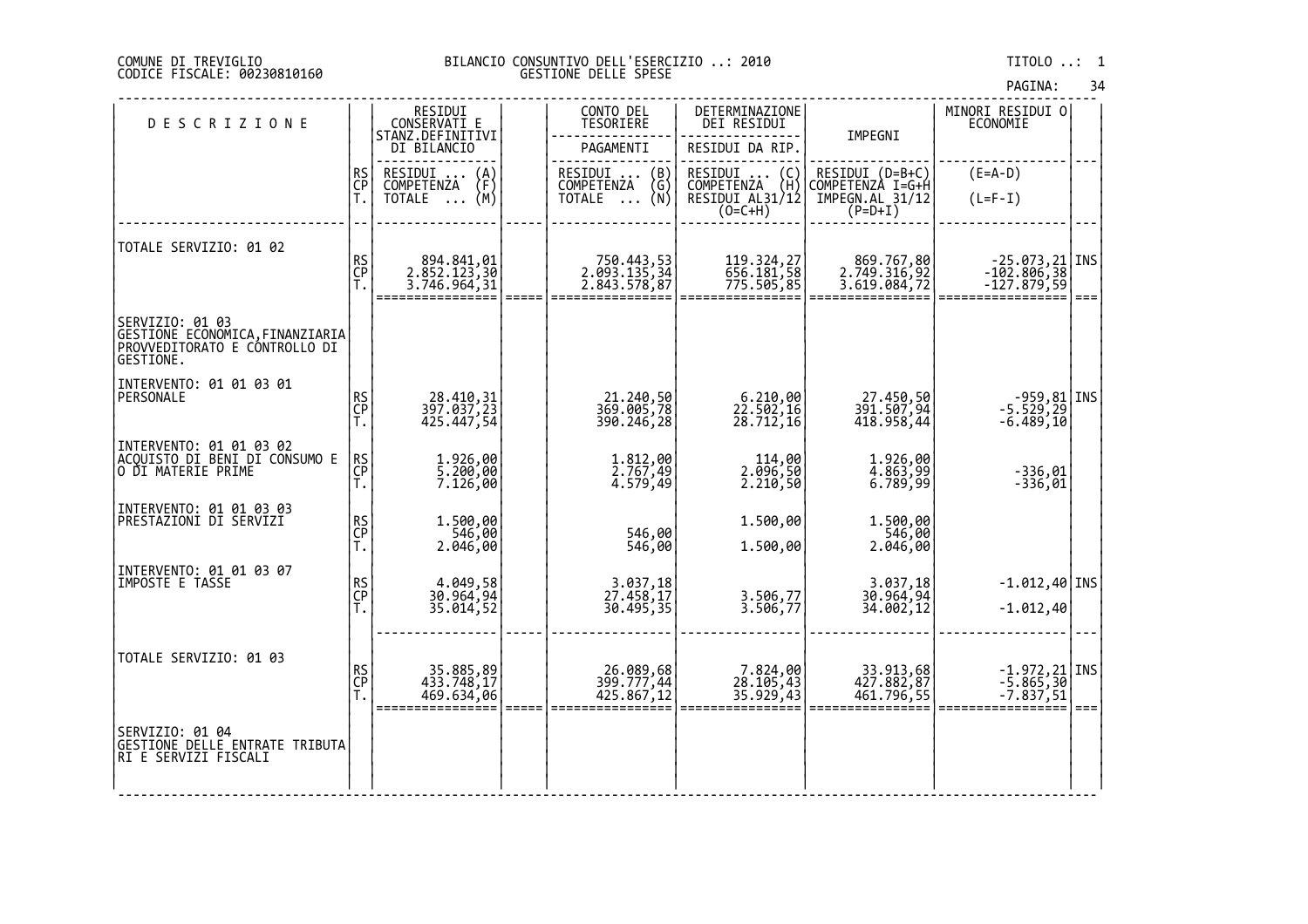#### DI TREVIGLIO BILANCIO CONSUNTIVO DELL'ESERCIZIO ..: 2010 TITOLO ..: 1 FISCALE: 00230810160 GESTIONE DELLE SPESE

| PAGINA: | 35 |
|---------|----|

| <b>DESCRIZIONE</b>                                                   |                | RESIDUI<br>CONSERVATI E                 |      | CONTO DEL<br><b>TESORIERE</b>         | DETERMINAZIONE<br>DEI RESIDUI                                                        |                                        | MINORI RESIDUI 0<br><b>ECONOMIE</b>                                 |      |
|----------------------------------------------------------------------|----------------|-----------------------------------------|------|---------------------------------------|--------------------------------------------------------------------------------------|----------------------------------------|---------------------------------------------------------------------|------|
|                                                                      |                | STANZ.DEFINITIVI<br>DI BILANCIO         |      | PAGAMENTI                             | RESIDUI DA RIP.                                                                      | IMPEGNI                                |                                                                     |      |
|                                                                      | RS<br>CP       | RESIDUI<br>$\binom{A}{F}$<br>COMPETENZA |      | RESIDUI<br>(B)<br>(Ğ)<br>COMPETENZA   | RESIDUI<br>$\left(\begin{smallmatrix} C \\ H \end{smallmatrix}\right)$<br>COMPETENZA | RESIDUI (D=B+C)<br>COMPETENZÀ I=G+H    | $(E=A-D)$                                                           |      |
|                                                                      | Ť.             | (M)<br>TOTALE                           |      | (N)<br><b>TOTALE</b><br>$\cdots$      | RESIDUI AL31/12<br>$(O=C+H)$                                                         | IMPEGN.AL 31/12<br>$(P=D+I)$           | $(L=F-I)$                                                           |      |
|                                                                      |                |                                         |      |                                       |                                                                                      |                                        |                                                                     |      |
| INTERVENTO: 01 01 04 01<br>PERSONALE                                 |                |                                         |      | 35.608,68                             |                                                                                      |                                        | $-1.143,98$ INS                                                     |      |
|                                                                      | RS<br>CP<br>T. | 36.877,86<br>181.729,52<br>218.607,38   |      | 150.721,85<br>186.330,53              | 125,20<br>29.084,14<br>29.209,34                                                     | 35.733,88<br>179.805,99<br>215.539,87  | $-1.923, 53$<br>$-3.067, 51$                                        |      |
| INTERVENTO: 01 01 04 02                                              |                |                                         |      |                                       | 45,00                                                                                |                                        |                                                                     |      |
| ACQUISTO DI BĒNI DI CŎÑSUMO E<br> O DI MATERIE PRIME                 | RS<br>CP<br>T. | 45,00<br>2.000,00<br>2.045,00           |      | 1.969,24<br>1.969,24                  | 45,00                                                                                | 45,00<br>1.969,24<br>2.014, 24         | $-30,76$<br>$-30,76$                                                |      |
| INTERVENTO: 01 01 04 03                                              |                |                                         |      |                                       |                                                                                      |                                        |                                                                     |      |
| PRESTAZIONI DI SERVIZI                                               | RS<br>CP<br>T. | 26.665,83<br>192.350,00<br>219.015,83   |      | 17.250,12<br>111.831,90<br>129.082,02 | 7.737,86<br>74.698,23<br>82.436,09                                                   | 24.987,98<br>186.530,13<br>211.518,11  | $-1.677,85$ INS<br>$-5.819,87$<br>$-7.497, 72$                      |      |
| INTERVENTO: 01 01 04 07                                              |                |                                         |      |                                       |                                                                                      |                                        |                                                                     |      |
| IMPOSTE E TASSE                                                      | RS<br>CP<br>T. | 3.865,88<br>12.108,78<br>15.974,66      |      | 643, 05<br>9.311, 73<br>9.954, 78     | 2.579,78<br>2.765,85<br>5.345,63                                                     | 3.222,83<br>12.077,58<br>15.300,41     | $\begin{bmatrix} -643, 05 \\ -31, 20 \\ -674, 25 \end{bmatrix}$ INS |      |
|                                                                      |                |                                         |      |                                       |                                                                                      |                                        |                                                                     |      |
| INTERVENTO: 01 01 04 08<br> ONERI STRAORDINARI DELLA GESTI RS<br> CP |                |                                         |      |                                       |                                                                                      |                                        |                                                                     |      |
|                                                                      | Ť.             | 41.655,84<br>22.000,00<br>63.655,84     |      | 16.212,00<br>11.569,17<br>27.781,17   | 25.369,83<br>6.229,08<br>31.598,91                                                   | 41.581,83<br>17.798,25<br>59.380,08    | $-74,01$ INS<br>-4.201,75<br>-4.275,76                              |      |
|                                                                      |                |                                         |      |                                       |                                                                                      |                                        |                                                                     |      |
| TOTALE SERVIZIO: 01 04                                               |                | 109.110,41<br>410.188,30                |      |                                       | 35.857,67<br>112.777,30                                                              |                                        | $-3.538,89$ INS<br>$-12.007,11$                                     |      |
|                                                                      | RS<br>CP<br>T. | 519.298,71                              |      | 69.713,85<br>285.403,89<br>355.117,74 | 148.634,97                                                                           | 105.571,52<br>398.181,19<br>503.752,71 | $-15.546,00$                                                        |      |
| SERVIZIO: 01 05                                                      |                |                                         | ==== |                                       |                                                                                      |                                        |                                                                     | $==$ |
| GESTIONE DEI BENI DEMANIALI E<br>PATRIMONIALI                        |                |                                         |      |                                       |                                                                                      |                                        |                                                                     |      |
| INTERVENTO: 01 01 05 01                                              |                |                                         |      |                                       |                                                                                      |                                        |                                                                     |      |
| PERSONALE                                                            | RS<br>CP<br>T. | 3.727,09<br>105.514,04<br>109.241,13    |      | 1.474,86<br>99.627,18<br>101.102,04   | 3.803,87<br>3.803,87                                                                 | 1.474,86<br>103.431,05<br>104.905,91   | -2.252,23 INS<br>-2.082,99<br>-4.335,22                             |      |
|                                                                      |                |                                         |      |                                       |                                                                                      |                                        |                                                                     |      |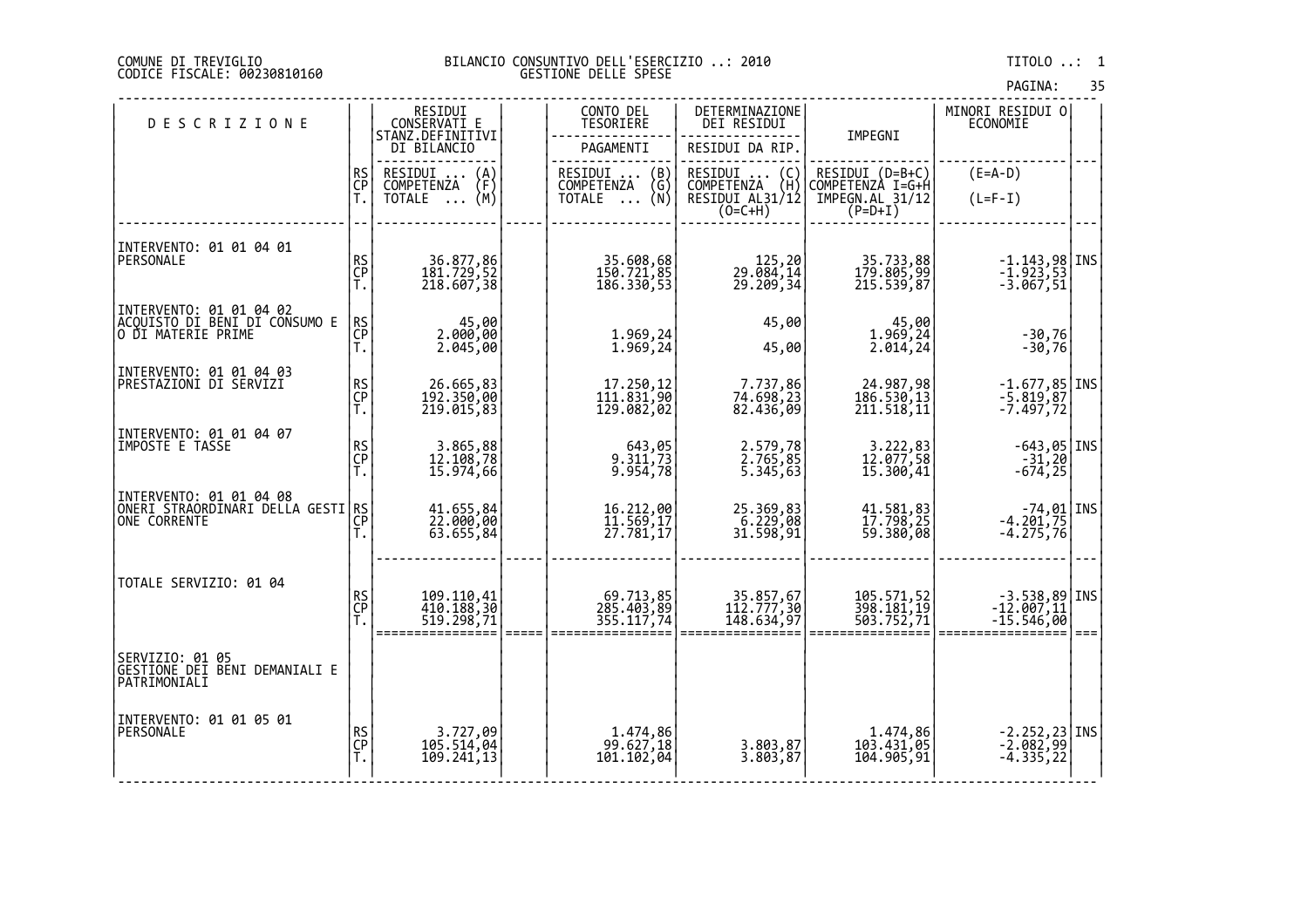#### DI TREVIGLIO BILANCIO CONSUNTIVO DELL'ESERCIZIO ..: 2010 TITOLO ..: 1 FISCALE: 00230810160 GESTIONE DELLE SPESE

| PAGINA: | 36 |
|---------|----|
|         |    |

| <b>DESCRIZIONE</b>                                                              |                 | RESIDUI<br>CONSERVATĪ E<br>STANZ.DEFINITIVI    |        | CONTO DEL<br>TESORIERE                         | DETERMINAZIONE<br>DEI RESIDUI                               |                                          | MINORI RESIDUI O<br><b>ECONOMIE</b>                                           |      |
|---------------------------------------------------------------------------------|-----------------|------------------------------------------------|--------|------------------------------------------------|-------------------------------------------------------------|------------------------------------------|-------------------------------------------------------------------------------|------|
|                                                                                 |                 | DI BILANCIO                                    |        | PAGAMENTI                                      | RESIDUI DA RIP.                                             | IMPEGNI                                  |                                                                               |      |
|                                                                                 | <b>RS</b><br>CP | RESIDUI<br>$\binom{A}{F}$<br><b>COMPETENZA</b> |        | RESIDUI<br>$\binom{B}{G}$<br><b>COMPETENZA</b> | RESIDUI<br>RESIDUI (C)<br>COMPETENZA (H)<br>RESIDUI AL31/12 | RESIDUI (D=B+C)<br>COMPETENZA I=G+H      | $(E=A-D)$                                                                     |      |
|                                                                                 | Ť.              | (M)<br>TOTALE                                  |        | TOTALE $\ldots$ (N)                            | $(0=C+H)$                                                   | IMPEGN.AL_31/12<br>$(P=D+I)$             | $(L=F-I)$                                                                     |      |
|                                                                                 |                 |                                                |        |                                                |                                                             |                                          |                                                                               |      |
| INTERVENTO: 01 01 05 02<br> ACQUISTO_DI_BENI_DI CONSUMO E<br>O DI MATERIE PRIME | RS<br>CP<br>T.  | 8.608,20<br>9.600,00<br>18.208,20              |        | 8.608,19<br>8.746, 13<br>17.354,32             |                                                             | 8.608,19<br>$\frac{8.746,13}{17.354,32}$ | -,01 INS<br>-853,87<br>-853,88                                                |      |
| INTERVENTO: 01 01 05 03<br>PRESTAZIONI DI SERVIZI                               | RS<br>CP<br>T.  | 104.974,21<br>368.056,26<br>473.030,47         |        | 91.790,59<br>214.455,62<br>306.246,21          | 12.116, 31<br>143.869, 33<br>155.985,64                     | 103.906,90<br>358.324,95<br>462.231,85   | $\begin{bmatrix} -1.067, 31 \\ -9.731, 31 \end{bmatrix}$ INS<br>$-10.798, 62$ |      |
| INTERVENTO: 01 01 05 04<br>UTILIZZO DI BENI DI TERZI                            | RS<br>CP<br>T.  | 00,00<br>00,000.00<br>00,050.07                |        | 13.461,92<br>13.461,92                         | 150,00<br>11.186,31<br>11.336,31                            | 150,00<br>24.648,23<br>24.798,23         | $-2.251,77$<br>$-2.251,77$                                                    |      |
| INTERVENTO: 01 01 05 06<br> INTERESSI PASSIVI E ONERI FINA RS <br> CP           |                 | 343.501,25<br>343.501,25                       |        | 286.607,82<br>286.607,82                       |                                                             | 286.607,82<br>286.607,82                 | -56.893,43<br>-56.893,43                                                      |      |
| INTERVENTO: 01 01 05 07<br>IMPOSTE E TASSE                                      | RS<br>CP<br>T.  | 2.003,01<br>23.236,39<br>25.239,40             |        | 1.810,07<br>16.272,91<br>18.082,98             | 51,38<br>4.406,66<br>4.458,04                               | 1.861,45<br>20.679,57<br>22.541,02       | $\begin{array}{c} -141,56 \\ -2.556,82 \\ -2.698,38 \end{array}$ TNS          |      |
| TOTALE SERVIZIO: 01 05                                                          | RS<br>CP<br>T.  | 119.462,51<br>876.807,94<br>996.270,45         | $====$ | 103.683,71<br>639.171,58<br>742.855,29         | 12.317,69<br>163.266,17<br>175.583,86                       | 116.001,40<br>802.437,75<br>918.439,15   | $-3.461, 11$ INS<br>$-74.370, 19$<br>$-77.831,30$                             | $==$ |
| SERVIZIO: 01 06<br>UFFICIO TECNICO                                              |                 |                                                |        |                                                |                                                             |                                          |                                                                               |      |
| INTERVENTO: 01 01 06 01<br>PERSONALE                                            | RS<br>CP<br>T.  | 29.038,46<br>830.069,39<br>859.107,85          |        | 21.640,66<br>780.083,67<br>801.724,33          | 38.746,63<br>38.746,63                                      | 21.640,66<br>818.830,30<br>840.470,96    | $-7.397,80$ INS<br>$-11.239,09$<br>$-18.636,89$                               |      |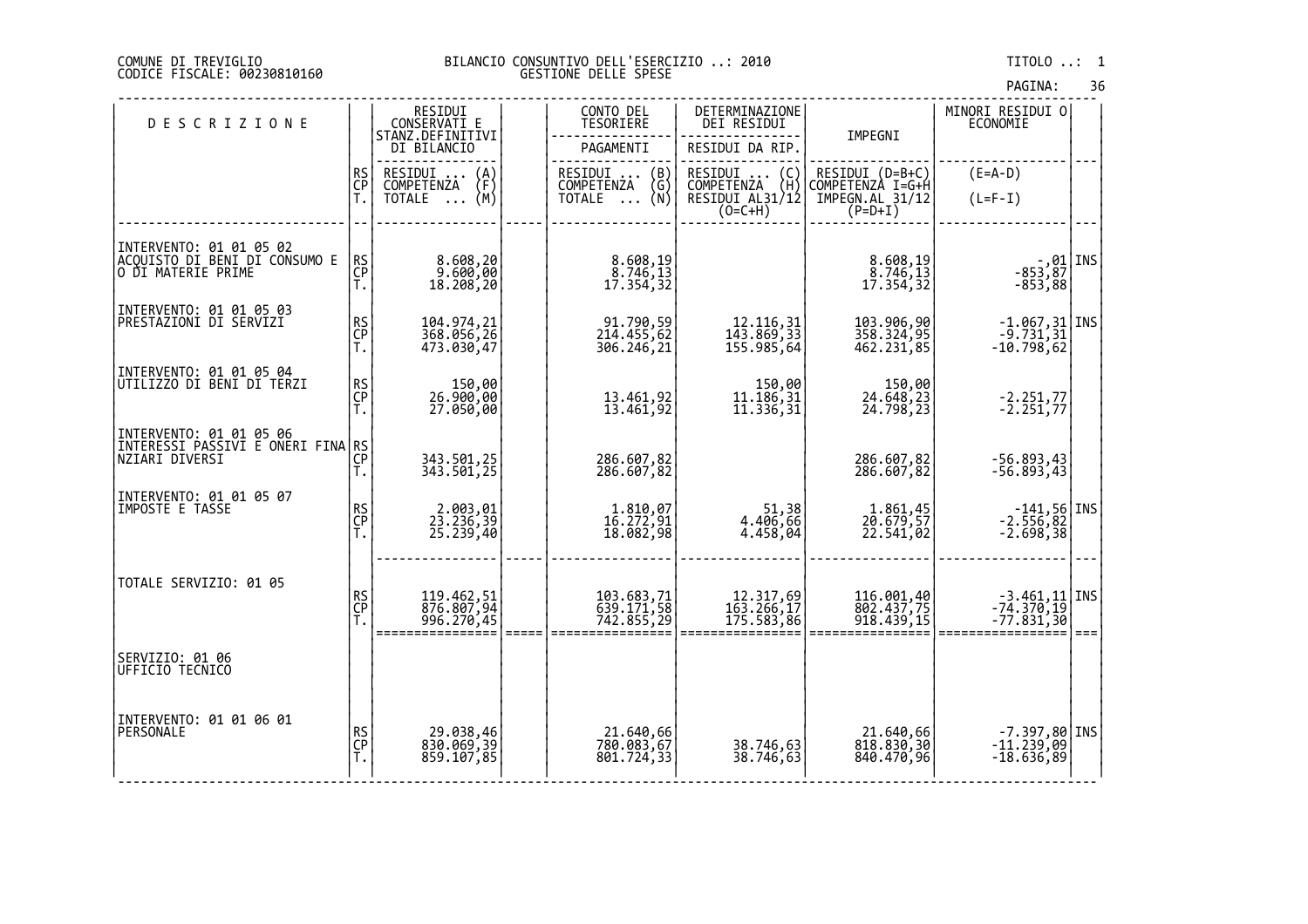### COMUNE DI TREVIGLIO BILANCIO CONSUNTIVO DELL'ESERCIZIO ..: 2010 TITOLO ..: 1 CODICE FISCALE: 00230810160 GESTIONE DELLE SPESE

| <b>DESCRIZIONE</b>                                        |                | RESIDUI<br>CONSERVATI E                                     | CONTO DEL<br><b>TESORIERE</b>                                | DETERMINAZIONE<br>DEI RESIDUI        | IMPEGNI                                                | MINORI RESIDUI O<br>ECONOMIE                          |      |
|-----------------------------------------------------------|----------------|-------------------------------------------------------------|--------------------------------------------------------------|--------------------------------------|--------------------------------------------------------|-------------------------------------------------------|------|
|                                                           |                | STĀNZ.DEFINĪTĪVI<br>DI BILANCIO                             | PAGAMENTI                                                    | RESIDUI DA RIP.                      |                                                        |                                                       |      |
|                                                           |                | RESIDUI                                                     | RESIDUI<br>(B)<br>$\cdots$                                   | RESIDUI .<br>(C)                     |                                                        | $(E=A-D)$                                             |      |
|                                                           | RS<br>CP<br>T. | $\binom{A}{F}$<br><b>COMPETENZA</b><br>(M)<br><b>TOTALE</b> | <b>COMPETENZA</b><br>$\binom{G}{N}$<br><b>TOTALE</b>         | COMPETENZA<br>(H)<br>RESIDUI AL31/12 | RESIDUI (D=B+C)<br>COMPETENZA I=G+H<br>IMPEGN.AL 31/12 | $(L=F-I)$                                             |      |
|                                                           |                | $\ddots$                                                    | $\cdots$                                                     | $(O=C+H)$                            | $(P=D+I)$                                              |                                                       |      |
|                                                           |                |                                                             |                                                              |                                      |                                                        |                                                       |      |
| INTERVENTO: 01 01 06 02<br> ACQUISTO DI BENI DI CONSUMO E |                | 4.195,72                                                    | 4.170,72                                                     |                                      | 4.195,72                                               |                                                       |      |
| O DI MATERIE PRIME                                        | RS<br>CP<br>T. | 9.400,00                                                    | 5.504,76                                                     | 00, 25<br>3.186, 24                  | 8.691,50                                               | $-708,50$                                             |      |
|                                                           |                | 13.595,72                                                   | 9.675,48                                                     | 3.211,74                             | 12.887,22                                              | $-708,50$                                             |      |
| INTERVENTO: 01 01 06 03                                   |                |                                                             |                                                              |                                      |                                                        |                                                       |      |
| PRESTAZIONI DI SERVIZI                                    | RS<br>CP<br>T. | 9.674,46<br>28.400,00                                       | 5.510,64<br>18.540,40                                        | 2.579,68                             | 8.090,32<br>28.299,16                                  | $-1.584, 14$ INS<br>$-100,84$                         |      |
|                                                           |                | 38.074,46                                                   | 24.051,04                                                    | 12.338,44                            | 36.389,48                                              | $-1.684,98$                                           |      |
| INTERVENTO: 01 01 06 04                                   |                |                                                             |                                                              |                                      |                                                        |                                                       |      |
| UTILIZZO DI BENI DI TERZI                                 | RS<br>CP<br>T. |                                                             |                                                              |                                      |                                                        |                                                       |      |
|                                                           |                |                                                             |                                                              |                                      |                                                        |                                                       |      |
| INTERVENTO: 01 01 06 07                                   |                |                                                             |                                                              |                                      |                                                        |                                                       |      |
| IMPOSTE E TASSE                                           | RS<br>CP<br>T. | 3.698,97<br>72.466,09                                       | 1.742,61<br>$6\overline{4}.13\overline{0}$ , $6\overline{3}$ | 8.272,09                             | 1.742,61<br>72.402,72                                  | $-1.956, 36$ INS                                      |      |
|                                                           |                | 76.165,06                                                   | 65.873,24                                                    | 8.272,09                             | 74.145,33                                              | $-2.019,73$                                           |      |
|                                                           |                |                                                             |                                                              |                                      |                                                        |                                                       |      |
| TOTALE SERVIZIO: 01 06                                    |                |                                                             |                                                              |                                      |                                                        |                                                       |      |
|                                                           | RS<br>CP<br>T. | 46.607,61<br>940.335,48                                     | 33.064,63                                                    | 2.604,68<br>59.964,22                | 35.669,31<br>928.223,68                                | $-10.938, 30$ INS<br>$-12.111,80$                     |      |
|                                                           |                | 986.943,09                                                  | 868.259,46<br>901.324,09                                     | 62.568,90                            | 963.892,99                                             | $-23.050,10$                                          |      |
|                                                           |                |                                                             |                                                              |                                      |                                                        |                                                       | $==$ |
| SERVIZIO: 01 07<br> ANAGRAFE, STAIO CIVILE, ELET-         |                |                                                             |                                                              |                                      |                                                        |                                                       |      |
| TORALE, LEVA E SERVIZIO STATI-                            |                |                                                             |                                                              |                                      |                                                        |                                                       |      |
| STICO                                                     |                |                                                             |                                                              |                                      |                                                        |                                                       |      |
| INTERVENTO: 01 01 07 01                                   |                |                                                             |                                                              |                                      |                                                        |                                                       |      |
| PERSONALE                                                 | RS<br>CP<br>T. | 14.362,85<br>354.003,49                                     | 7.298,84<br>334.447,43<br>341.746,27                         | 12.147,21<br>12.147,21               | 7.298,84<br>346.594,64                                 | $-7.064,01$   INS<br>7.408,85<br>14.472,86            |      |
|                                                           |                | 368.366,34                                                  |                                                              |                                      | 353.893,48                                             |                                                       |      |
| INTERVENTO: 01 01 07 02                                   |                |                                                             |                                                              |                                      |                                                        |                                                       |      |
| ACQUISTO DI BENI DI CONSUMO E<br>O DI MATERIE PRIME       | RS<br>CP<br>T. | 1.665,75<br>4.050,00                                        | 1.608,15<br>2.149,30<br>3.757,45                             |                                      | 1.608,15<br>3.136, 31                                  | $\begin{bmatrix} -57,60 \\ -913,69 \end{bmatrix}$ INS |      |
|                                                           |                | 5.715,75                                                    |                                                              | 987,01<br>987,01                     | 4.744,46                                               | $-971,29$                                             |      |
|                                                           |                |                                                             |                                                              |                                      |                                                        |                                                       |      |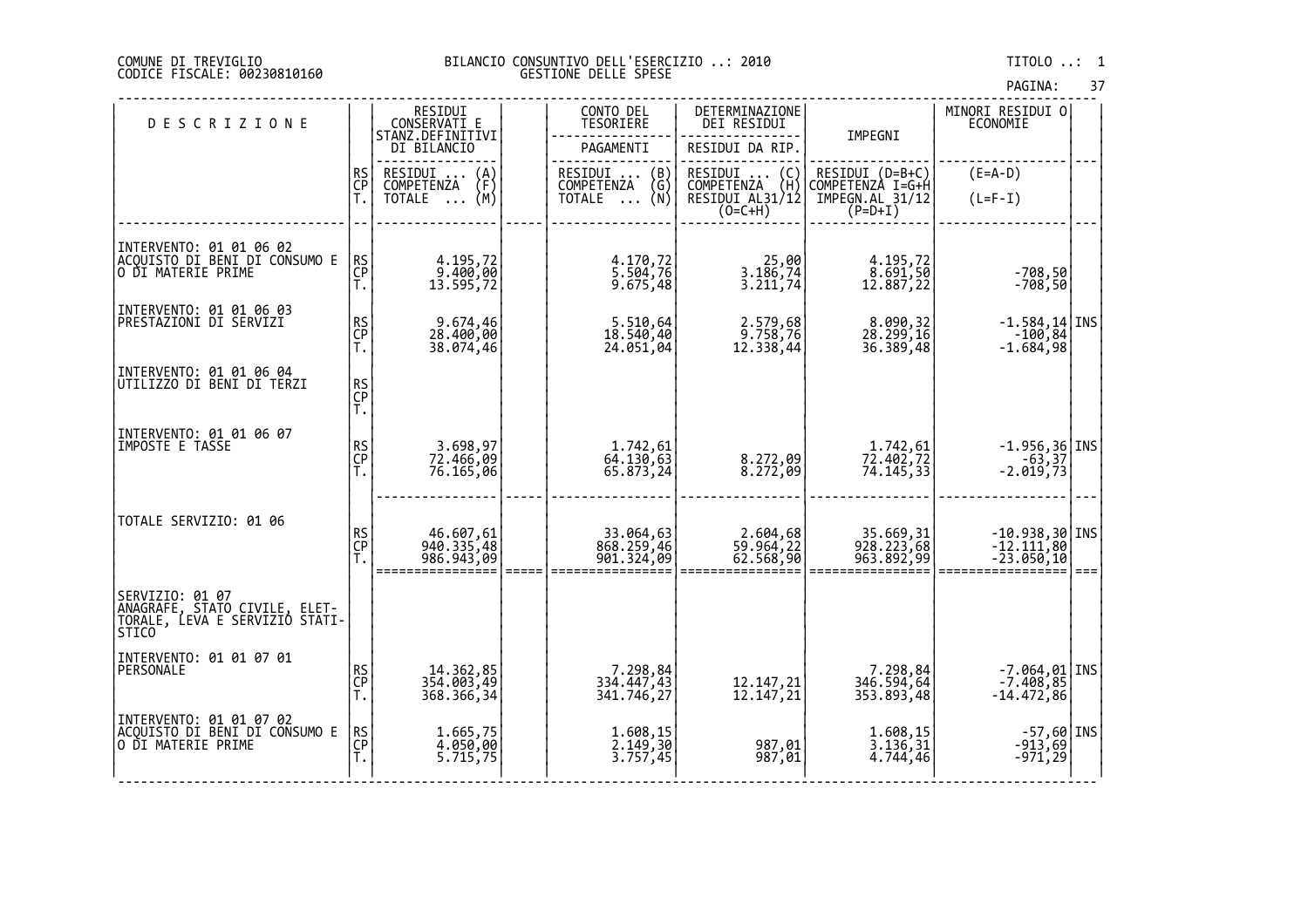| PAGINA: | 38 |
|---------|----|
|         |    |

| <b>DESCRIZIONE</b>                                                                       |                | RESIDUI<br>CONSERVATI E                 | CONTO DEL<br><b>TESORIERE</b>                            | DETERMINAZIONE<br>DEI RESIDUI                                                        |                                                                  | MINORI RESIDUI 0<br><b>ECONOMIE</b>             |      |
|------------------------------------------------------------------------------------------|----------------|-----------------------------------------|----------------------------------------------------------|--------------------------------------------------------------------------------------|------------------------------------------------------------------|-------------------------------------------------|------|
|                                                                                          |                | STANZ.DEFINITIVI<br>DI BILANCIO         | PAGAMENTI                                                | RESIDUI DA RIP.                                                                      | IMPEGNI                                                          |                                                 |      |
|                                                                                          | RS<br>CP       | RESIDUI<br>$\binom{A}{F}$<br>COMPETENZA | RESIDUI<br>(B)<br>COMPETENZA<br>(G)                      | RESIDUI<br>$\left(\begin{smallmatrix} C \\ H \end{smallmatrix}\right)$<br>COMPETENZA | RESIDUI (D=B+C)<br>COMPETENZÀ I=G+H                              | $(E=A-D)$                                       |      |
|                                                                                          | Ť.             | (M)<br>TOTALE                           | ∖Ñ)<br><b>TOTALE</b><br>$\cdots$                         | RESIDUI AL31/12<br>$(0=C+H)$                                                         | IMPEGN.AL 31/12<br>$(P=D+I)$                                     | $(L=F-I)$                                       |      |
| INTERVENTO: 01 01 07 03<br> PRESTAZIONI DI SERVIZI                                       | RS<br>CP<br>T. | 2.678,81<br>4.600,00<br>7.278,81        | 2.267,90<br>$\frac{1.412,53}{3.680,43}$                  | 410,91<br>677,30<br>1.088,21                                                         | 2.678,81<br>$\begin{matrix} 2.089, 83 \\ 4.768, 64 \end{matrix}$ | $-2.510, 17$<br>$-2.510, 17$                    |      |
| INTERVENTO: 01 01 07 04<br>UTILIZZO DI BENI DI TERZI                                     |                | 480,00                                  | 480,00                                                   |                                                                                      | 480,00                                                           |                                                 |      |
|                                                                                          | RS<br>CP<br>T. | 480,00                                  | 480,00                                                   |                                                                                      | 480,00                                                           |                                                 |      |
| INTERVENTO: 01 01 07 07<br>IMPOSTE E TASSE                                               | RS<br>CP<br>T. | 4.519,84<br>28.088,91<br>32.608,75      | 2.436,50<br>24.491,27<br>26.927,77                       | 3.597,64<br>3.597,64                                                                 | 2.436,50<br>28.088,91<br>30.525,41                               | $-2.083, 34$ INS<br>$-2.083, 34$                |      |
| TOTALE SERVIZIO: 01 07                                                                   | RS<br>CP<br>T. | 23.707,25<br>390.742,40<br>414.449,65   | 14.091,39<br>362.500,53<br>376.591,92                    | 410,91<br>17.409,16<br>17.820,07                                                     | 14.502,30<br>379.909,69<br>394.411,99                            | $-9.204,95$ INS<br>$-10.832,71$<br>$-20.037,66$ | $==$ |
| SERVIZIO: 01 08<br>ALTRI SERVIZI ĞENERALI                                                |                |                                         |                                                          |                                                                                      |                                                                  |                                                 |      |
| INTERVENTO: 01 01 08 01<br>PERSONALE                                                     | RS<br>CP<br>T. | 3.600,00<br>18.000,00<br>21.600,00      | 3.600,00<br>3.600,00                                     | 17.760,00<br>17.760,00                                                               | 3.600,00<br>17.760,00<br>21.360,00                               | $-240,00$<br>$-240,00$                          |      |
| INTERVENTO: 01 01 08 06<br>ÎNTERESSI PASSIVÎ E ONERI FINA RS<br>  NZIARI DIVERSI<br>  T. |                | 8.857,21<br>5.000,00<br>13.857,21       | $8.222,75$<br>262,01<br>$8.\overline{484},\overline{76}$ | 1.737,99<br>1.737,99                                                                 | 8.222,75<br>2.000,00<br>10.222,75                                | INS -634,46<br> 3.000,00 -3.<br>$-3.634,46$     |      |
| INTERVENTO: 01 01 08 07<br>IMPOSTE E TASSE                                               | RS<br>CP<br>T. | 142.000,00<br>142.000,00                | 110.679,66<br>110.679,66                                 | $1.155, 37$<br>1.155,37                                                              | 111.835,03<br>111.835,03                                         | $-30.164, 97$<br>$-30.164,97$                   |      |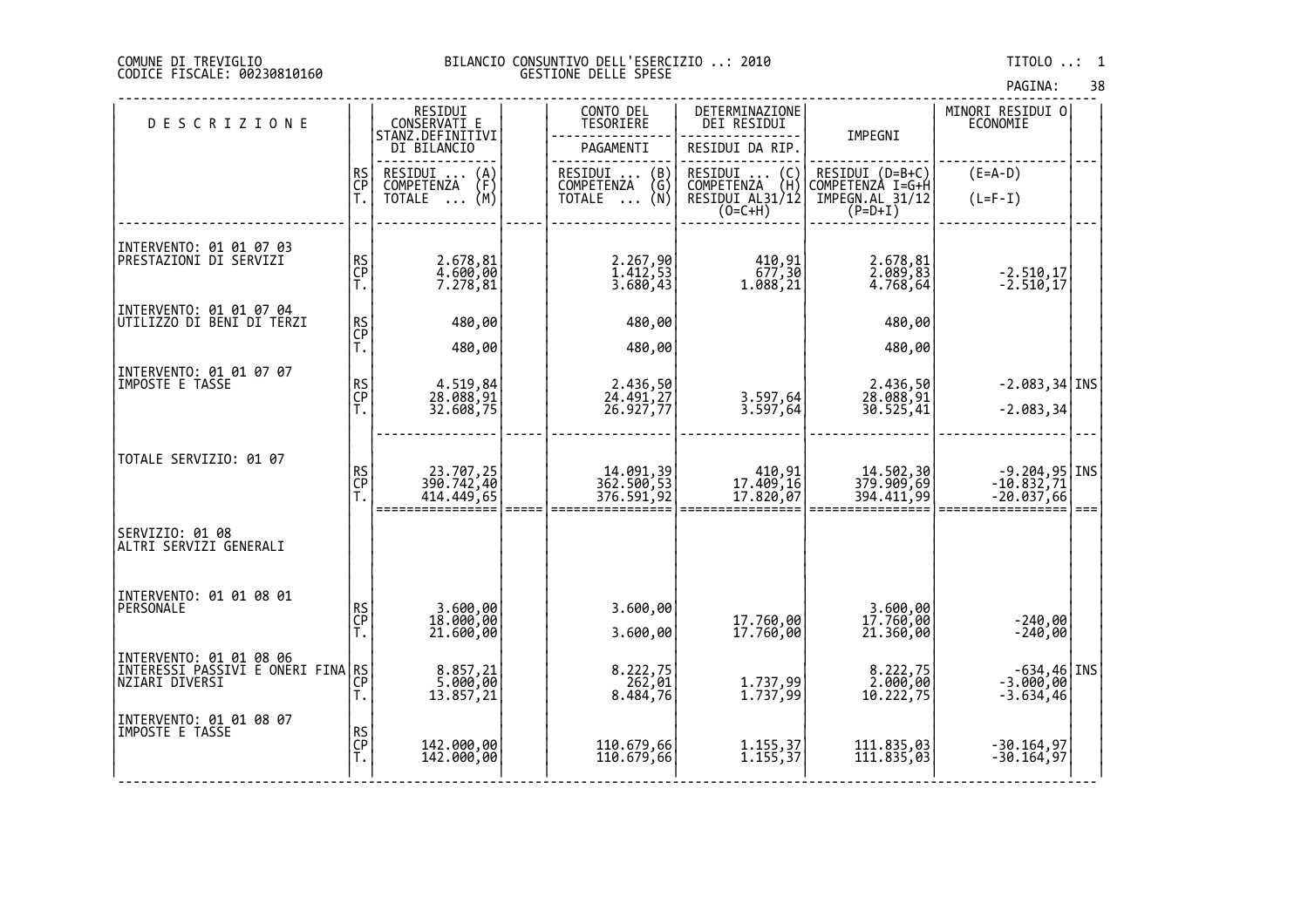| PAGINA: | 39 |
|---------|----|
|         |    |

| <b>DESCRIZIONE</b>                                     |                 | RESIDUI<br>CONSERVATI E<br>STANZ.DEFINITIVI | CONTO DEL<br>TESORIERE              | DETERMINAZIONE<br>DEI RESIDUI             | IMPEGNI                             | MINORI RESIDUI O<br>ECONOMIE                    |  |
|--------------------------------------------------------|-----------------|---------------------------------------------|-------------------------------------|-------------------------------------------|-------------------------------------|-------------------------------------------------|--|
|                                                        |                 | DI BILANCIO                                 | PAGAMENTI                           | RESIDUI DA RIP.                           |                                     |                                                 |  |
|                                                        | <b>RS</b><br>CP | RESIDUI<br>$\binom{A}{F}$<br>COMPETENZA     | RESIDUI<br>(B)<br>COMPETENZA<br>(G) | RESIDUI<br>$\{C_H\}$<br>COMPETENZA        | RESIDUI (D=B+C)<br>COMPETENZÀ I=G+H | $(E=A-D)$                                       |  |
|                                                        |                 | (M)<br>TOTALE<br>$\cdots$                   | TOTALE $\ldots$ (N)                 | RESIDUI AL31/12<br>$(O=C+H)$              | IMPEGN.AL 31/12<br>$(P=D+I)$        | $(L=F-I)$                                       |  |
| INTERVENTO: 01 01 08 08                                |                 |                                             |                                     |                                           |                                     |                                                 |  |
| ONERI STRAORDINARI DELLA GESTI RS<br>IONE CORRENTE     | CP<br>T.        | 14.537,60<br>6.000,00<br>20.537,60          | 3.452,21<br>3.452,21                | 11,224,59<br>635,60<br>11.860,19          | 11,224,59<br>4.087,81<br>15.312,40  | $-3.313,01$   INS<br>$-1.912,19$<br>$-5.225,20$ |  |
| INTERVENTO: 01 01 08 10<br> FONDO SVALUTAZIONE CREDITI | RS<br>CP        |                                             |                                     |                                           |                                     |                                                 |  |
|                                                        | Ť.              | 259.515,78<br>259.515,78                    |                                     |                                           |                                     | $-259.515,78$<br>$-259.515,78$                  |  |
| INTERVENTO: 01 01 08 11<br> FONDI DI RISERVA           |                 |                                             |                                     |                                           |                                     |                                                 |  |
|                                                        | RS<br>CP<br>T.  | 118.500,00<br>118.500,00                    |                                     |                                           |                                     | $-118.500,00$<br>$-118.500,00$                  |  |
|                                                        |                 |                                             |                                     |                                           |                                     |                                                 |  |
| TOTALE SERVIZIO: 01 08                                 | RS<br>CP<br>T.  | 26.994,81<br>549.015,78                     | 11.822,75<br>114.393,88             | 11.224,59<br>21.288,96                    | 23.047,34<br>135.682,84             | $-3.947, 47$ INS<br>$-413.332,94$               |  |
|                                                        |                 | 576.010,59                                  | 126.216,63                          | 32.513,55                                 | 158.730,18                          | $-417.280,41$                                   |  |
| TOTALE FUNZIONE: 01                                    |                 | 1.305.503,01                                | 1.032.202,63                        | 208.008,44                                | 1.240.211,07                        | $-65.291,94$ <i>INS</i>                         |  |
|                                                        | RS<br>CP<br>T.  | 6.802.627,35<br>8.108.130,36                | 5.062.412,76<br>6.094.615,39        | 1.100.445,18<br>$\overline{1.308.453,62}$ | 6.162.857,94<br>7.403.069,01        | $-639.769,41$<br>$-705.061,35$                  |  |
|                                                        |                 |                                             |                                     |                                           |                                     |                                                 |  |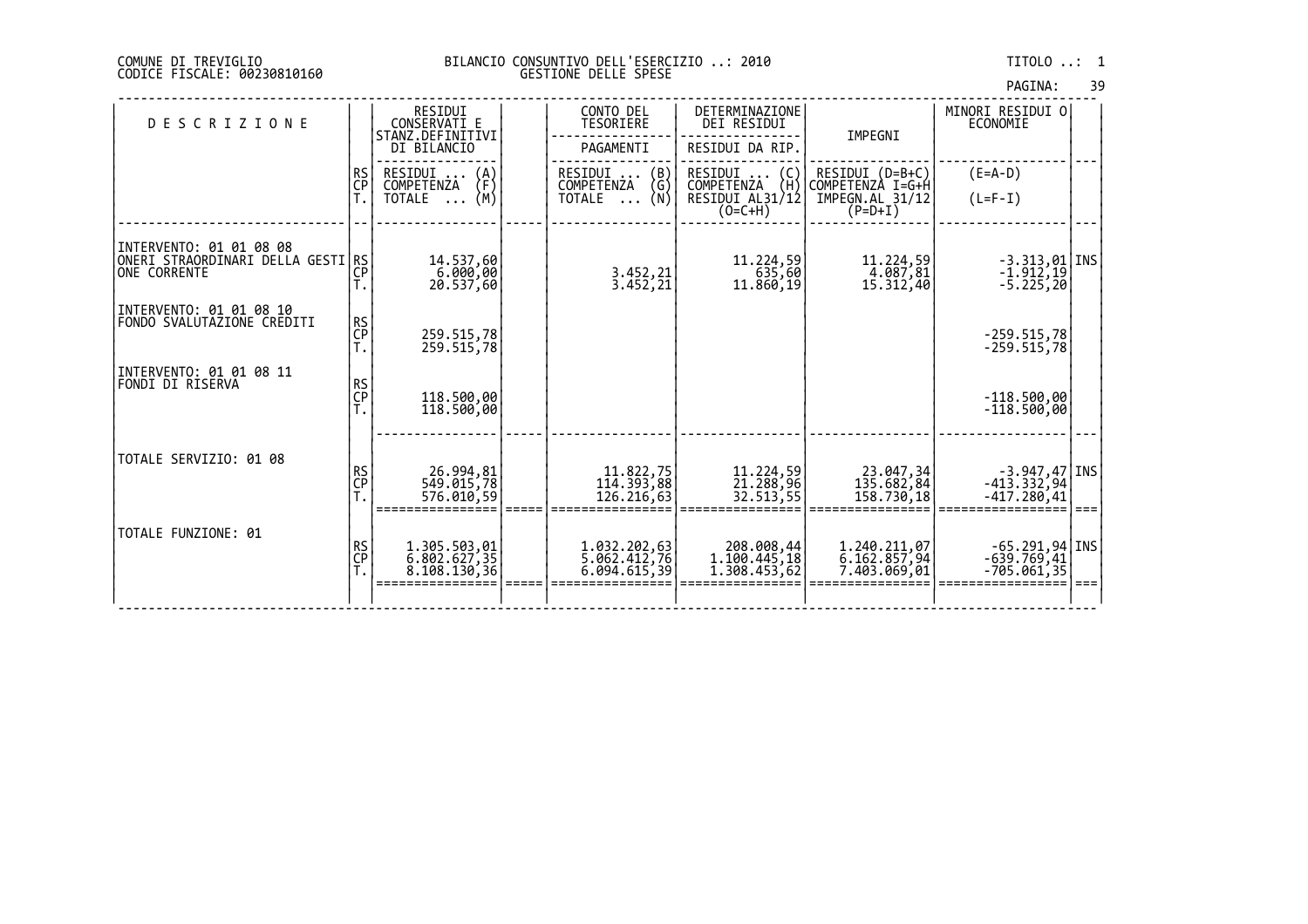# DI TREVIGLIO BILANCIO CONSUNTIVO DELL'ESERCIZIO ..: 2010 TITOLO ..: 1 FISCALE: 00230810160 GESTIONE DELLE SPESE

| <b>DESCRIZIONE</b>                                                             |                | RESIDUI<br>CONSERVATI E                                                     | CONTO DEL<br><b>TESORIERE</b>                                                                     | DETERMINAZIONE<br>DEI RESIDUI                                  |                                                                     | MINORI RESIDUI 0<br>ECONOMIE |  |
|--------------------------------------------------------------------------------|----------------|-----------------------------------------------------------------------------|---------------------------------------------------------------------------------------------------|----------------------------------------------------------------|---------------------------------------------------------------------|------------------------------|--|
|                                                                                |                | STANZ.DEFINITIVI<br>DI BILANCIO                                             | PAGAMENTI                                                                                         | RESIDUI DA RIP.                                                | IMPEGNI                                                             |                              |  |
|                                                                                | RS<br>CP<br>T. | RESIDUI<br>$\binom{A}{F}$<br>COMPETENZA<br>(M)<br><b>TOTALE</b><br>$\cdots$ | RESIDUI<br>COMPETENZA<br>$\begin{pmatrix} B \\ G \\ N \end{pmatrix}$<br><b>TOTALE</b><br>$\cdots$ | RESIDUI (C)<br>COMPETENZA (H)<br>RESIDUI AL31/12 <br>$(O=C+H)$ | RESIDUI (D=B+C)<br>COMPETENZA I=G+H<br>IMPEGN.AL 31/12<br>$(P=D+I)$ | $(E=A-D)$<br>$(L=F-I)$       |  |
| FUNZIONE: 02<br>FUNZIONI RELATIVE ALLA<br><b>GIUSTIZIA</b>                     |                |                                                                             |                                                                                                   |                                                                |                                                                     |                              |  |
| SERVIZIO: 02 01<br>UFFICI GIUDIZIARI, CARCERE<br>MANDAMENTALE E ALTRI SERVIZI  |                |                                                                             |                                                                                                   |                                                                |                                                                     |                              |  |
| INTERVENTO: 01 02 01 02<br>ACQUISTO DI BENI DI CONSUMO E<br>O DI MATERIE PRIME | RS<br>CP<br>T. |                                                                             |                                                                                                   |                                                                |                                                                     |                              |  |
| INTERVENTO: 01 02 01 03<br><b>PRESTAZIONI DI SERVIZI</b>                       | RS<br>CP<br>T. | 12.107,34<br>48.000,00<br>60.107,34                                         | 10.398,36<br>30.698,75<br>41.097,11                                                               | 1.708,98<br>14.769,73<br>16.478,71                             | 12.107,34<br>45.468,48<br>57.575,82                                 | $-2.531,52$<br>$-2.531,52$   |  |
| INTERVENTO: 01 02 01 04<br>UTILIZZO DI BENI DI TERZI                           | RS<br>CP<br>T. | 3.393,05<br>12.000,00<br>15.393,05                                          | 2.775,64<br>12.000,00<br>14.775,64                                                                | 617,41<br>617,41                                               | 3.393,05<br>12.000,00<br>15.393,05                                  |                              |  |
| INTERVENTO: 01 02 01 06<br> INTERESSI PASSIVI E ONERI FINA RS <br> CP          | Ť.             | 1.298,89<br>1.298,89                                                        | 1.298,89<br>1.298,89                                                                              |                                                                | 1.298,89<br>1.298,89                                                |                              |  |
| TOTALE SERVIZIO: 02 01                                                         | RS<br>CP<br>T. | 15.500,39<br>61.298,89<br>76.799,28                                         | 13.174,00<br>43.997,64<br>57.171,64                                                               | 2.326,39<br>14.769,73<br>17.096,12                             | 15.500,39<br>58.767,37<br>74.267,76                                 | $-2.531,52$<br>$-2.531,52$   |  |
| TOTALE FUNZIONE: 02                                                            | RS<br>CP<br>T. | 15.500,39<br>61.298,89<br>76.799,28                                         | 13.174,00<br>43.997,64<br>57.171,64                                                               | 2.326,39<br>14.769,73<br>17.096,12                             | 15.500,39<br>58.767,37<br>74.267,76                                 | $-2.531,52$<br>$-2.531,52$   |  |
|                                                                                |                |                                                                             |                                                                                                   |                                                                |                                                                     |                              |  |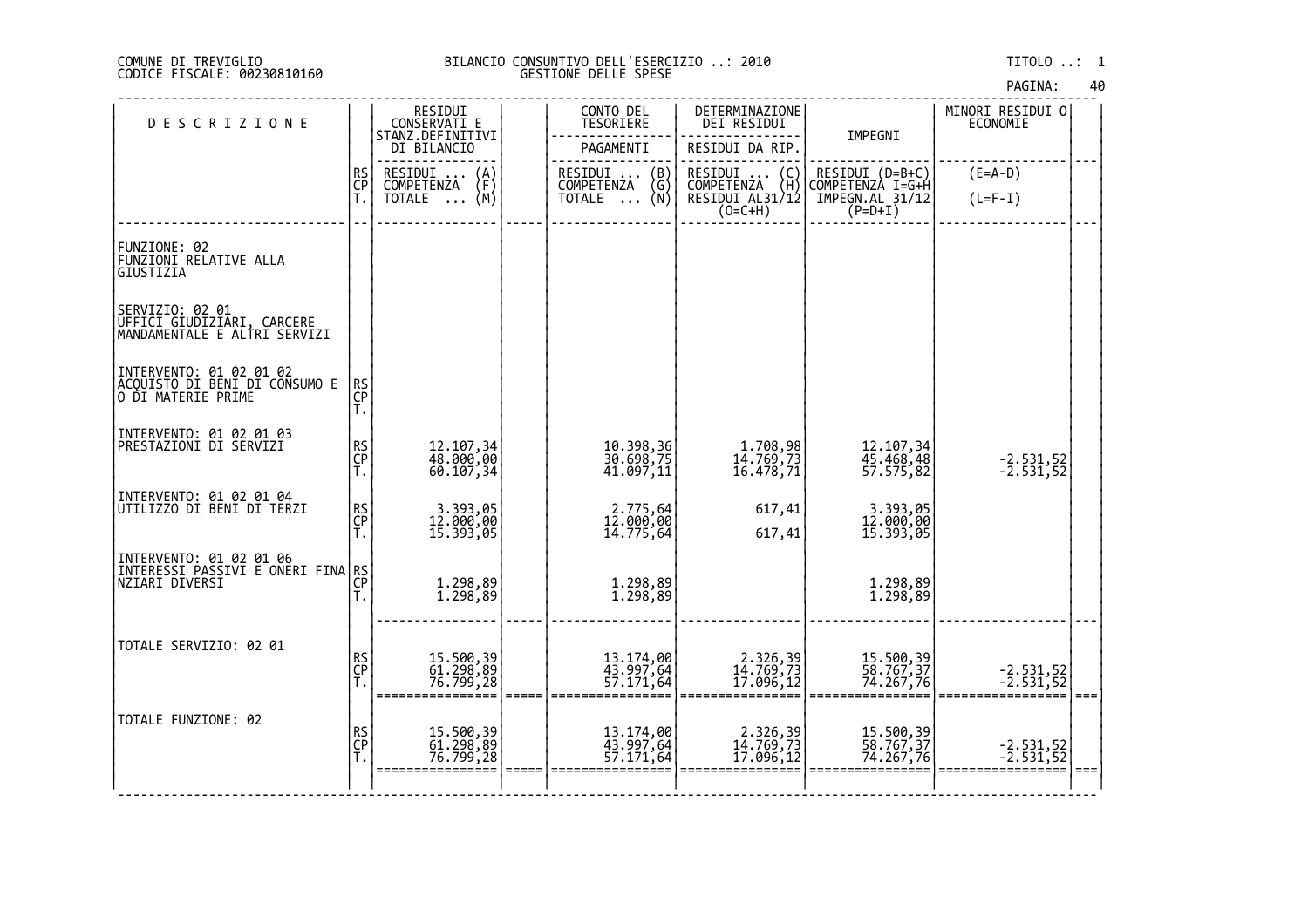| PAGINA: |  |  |  | 41 |
|---------|--|--|--|----|
|---------|--|--|--|----|

| <b>DESCRIZIONE</b>                                                             |                | RESIDUI<br>CONSERVATI E                    | CONTO DEL<br>TESORIERE                                                                      | DETERMINAZIONE<br>DEI RESIDUI                                  |                                            | MINORI RESIDUI O<br><b>ECONOMIE</b>                                              |  |
|--------------------------------------------------------------------------------|----------------|--------------------------------------------|---------------------------------------------------------------------------------------------|----------------------------------------------------------------|--------------------------------------------|----------------------------------------------------------------------------------|--|
|                                                                                |                | STANZ.DEFINITIVI<br>DI BILANCIO            | PAGAMENTI                                                                                   | RESIDUI DA RIP                                                 | IMPEGNI                                    |                                                                                  |  |
|                                                                                | RS<br>CP<br>T. | RESIDUI<br>$\binom{A}{F}$<br>COMPETENZA    | RESIDUI<br>[<br>[NŻA (G)<br>(N)<br>COMPETENZA                                               |                                                                | RESIDUI (D=B+C)<br>COMPETENZÀ I=G+H        | $(E=A-D)$                                                                        |  |
|                                                                                |                | (M)<br>TOTALE                              | <b>TOTALE</b>                                                                               | RESIDUI  (C)<br>COMPETENZA (H)<br>RESIDUI AL31/12<br>$(O=C+H)$ | IMPEGN.AL 31/12<br>$(P=D+I)$               | $(L=F-I)$                                                                        |  |
| FUNZIONE: 03<br>POLIZIA LOCALE                                                 |                |                                            |                                                                                             |                                                                |                                            |                                                                                  |  |
| SERVIZIO: 03 01<br>POLIZIA MUNICIPALE                                          |                |                                            |                                                                                             |                                                                |                                            |                                                                                  |  |
| INTERVENTO: 01 03 01 01<br>PERSONALE                                           | RS<br>CP<br>T. | 40.908,37<br>841.215,80<br>882.124,17      | 39.251,41<br>800.230,54<br>839.481,95                                                       | 35.142,22<br>35.142,22                                         | 39.251,41<br>835.372,76<br>874.624,17      | $\left[ -1.656, 96 \right]$ INS<br>$-7.500,00$                                   |  |
| INTERVENTO: 01 03 01 02<br>ACQUISTO DI BENI DI CONSUMO E<br>O DI MATERIE PRIME | RS<br>CP<br>T. | 25.516,22<br>51.100,00<br>76.616,22        | 24.156,50<br>20.967,15<br>45.123,65                                                         | 533,00<br>23.866,10<br>24.399,10                               | 24.689,50<br>44.833,25<br>69.522,75        | $\left[\begin{array}{c} -826, 72 \\ -6.266, 75 \\ -7.093, 47 \end{array}\right]$ |  |
| INTERVENTO: 01 03 01 03<br> PRESTAZIONI DI SERVIZI                             | RS<br>CP<br>T. | 132.715,63<br>241.949,75<br>374.665,38     | 71.041,80<br>86.611,15<br>157.652,95                                                        | 61.221,83<br>148.615,60<br>209.837,43                          | 132.263,63<br>235.226,75<br>367.490,38     | $-452,00$ INS<br>6.723,00<br>7.175,00                                            |  |
| INTERVENTO: 01 03 01 04<br>UTILIZZO DI BENI DI TERZI                           | RS<br>CP<br>T. | 299,30<br>40.000,00<br>40.299,30           | 299,30<br>40.000,00<br>40.299,30                                                            |                                                                | 30, 299<br>00, 40. 40<br>40.299,30         |                                                                                  |  |
| INTERVENTO: 01 03 01 07<br>IMPOSTE E TASSE                                     | RS<br>CP<br>T. | 8.373,02<br>71.234,71<br>79.607,73         | 5.521,01<br>64.662,33<br>70.183,34                                                          | 2.699,85<br>6.410,39<br>9.110,24                               | 8.220,86<br>71.072,72<br>79.293,58         | $-152,16$ INS<br>$-161,99$<br>$-314,15$                                          |  |
| TOTALE SERVIZIO: 03 01                                                         | RS<br>CP<br>T. | 207.812,54<br>1.245.500,26<br>1.453.312.80 | 140.270,02<br>$1.\overline{0}12.\overline{4}71,\overline{1}\overline{7}$<br>1, 152, 741, 19 | 64.454,68<br>214.034,31<br>278.488,99                          | 204.724,70<br>1.226.505,48<br>1.431.230,18 | $-3.087,84$ INS<br>$-18.994,78$<br>$-22.082,62$                                  |  |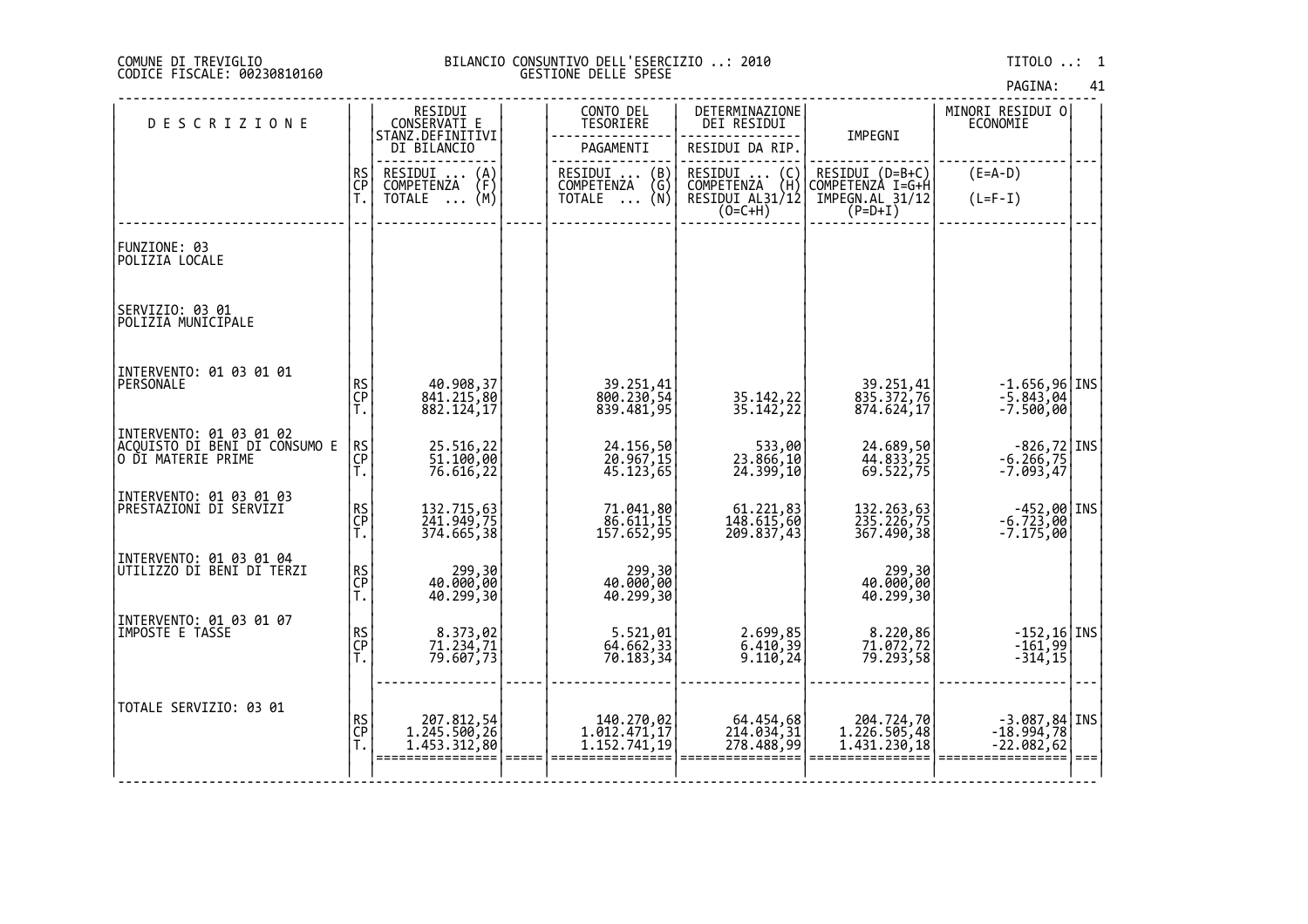| PAGINA: | 42 |
|---------|----|
|---------|----|

| <b>DESCRIZIONE</b>                                                              |                | RESIDUI<br>CONSERVATI_E                                                          | CONTO DEL<br>TESORIERE                                           | DETERMINAZIONE<br>DEI RESIDUI                                                     |                                                                     | MINORI RESIDUI 0<br><b>ECONOMIE</b>                                      |  |
|---------------------------------------------------------------------------------|----------------|----------------------------------------------------------------------------------|------------------------------------------------------------------|-----------------------------------------------------------------------------------|---------------------------------------------------------------------|--------------------------------------------------------------------------|--|
|                                                                                 |                | STANZ.DEFINITIVI<br>DI BILANCIO                                                  | PAGAMENTI                                                        | RESIDUI DA RIP                                                                    | IMPEGNI                                                             |                                                                          |  |
|                                                                                 | RS<br>CP<br>T. | RESIDUI<br>$\begin{Bmatrix} A \\ F \\ (M) \end{Bmatrix}$<br>COMPETENZA<br>TOTALE | RESIDUI<br>(B)<br>ENŻA (G)<br>(N)<br>COMPETENZA<br><b>TOTALE</b> | RESIDUI  (C)<br>COMPETENZA (H)<br>RESIDUI AL31/12<br>$(O=C+H)$                    | RESIDUI (D=B+C)<br>COMPETENZA I=G+H<br>IMPEGN.AL 31/12<br>$(P=D+I)$ | $(E=A-D)$<br>$(L=F-I)$                                                   |  |
| SERVIZIO: 03 03<br>POLIZIA AMMINISTRATIVA                                       |                |                                                                                  |                                                                  |                                                                                   |                                                                     |                                                                          |  |
| INTERVENTO: 01 03 03 01<br>PERSONALE                                            | RS<br>CP<br>T. | 3.695,93<br>129.583,18<br>133.279,11                                             | 3.279,89<br>124.568,39<br>127.848,28                             | 3.332,95<br>3.332,95                                                              | 3.279,89<br>127.901,34<br>131.181,23                                | $\begin{bmatrix} -416, 04 \\ -1.681, 84 \\ -2.097, 88 \end{bmatrix}$ INS |  |
| INTERVENTO: 01 03 03 02<br> ACQUISTO_DI_BENI_DI CONSUMO E<br>O DI MATERIE PRIME | RS<br>CP<br>T. | 274,23<br>800,00<br>1.074,23                                                     | 274,23<br>600,54<br>874,77                                       | 119,00<br>119,00                                                                  | 274, 23<br>719, 54<br>993, 77                                       | -80,46<br>-80,46                                                         |  |
| INTERVENTO: 01 03 03 03<br>PRESTAZIONI DI SERVIZI                               | RS<br>CP<br>T. | 2.489,28<br>10.017,89<br>12.507,17                                               | 2.377,76<br>6.502,26<br>8.880,02                                 | 111,52<br>2.864,36<br>2.975,88                                                    | 2.489,28<br>9.366,62<br>11.855,90                                   | -651,27<br>-651,27                                                       |  |
| INTERVENTO: 01.03.03.04<br>UTILIZZO DI BENI DI TERZI                            | RS<br>CP<br>T. | 40.000,00<br>40.000,00                                                           | 34.752,91<br>34.752,91                                           | 5.247,09<br>5.247,09                                                              | 40.000,00<br>40.000,00                                              |                                                                          |  |
| INTERVENTO: 01 03 03 07<br>IMPOSTE E TAŠSE                                      | RS<br>CP<br>T. | 254,97<br>11.652,14<br>11.907,11                                                 | 254,97<br>10.575,74<br>10.830,71                                 | 1.076,40<br>1.076,40                                                              | 254,97<br>11.652,14<br>11.907,11                                    |                                                                          |  |
| TOTALE SERVIZIO: 03 03                                                          | RS<br>CP<br>T. | 6.714,41<br>192.053,21<br>198.767,62                                             | 6.186,85<br> 176.999,84<br> 183.186,69                           | $\left. \begin{array}{c} 111, 52 \\ 12.639, 80 \\ 12.751, 32 \end{array} \right $ | 6.298,37<br>189.639,64<br>195.938,01                                | $-416,04$ INS<br>$-2.413,57$<br>$-2.829,61$                              |  |
| TOTALE FUNZIONE: 03                                                             | RS<br>CP<br>T. | 214.526,95<br>1.437.553,47<br>1.652.080,42                                       | 146.456,87<br>1.189.471,01<br>1.335.927,88                       | 64.566,20<br>226.674,11<br>291.240,31                                             | 211.023,07<br>1.416.145,12<br>1.627.168,19                          | -3.503,88 INS<br>-21.408,35<br>-24.912,23                                |  |
|                                                                                 |                |                                                                                  |                                                                  |                                                                                   |                                                                     |                                                                          |  |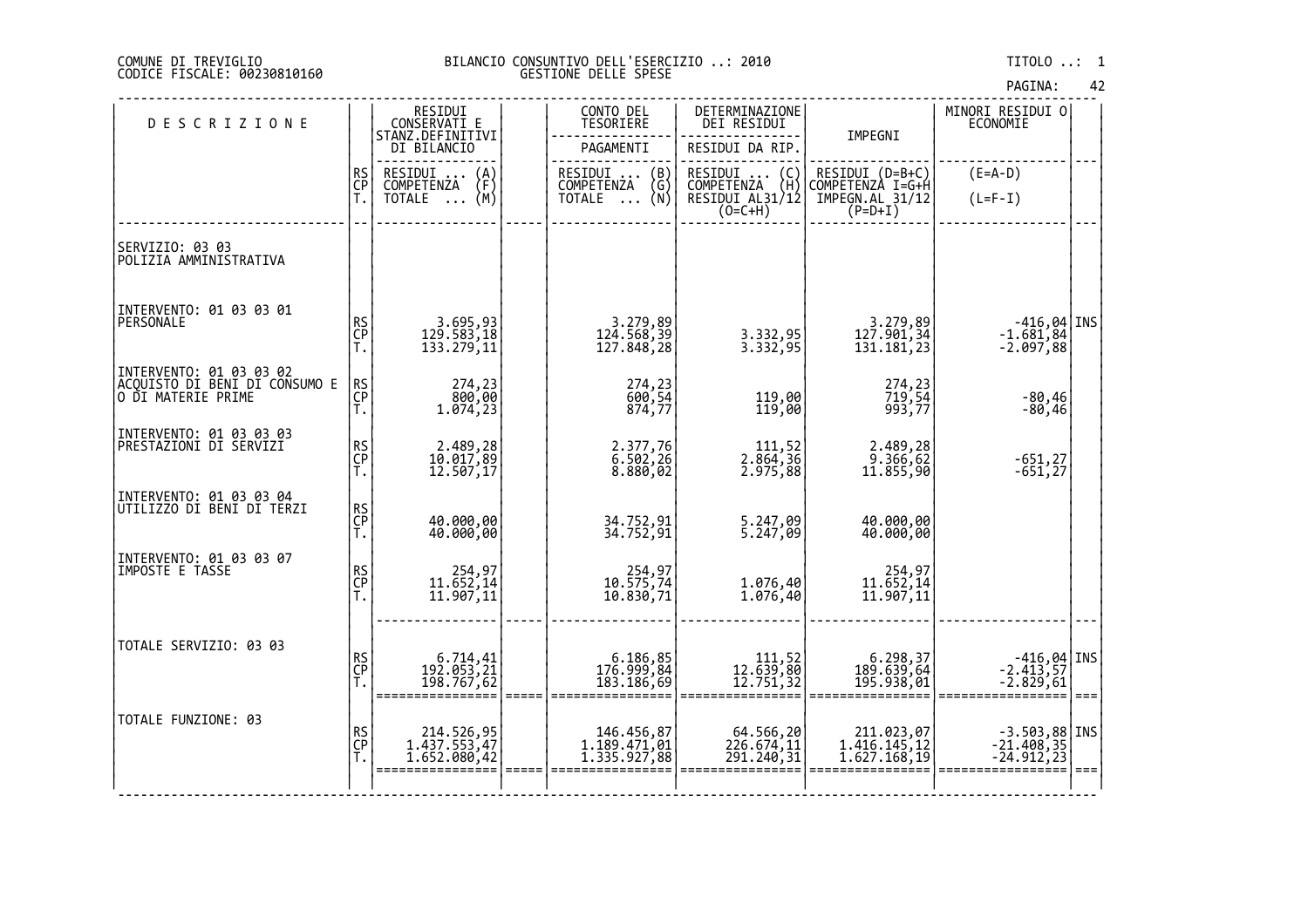| PAGINA: | 43 |  |
|---------|----|--|
|---------|----|--|

| <b>DESCRIZIONE</b>                                                               |                | RESIDUI<br>CONSERVATI E<br>STANZ.DEFINITIVI    | CONTO DEL<br>TESORIERE                                                      | DETERMINAZIONE<br>DEI RESIDUI                    |                                       | MINORI RESIDUI 0<br><b>ECONOMIE</b>     |      |
|----------------------------------------------------------------------------------|----------------|------------------------------------------------|-----------------------------------------------------------------------------|--------------------------------------------------|---------------------------------------|-----------------------------------------|------|
|                                                                                  |                | DI BILANCIO                                    | PAGAMENTI                                                                   | RESIDUI DA RIP.                                  | IMPEGNI                               |                                         |      |
|                                                                                  | RS<br>CP<br>T. | RESIDUI<br>$\binom{A}{F}$<br><b>COMPETENZA</b> | RESIDUI<br>$\begin{pmatrix} B \\ G \\ N \end{pmatrix}$<br><b>COMPETENZA</b> | RESIDUI (C)<br>COMPETENZA (H)<br>RESIDUI AL31/12 | RESIDUI (D=B+C)<br>COMPETENZA I=G+H   | $(E=A-D)$                               |      |
|                                                                                  |                | (M)<br>TOTALE                                  | TOTALE                                                                      | $(0=C+H)$                                        | IMPEGN.AL_31/12<br>$(P=D+I)$          | $(L=F-I)$                               |      |
| FUNZIONE: 04<br>ISTRUZIONE PUBBLICA                                              |                |                                                |                                                                             |                                                  |                                       |                                         |      |
| SERVIZIO: 04 01<br>SCUOLA MATERNA                                                |                |                                                |                                                                             |                                                  |                                       |                                         |      |
| INTERVENTO: 01 04 01 02<br> ACQUISTO DI BENI DI CONSUMO E<br> O DI MATERIE PRIME | RS<br>CP<br>T. | 800,00<br>800,00                               |                                                                             | 500,00<br>500,00                                 | 500,00<br>500,00                      | $-300,00$<br>$-300,00$                  |      |
| INTERVENTO: 01 04 01 03<br>PRESTAZIONI DI SERVIZI                                | RS<br>CP<br>T. | 22.011,85<br>77.900,00<br>99.911,85            | 19.442,43<br>49.302,49<br>68.744,92                                         | 8,22<br>21.506,03<br>21.514,25                   | 19.450,65<br>70.808,52<br>90.259,17   | -2.561,20 INS<br>-7.091,48<br>-9.652,68 |      |
| INTERVENTO: 01 04 01 05<br>TRASFERIMENTI                                         | RS<br>CP<br>T. | 199.200,00<br>199.200,00                       | 198.000,00<br>198.000,00                                                    | 1.200,00<br>1.200,00                             | 199.200,00<br>199.200,00              |                                         |      |
|                                                                                  | T.             | 80.294,26<br>80.294,26                         | 80.293,39<br>80.293,39                                                      |                                                  | 80.293,39<br>80.293,39                | 87, -<br>87, -                          |      |
| TOTALE SERVIZIO: 04 01                                                           | RS<br>CP<br>T. | 22.011,85<br>358.194,26<br>380.206,11          | 19.442,43<br>327.595,88<br>347.038,31                                       | 8,22<br>23.206,03<br>23.214,25                   | 19.450,65<br>350.801,91<br>370.252,56 | -2.561,20 INS<br>-7.392,35<br>-9.953,55 | $==$ |
| SERVIZIO: 04 02<br>ISTRUZIONE ELEMENTARE                                         |                |                                                |                                                                             |                                                  |                                       |                                         |      |
|                                                                                  |                |                                                |                                                                             |                                                  |                                       |                                         |      |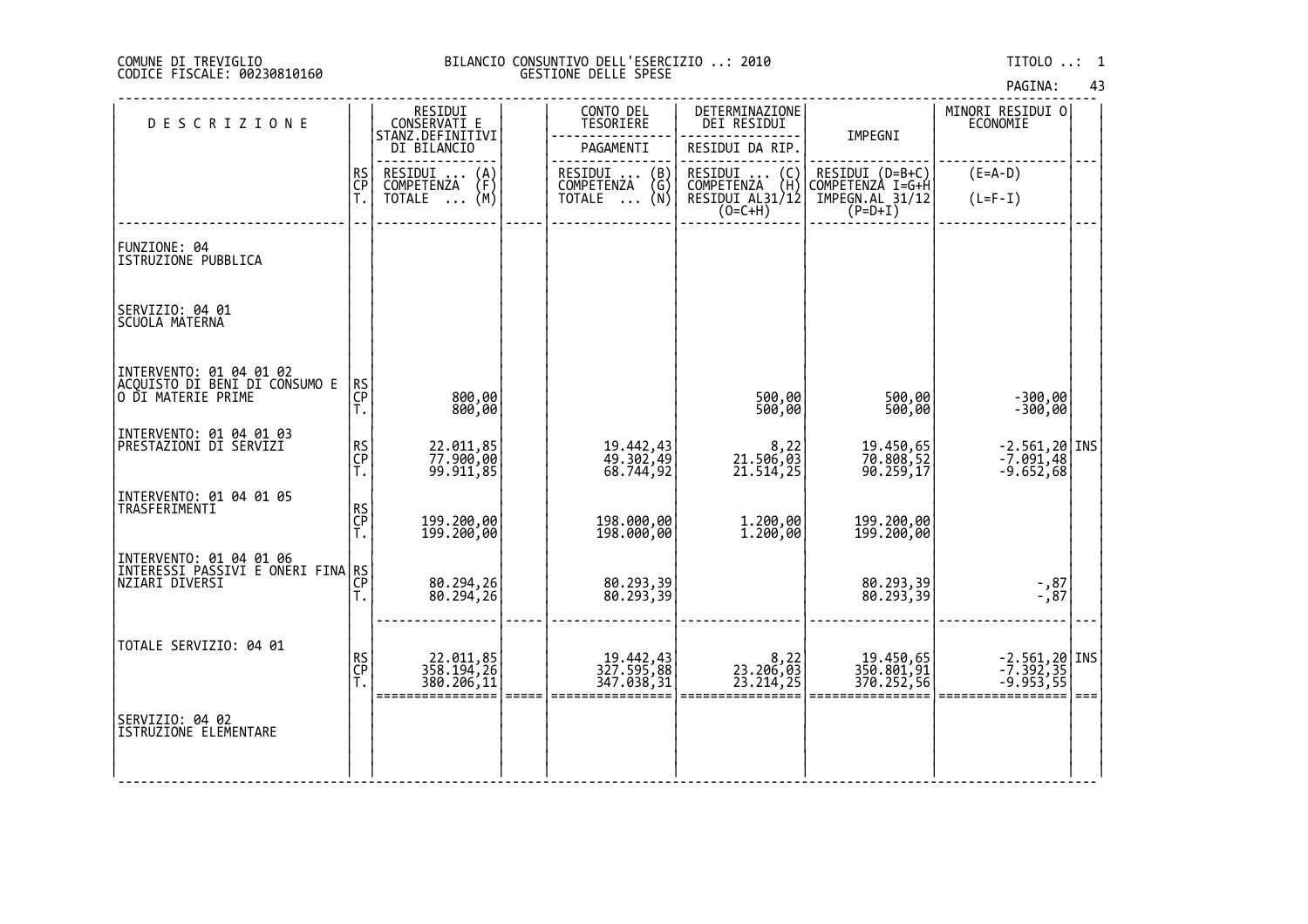| PAGINA: | 44 |
|---------|----|
|         |    |

| <b>DESCRIZIONE</b>                                                              |                | RESIDUI<br>CONSERVATI E                 |      | CONTO DEL<br><b>TESORIERE</b>         | DETERMINAZIONE<br>DEI RESIDUI                    |                                       | MINORI RESIDUI 0<br><b>ECONOMIE</b>           |      |
|---------------------------------------------------------------------------------|----------------|-----------------------------------------|------|---------------------------------------|--------------------------------------------------|---------------------------------------|-----------------------------------------------|------|
|                                                                                 |                | STĂNZ.DEFINITIVI<br>DI BILANCIO         |      | PAGAMENTI                             | RESIDUI DA RIP.                                  | IMPEGNI                               |                                               |      |
|                                                                                 | RS<br>CP       | RESIDUI<br>$\binom{A}{F}$<br>COMPETENZA |      | RESIDUI<br>(B)<br>(Ğ)<br>COMPETENZA   | RESIDUI (C)<br>COMPETENZA (H)<br>RESIDUI AL31/12 | RESIDUI (D=B+C)<br>COMPETENZA I=G+H   | $(E=A-D)$                                     |      |
|                                                                                 | Ť.             | (M)<br>TOTALE                           |      | …—…  \N\<br>TOTALE                    | $(O=C+H)$                                        | IMPEGN.AL 31/12<br>$(P=D+I)$          | $(L=F-I)$                                     |      |
|                                                                                 |                |                                         |      |                                       |                                                  |                                       |                                               |      |
| INTERVENTO: 01 04 02 02<br>ACQUISTO DI BENI DI CONSUMO E<br>O DI MATERIE PRIME  | RS<br>CP<br>T. | 18.299,70<br>55.800,00<br>74.099,70     |      | 16.790,45<br>52.080,35<br>68.870,80   | 2.924,46<br>2.924,46                             | 16.790,45<br>55.004,81<br>71.795,26   | $-1.509, 25$ INS<br>$-795, 19$<br>$-2.304,44$ |      |
| INTERVENTO: 01 04 02 03                                                         |                |                                         |      |                                       |                                                  |                                       |                                               |      |
| PRESTAZIONI DI SERVIZI                                                          | RS<br>CP<br>T. | 51.705,49<br>156.059,00<br>207.764,49   |      | 45.744,22<br>100.330,09<br>146.074,31 | 4.784,66<br>55.505,50<br>60.290,16               | 50.528,88<br>155.835,59<br>206.364,47 | $-1.176,61$ INS<br>$-223,41$<br>$-1.400,02$   |      |
| INTERVENTO: 01 04 02 04<br>UTILIZZO DI BENI DI TERZI                            |                |                                         |      |                                       |                                                  |                                       |                                               |      |
|                                                                                 | RS<br>CP<br>T. | 8.141,00<br>8.141,00                    |      |                                       | 6.592,80<br>6.592,80                             | 6.592,80<br>6.592,80                  | $-1.548,20$<br>$-1.548,20$                    |      |
| INTERVENTO: 01 04 02 05                                                         |                |                                         |      |                                       |                                                  |                                       |                                               |      |
| TRASFERIMENTI                                                                   | RS<br>CP<br>T. | 5.000,00<br>28.500,00<br>33.500,00      |      | 5.000,00<br>28.500,00<br>33.500,00    |                                                  | 5.000,00<br>28.500,00<br>33.500,00    |                                               |      |
|                                                                                 |                |                                         |      |                                       |                                                  |                                       |                                               |      |
| INTERVENTO: 01 04 02 06<br> INTERESSI PASSIVI E ONERI FINA RS <br> CP           |                |                                         |      |                                       |                                                  |                                       |                                               |      |
|                                                                                 | Ť.             | 66.447,65<br>66.447,65                  |      | 66.447,64<br>66.447,64                |                                                  | 66.447,64<br>66.447,64                | -,01<br>-,01                                  |      |
|                                                                                 |                |                                         |      |                                       |                                                  |                                       |                                               |      |
| TOTALE SERVIZIO: 04 02                                                          | RS<br>CP<br>T. | 75.005,19<br>314.947,65                 |      | 67.534,67<br>247.358,08<br>314.892,75 | 4.784,66<br>65.022,76<br>69.807,42               | 72.319,33<br>312.380,84               | $-2.685,86$ INS<br>$-2.566,81$                |      |
|                                                                                 |                | 389.952,84                              | ==== |                                       |                                                  | 384.700,17                            | $-5.252,67$                                   | $==$ |
| SERVIZIO: 04 03                                                                 |                |                                         |      |                                       |                                                  |                                       |                                               |      |
| <b>ISTRUZIONE MEDIA</b>                                                         |                |                                         |      |                                       |                                                  |                                       |                                               |      |
|                                                                                 |                |                                         |      |                                       |                                                  |                                       |                                               |      |
| INTERVENTO: 01 04 03 02<br> ACQUISTO_DI_BENI_DI CONSUMO E<br>O DI MATERIE PRIME | RS<br>CP<br>T. | 500,00<br>500,00                        |      |                                       |                                                  |                                       |                                               |      |
|                                                                                 |                |                                         |      |                                       | 362,60<br>362,60                                 | 362,60<br>362,60                      | $-137,40$<br>$-137,40$                        |      |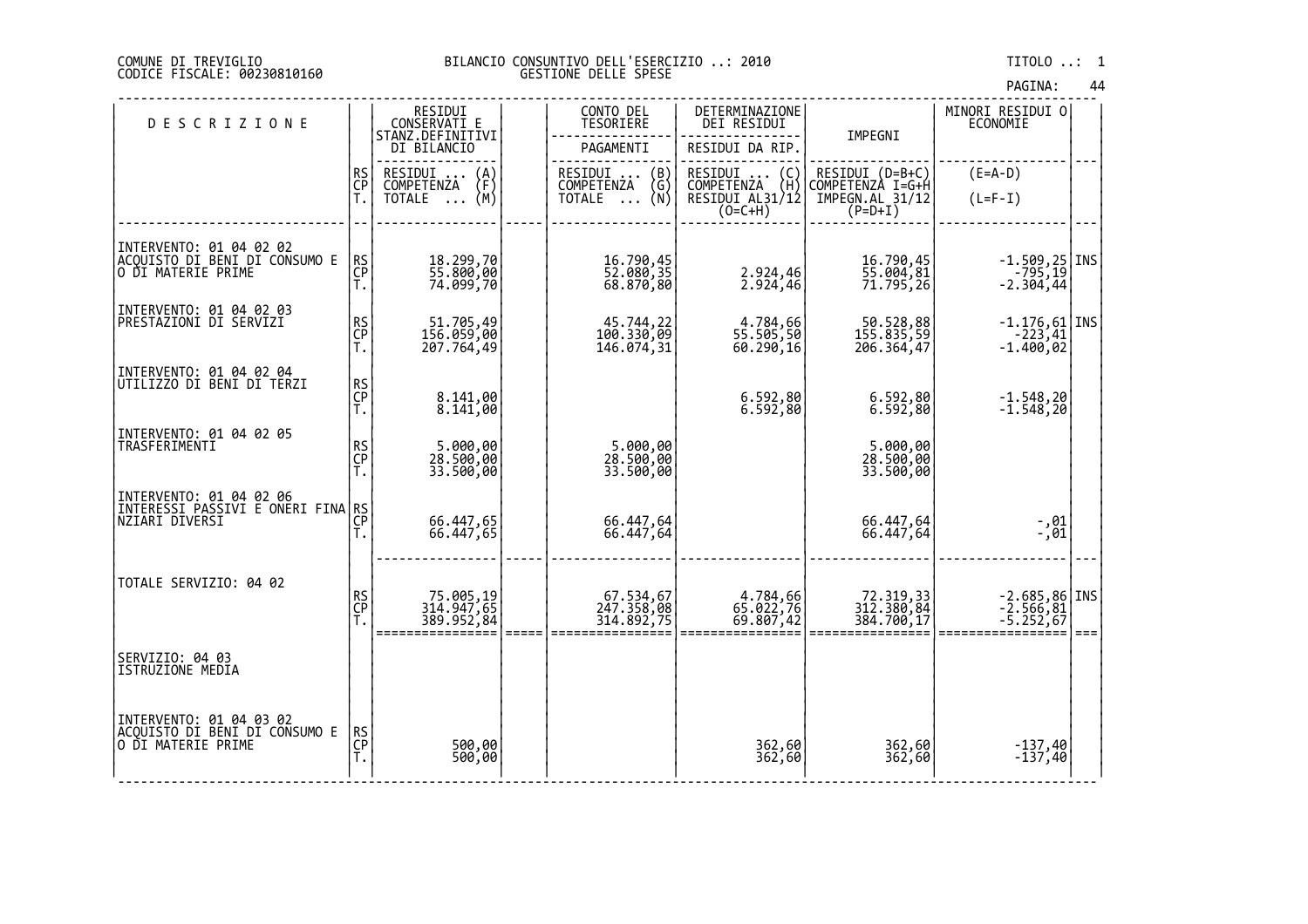# COMUNE DI TREVIGLIO BILANCIO CONSUNTIVO DELL'ESERCIZIO ..: 2010 TITOLO ..: 1 CODICE FISCALE: 00230810160 GESTIONE DELLE SPESE

| <b>DESCRIZIONE</b>                                                                    |                | RESIDUI<br>CONSERVATI E<br>STANZ.DEFINITIVI<br>DI BILANCIO | CONTO DEL<br>TESORIERE<br>PAGAMENTI                         | DETERMINAZIONE<br>DEI RESIDUI<br>RESIDUI DA RIP.                        | IMPEGNI                                                          | MINORI RESIDUI O<br>ECONOMIE                                        |  |
|---------------------------------------------------------------------------------------|----------------|------------------------------------------------------------|-------------------------------------------------------------|-------------------------------------------------------------------------|------------------------------------------------------------------|---------------------------------------------------------------------|--|
|                                                                                       | RS<br>CP<br>T. | RESIDUI<br>COMPETENZA<br>$\binom{A}{F}$<br>(M)<br>TOTALE   | (B)<br>RESIDUI<br><b>COMPETENZA</b><br>(G)<br>TOTALE<br>(N) | RESIDUI<br>$\binom{C}{H}$<br>COMPETENZA<br>RESIDUI AL31/12<br>$(0=CHH)$ | RESIDUI (D=B+C)<br>COMPETENZA I=G+H<br>IMPEGN.AL 31/12<br>P=D+I) | $(E=A-D)$<br>$(L=F-I)$                                              |  |
| INTERVENTO: 01 04 03 03<br>PRESTAZIONI DI SERVIZI                                     | RS<br>CP<br>T. | 38.068,91<br>116.524,17<br>154.593,08                      | 36.444,92<br>61.455,50<br>97.900,42                         | 46.795,25<br>46.795,25                                                  | 36.444,92<br>108.250,75<br>144.695,67                            | $\begin{array}{c} -1.623,99 \\ -8.273,42 \\ -9.897,41 \end{array}$  |  |
| INTERVENTO: 01 04 03 05<br>TRASFERIMENTI                                              | RS<br>CP<br>T. | 20.900,00<br>20.900,00                                     | 20.900,00<br>20.900,00                                      |                                                                         | 20.900,00<br>20.900,00                                           |                                                                     |  |
| TOTALE SERVIZIO: 04 03                                                                | RS<br>CP<br>T. | 38.068,91<br>137.924,17<br>175.993,08                      | 36.444,92<br>82.355,50<br>118.800,42                        | 47.157,85<br>47.157,85                                                  | 36.444,92<br>129.513,35<br>165.958,27                            | $\begin{array}{c} -1.623,99 \\ -8.410,82 \\ -10.034,81 \end{array}$ |  |
| SERVIZIO: 04 04<br>ISTRUZIONE SEC.SUPERIORE                                           |                |                                                            |                                                             |                                                                         |                                                                  |                                                                     |  |
| INTERVENTO: 01 04 04 05<br>TRASFERIMENTI                                              | RS<br>CP<br>T. | 18.600,00<br>18.600,00<br>37.200,00                        | 12.200,00<br>12.200,00                                      | 11.250,00<br>11.250,00                                                  | 12.200,00<br>11.250,00<br>23.450,00                              | -6.400,00 INS<br>-7.350,00<br>-13.750,00                            |  |
| INTERVENTO: 01 04 04 06<br> INTERESSI PASSIVI E ONERI FINA  RS<br> NZIARI DIVERSI     |                | 57.678,61<br>57.678,61                                     | 57.522,19<br>57.522,19                                      |                                                                         | 57.522,19<br>57.522,19                                           | $-156, 42$<br>$-156,42$                                             |  |
| TOTALE SERVIZIO: 04 04                                                                | RS<br>CP<br>T. | 18.600,00<br>76.278,61<br>94.878,61                        | 12.200,00<br>57.522,19<br>69.722,19                         | 11.250,00<br>11.250,00                                                  | 12.200,00<br>68.772,19<br>80.972,19                              | $-6.400,00$ INS<br>$-7.506,42$<br>-13.906,42                        |  |
| SERVIZIO: 04 05<br>ĀSSISTĒNZA SCOLASTICA,<br>TRASPORTO, REFEZIONE ED ALTRI<br>SERVIZI |                |                                                            |                                                             |                                                                         |                                                                  |                                                                     |  |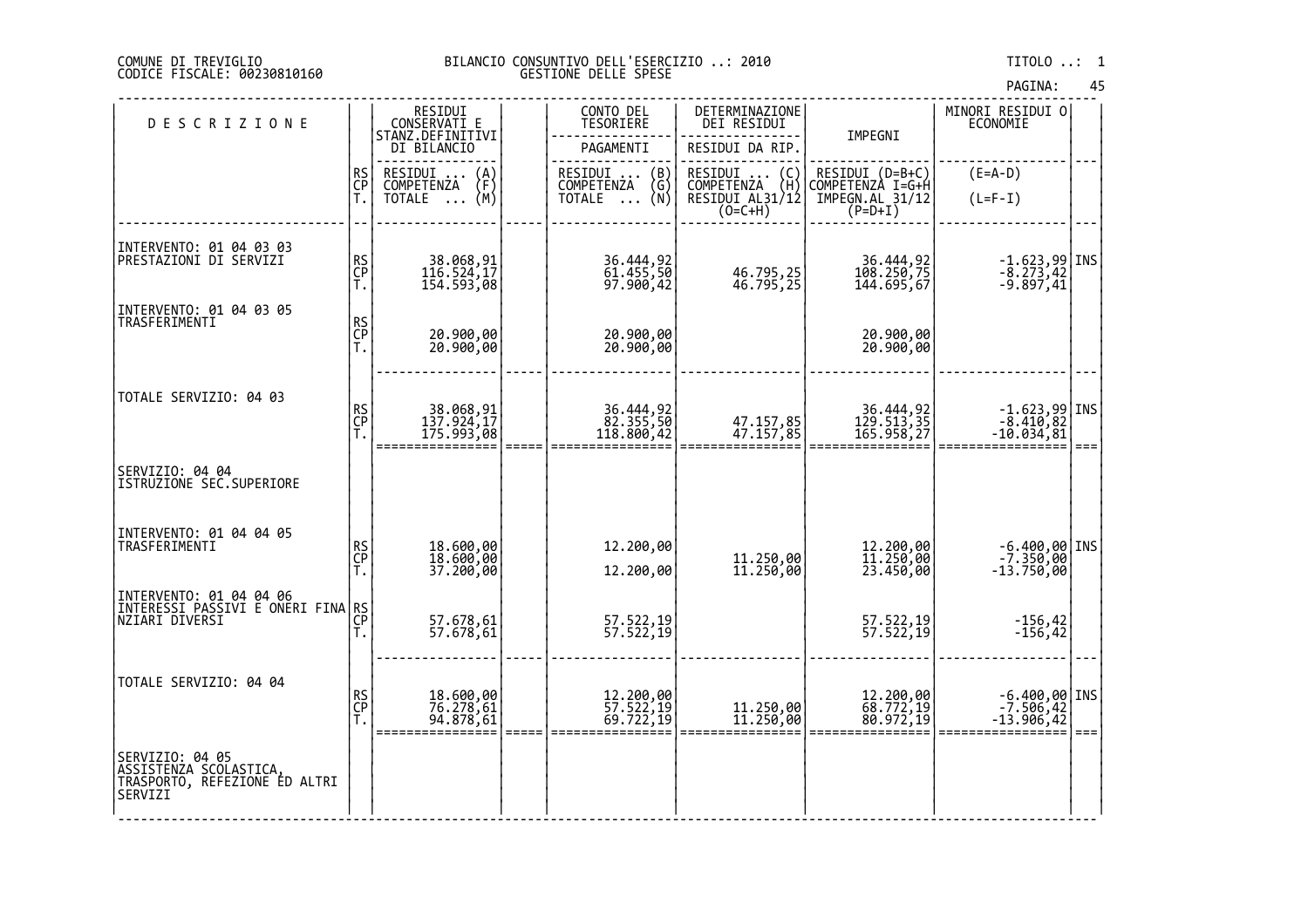# DI TREVIGLIO BILANCIO CONSUNTIVO DELL'ESERCIZIO ..: 2010 TITOLO ..: 1 FISCALE: 00230810160 GESTIONE DELLE SPESE

| <b>DESCRIZIONE</b>                                                             |                | RESIDUI<br>CONSERVATI E                       | CONTO DEL<br><b>TESORIERE</b>                                        | DETERMINAZIONE<br>DEI RESIDUI                                  |                                                                       | MINORI RESIDUI 0<br>ECONOMIE                                               |      |
|--------------------------------------------------------------------------------|----------------|-----------------------------------------------|----------------------------------------------------------------------|----------------------------------------------------------------|-----------------------------------------------------------------------|----------------------------------------------------------------------------|------|
|                                                                                |                | STANZ.DEFINITIVI<br>DI BILANCIO               | PAGAMENTI                                                            | RESIDUI DA RIP.                                                | IMPEGNI                                                               |                                                                            |      |
|                                                                                | RS<br>CP<br>T. | RESIDUI  (A)<br>COMPETENZA (F)<br>TOTALE  (M) | RESIDUI<br>(B)<br><b>COMPETENZA</b><br>COMPETENZA (G)<br>TOTALE  (N) | RESIDUI  (C)<br>COMPETENZA (H)<br>RESIDUI AL31/12<br>$(0=C+H)$ | RESIDUI (D=B+C)<br> COMPETENZA I=G+H<br> IMPEGN.AL_31/12<br>$(P=D+I)$ | $(E=A-D)$<br>$(L=F-I)$                                                     |      |
| INTERVENTO: 01 04 05 01<br>PERSONALE                                           | RS<br>CP<br>T. | 12.659,85<br>199.554,96<br>212.214,81         | 3.688,06<br>188.971,51<br>192.659,57                                 | 6.215,37<br>6.215,37                                           | 3.688,06<br>195.186,88<br>198.874,94                                  | -8.971,79 INS<br>-4.368,08<br>-13.339,87                                   |      |
| INTERVENTO: 01 04 05 02<br>ACQUISTO DI BENI DI CONSUMO E<br>O DI MATERIE PRIME | RS<br>CP<br>Ť. | 6.614,33<br>21.990,00<br>28.604,33            | 6.614,33<br>15.750,84<br>22.365,17                                   | 7.946,12<br>7.946,12                                           | 6.614,33<br>23.696,96<br>30.311,29                                    | $+1.706,96$<br>$+1.706,96$                                                 |      |
| INTERVENTO: 01 04 05 03<br>PRESTAZIONI DI SERVIZI                              | RS<br>CP<br>T. | 277.950,25<br>616.927,69<br>894.877,94        | 159.855,56<br>414.234,65<br>574.090,21                               | 115.658,05<br>199.662,74<br>315.320,79                         | 275.513,61<br>613.897,39<br>889.411,00                                | $\begin{bmatrix} -2.436,64 \\ -3.030,30 \end{bmatrix}$ INS<br>$-5.466,94$  |      |
| INTERVENTO: 01 04 05 04<br>UTILIZZO DI BENI DI TERZI                           | RS<br>CP<br>T. | 1.048,53<br>26.500,00<br>27.548,53            | 1.048,53<br>24.229,19<br>25.277,72                                   | 770,81<br>770,81                                               | 1.048,53<br>25.000,00<br>26.048,53                                    | $-1.500,00$<br>$-1.500,00$                                                 |      |
| INTERVENTO: 01 04 05 05<br>TRASFERIMENTI                                       | RS<br>CP<br>T. | 93.500,00<br>93.500,00                        | 89.000,00<br>89.000,00                                               | 4.500,00<br>4.500,00                                           | 93.500,00<br>93.500,00                                                |                                                                            |      |
| INTERVENTO: 01 04 05 07<br>IMPOSTE E TASSE                                     | RS<br>CP<br>T. | 4.222,90<br>19.266,70<br>23.489,60            | 2.017,26<br>14.022,36<br>16.039, 62                                  | 891,83<br>4.230,81<br>5.122,64                                 | 2.909,09<br>18.253,17<br>21.162,26                                    | $\begin{bmatrix} -1.313, 81 \\ -1.013, 53 \\ -2.327, 34 \end{bmatrix}$ INS |      |
| TOTALE SERVIZIO: 04 05                                                         | RS<br>CP<br>Ť. | 302.495,86<br>977.739,35<br>1.280.235,21      | 173.223,74<br>746.208,55<br>919.432,29                               | 116.549,88<br>223.325,85<br>339.875,73                         | 289.773,62<br>969.534,40<br>1.259.308,02                              | $-12.722, 24$ INS<br>-8.204,95<br>-20.927,19                               | $==$ |
| TOTALE FUNZIONE: 04                                                            | RS<br>CP<br>T. | 456.181,81<br>1.865.084,04<br>2.321.265,85    | 308.845,76<br>1.461.040,20<br>1.769.885,96                           | 121.342,76<br>369.962,49<br>491.305,25                         | 430.188,52<br>1.831.002,69<br>2.261.191,21                            | $-25.993, 29$ INS<br>$-34.081, 35$<br>$-60.074,64$                         | $==$ |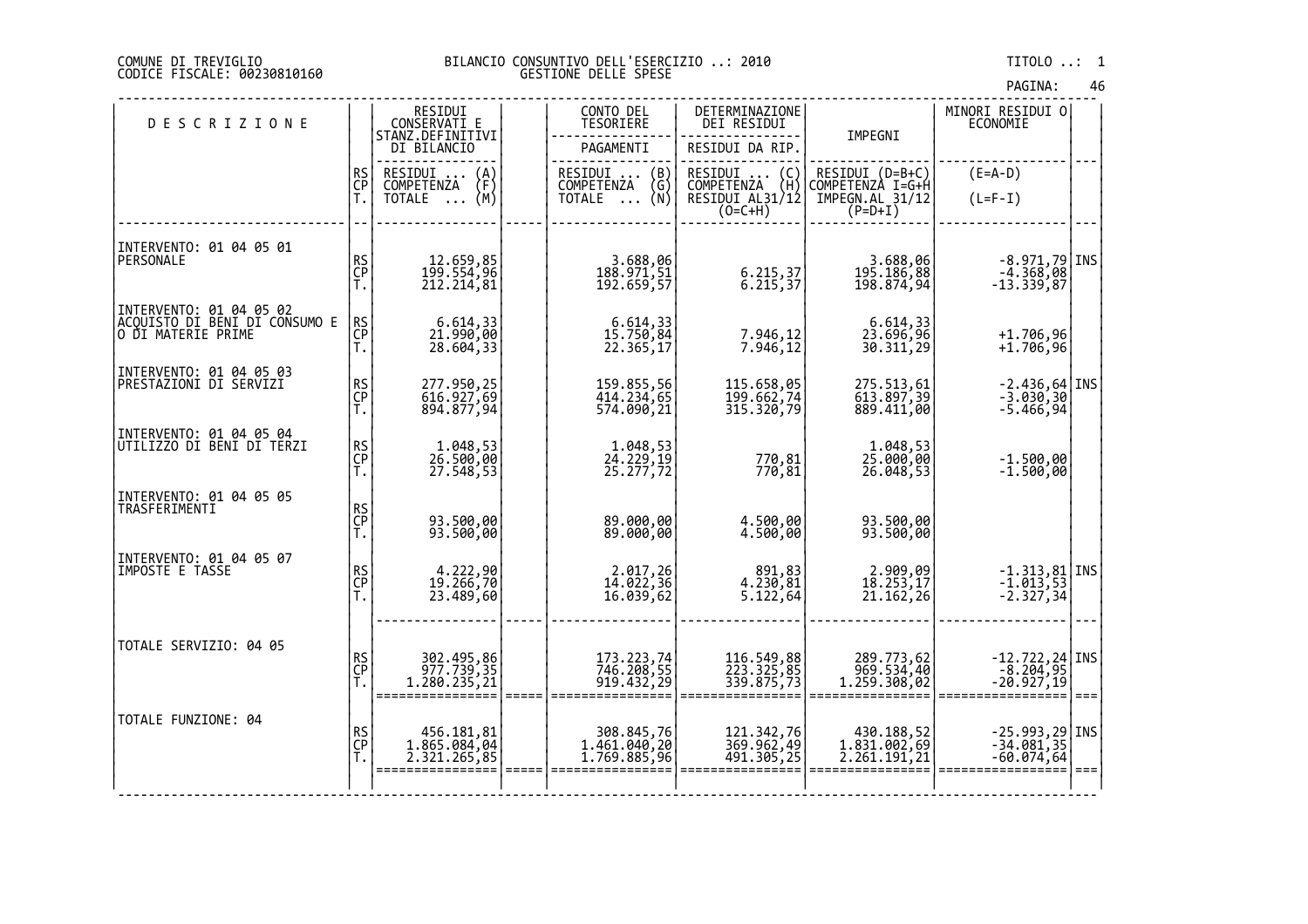# DI TREVIGLIO BILANCIO CONSUNTIVO DELL'ESERCIZIO ..: 2010 TITOLO ..: 1 FISCALE: 00230810160 GESTIONE DELLE SPESE

| <b>DESCRIZIONE</b>                                                               |                | RESIDUI<br>CONSERVATI E<br>STANZ.DEFINITIVI        | CONTO DEL<br>TESORIERE                                          | DETERMINAZIONE<br>DEI RESIDUI                                             |                                        | MINORI RESIDUI 0<br>ECONOMIE                                    |      |
|----------------------------------------------------------------------------------|----------------|----------------------------------------------------|-----------------------------------------------------------------|---------------------------------------------------------------------------|----------------------------------------|-----------------------------------------------------------------|------|
|                                                                                  |                | DI BILANCIO                                        | PAGAMENTI                                                       | RESIDUI DA RIP.                                                           | IMPEGNI                                |                                                                 |      |
|                                                                                  | RS<br>CP<br>T. | RESIDUI<br>COMPETENZA<br>$\binom{A}{F}$<br>$\cdot$ | RESIDUI<br>COMPETENZA<br>$\begin{pmatrix} B \\ G \end{pmatrix}$ | RESIDUI<br>COMPETENZA<br>RESIDUI (C)<br>COMPETENZA (H)<br>RESIDUI AL31/12 | RESIDUI (D=B+C)<br>COMPETENZA I=G+H    | $(E=A-D)$                                                       |      |
|                                                                                  |                | (M)<br><b>TOTALE</b><br>$\ddots$                   | (N)<br><b>TOTALE</b><br>$\cdots$                                | $(0=C+H)$                                                                 | IMPEGN.AL_31/12<br>$(P=D+I)$           | $(L=F-I)$                                                       |      |
| FUNZIONE: 05<br>FUNZIONI RELATIVE ALLA CULTURA<br>ED AI BENI CULTURALI           |                |                                                    |                                                                 |                                                                           |                                        |                                                                 |      |
| SERVIZIO: 05 01<br>BIBLIOTECHE, MUSEI E PINACOTE-<br>ČĤĔ                         |                |                                                    |                                                                 |                                                                           |                                        |                                                                 |      |
| INTERVENTO: 01 05 01 01<br>PERSONALE                                             | RS<br>CP<br>T. | 14.320,84<br>386.333,11<br>400.653,95              | 5.949,72<br>368.247,96<br>374.197,68                            | 11.511,15<br>11.511,15                                                    | 5.949,72<br>379.759,11<br>385.708,83   | -8.371,12 INS<br>-6.574,00<br>-14.945,12                        |      |
| INTERVENTO: 01 05 01 02<br> ACQUISTO DI BENI DI CONSUMO E<br> O DI MATERIE PRIME | RS<br>CP<br>Ť. | 41.350,18<br>13.350,00<br>54.700,18                | 41.276,75<br>10.287,99<br>51.564,74                             | 2.088,20<br>2.088,20                                                      | 41.276,75<br>12.376,19<br>53.652,94    | $\begin{array}{c} -73,43 \ -973,81 \ -1.047,24 \end{array}$ INS |      |
| INTERVENTO: 01 05 01 03<br>PRESTAZIONI DI SERVIZI                                | RS<br>CP<br>T. | 66.811,57<br>201.333,40<br>268.144,97              | 61.035,16<br>143.867,84<br>204.903,00                           | 2.121,54<br>56.786,98<br>58.908,52                                        | 63.156,70<br>200.654,82<br>263.811,52  | $-3.654,87$ INS<br>$-678,58$<br>-4.333,45                       |      |
| INTERVENTO: 01 05 01 04<br>UTILIZZO DI BENI DI TERZI                             | RS<br>CP<br>T. | 3.183,96<br>30.281,00<br>33.464,96                 | 663,94<br>28.401,69<br>29.065,63                                | 1.973,24<br>1.814,69<br>3.787,93                                          | 2.637,18<br>30.216,38<br>32.853,56     | $-546,78$ INS<br>$-64,62$<br>$-611,40$                          |      |
| INTERVENTO: 01 05 01 06<br> INTERESSI PAŠŠIVI E ONĚRI FINA RS<br> NZIARI DIVERSI | Ť.             | 221.178,07<br>221.178,07                           | 201.178,07<br>201.178,07                                        |                                                                           | 201.178,07<br>201.178,07               | $-20.000,00$<br>$-20.000,00$                                    |      |
| INTERVENTO: 01 05 01 07<br>IMPOSTE E TASSE                                       | RS<br>CP<br>T. | 3.582,83<br>30.866,06<br>34.448,89                 | 2.030,79<br>27.804,40<br>29.835,19                              | 3.061,66<br>3.061,66                                                      | 2.030,79<br>30.866,06<br>32.896,85     | $-1.552,04$ INS<br>$-1.552,04$                                  |      |
| TOTALE SERVIZIO: 05 01                                                           | RS<br>CP<br>Τ. | 129.249,38<br>883.341,64<br>1.012.591,02           | 110.956,36<br>779.787,95<br>890.744,31                          | 4.094,78<br>75.262,68<br>79.357,46                                        | 115.051,14<br>855.050,63<br>970.101,77 | $-14.198, 24$ INS<br>$-28.291, 01$<br>$-42.489,25$              | $==$ |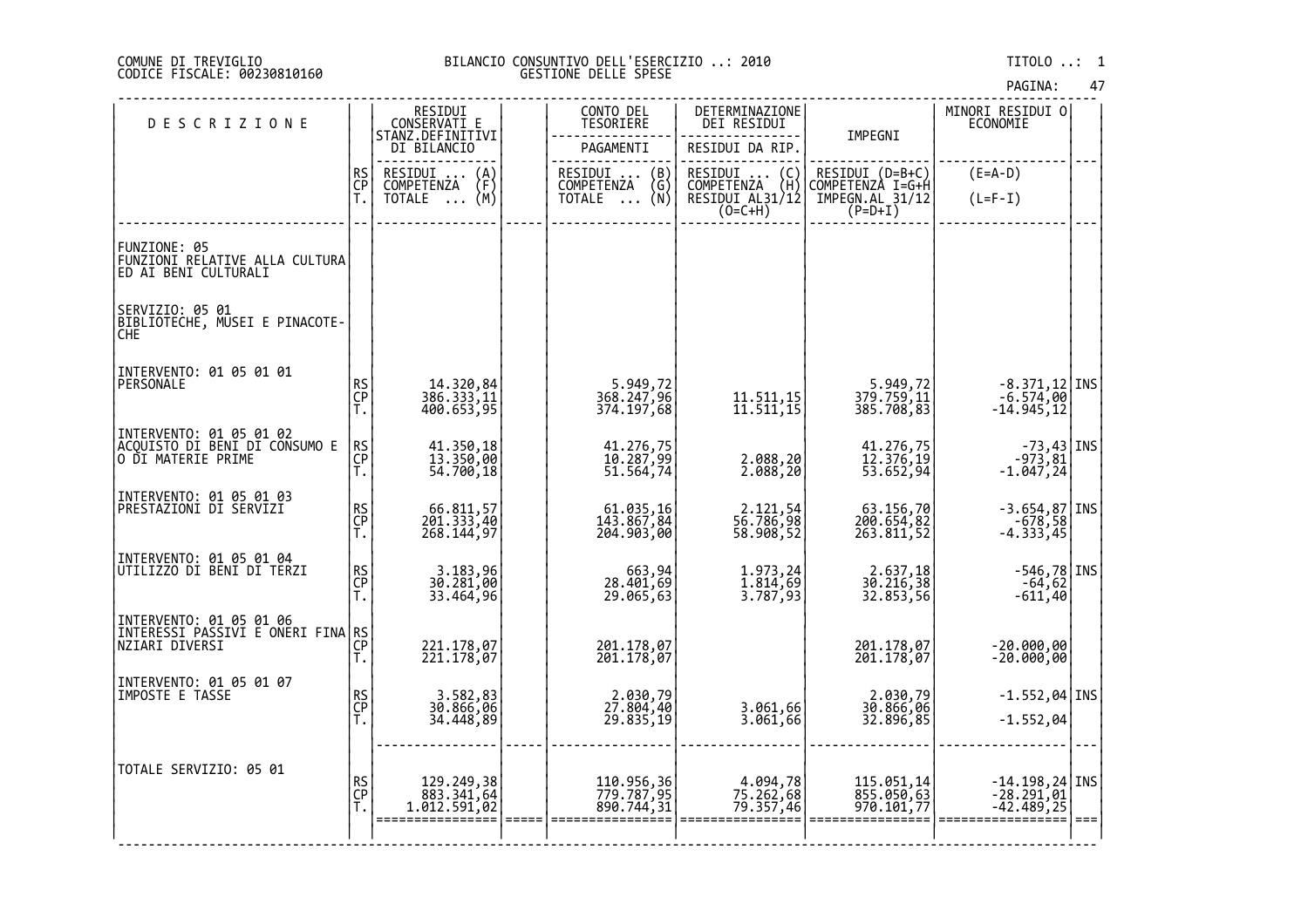| PAGINA: | 48 |
|---------|----|
|---------|----|

| <b>DESCRIZIONE</b>                                                                                  |                | RESIDUI<br>CONSERVATI E<br>STANZ.DEFINITIVI |      | CONTO DEL<br><b>TESORIERE</b>                                            | DETERMINAZIONE<br>DEI RESIDUI                     | IMPEGNI                             | MINORI RESIDUI O<br>ECONOMIE           |      |
|-----------------------------------------------------------------------------------------------------|----------------|---------------------------------------------|------|--------------------------------------------------------------------------|---------------------------------------------------|-------------------------------------|----------------------------------------|------|
|                                                                                                     |                | DI BILANCIO                                 |      | PAGAMENTI                                                                | RESIDUI DA RIP.                                   |                                     |                                        |      |
|                                                                                                     | RS<br>CP       | RESIDUI<br>$\binom{A}{F}$<br>COMPETENZA     |      | RESIDUI<br>COMPETENZA                                                    | RESIDUI  (C)<br>COMPETENZA (H)<br>RESIDUI AL31/12 | RESIDUI (D=B+C)<br>COMPETENZA I=G+H | $(E=A-D)$                              |      |
|                                                                                                     | Ť.             | (M)<br>TOTALE<br>$\cdots$                   |      | $\begin{Bmatrix} B \\ G \\ N \end{Bmatrix}$<br><b>TOTALE</b><br>$\cdots$ |                                                   | IMPEGN.AL 31/12                     | $(L=F-I)$                              |      |
|                                                                                                     |                |                                             |      |                                                                          | $(O=C+H)$                                         | $(P=D+I)$                           |                                        |      |
| SERVIZIO: 05 02<br>TEATRI, ATTIVITA' CULTURALI<br>E SERVÍZI DIVERSI NEL SETTORE<br><b>CULTURALE</b> |                |                                             |      |                                                                          |                                                   |                                     |                                        |      |
| INTERVENTO: 01 05 02 02                                                                             |                |                                             |      |                                                                          |                                                   |                                     |                                        |      |
| ĀCQŪISTO DI BĒNI DI CŎÑSUMO E<br> O DI MATERIE PRIME                                                | RS<br>CP<br>T. | 500,00<br>12.900,00<br>13.400,00            |      | 488,49<br>9.353,94<br>9.842,43                                           | 3.226,00<br>3.226,00                              | 488,49<br>12.579,94<br>13.068,43    | $-11,51$ INS<br>$-320,06$<br>$-331,57$ |      |
| INTERVENTO: 01 05 02 03                                                                             |                |                                             |      |                                                                          |                                                   |                                     |                                        |      |
| PRESTAZIONI DI SERVIZI                                                                              | RS<br>CP<br>T. | 148.387,50<br>178.400,00<br>326.787,50      |      | 92.220,93<br>146.041,55                                                  | 45.930,48<br>30.876,92                            | 138.151,41<br>176.918,47            | $-10.236,09$ <i>INS</i><br>$-1.481,53$ |      |
|                                                                                                     |                |                                             |      | 238.262,48                                                               | 76.807,40                                         | 315.069,88                          | $-11.717,62$                           |      |
| INTERVENTO: 01 05 02 04<br>UTILIZZO DI BENI DI TERZI                                                |                |                                             |      |                                                                          |                                                   |                                     |                                        |      |
|                                                                                                     | RS<br>CP<br>T. | 3.248,00<br>45.100,00<br>48.348,00          |      | 2.604,00<br>39.600,00<br>42.204,00                                       | 644,00<br>4.000,00<br>4.644,00                    | 3.248,00<br>43.600,00<br>46.848,00  | $-1.500,00$<br>$-1.500,00$             |      |
| INTERVENTO: 01 05 02 05                                                                             |                |                                             |      |                                                                          |                                                   |                                     |                                        |      |
| TRASFERIMENTI                                                                                       | RS<br>CP<br>T. | 26.208,55<br>222.450,00                     |      | 13.300,00<br>204.350,00                                                  | 12.608,55<br>18.039,50                            | 25.908,55<br>222.389,50             | $-300,00$ INS                          |      |
|                                                                                                     |                | 248.658,55                                  |      | 217.650,00                                                               | 30.648,05                                         | $\overline{248.298, 05}$            | $-60,50$<br>$-360,50$                  |      |
|                                                                                                     |                |                                             |      |                                                                          |                                                   |                                     |                                        |      |
| TOTALE SERVIZIO: 05 02                                                                              |                |                                             |      |                                                                          |                                                   |                                     |                                        |      |
|                                                                                                     | RS<br>CP<br>T. | 178.344,05<br>458.850,00<br>637.194,05      |      | 108.613,42<br>399.345,49                                                 | 59.183,03<br>56.142,42<br>115.325,45              | 167.796,45<br>455.487,91            | $-10.547,60$ INS<br>$-3.362,09$        |      |
|                                                                                                     |                |                                             | ==== | 507.958,91                                                               |                                                   | 623.284,36                          | $-13.909,69$                           | $==$ |
| TOTALE FUNZIONE: 05                                                                                 |                |                                             |      |                                                                          |                                                   |                                     |                                        |      |
|                                                                                                     | RS<br>CP<br>T. | 307.593,43<br>1.342.191,64                  |      | 219.569,78<br>1.179.133,44                                               | 63.277,81<br>131.405,10                           | 282.847,59<br>1.310.538,54          | $-24.745,84$ INS<br>$-31.653,10$       |      |
|                                                                                                     |                | 1.649.785,07                                |      | $\overline{1.398.703,22}$                                                | 194.682,91                                        | 1.593.386,13                        | $-56.398,94$                           |      |
|                                                                                                     |                |                                             |      |                                                                          |                                                   |                                     |                                        |      |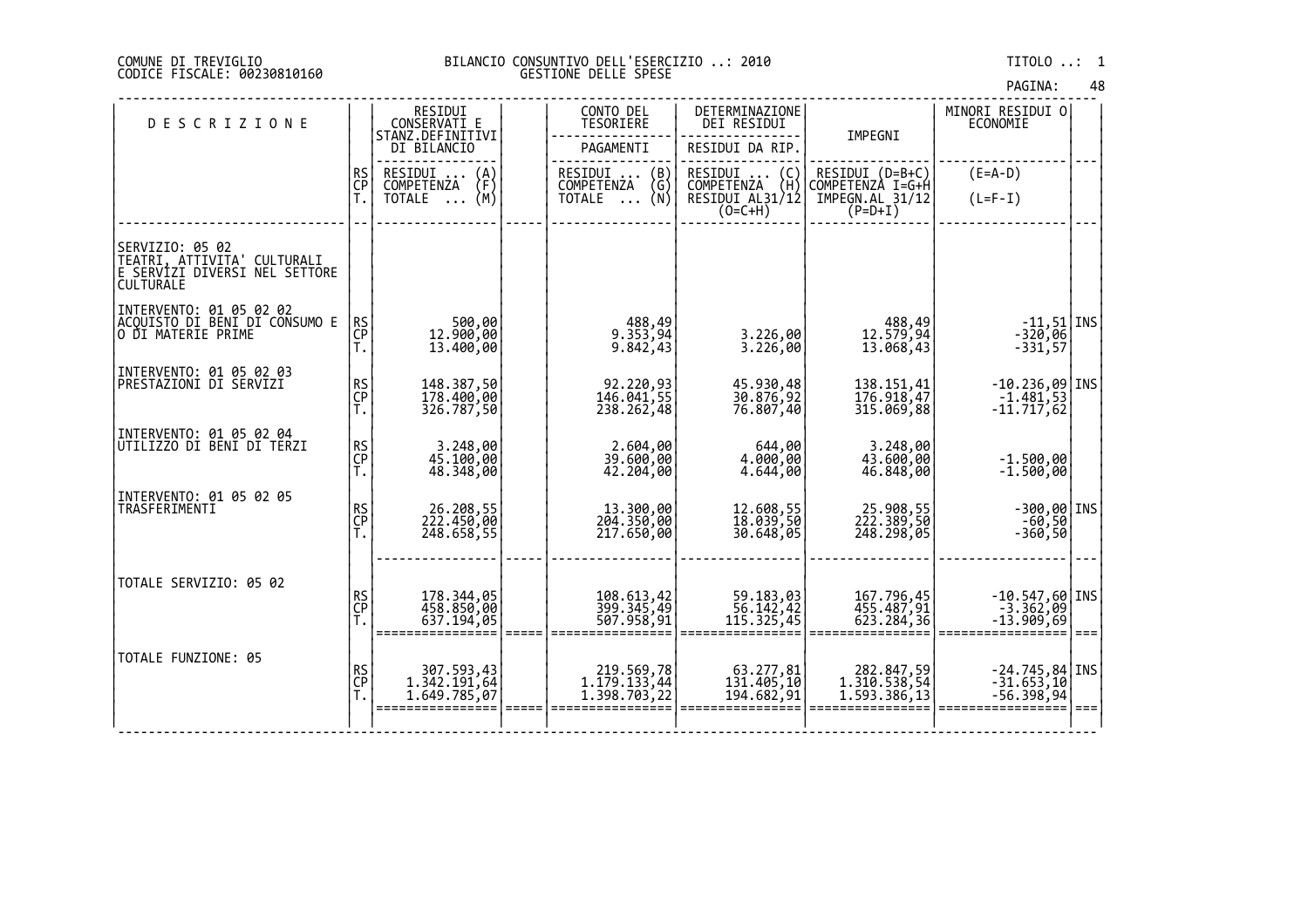| PAGINA: | 49 |
|---------|----|
|---------|----|

| <b>DESCRIZIONE</b>                                                              |                | RESIDUI<br>CONSERVATI E          | CONTO DEL<br>TESORIERE        | DETERMINAZIONE<br>DEI RESIDUI                                                          |                                     | MINORI RESIDUI 0<br><b>ECONOMIE</b> |  |
|---------------------------------------------------------------------------------|----------------|----------------------------------|-------------------------------|----------------------------------------------------------------------------------------|-------------------------------------|-------------------------------------|--|
|                                                                                 |                | STANZ.DEFINITIVI<br>DI BILANCIO  | PAGAMENTI                     | RESIDUI DA RIP.                                                                        | IMPEGNI                             |                                     |  |
|                                                                                 | RS             | RESIDUI<br>$\{A\}$<br>COMPETENZA | RESIDUI<br>(B)                | RESIDUI .<br>$\left(\begin{smallmatrix} 0 \\ H \end{smallmatrix}\right)$<br>COMPETENZA | RESIDUI (D=B+C)<br>COMPETENZA I=G+H | $(E=A-D)$                           |  |
|                                                                                 | CP<br>T.       | (M)<br>TOTALE                    | COMPETENZA (G)<br>TOTALE  (N) | RESIDUI AL31/12<br>(O=C+H)                                                             | IMPEGN.AL_31/12<br>$(P=D+I)$        | $(L=F-I)$                           |  |
|                                                                                 |                |                                  |                               |                                                                                        |                                     |                                     |  |
| FUNZIONE: 06<br>FUNZIONI NĚL SETTORE SPORTIVO<br>E RICREATIVO                   |                |                                  |                               |                                                                                        |                                     |                                     |  |
| SERVIZIO: 06 01<br>PISCINE COMUNALI                                             |                |                                  |                               |                                                                                        |                                     |                                     |  |
|                                                                                 |                |                                  |                               |                                                                                        |                                     |                                     |  |
| INTERVENTO: 01 06 01 01<br>PERSONALE                                            | RS<br>CP<br>T. | 1.113,68                         |                               |                                                                                        |                                     | $-1.113,68$ INS                     |  |
|                                                                                 |                | 1.113,68                         |                               |                                                                                        |                                     | $-1.113,68$                         |  |
| INTERVENTO: 01 06 01 02<br>ACQUISTO DI BENI DI CONSUMO E<br>O DI MATERIE PRIME  | RS<br>CP<br>T. |                                  |                               |                                                                                        |                                     |                                     |  |
| INTERVENTO: 01 06 01 03<br> PRESTAZIONI DI SERVIZI                              |                |                                  |                               |                                                                                        |                                     |                                     |  |
|                                                                                 | RS<br>CP<br>T. | 2.642,71<br>2.642,71             |                               | 2.642,71<br>2.642,71                                                                   | 2.642,71<br>2.642,71                |                                     |  |
| INTERVENTO: 01 06 01 07                                                         |                |                                  |                               |                                                                                        |                                     |                                     |  |
| IMPOSTE E TASSE                                                                 | RS<br>CP<br>T. |                                  |                               |                                                                                        |                                     |                                     |  |
|                                                                                 |                |                                  |                               |                                                                                        |                                     |                                     |  |
| TOTALE SERVIZIO: 06 01                                                          |                |                                  |                               |                                                                                        |                                     |                                     |  |
|                                                                                 | RS<br>CP<br>T. | 3.756,39                         |                               | 2.642,71                                                                               | 2.642,71                            | $-1.113,68$ INS                     |  |
|                                                                                 |                | 3.756,39                         |                               | 2.642,71                                                                               | 2.642,71                            | $-1.113,68$                         |  |
| SERVIZIO: 06 02<br> STADIO COMUNALE, PALAZZO DELLO <br> SPORT ED ALTRI IMPIANTI |                |                                  |                               |                                                                                        |                                     |                                     |  |
|                                                                                 |                |                                  |                               |                                                                                        |                                     |                                     |  |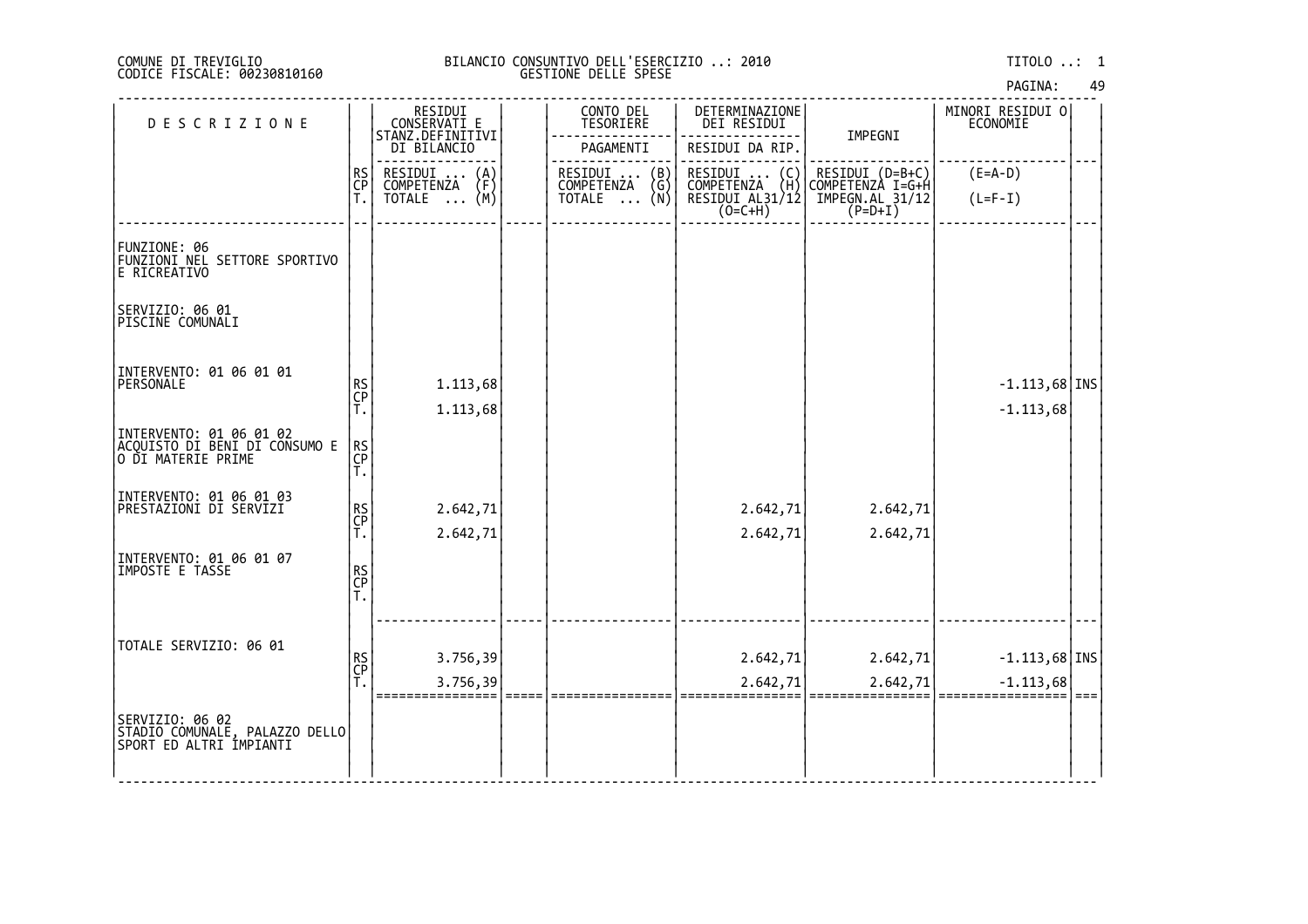# DI TREVIGLIO BILANCIO CONSUNTIVO DELL'ESERCIZIO ..: 2010 TITOLO ..: 1 FISCALE: 00230810160 GESTIONE DELLE SPESE

| <b>DESCRIZIONE</b>                                           |                | RESIDUI<br>CONSERVATI E                        | CONTO DEL<br><b>TESORIERE</b>       | DETERMINAZIONE<br>DEI RESIDUI                                                        |                                        | MINORI RESIDUI 0<br><b>ECONOMIE</b>    |  |
|--------------------------------------------------------------|----------------|------------------------------------------------|-------------------------------------|--------------------------------------------------------------------------------------|----------------------------------------|----------------------------------------|--|
|                                                              |                | STANZ.DEFINITIVI<br>DI BILANCIO                | PAGAMENTI                           | RESIDUI DA RIP.                                                                      | IMPEGNI                                |                                        |  |
|                                                              | RS<br>CP       | RESIDUI<br>$\binom{A}{F}$<br><b>COMPETENZA</b> | RESIDUI<br>(B)<br>(Ğ)<br>COMPETENZA | RESIDUI<br>$\left(\begin{smallmatrix} C \\ H \end{smallmatrix}\right)$<br>COMPETENZA | RESIDUI (D=B+C)<br>COMPETENZÀ I=G+H    | $(E=A-D)$                              |  |
|                                                              | Ť.             | (M)<br>TOTALE                                  | (Ñ)<br><b>TOTALE</b><br>$\cdots$    | RESIDUI AL31/12<br>$(0=C+H)$                                                         | IMPEGN.AL 31/12<br>$(P=D+I)$           | $(L=F-I)$                              |  |
|                                                              |                |                                                |                                     |                                                                                      |                                        |                                        |  |
| INTERVENTO: 01 06 02 01<br>PERSONALE                         |                |                                                |                                     |                                                                                      |                                        | $-5,88$ INS                            |  |
|                                                              | RS<br>CP<br>T. | 998,03<br>11.813,80<br>12.811,83               | 992,15<br>11.813,35<br>12.805,50    |                                                                                      | 992,15<br>11.813,35<br>12.805,50       | $-45$<br>33, 6-                        |  |
| INTERVENTO: 01 06 02 02<br>ACQUISTO DI BENI DI CONSUMO E     |                |                                                |                                     |                                                                                      |                                        |                                        |  |
| O DI MATERIE PRIME                                           | RS<br>CP<br>T. | 6.339,11<br>15.000,00<br>21.339,11             | 6.339,11<br>4.134,68<br>10.473,79   | 7.088,98<br>7.088,98                                                                 | $6.339,11$<br>$11.223,66$<br>17.562,77 | $-3.776, 34$<br>$-3.776, 34$           |  |
| INTERVENTO: 01 06 02 03                                      |                |                                                |                                     |                                                                                      |                                        |                                        |  |
| PRESTAZIONI DI SERVIZI                                       | RS<br>CP<br>T. | 182.667,33<br>636.640,00                       | 176.459,54<br>460.307,94            | 4.416,01<br>175.985,09                                                               | 180.875,55<br>636.293,03               | $-1.791,78$ INS<br>-346,97             |  |
| INTERVENTO: 01 06 02 04                                      |                | 819.307,33                                     | 636.767,48                          | 180.401,10                                                                           | 817.168,58                             | $-2.138,75$                            |  |
| UTILIZZO DI BENI DI TERZI                                    | RS<br>CP<br>T. | 3.190,42<br>5.500,00                           | 3.190,42<br>2.209,76<br>5.400,18    |                                                                                      | 3.190,42<br>2.209,76<br>5.400,18       |                                        |  |
|                                                              |                | 8.690,42                                       |                                     |                                                                                      |                                        | $-3.290, 24$<br>$-3.290, 24$           |  |
| INTERVENTO: 01 06 02 06<br>INTERESSI PASSIVI E ONERI FINA RS |                | 18.573,16                                      |                                     | 18.543,16                                                                            | 18.543,16                              |                                        |  |
|                                                              | Ť.             | 136.816,47<br>155.389,63                       | 96.960,46<br>96.960,46              | 18.543,16                                                                            | 96.960,46<br>115.503,62                | -30,00 INS<br>-39.856,01<br>-39.886,01 |  |
| INTERVENTO: 01 06 02 07<br>IMPOSTE E TASSE                   |                |                                                |                                     |                                                                                      |                                        |                                        |  |
|                                                              | RS<br>CP<br>T. |                                                |                                     |                                                                                      |                                        |                                        |  |
|                                                              |                |                                                |                                     |                                                                                      |                                        |                                        |  |
| TOTALE SERVIZIO: 06 02                                       |                |                                                |                                     |                                                                                      |                                        |                                        |  |
|                                                              | RS<br>CP<br>T. | 211.768,05<br>805.770,27                       | 186.981,22<br>575.426,19            | 22.959,17<br>183.074,07                                                              | 209.940,39<br>758.500,26               | $-1.827,66$ INS<br>$-47.270,01$        |  |
|                                                              |                | 1.017.538,32                                   | 762.407,41                          | 206.033,24                                                                           | 968.440,65                             | $-49.097,67$                           |  |
| SERVIZIO: 06 03<br>MANIFESTAZIONE DIVERSI NEL                |                |                                                |                                     |                                                                                      |                                        |                                        |  |
| SETTORE SPORTIVO E RICREATIVO                                |                |                                                |                                     |                                                                                      |                                        |                                        |  |
|                                                              |                |                                                |                                     |                                                                                      |                                        |                                        |  |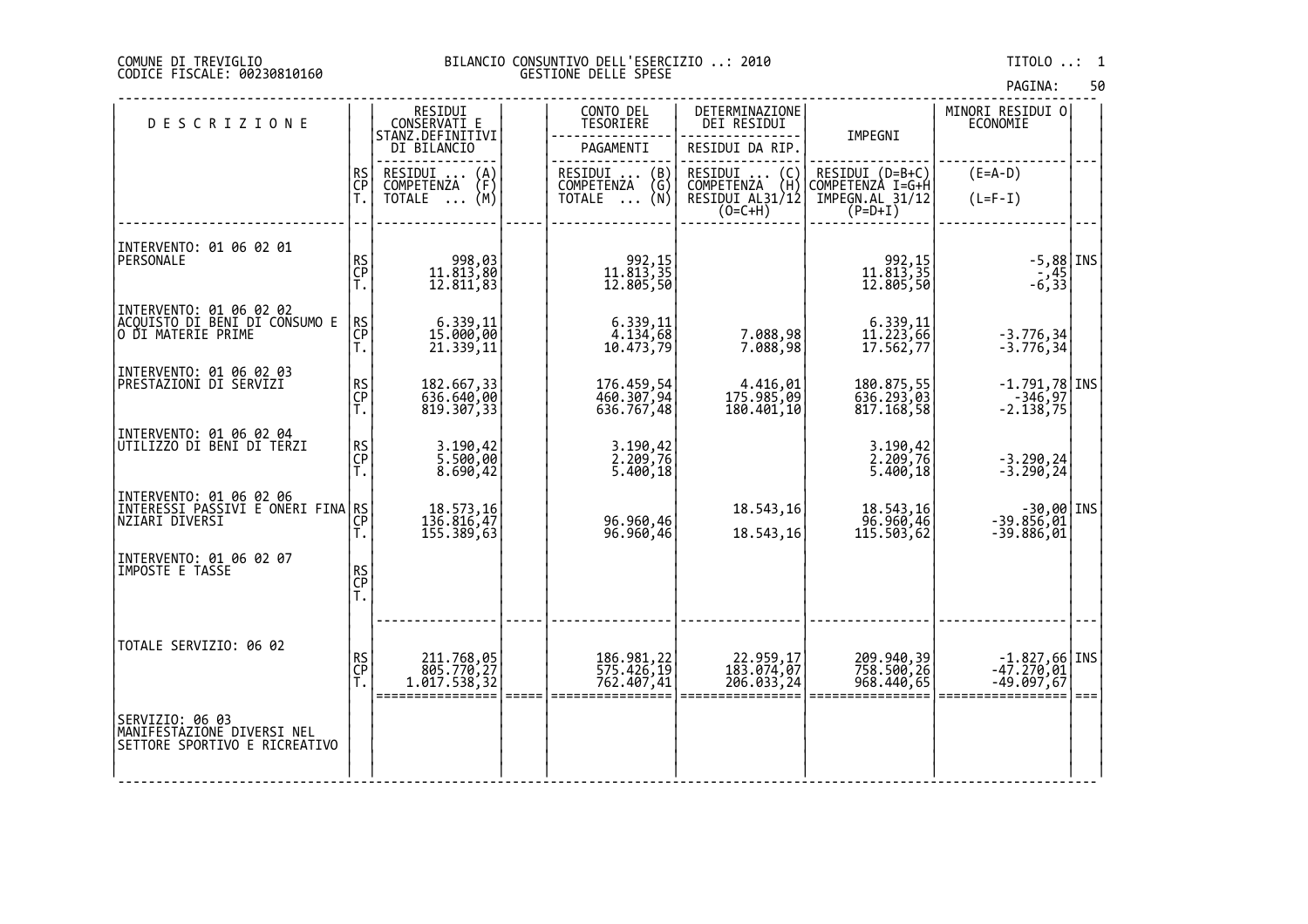| PAGINA: | 51 |
|---------|----|
|         |    |

| <b>DESCRIZIONE</b>                                 |                | RESIDUI<br>CONSERVATI E<br>STANZ.DEFINITIVI<br>DI BILANCIO       | CONTO DEL<br>TESORIERE<br>PAGAMENTI                                                          | DETERMINAZIONE<br><b>DEI RESIDUI</b><br>RESIDUI DA RIP.                    | IMPEGNI                                                             | MINORI RESIDUI 0<br>ECONOMIE                     |      |
|----------------------------------------------------|----------------|------------------------------------------------------------------|----------------------------------------------------------------------------------------------|----------------------------------------------------------------------------|---------------------------------------------------------------------|--------------------------------------------------|------|
|                                                    | RS<br>CP       | RESIDUI<br>(A)<br>(F)<br>COMPETENZA<br>(M)<br>TOTALE<br>$\cdots$ | $\begin{pmatrix} B \\ G \end{pmatrix}$<br>RESIDUI<br>COMPETENZA<br>(N)<br>TOTALE<br>$\cdots$ | RESIDUI<br>(C)<br>(H)<br><b>COMPETENZA</b><br>RESIDUI AL31/12<br>$(O=C+H)$ | RESIDUI (D=B+C)<br>COMPETENZA I=G+H<br>IMPEGN.AL 31/12<br>$(P=D+I)$ | $(E=A-D)$<br>$(L=F-I)$                           |      |
| INTERVENTO: 01 06 03 03<br> PRESTAZIONI DI SERVIZI | RS<br>CP<br>T. | 455,00<br>8.000,00<br>8.455,00                                   | $275,00$<br>6.740,00<br>7.015,00                                                             | 180,00<br>180,00                                                           | 455,00<br> 5,740,00<br>7.195,00                                     | $-1.260,00$<br>$-1.260,00$                       |      |
| INTERVENTO: 01 06 03 05<br>TRASFERIMENTI           | RS<br>CP<br>T. | 4.550,00<br>11.300,00<br>15.850,00                               | 4.550,00<br>7.200,00<br>11.750,00                                                            | 4.100,00<br>4.100,00                                                       | 4.550,00<br>11.300,00<br>15.850,00                                  |                                                  |      |
| TOTALE SERVIZIO: 06 03                             | RS<br>CP<br>T. | 5.005,00<br>19.300,00<br>24.305,00                               | 4.825,00<br>13.940,00<br>18.765,00                                                           | 4.180,00<br>4.280,00                                                       | 5.005,00<br> 18.040,00<br>23.045,00                                 | $-1.260,00$<br>$-1.260,00$                       |      |
| TOTALE FUNZIONE: 06                                | RS<br>CP<br>T. | 220.529,44<br>825.070,27<br>1.045.599,71                         | 191.806,22<br>589.366,19<br>781.172,41                                                       | 25.781,88<br>187.174,07<br>212.955,95                                      | 217.588,10<br>776.540,26<br>994.128,36                              | $-2.941,34$ TNS<br>$-48.530, 01$<br>$-51.471,35$ | $==$ |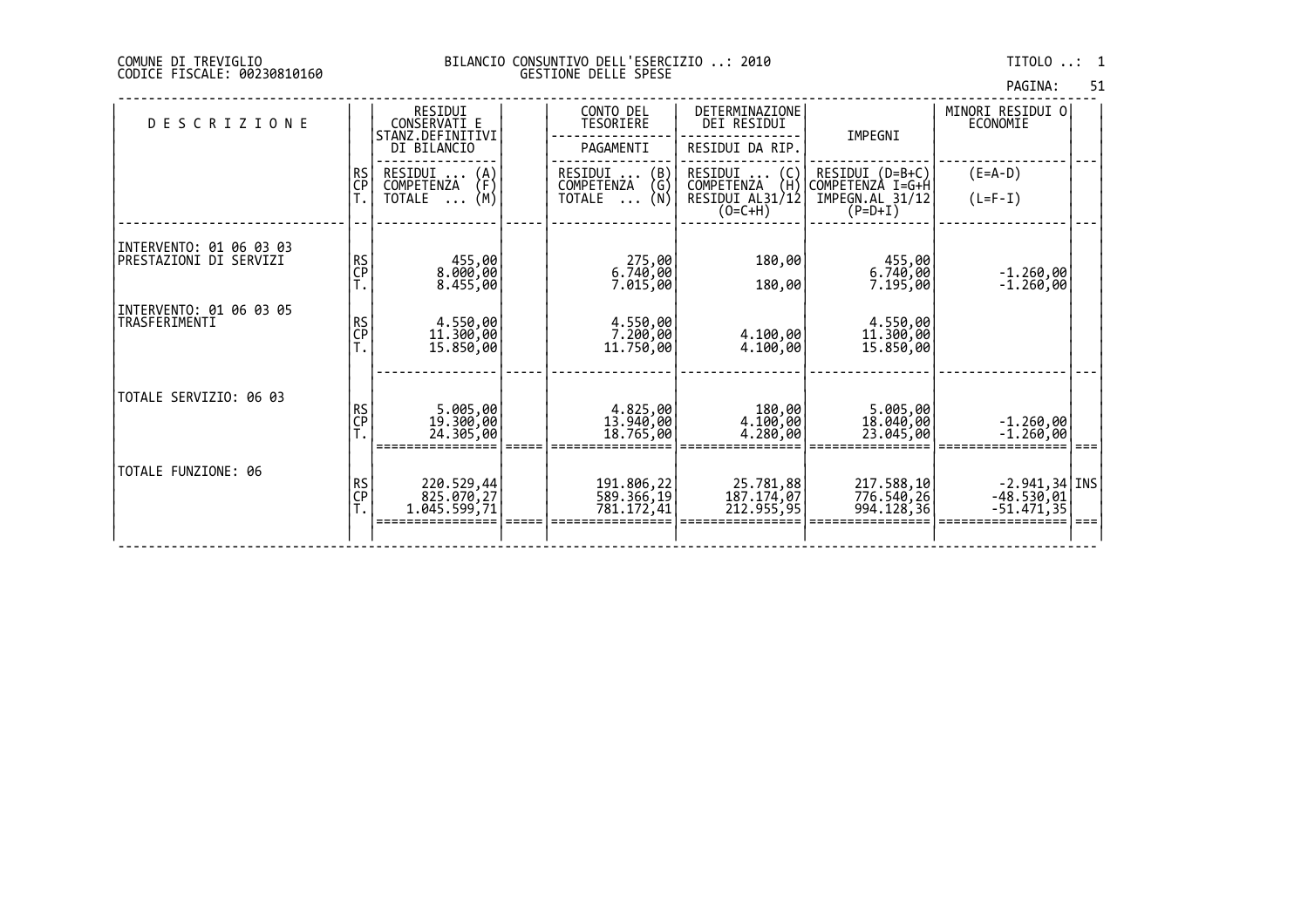# DI TREVIGLIO BILANCIO CONSUNTIVO DELL'ESERCIZIO ..: 2010 TITOLO ..: 1 FISCALE: 00230810160 GESTIONE DELLE SPESE

52

| PAGINA: |
|---------|
|---------|

| DESCRIZIONE                                  |                | RESIDUI<br>CONSERVATI E<br>STANZ.DEFINITIVI<br>DI BILANCIO           | CONTO DEL<br>TESORIERE<br>PAGAMENTI           | DETERMINAZIONE<br>DEI RESIDUI<br>RESIDUI DA RIP.                                                                                | IMPEGNI                                                              | MINORI RESIDUI O<br>ECONOMIE |      |
|----------------------------------------------|----------------|----------------------------------------------------------------------|-----------------------------------------------|---------------------------------------------------------------------------------------------------------------------------------|----------------------------------------------------------------------|------------------------------|------|
|                                              | RS<br>CP<br>T. | RESIDUI<br>COMPETENZA<br>$\binom{A}{F}$<br>(M)<br>TOTALE<br>$\cdots$ | RESIDUI  (B)<br>COMPETENZA (G)<br>TOTALE  (N) | RESIDUI<br>COMPETENZA<br>$\binom{C}{H}$<br>$\begin{array}{c}\n\overline{\text{RESIDUI AL31}/12} \\ (0=\text{C+H})\n\end{array}$ | RESIDUI (D=B+C)<br> COMPETENZA I=G+H<br>IMPEGN.AL 31/12<br>$(P=D+I)$ | $(E=A-D)$<br>$(L=F-I)$       |      |
| FUNZIONE: 07<br>FUNZIONI NEL CAMPO TURISTICO |                |                                                                      |                                               |                                                                                                                                 |                                                                      |                              |      |
| SERVIZIO: 07 02<br>MANIFESTAZIONI TURISTICHE |                |                                                                      |                                               |                                                                                                                                 |                                                                      |                              |      |
| INTERVENTO: 01 07 02 05<br>TRASFERIMENTI     | RS<br>CP<br>T. | 25.000,00<br>25.000,00                                               | 25.000,00<br>25.000,00                        |                                                                                                                                 | 25.000,00<br>25.000,00                                               |                              |      |
| TOTALE SERVIZIO: 07 02                       | RS<br>CP<br>T. | 25.000,00<br>25.000,00                                               | 25.000,00<br>25.000,00                        |                                                                                                                                 | 25.000,00<br>25.000,00                                               |                              |      |
| TOTALE FUNZIONE: 07                          | RS<br>CP<br>T. | 25.000,00<br>25.000,00                                               | 25.000,00<br>25.000,00                        |                                                                                                                                 | 25.000,00<br>25.000,00                                               |                              | $==$ |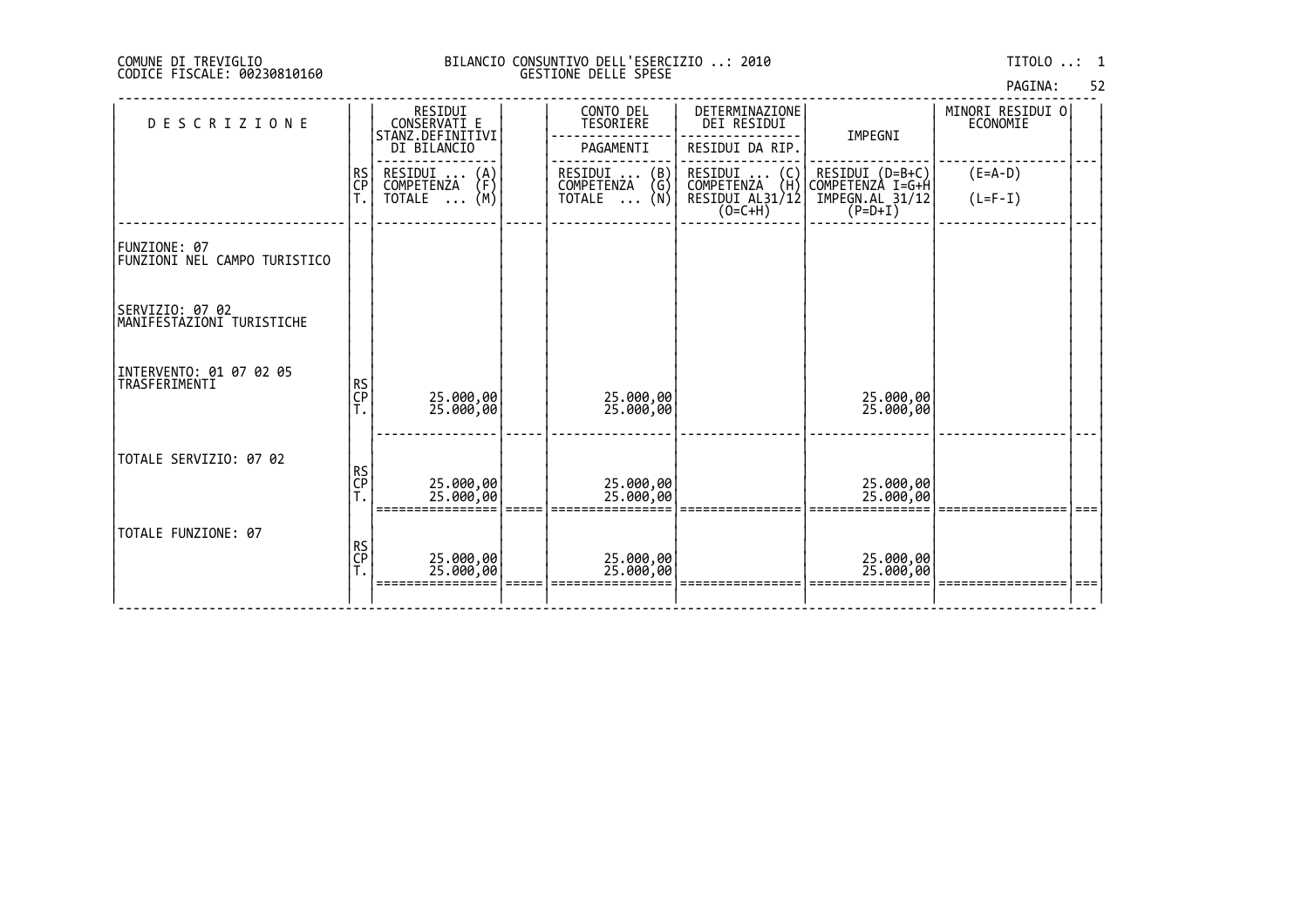|  | PAGINA: | 53 |
|--|---------|----|
|  |         |    |

| <b>DESCRIZIONE</b>                                                               |                | RESIDUI<br>CONSERVATI E                        | CONTO DEL<br>TESORIERE                                          | DETERMINAZIONE<br>DEI RESIDUI                                                        |                                       | MINORI RESIDUI O<br>ECONOMIE                 |      |
|----------------------------------------------------------------------------------|----------------|------------------------------------------------|-----------------------------------------------------------------|--------------------------------------------------------------------------------------|---------------------------------------|----------------------------------------------|------|
|                                                                                  |                | STANZ.DEFINITIVI<br>DI BILANCIO                | PAGAMENTI                                                       | RESIDUI DA RIP.                                                                      | IMPEGNI                               |                                              |      |
|                                                                                  | RS<br>CP<br>T. | RESIDUI<br>$\binom{A}{F}$<br><b>COMPETENZA</b> | $\begin{pmatrix} B \\ G \end{pmatrix}$<br>RESIDUI<br>COMPETENZA | RESIDUI<br>COMPETENZA<br>$\left(\begin{smallmatrix} C \\ H \end{smallmatrix}\right)$ | RESIDUI (D=B+C)<br>COMPETENZA I=G+H   | $(E=A-D)$                                    |      |
|                                                                                  |                | (M)<br>TOTALE                                  | (Ñ)<br><b>TOTALE</b><br>$\cdots$                                | RESIDUI AL31/12<br>$(0=C+H)$                                                         | $IMPEGN.AL$ 31/12<br>(P=D+I)          | $(L=F-I)$                                    |      |
|                                                                                  |                |                                                |                                                                 |                                                                                      |                                       |                                              |      |
| FUNZIONE: 08<br> FUNZIONI NEL CAMPO DELLA<br>VIABILITA' E DEI TRASPORTI          |                |                                                |                                                                 |                                                                                      |                                       |                                              |      |
| SERVIZIO: 08 01<br>VIABILITA', CIRCOLAZIONE STRA-<br>DALE E SERVIZI CONNESSI     |                |                                                |                                                                 |                                                                                      |                                       |                                              |      |
| INTERVENTO: 01 08 01 02<br> ACQUISTO DI BĒNĪ DĪ CŎÑSUMO E<br> O DI MATERIE PRIME | RS<br>CP<br>T. | 5.546,86<br>17.400,00<br>22.946,86             | 5.546,86<br>6.244,45<br>11.791,31                               | 7.411,37<br>7.411,37                                                                 | 5.546,86<br>13.655,82<br>19.202,68    | $-3.744, 18$<br>$-3.744, 18$                 |      |
| INTERVENTO: 01 08 01 03<br>PRESTAZIONI DI SERVIZI                                | RS<br>CP<br>T. | 7.713,42<br>240.000,00<br>247.713,42           | 6.217,78<br> 199.808,17<br> 206.025,95                          | 1.455,63<br>37.857,12<br>39.312,75                                                   | 7.673,41<br>237.665,29<br>245.338,70  | -40,01 INS<br>$-2.334,71$<br>$-2.374,72$     |      |
| INTERVENTO: 01 08 01 04<br> UTILIZZO DI BENI DI TERZI                            |                | 917,03                                         | 579,24                                                          |                                                                                      | 579,24                                | $-337,79$ INS                                |      |
|                                                                                  | RS<br>CP<br>T. | 917,03                                         | 579,24                                                          |                                                                                      | 579,24                                | $-337,79$                                    |      |
| INTERVENTO: 01 08 01 06<br>INTERESSI PASSIVI E ONERI FINA<br>NZIARI DIVERSI      | RS<br>CP<br>Ť. |                                                |                                                                 |                                                                                      |                                       |                                              |      |
| INTERVENTO: 01 08 01 07<br>IMPOSTE E TASSE                                       | RS<br>CP<br>T. | 31,95<br>500,00<br>531,95                      | 31,95<br>298,89<br>330,84                                       |                                                                                      | 31,95<br>298,89<br>330,84             | $-201, 11$<br>$-201, 11$                     |      |
| TOTALE SERVIZIO: 08 01                                                           | RS<br>CP<br>T. | 14.209,26<br>257.900,00<br>272.109,26          | 12.375,83<br>206.351,51<br>218.727,34                           | 1.455,63<br>45.268,49<br>46.724,12                                                   | 13.831,46<br>251.620,00<br>265.451,46 | INS -377,80<br> 10,000,000,00<br>$-6.657,80$ | $==$ |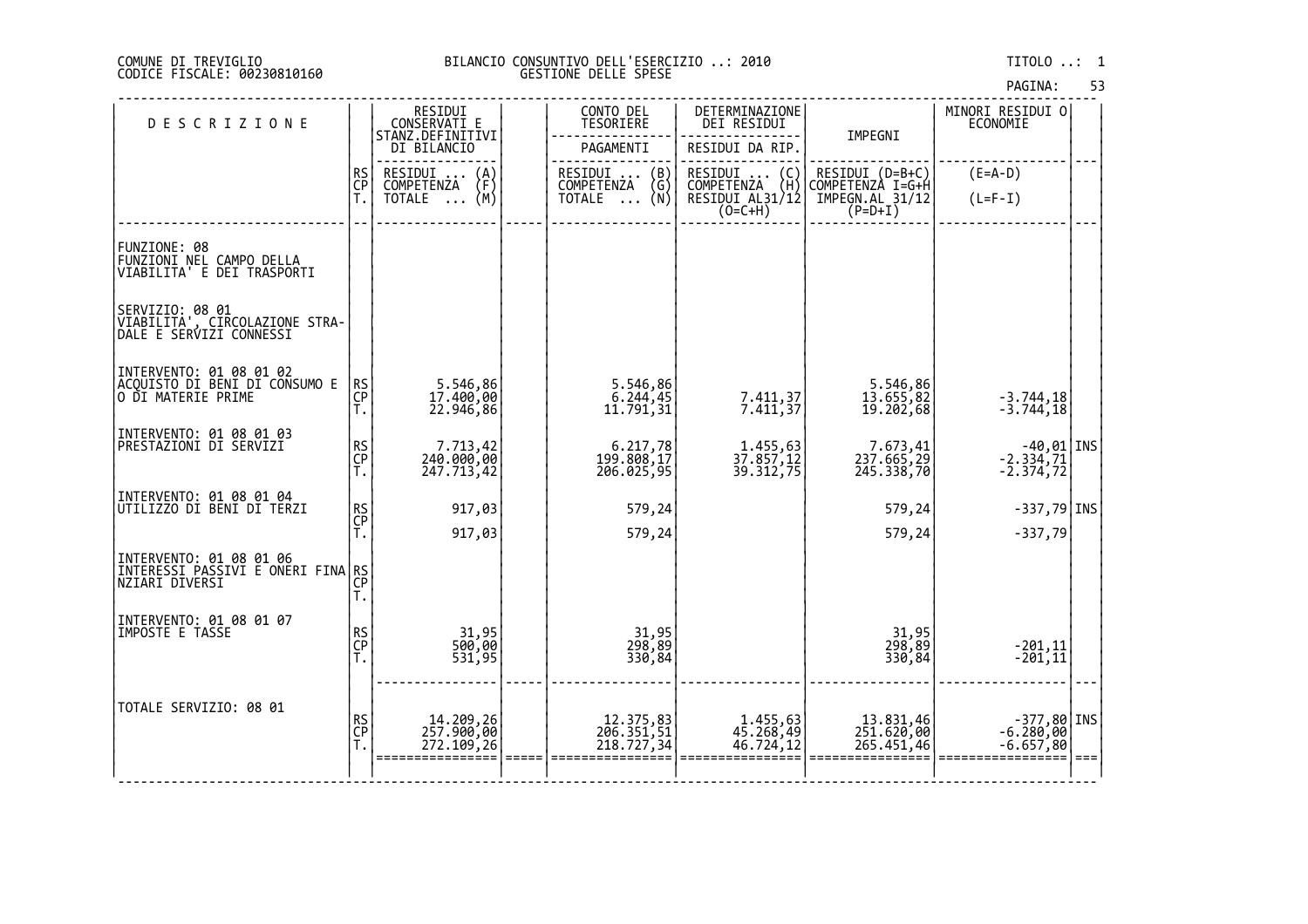| PAGINA: | 54 |
|---------|----|
|         |    |

| <b>DESCRIZIONE</b>                                                             |                | RESIDUI<br>CONSERVATI E                    | CONTO DEL<br>TESORIERE                   | DETERMINAZIONE<br>DEI RESIDUI        |                                            | MINORI RESIDUI O<br>ECONOMIE                    |  |
|--------------------------------------------------------------------------------|----------------|--------------------------------------------|------------------------------------------|--------------------------------------|--------------------------------------------|-------------------------------------------------|--|
|                                                                                |                | STANZ.DEFINITIVI<br>DI BILANCIO            | PAGAMENTI                                | RESIDUI DA RIP.                      | IMPEGNI                                    |                                                 |  |
|                                                                                | RS<br>CP       | RESIDUI<br>$\binom{A}{F}$<br>COMPETENZA    | RESIDUI<br>$\binom{B}{G}$<br>COMPETENZA  | RESIDUI<br>$\{C_H\}$<br>COMPETENZA   | RESIDUI (D=B+C)<br>COMPETENZÀ I=G+H        | $(E=A-D)$                                       |  |
|                                                                                |                | (M)<br>TOTALE<br>$\cdots$                  | TOTALE $\ldots$ (N)                      | RESIDUI AL31/12<br>$(O=C+H)$         | IMPEGN.AL 31/12<br>$(P=D+I)$               | $(L=F-I)$                                       |  |
| SERVIZIO: 08 02<br>ILLUMINAZIONE PUBBLICA E SER-<br>VIZI CONNESSI              |                |                                            |                                          |                                      |                                            |                                                 |  |
| INTERVENTO: 01 08 02 03<br> PRESTAZIONI DI SERVIZI                             | RS<br>CP       | 91.209,13<br>580.000,00<br>671,209,13      | 91.209,13<br>450.191,68<br>541,400,81    | 86.783,06<br>86.783,06               | 91.209.13<br>536.974,74<br>628.183,87      | $-43.025, 26$<br>$-43.025, 26$                  |  |
| INTERVENTO: 01 08 02 06<br>INTERESSI PASSIVI E ONERI FINA RS<br>NZIARI DIVERSI | CP             | 257.818,47<br>257.818,47                   | 248.437.75<br>248.437,75                 | 131,88<br>131,88                     | 248.569.63<br>248.569,63                   | $-9.248.84$<br>$-9.248,84$                      |  |
| TOTALE SERVIZIO: 08 02                                                         | RS<br>CP<br>T. | 91.209,13<br>837.818,47<br>929.027,60      | 91.209,13<br>698.629,43<br>789.838,56    | 86.914,94<br>86,914,94               | 91.209,13<br>785.544,37<br>876.753,50      | $-52.274,10$<br>$-52.274,10$                    |  |
| TOTALE FUNZIONE: 08                                                            | RS<br>CP<br>T. | 105.418,39<br>1.095.718,47<br>1.201.136,86 | 103.584,96<br>904.980,94<br>1.008.565,90 | 1.455,63<br>132.183,43<br>133.639,06 | 105.040,59<br>1.037.164,37<br>1.142.204,96 | $-377,80$  INS <br>$-58.554,10$<br>$-58.931,90$ |  |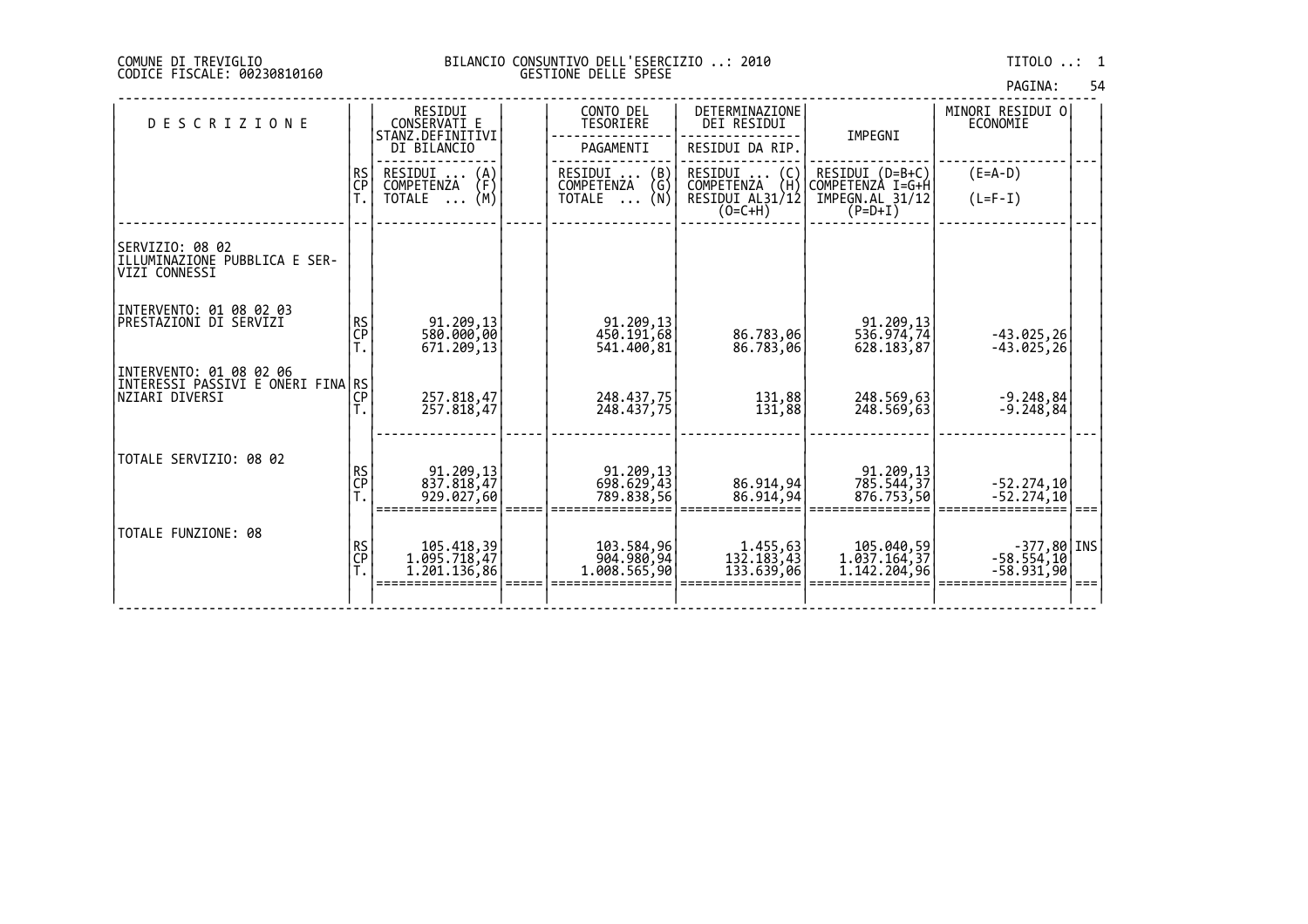# DI TREVIGLIO BILANCIO CONSUNTIVO DELL'ESERCIZIO ..: 2010 TITOLO ..: 1 FISCALE: 00230810160 GESTIONE DELLE SPESE

| <b>DESCRIZIONE</b>                                                              |                | RESIDUI<br>CONSERVATI E                 | CONTO DEL<br><b>TESORIERE</b>         | DETERMINAZIONE<br>DEI RESIDUI                                   |                                        | MINORI RESIDUI 0<br>ECONOMIE                                                                                               |  |
|---------------------------------------------------------------------------------|----------------|-----------------------------------------|---------------------------------------|-----------------------------------------------------------------|----------------------------------------|----------------------------------------------------------------------------------------------------------------------------|--|
|                                                                                 |                | STANZ.DEFINITIVI<br>DI BILANCIO         | PAGAMENTI                             | RESIDUI DA RIP.                                                 | IMPEGNI                                |                                                                                                                            |  |
|                                                                                 | RS<br>CP<br>T. | RESIDUI<br>COMPETENZA<br>$\binom{A}{F}$ | RESIDUI  (B)<br>COMPETENZA (G)        | RESIDUI<br>$\begin{pmatrix} C \\ H \end{pmatrix}$<br>COMPETENZA | RESIDUI (D=B+C)<br>COMPETENZA I=G+H    | $(E=A-D)$                                                                                                                  |  |
|                                                                                 |                | (M)<br><b>TOTALE</b><br>$\cdots$        | (Ñ)<br><b>TOTALE</b><br>$\cdots$      | RESIDUI AL31/12<br>$(0=C+H)$                                    | $\tilde{IMPEGN.RL}$ 31/12<br>(P=D+I)   | $(L=F-I)$                                                                                                                  |  |
| FUNZIONE: 09<br>FUNZIONI RIGUARDANTI IL TERRI-<br>TORIO E L'AMBIENTE            |                |                                         |                                       |                                                                 |                                        |                                                                                                                            |  |
| SERVIZIO: 09 01<br>URBANISTICA E GESTIONE TERRI-<br>TORIO                       |                |                                         |                                       |                                                                 |                                        |                                                                                                                            |  |
| INTERVENTO: 01 09 01 01<br>PERSONALE                                            | RS<br>CP<br>T. | 34.223,82<br>501.773,94<br>535.997,76   | 13.461,58<br>472.104,99<br>485.566,57 | 05, 17.296<br>17.296, 17                                        | 13.461,58<br>489.401,04<br>502.862,62  | $\left. \begin{array}{l} -20.762, 24 \,   \, \text{INS} \\ -12.372, 90 \,   \, \\ -33.135, 14 \,   \, \end{array} \right $ |  |
| INTERVENTO: 01 09 01 02<br> ACQUISTO_DI_BENI_DI CONSUMO E<br>O DI MATERIE PRIME | RS<br>CP<br>T. | 3.892,84<br>17.100,00<br>20.992,84      | 3.892,84<br>12.411,98<br>16.304,82    | 1.571,28<br>1.571,28                                            | 3.892,84<br>13.983,26<br>17.876,10     | $-3.116, 74$<br>$-3.116, 74$                                                                                               |  |
| INTERVENTO: 01 09 01 03<br> PRESTAZIONI DI SERVIZI                              | RS<br>CP<br>T. | 137.018,41<br>240.453,72<br>377.472,13  | 57.715,06<br>88.766,86<br>146.481,92  | 66.015,48<br>120.474,83<br>186.490,31                           | 123.730,54<br>209.241,69<br>332.972,23 | $-13.287,87$ INS<br>$-31.212,03$<br>$-44.499,90$                                                                           |  |
| INTERVENTO: 01 09 01 04<br> UTILIZZO DI BENI DI TERZI                           | RS<br>CP<br>T. |                                         |                                       |                                                                 |                                        |                                                                                                                            |  |
| INTERVENTO: 01 09 01 05<br>TRASFERIMENTI                                        | RS<br>CP<br>T. | 30.560,00<br>36.500,00<br>67.060,00     | 26.869,37<br>9.000,00<br>35.869,37    | 1.900,00<br>27.500,00<br>29.400,00                              | 28.769,37<br>36.500,00<br>65.269,37    | $-1.790,63$ INS<br>$-1.790,63$                                                                                             |  |
| INTERVENTO: 01 09 01 06<br>INTERESSI PASSIVI E ONERI FINA RS<br>NZIARI DIVERSI  | CP<br>T.       | 187.889,55<br>187.889,55                | 187.889,55<br>187.889,55              |                                                                 | 187.889,55<br>187.889,55               |                                                                                                                            |  |
| INTERVENTO: 01 09 01 07<br>IMPOSTE E TASSE                                      | RS<br>CP<br>T. | 3.312,03<br>43.877,39<br>47.189,42      | 1.168,07<br>39.443,96<br>40.612,03    | 1.604,04<br>4.433,43<br>6.037,47                                | 2.772,11<br>43.877,39<br>46.649,50     | $-539,92$ INS<br>$-539,92$                                                                                                 |  |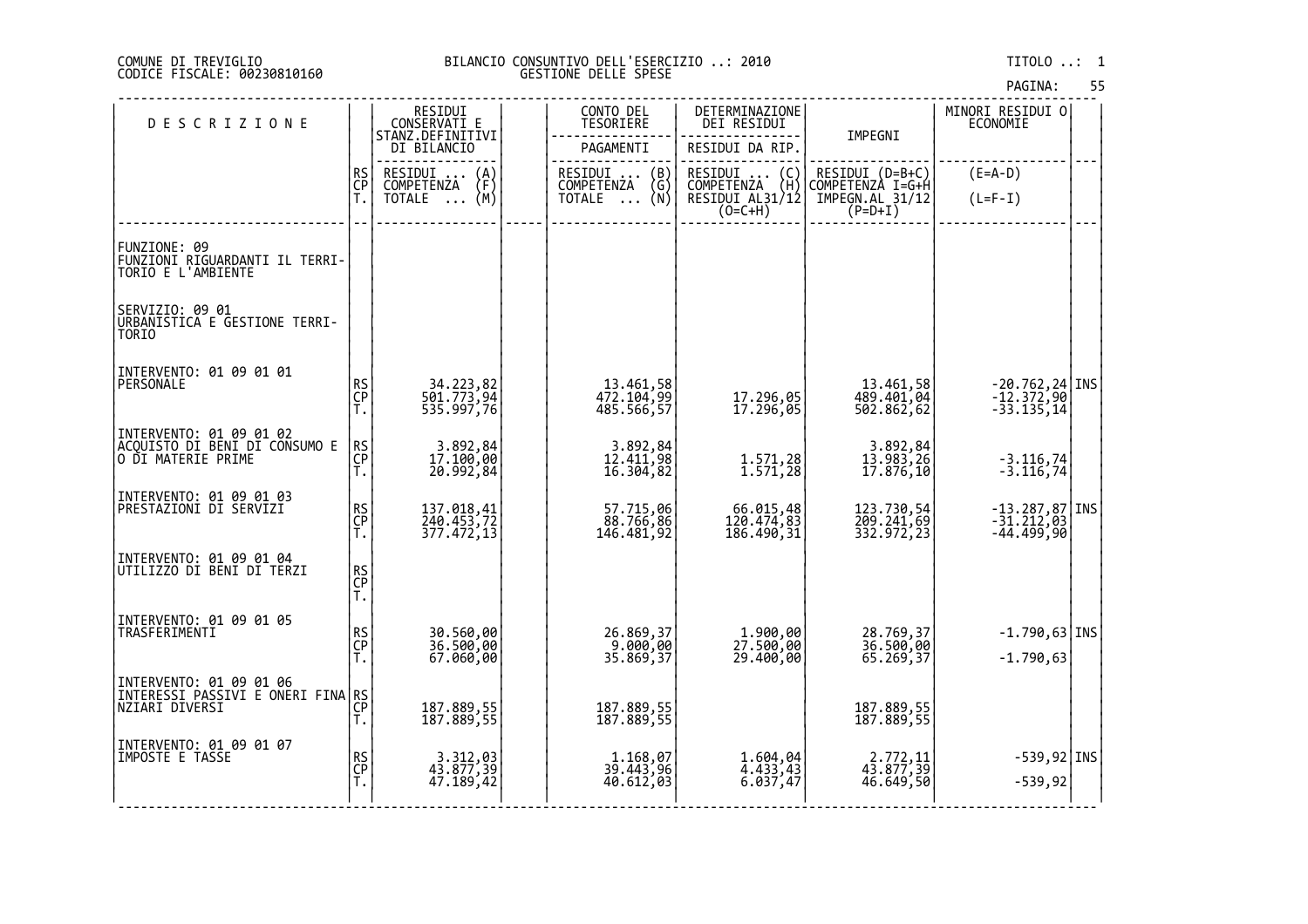# DI TREVIGLIO BILANCIO CONSUNTIVO DELL'ESERCIZIO ..: 2010 TITOLO ..: 1 FISCALE: 00230810160 GESTIONE DELLE SPESE

| <b>DESCRIZIONE</b>                                                                                    |                | RESIDUI<br>CONSERVATI E                                                     | CONTO DEL<br><b>TESORIERE</b>                                                                     | DETERMINAZIONE<br>DEI RESIDUI                                                                                           |                                                                     | MINORI RESIDUI 0<br>ECONOMIE                                                              |      |
|-------------------------------------------------------------------------------------------------------|----------------|-----------------------------------------------------------------------------|---------------------------------------------------------------------------------------------------|-------------------------------------------------------------------------------------------------------------------------|---------------------------------------------------------------------|-------------------------------------------------------------------------------------------|------|
|                                                                                                       |                | STANZ.DEFINITIVI<br>DI BILANCIO                                             | PAGAMENTI                                                                                         | RESIDUI DA RIP.                                                                                                         | IMPEGNI                                                             |                                                                                           |      |
|                                                                                                       | RS<br>CP<br>Ť. | RESIDUI<br>$\binom{A}{F}$<br>COMPETENZA<br>(M)<br><b>TOTALE</b><br>$\cdots$ | RESIDUI<br>COMPETENZA<br>$\begin{pmatrix} B \\ G \\ N \end{pmatrix}$<br><b>TOTALE</b><br>$\cdots$ | RESIDUI<br>$\left(\begin{smallmatrix} C \ H \end{smallmatrix}\right)$<br>COMPETENZA (H)<br>RESIDUI AL31/12<br>$(O=C+H)$ | RESIDUI (D=B+C)<br>COMPETENZA I=G+H<br>IMPEGN.AL_31/12<br>$(P=D+I)$ | $(E=A-D)$<br>$(L=F-I)$                                                                    |      |
| TOTALE SERVIZIO: 09 01                                                                                | RS<br>CP<br>T. | 209.007,10<br>1.027.594,60<br>1.236.601,70                                  | 103.106,92<br>809.617,34<br>912.724,26                                                            | 69.519,52<br>171.275,59<br>240.795,11                                                                                   | 172.626,44<br> 980.892,93<br> 1.153.519,37                          | $-36.380,66$ INS<br>$-46.701,67$<br>$-83.082, 33$                                         | $==$ |
| SERVIZIO: 09 02<br>EDILIZIA RESIDENZIALE PUBBLICA<br>LOCALE E PIANI DI EDILIZIA<br>ECONOMICO-POPOLARE |                |                                                                             |                                                                                                   |                                                                                                                         |                                                                     |                                                                                           |      |
| INTERVENTO: 01.09.02.02<br>ACQUISTO DI BENÍ DÍ CÓNSUMO E<br>O DI MATERIE PRIME                        | RS<br>CP<br>T. | 100,00<br>100,00                                                            |                                                                                                   |                                                                                                                         |                                                                     | $-100,00$<br>$-100,00$                                                                    |      |
| INTERVENTO: 01 09 02 03<br> PRESTAZIONI DI SERVIZI                                                    | RS<br>CP<br>T. | 8.705,74<br>20.396,00<br>29.101,74                                          | 4.386,55<br>12.043,65<br>16.430,20                                                                | 2.855,98<br>8.090,84<br>10.946,82                                                                                       | 7.242,53<br>20.134,49<br>27.377,02                                  | $\begin{array}{ c c c }\n-1.463,21 & \text{INS} \\ -261,51 & \end{array}$<br>$-1.724, 72$ |      |
| INTERVENTO: 01 09 02 05<br>TRASFERIMENTI                                                              | RS<br>CP<br>T. |                                                                             |                                                                                                   |                                                                                                                         |                                                                     |                                                                                           |      |
|                                                                                                       |                | 93.727,98<br>93.727,98                                                      | 61.884,77<br>61.884,77                                                                            | 14.190,48<br>14.190,48                                                                                                  | 76.075,25<br>76.075,25                                              | -17.652,73<br>-17.652,73                                                                  |      |
| TOTALE SERVIZIO: 09 02                                                                                | RS<br>CP<br>T. | 8.705,74<br>114.223,98<br>122.929,72                                        | 4.386,55<br>73.928,42<br>78.314,97                                                                | 2.855,98<br>22.281,32<br>25.137,30                                                                                      | 7.242,53<br> 96.209,74<br> 103.452,27                               | $\begin{array}{c} -1.463, 21   \text{INS} \\ -18.014, 24   -19.477, 45 \end{array}$       |      |
| SERVIZIO: 09 03<br>SERVIZI DI PROTEZIONE CIVILE                                                       |                |                                                                             |                                                                                                   |                                                                                                                         |                                                                     |                                                                                           |      |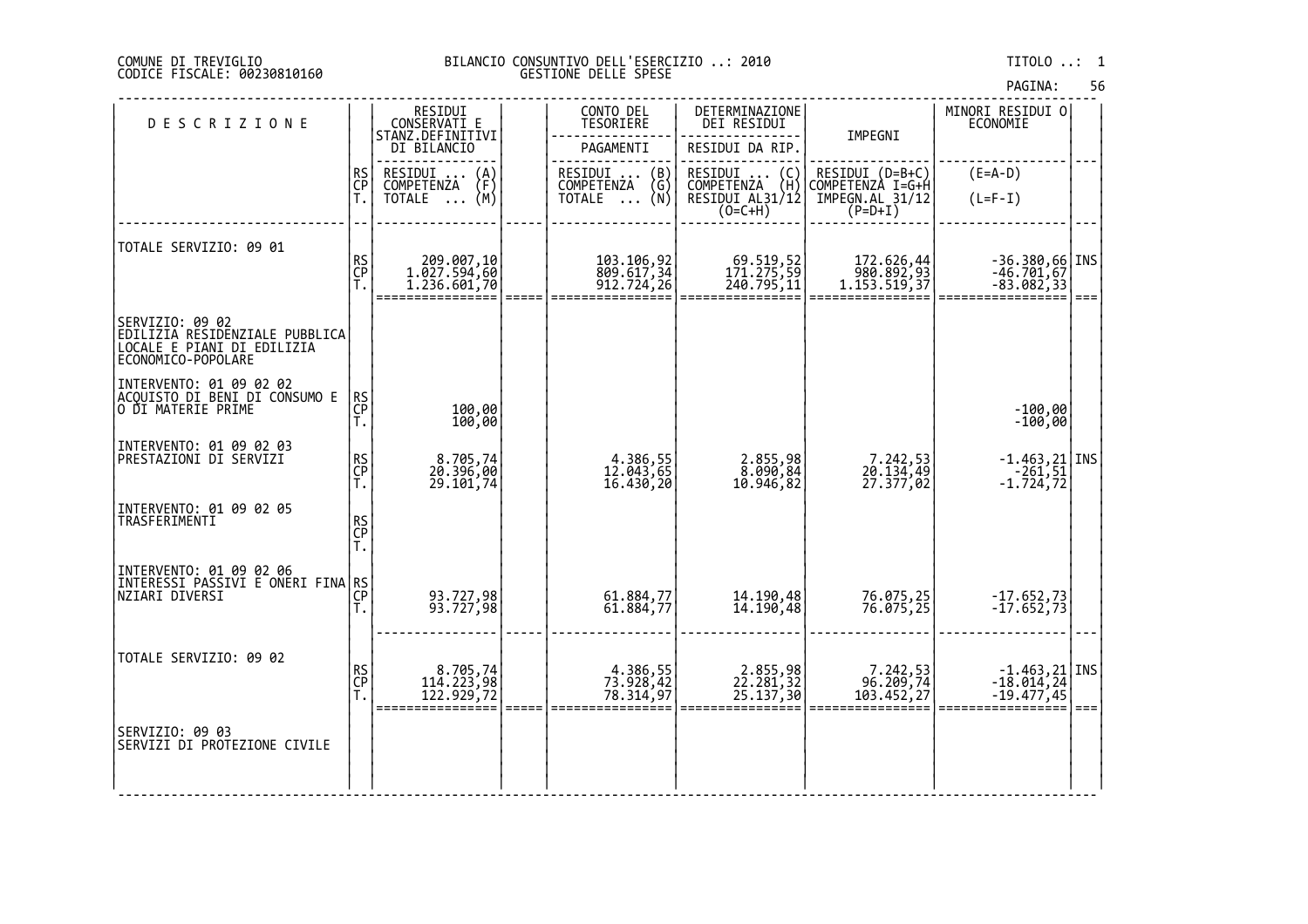# COMUNE DI TREVIGLIO BILANCIO CONSUNTIVO DELL'ESERCIZIO ..: 2010 TITOLO ..: 1 CODICE FISCALE: 00230810160 GESTIONE DELLE SPESE

|                                                   |                |                                                |                                         |                                                                                                 |                                     | PAGINA:                      | 57 |
|---------------------------------------------------|----------------|------------------------------------------------|-----------------------------------------|-------------------------------------------------------------------------------------------------|-------------------------------------|------------------------------|----|
| <b>DESCRIZIONE</b>                                |                | RESIDUI<br>CONSERVATI E<br>STANZ.DEFINITIVI    | CONTO DEL<br>TESORIERE                  | DETERMINAZIONE<br>DEI RESIDUI                                                                   |                                     | MINORI RESIDUI O<br>ECONOMIE |    |
|                                                   |                | DI BILANCIO                                    | PAGAMENTI                               | RESIDUI DA RIP.                                                                                 | IMPEGNI                             |                              |    |
|                                                   | RS<br>CP       | RESIDUI<br>$\binom{A}{F}$<br>$\cdot$           | RESIDUI<br>COMPETENZA<br>$\binom{B}{G}$ | RESIDUI<br>$\left(\begin{smallmatrix} C \\ H \end{smallmatrix}\right)$<br>RESIDUI<br>COMPETENZA | RESIDUI (D=B+C)<br>COMPETENZA I=G+H | $(E=A-D)$                    |    |
|                                                   | Ť.             | <b>COMPETENZA</b><br>(M)<br>TOTALE<br>$\ddots$ | (Ñ)<br>TOTALE<br>$\cdots$               | RESIDUI AL31/12<br>$(O=C+H)$                                                                    | IMPEGN.AL 31/12<br>$(P=D+I)$        | $(L=F-I)$                    |    |
|                                                   |                |                                                |                                         |                                                                                                 |                                     |                              |    |
| INTERVENTO: 01 09 03 03<br>PRESTAZIONI DI SERVIZI | RS<br>CP<br>T. | 4.000,00<br>4.000,00                           |                                         |                                                                                                 |                                     | $-4.000,00$<br>$-4.000,00$   |    |
| INTERVENTO: 01 09 03 05<br>TRASFERIMENTI          |                |                                                | 13.000,00                               |                                                                                                 |                                     |                              |    |
|                                                   | RS<br>CP<br>T. | 13.000,00<br>19.000,00<br>32.000,00            | 13.000,00                               | 15.801,90<br>15.801,90                                                                          | 13.000,00<br>15.801,90<br>28.801,90 | $-3.198,10$<br>$-3.198,10$   |    |
| TOTALE SERVIZIO: 09 03                            |                |                                                |                                         |                                                                                                 |                                     |                              |    |
|                                                   | RS<br>CP<br>T. | 13.000,00<br>23.000,00<br>36.000,00            | 13.000,00                               |                                                                                                 | 13.000,00<br>15.801,90<br>28.801,90 |                              |    |
|                                                   |                | =========                                      | 13.000,00                               | 15.801,90<br>15.801,90                                                                          |                                     | -7.198,10<br>-7.198,10       |    |
| SERVIZIO: 09 04<br>SERVIZIO IDRICO INTEGRATO      |                |                                                |                                         |                                                                                                 |                                     |                              |    |
| INTERVENTO: 01 09 04 03                           |                |                                                |                                         |                                                                                                 |                                     |                              |    |
| PRESTAZIONI DI SERVIZI                            | RS<br>CP<br>T. | 14.974,62<br>46.000,00<br>60.974,62            | 2.800,00<br>18.722,90<br>21.522,90      | 12.174,62<br>14.467,20<br>26.641,82                                                             | 14.974,62<br>33.190,10<br>48.164,72 | -12.809,90<br>-12.809,90     |    |
|                                                   |                |                                                |                                         |                                                                                                 |                                     |                              |    |
|                                                   | Τ.             | 240.361,50<br>240.361,50                       | 240.361,50<br>240.361,50                |                                                                                                 | 240.361,50<br>240.361,50            |                              |    |
|                                                   |                |                                                |                                         |                                                                                                 |                                     |                              |    |
|                                                   |                | 14.974,62                                      | 2.800,00                                |                                                                                                 |                                     |                              |    |
|                                                   |                | 301.336,12                                     | 261.884,40                              | 26.641,82                                                                                       | 288.526,22                          |                              |    |
| SERVIZIO: 09 05<br>SERVĪZĪO SMALTIMENTO RIFIUTI   |                |                                                |                                         |                                                                                                 |                                     |                              |    |
|                                                   |                |                                                |                                         |                                                                                                 |                                     |                              |    |
| TOTALE SERVIZIO: 09 04                            | RS<br>CP<br>T. | 286.361,50                                     | 259.084,40                              | 12.174,62<br>14.467,20                                                                          | 14.974,62<br>273.551,60             | -12.809,90<br>-12.809,90     |    |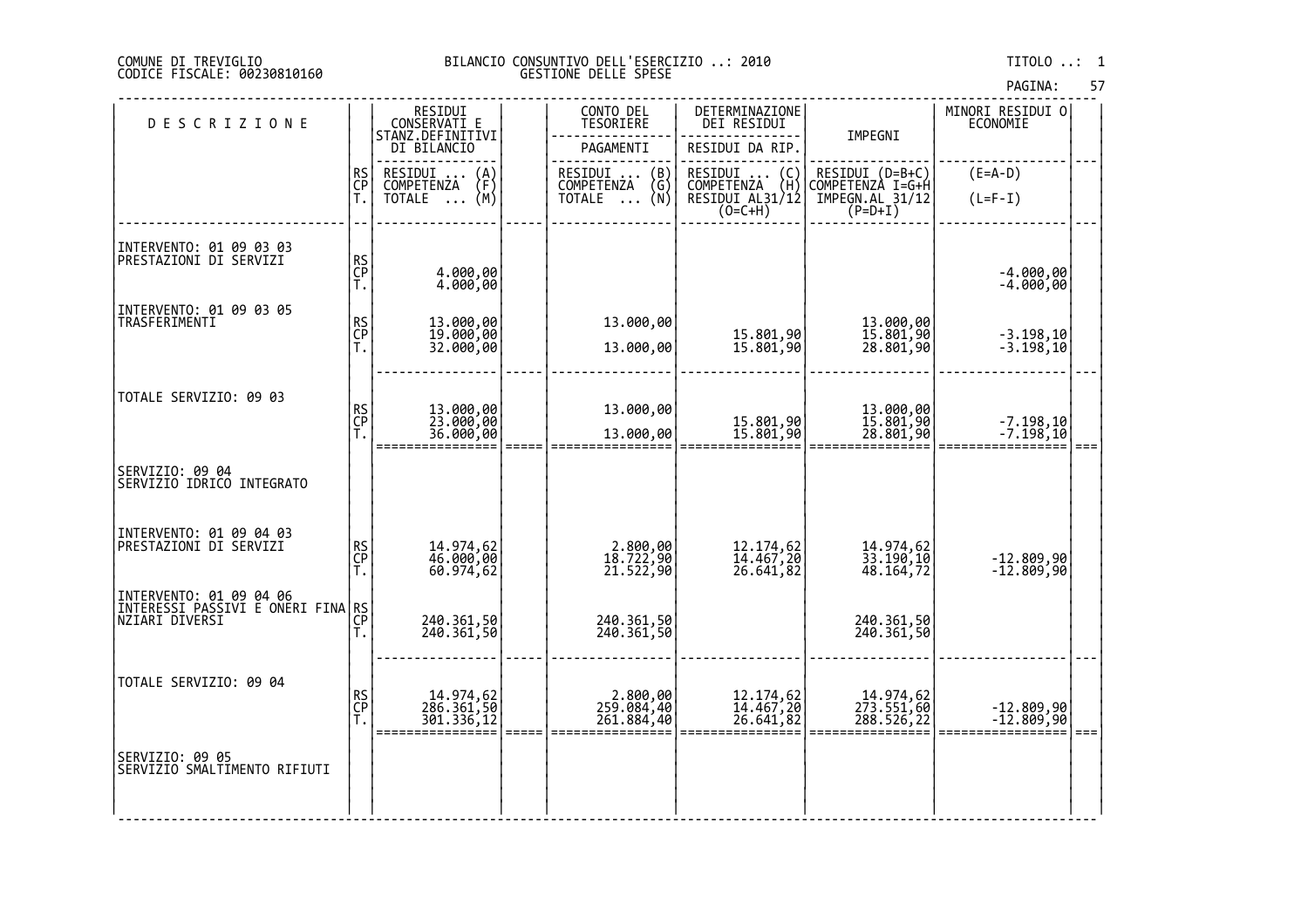# COMUNE DI TREVIGLIO BILANCIO CONSUNTIVO DELL'ESERCIZIO ..: 2010 TITOLO ..: 1 CODICE FISCALE: 00230810160 GESTIONE DELLE SPESE

|                                                                                                                                                                |                |                                                |                                            |                                                                 |                                            | PAGINA:                                        | 58   |
|----------------------------------------------------------------------------------------------------------------------------------------------------------------|----------------|------------------------------------------------|--------------------------------------------|-----------------------------------------------------------------|--------------------------------------------|------------------------------------------------|------|
| <b>DESCRIZIONE</b>                                                                                                                                             |                | RESIDUI<br>CONSERVATI E<br>STANZ.DEFINITIVI    | CONTO DEL<br>TESORIERE                     | DETERMINAZIONE<br><b>DEI RESIDUI</b>                            | IMPEGNI                                    | MINORI RESIDUI O<br>ECONOMIE                   |      |
|                                                                                                                                                                |                | DI BILANCIO                                    | PAGAMENTI                                  | RESIDUI DA RIP.                                                 |                                            |                                                |      |
|                                                                                                                                                                | RS<br>CP<br>T. | RESIDUI<br>$\binom{A}{F}$<br><b>COMPETENZA</b> | RESIDUI<br>$\binom{B}{G}$<br>COMPETENZA    | RESIDUI<br>$\begin{pmatrix} C \\ H \end{pmatrix}$<br>COMPETENZA | RESIDUI (D=B+C)<br>COMPETENZA I=G+H        | $(E=A-D)$                                      |      |
|                                                                                                                                                                |                | (M)<br>TOTALE<br>$\ddots$                      | (N)<br>TOTALE<br>$\cdots$                  | RESIDUI AL31/12                                                 | $\tilde{T}$ MPEGN.AL 31/12<br>(P=D+I)      | $(L=F-I)$                                      |      |
|                                                                                                                                                                |                |                                                |                                            |                                                                 |                                            |                                                |      |
| INTERVENTO: 01 09 05 03<br>PRESTAZIONI DI SERVIZI                                                                                                              | RS<br>CP<br>T. | 1.046.648,31<br>4.130.000,00<br>5.176.648,31   | 908.422,04<br>2.694.419,63<br>3.602.841,67 | 204,49<br>1.435.266,11<br>1.435.470,60                          | 908.626,53<br>4.129.685,74<br>5.038.312,27 | $-138.021,78$ INS<br>$-314, 26$<br>-138.336,04 |      |
| INTERVENTO: 01 09 05 06<br> INTERESSI PASSIVI E ONERI FINA RS<br> NZIARI DIVERSI                                                                               |                |                                                |                                            |                                                                 |                                            |                                                |      |
|                                                                                                                                                                | Τ.             | 1.533,64<br>1.533,64                           | 1.533,64<br>1.533,64                       |                                                                 | 1.533,64<br>1.533,64                       |                                                |      |
|                                                                                                                                                                |                |                                                |                                            |                                                                 |                                            |                                                |      |
| TOTALE SERVIZIO: 09 05                                                                                                                                         | RS<br>CP       | 1.046.648,31<br>4.131.533,64<br>5.178.181,95   | 908.422,04<br>2.695.953,27                 | 204,49<br>1.435.266,11                                          | 908.626,53<br>4.131.219,38<br>5.039.845,91 | $-138.021,78$ INS<br>$-314,26$                 |      |
|                                                                                                                                                                | Ť.             |                                                | 3.604.375,31                               | 1.435.470,60                                                    |                                            | $-138.336,04$                                  | $==$ |
| <br> PARCHI E SERVIZI PER LA TUTELA<br> AMBIENTALE DEL VERDE, ALTRI<br> SERVIZI RELATIVI AL TERRITORIO <br> SERVIZI RELATIVI AL TERRITORIO <br>ED ALL'AMBIENTE |                |                                                |                                            |                                                                 |                                            |                                                |      |
| INTERVENTO: 01 09 06 02<br>ACQUISTO DI BENI DI CONSUMO E<br>O DI MATERIE PRIME                                                                                 | RS<br>CP<br>T. |                                                |                                            |                                                                 |                                            |                                                |      |
| INTERVENTO: 01 09 06 03<br>PRESTAZIONI DI SERVIZI                                                                                                              | RS<br>CP<br>T. | 32.613,79<br>81.300,00<br>113.913,79           | 29.252,81<br>18.707,76<br>47.960,57        | 3.360,98<br>59.721,06<br>63.082,04                              | 32.613,79<br>78.428,82<br>111.042,61       | $-2.871,18$<br>$-2.871,18$                     |      |
| INTERVENTO: 01 09 06 05<br>TRASFERIMENTI                                                                                                                       | RS<br>CP<br>T. |                                                |                                            |                                                                 |                                            |                                                |      |
| INTERVENTO: 01 09 06 06                                                                                                                                        |                |                                                |                                            |                                                                 |                                            |                                                |      |
| INTERESSI PASSIVI E ONËRI FINA RS<br> NZIARI DIVERSI                                                                                                           | T.             | 19.940,86<br>19.940,86                         | 19.940,86<br>19.940,86                     |                                                                 | 19.940,86<br>19.940,86                     |                                                |      |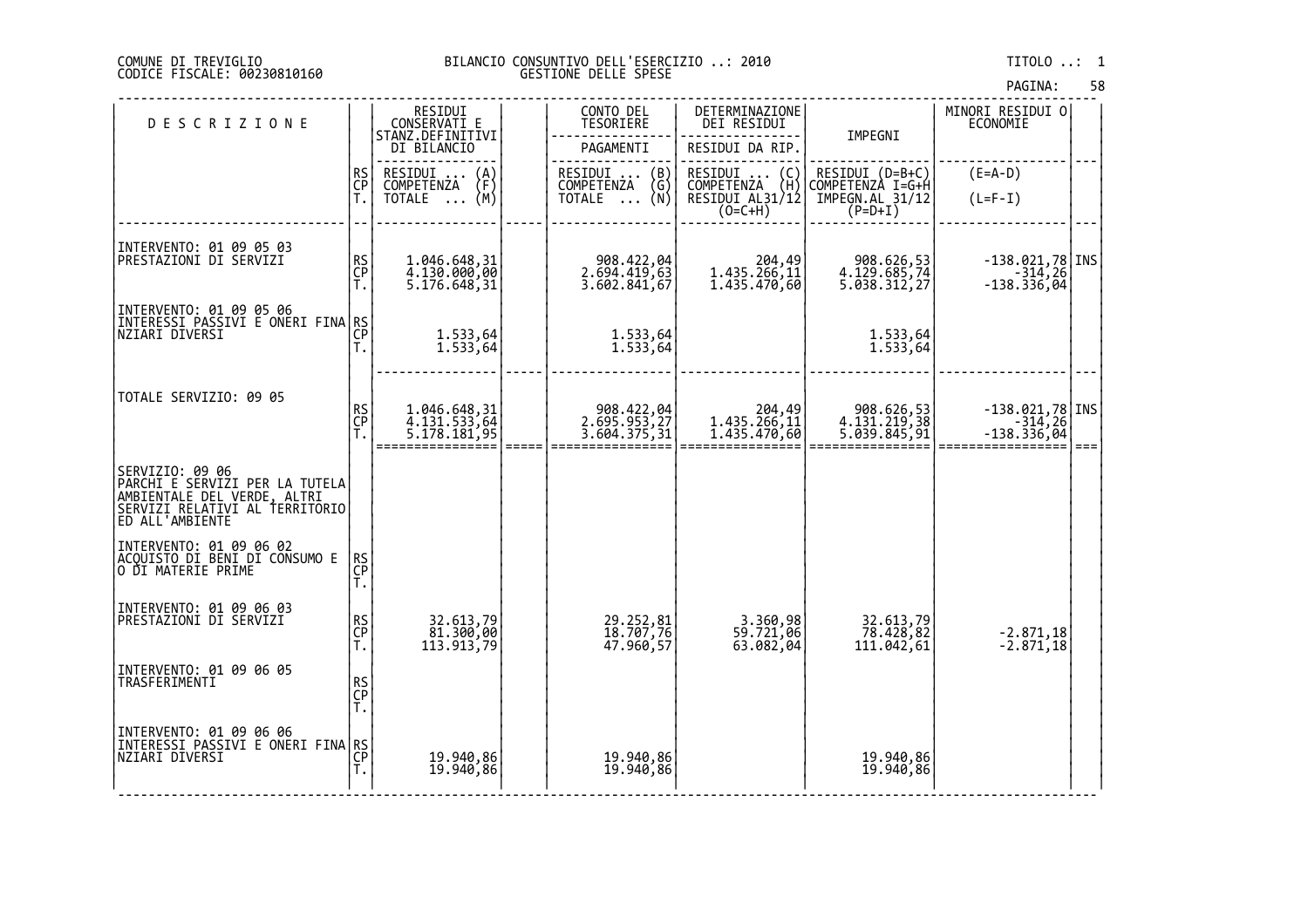| PAGINA: | 59 |
|---------|----|
|         |    |

| <b>DESCRIZIONE</b>     |             | RESIDUI<br>CONSERVATI E<br>STANZ.DEFINITIVI               | CONTO DEL<br>TESORIERE                                                | DETERMINAZIONE<br>DEI RESIDUI             | IMPEGNI                                      | MINORI RESIDUI O<br>ECONOMIE                                       |  |
|------------------------|-------------|-----------------------------------------------------------|-----------------------------------------------------------------------|-------------------------------------------|----------------------------------------------|--------------------------------------------------------------------|--|
|                        |             | DI BILANCIO                                               | PAGAMENTI                                                             | RESIDUI DA RIP.                           |                                              |                                                                    |  |
|                        | RS<br>CP    | RESIDUI<br>$\binom{\mathsf{A}}{\mathsf{F}}$<br>COMPETENZA | $\binom{B}{G}$<br>RESIDUI<br>COMPETENZA                               | RESIDUI<br>(C)<br>(H)<br>COMPETENZA       | RESIDUI (D=B+C)<br>COMPETENZÀ I=G+H          | $(E=A-D)$                                                          |  |
|                        |             | (M)<br>TOTALE<br>$\cdots$                                 | (Ñ)<br>TOTALE<br>$\cdots$                                             | RESIDUI AL31/12<br>$(O=C+H)$              | IMPEGN.AL 31/12<br>$(P=D+I)$                 | $(L=F-I)$                                                          |  |
|                        |             |                                                           |                                                                       |                                           |                                              |                                                                    |  |
| TOTALE SERVIZIO: 09 06 | RS<br>$C$ P | 32.613,79<br>101.240,86<br>133.854,65                     | 29.252,81<br>$\begin{bmatrix} 38.648, 62 \\ 67.901, 43 \end{bmatrix}$ | 3.360,98<br>59.721,06<br>63.082,04        | 32.613,79<br>98.369,68<br>130.983,47         | $\left[\begin{array}{c} -2.871,18 \\ -2.871,18 \end{array}\right]$ |  |
|                        |             |                                                           |                                                                       |                                           |                                              |                                                                    |  |
| TOTALE FUNZIONE: 09    | RS<br>ÇP    | 1.324.949,56<br>5.683.954,58<br>7.008.904,14              | 1.060.968,32<br>3.877.232,05<br>4.938.200,37                          | 88.115,59<br>1.718.813,18<br>1.806.928,77 | 1.149.083,91<br>5.596.045,23<br>6.745.129,14 | $-175.865,65$ [INS<br>$-87.909,35$<br>-263.775,001                 |  |
|                        |             |                                                           |                                                                       |                                           |                                              |                                                                    |  |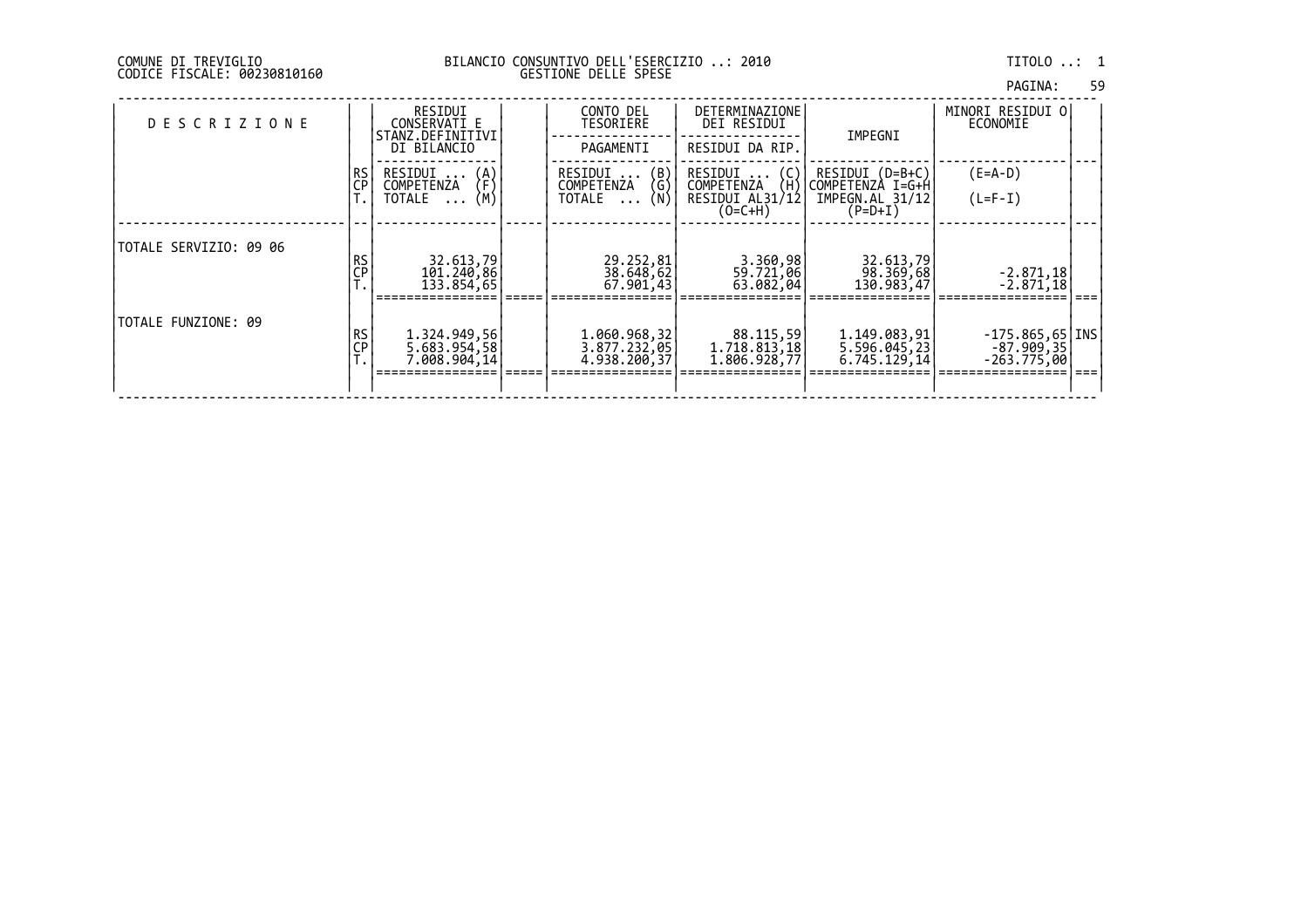# COMUNE DI TREVIGLIO BILANCIO CONSUNTIVO DELL'ESERCIZIO ..: 2010 TITOLO ..: 1 CODICE FISCALE: 00230810160 GESTIONE DELLE SPESE

|                                                                                  |                |                                                                      |                                             |                                         |                                            | <b>PAULIVA.</b>                            |      |
|----------------------------------------------------------------------------------|----------------|----------------------------------------------------------------------|---------------------------------------------|-----------------------------------------|--------------------------------------------|--------------------------------------------|------|
| <b>DESCRIZIONE</b>                                                               |                | RESIDUI<br>CONSERVATI E<br>STANZ.DEFINITIVI                          | CONTO DEL<br>TESORIERE                      | DETERMINAZIONE<br>DEI RESIDUI           | IMPEGNI                                    | MINORI RESIDUI 0<br><b>ECONOMIE</b>        |      |
|                                                                                  |                | DI BILANCIO                                                          | PAGAMENTI                                   | RESIDUI DA RIP.                         |                                            |                                            |      |
|                                                                                  | RS<br>CP<br>T. | RESIDUI<br>COMPETENZA<br>$\begin{Bmatrix} A \\ F \\ M \end{Bmatrix}$ | RESIDUI<br>COMPETENZA<br>(B)                | RESIDUI<br>COMPETENZA<br>$\binom{C}{H}$ | RESIDUI (D=B+C)<br>COMPETENZA I=G+H        | $(E=A-D)$                                  |      |
|                                                                                  |                | <b>TOTALE</b><br>$\ldots$                                            | $\binom{G}{N}$<br><b>TOTALE</b><br>$\cdots$ | RESIDUI AL31/12<br>$(0=C+H)$            | IMPEGN.AL 31/12<br>P=D+I)                  | $(L=F-I)$                                  |      |
| FUNZIONE: 10<br>FUNZIONI NEL SETTORE SOCIALE                                     |                |                                                                      |                                             |                                         |                                            |                                            |      |
| SERVIZIO: 10 01<br>ASILI NIDO, SERVIZI PER<br> L'INFANZIA E PER I MINORI         |                |                                                                      |                                             |                                         |                                            |                                            |      |
| INTERVENTO: 01 10 01 01<br>PERSONALE                                             | RS<br>CP<br>Ť. | 28.424,10<br>637.688,57<br>666.112,67                                | 16.805,79<br>608.281,18<br>625.086, 97      | 19.260,79<br>19.260,79                  | 16.805,79<br>627.541,97<br>644.347,76      | -11.618,31 INS<br>-10.146,60<br>-21.764,91 |      |
| INTERVENTO: 01 10 01 02<br>ACQUISTO DI BENI DI CONSUMO E<br>O DI MATERIE PRIME   | RS<br>CP<br>Ť. | 18.971,19<br>36.800,00<br>55.771,19                                  | 16.284,41<br>21.436,19<br>37.720,60         | 336,82<br>306,94,12.643,76              | 16.621,23<br>33.743,13<br>50.364,36        | -2.349,96 INS<br>-3.056,87<br>-5.406,83    |      |
| INTERVENTO: 01 10 01 03<br>PRESTAZIONI DI SERVIZI                                | RS<br>CP<br>T. | 169.588,37<br>404.327,88<br>573.916,25                               | 127.805,60<br>179.375,35<br>307.180,95      | 20.164,46<br>214.952,03<br>235.116,49   | 147.970,06<br>394.327,38<br>542.297,44     | -21.618,31 INS<br>-10.000,50<br>-31.618,81 |      |
| INTERVENTO: 01 10 01 05<br>TRASFERIMENTI                                         | RS<br>CP<br>T. | 45.000,00<br>94.229,00<br>139.229,00                                 | 42.000,00<br>51.960,42<br>93.960,42         | 3.000,00<br>40.408,16<br>43.408,16      | 45.000,00<br>92.368,58<br>137.368,58       | $-1.860, 42$<br>$-1.860, 42$               |      |
| INTERVENTO: 01 10 01 06<br> INTERESSI PASSIVI E ONERI FINA RS <br>"TART DIVERSI" |                | 13.088,70<br>13.088,70                                               | 13.088,70<br>13.088,70                      |                                         | 13.088,70<br>13.088,70                     |                                            |      |
| INTERVENTO: 01 10 01 07<br>IMPOSTE E TASSE                                       | RS<br>CP<br>T. | 10.028,73<br>52.868,20<br>62.896,93                                  | 5.856,47<br>45.927,30<br>51.783,77          | 6.940,90<br>6.940,90                    | 5.856,47<br>52.868,20<br>58.724,67         | $-4.172, 26$ INS<br>$-4.172, 26$           |      |
| TOTALE SERVIZIO: 10 01                                                           | RS<br>CP<br>Τ. | 272.012,39<br>1.239.002,35<br>1,511,014,74                           | 208.752,27<br>920.069,14<br>1.128.821,41    | 23.501,28<br>293.868,82<br>317.370,10   | 232.253,55<br>1.213.937,96<br>1.446.191.51 | -39.758,84 INS<br>-25.064,39<br>-64.823,23 | $==$ |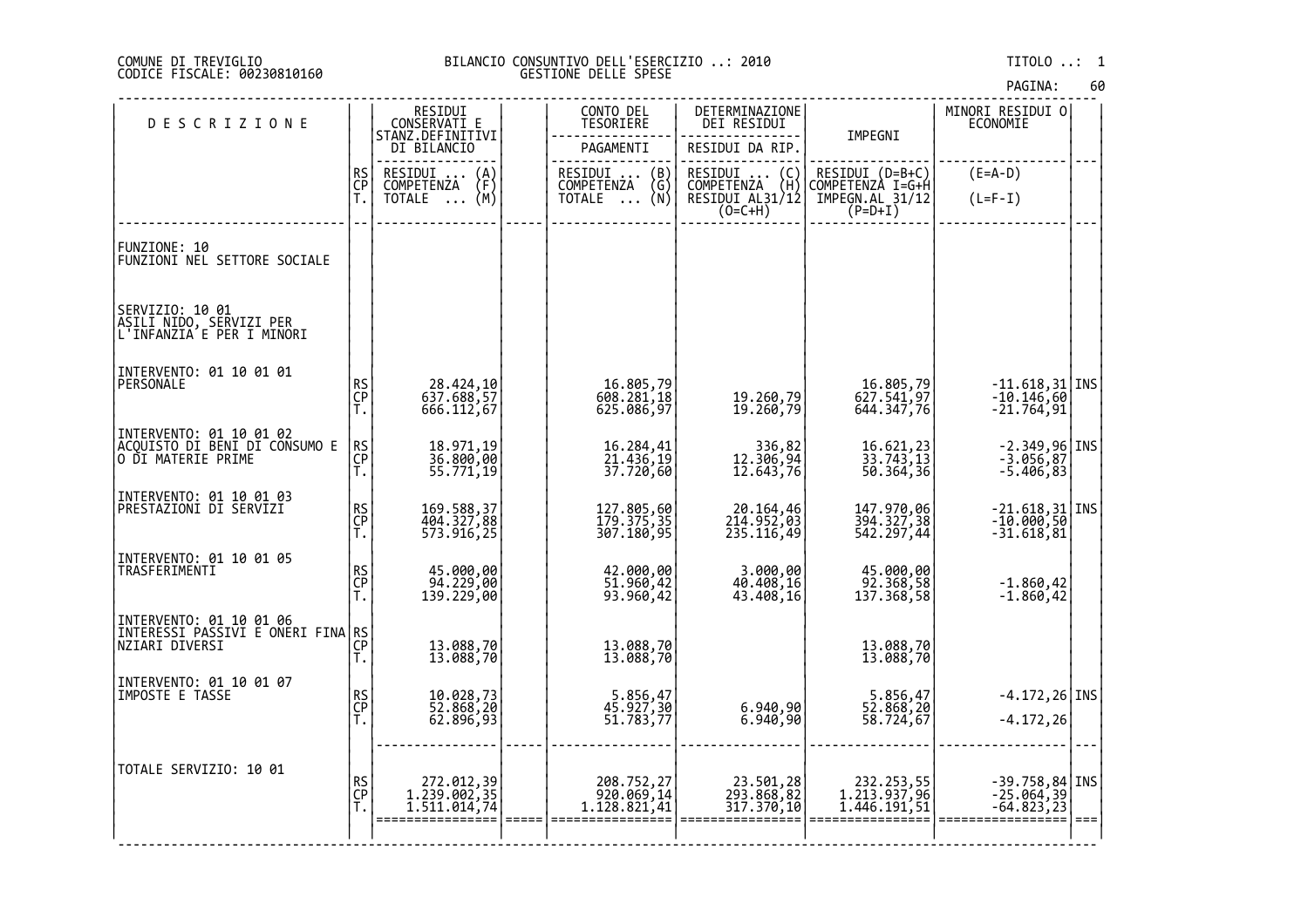# DI TREVIGLIO BILANCIO CONSUNTIVO DELL'ESERCIZIO ..: 2010 TITOLO ..: 1 FISCALE: 00230810160 GESTIONE DELLE SPESE

| <b>DESCRIZIONE</b>                                                     |                | RESIDUI<br>CONSERVATI E                 | CONTO DEL<br><b>TESORIERE</b>         | DETERMINAZIONE<br>DEI RESIDUI                    |                                            | MINORI RESIDUI 0<br><b>ECONOMIE</b>                                        |      |
|------------------------------------------------------------------------|----------------|-----------------------------------------|---------------------------------------|--------------------------------------------------|--------------------------------------------|----------------------------------------------------------------------------|------|
|                                                                        |                | STANZ.DEFINITIVI<br>DI BILANCIO         | PAGAMENTI                             | RESIDUI DA RIP.                                  | IMPEGNI                                    |                                                                            |      |
|                                                                        | RS<br>CP<br>T. | RESIDUI<br>$\binom{A}{F}$<br>COMPETENZA | RESIDUI<br>(B)<br>COMPETENZA          | RESIDUI (C)<br>COMPETENZA (H)<br>RESIDUI AL31/12 | RESIDUI (D=B+C)<br>COMPETENZA I=G+H        | $(E=A-D)$                                                                  |      |
|                                                                        |                | (M)<br>TOTALE                           | NŻA (Ğ)<br>(N)<br><b>TOTALE</b>       | $(O=C+H)$                                        | IMPEGN.AL 31/12<br>$(P=D+I)$               | $(L=F-I)$                                                                  |      |
|                                                                        |                |                                         |                                       |                                                  |                                            |                                                                            |      |
| SERVIZIO: 10 02<br>SERVIZI DI PROTEZIONE E RIABI-<br>LITAZIONE         |                |                                         |                                       |                                                  |                                            |                                                                            |      |
| INTERVENTO: 01 10 02 01                                                |                |                                         |                                       |                                                  |                                            |                                                                            |      |
| PERSONALE                                                              | RS<br>CP<br>T. |                                         |                                       |                                                  |                                            |                                                                            |      |
| INTERVENTO: 01 10 02 03                                                |                |                                         |                                       |                                                  |                                            |                                                                            |      |
| PRESTAZIONI DI SERVIZI                                                 | RS<br>CP<br>T. | 2.219,75<br>11.070,00<br>13.289,75      | 1.321, 17<br>7.531, 77                | 00,00<br>2.883,99<br>3.483,99                    | 1.921,17<br>10.415,76<br>12.336,93         | -298,58 INS<br>-654,24<br>-952,82                                          |      |
|                                                                        |                |                                         | 8.852,94                              |                                                  |                                            |                                                                            |      |
| INTERVENTO: 01 10 02 05<br>TRASFERIMENTI                               |                | 99.570,54                               |                                       | 4.848,30<br>30.000,00                            |                                            |                                                                            |      |
|                                                                        | RS<br>CP<br>T. | 216.606,90<br>316.177,44                | 92.581,93<br>185.516,90<br>278.098,83 | 34.848,30                                        | 97.430,23<br>215.516,90<br>312.947,13      | $\begin{bmatrix} -2.140, 31 \\ -1.090, 00 \\ -3.230, 31 \end{bmatrix}$ INS |      |
|                                                                        |                |                                         |                                       |                                                  |                                            |                                                                            |      |
| TOTALE SERVIZIO: 10 02                                                 |                |                                         |                                       |                                                  |                                            |                                                                            |      |
|                                                                        | RS<br>CP<br>T. | 101.790,29<br>227.676,90<br>329.467,19  | 93.903,10<br>193.048,67<br>286.951,77 | 5.448,30<br>32.883,99<br>38.332,29               | 99.351,40<br>225.932,66<br>325.284,06      | $-2.438,89$ INS<br>$-1.744,24$<br>$-4.183,13$                              |      |
|                                                                        |                |                                         |                                       |                                                  |                                            |                                                                            | $==$ |
| SERVIZIO: 10 03<br>STRUTTURE RESIDENZIALI E DI<br>RICOVERO PER ANZIANI |                |                                         |                                       |                                                  |                                            |                                                                            |      |
|                                                                        |                |                                         |                                       |                                                  |                                            |                                                                            |      |
| INTERVENTO: 01 10 03 03<br><b>PRESTAZIONI DI SERVIZI</b>               | RS<br>CP<br>T. | 647.288,57<br>2.022.047,56              | 637.004,02<br>1.635.806,86            |                                                  |                                            | $\begin{bmatrix} -8.471, 74 \\ -5.988, 43 \end{bmatrix}$ INS               |      |
|                                                                        |                | 2.669.336,13                            | 2.272.810,88                          | 1.812,81<br>380.252,27<br>382.065,08             | 638.816,83<br>2.016.059,13<br>2.654.875,96 | $-14.460,17$                                                               |      |
| INTERVENTO: 01 10 03 04<br>UTILIZZO DI BENI DI TERZI                   |                |                                         |                                       |                                                  |                                            |                                                                            |      |
|                                                                        | RS<br>CP<br>T. |                                         |                                       |                                                  |                                            |                                                                            |      |
|                                                                        |                |                                         |                                       |                                                  |                                            |                                                                            |      |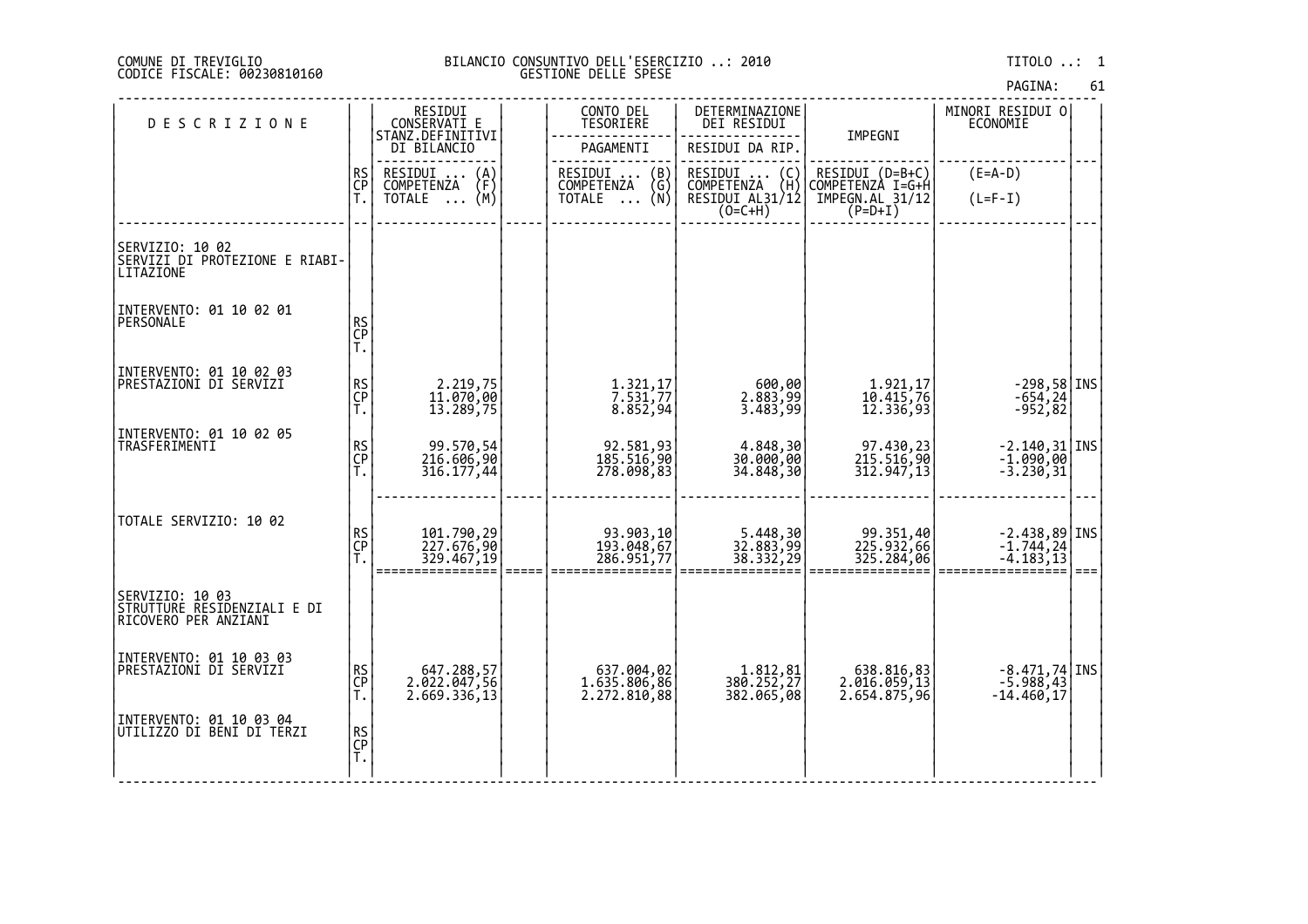### DI TREVIGLIO BILANCIO CONSUNTIVO DELL'ESERCIZIO ..: 2010 TITOLO ..: 1 FISCALE: 00230810160 GESTIONE DELLE SPESE

| <b>DESCRIZIONE</b>                                                               |                | RESIDUI<br>CONSERVATI E                          |                     | CONTO DEL<br>TESORIERE                 | DETERMINAZIONE<br>DEI RESIDUI                  |                                                                                                                                         | MINORI RESIDUI 0<br>ECONOMIE                                               |       |
|----------------------------------------------------------------------------------|----------------|--------------------------------------------------|---------------------|----------------------------------------|------------------------------------------------|-----------------------------------------------------------------------------------------------------------------------------------------|----------------------------------------------------------------------------|-------|
|                                                                                  |                | STANZ.DEFINITIVI<br>DI BILANCIO                  |                     | PAGAMENTI                              | RESIDUI DA RIP.                                | IMPEGNI                                                                                                                                 |                                                                            |       |
|                                                                                  | RS<br>CP<br>T. | RESIDUI<br>$\binom{A}{F}$<br><b>COMPETENZA</b>   |                     | RESIDUI  (B)<br>COMPETENZA (G)         | RESIDUI<br>$\binom{C}{H}$<br><b>COMPETENZA</b> | RESIDUI (D=B+C)<br>COMPETENZA I=G+H                                                                                                     | $(E=A-D)$                                                                  |       |
|                                                                                  |                | (M)<br><b>TOTALE</b><br>$\ldots$                 |                     | (Ñ)<br><b>TOTALE</b><br>$\cdots$       | RESIDUI AL31/12<br>$(0=C+H)$                   | $\texttt{\small \textsf{IMPEGN.AL}}\substack{\textsf{31/12}}\begin{smallmatrix} \textsf{5}\ \textsf{P} \textsf{=D+1} \end{smallmatrix}$ | $(L=F-I)$                                                                  |       |
|                                                                                  |                |                                                  |                     |                                        |                                                |                                                                                                                                         |                                                                            |       |
| TOTALE SERVIZIO: 10 03                                                           |                | 647.288,57                                       |                     | 637.004,02                             | 1.812,81                                       | 638.816,83                                                                                                                              | $-8.471,74$ INS                                                            |       |
|                                                                                  | RS<br>CP<br>T. | 2.022.047,56<br>2.669.336,13<br>================ | $=$ $=$ $=$ $=$ $=$ | 1.635.806,86<br>2.272.810,88           | 380.252,27<br>382.065,08                       | 2.016.059,13<br>2.654.875,96                                                                                                            | 5.988,43<br>14.460,17-                                                     | ∣ === |
| SERVIZIO: 10 04<br>ASSISTENZA, BENEFICENZA E<br>SERVIZI DIVERSI ALLA PERSONA     |                |                                                  |                     |                                        |                                                |                                                                                                                                         |                                                                            |       |
|                                                                                  |                |                                                  |                     |                                        |                                                |                                                                                                                                         |                                                                            |       |
| INTERVENTO: 01 10 04 01<br>PERSONALE                                             |                |                                                  |                     |                                        |                                                |                                                                                                                                         |                                                                            |       |
|                                                                                  | RS<br>CP<br>T. | 9.154,28<br>285.734,47<br>294.888,75             |                     | 5.832,14<br>274.141,34<br>279.973,48   | 8.675,52<br>8.675,52                           | 5.832,14<br>282.816,86<br>288.649,00                                                                                                    | $\begin{bmatrix} -3.322, 14 \\ -2.917, 61 \\ -6.239, 75 \end{bmatrix}$ TNS |       |
| INTERVENTO: 01 10 04 02<br> ACQUISTO DI BENI DI CONSUMO E<br> O DI MATERIE PRIME |                |                                                  |                     |                                        |                                                |                                                                                                                                         |                                                                            |       |
|                                                                                  | RS<br>CP<br>Ť. | 1.090,17<br>4.190,00<br>5.280,17                 |                     | 1.058,93<br>1.555,02<br>2.613,95       | 1.582,81<br>1.582,81                           | 1.058,93<br>3.137,83<br>$4.\overline{196},\overline{76}$                                                                                | $\begin{bmatrix} -31, 24 \\ -1.052, 17 \end{bmatrix}$ INS<br>$-1.083, 41$  |       |
| INTERVENTO: 01 10 04 03                                                          |                |                                                  |                     |                                        |                                                |                                                                                                                                         |                                                                            |       |
| PRESTAZIONI DI SERVIZI                                                           | RS<br>CP<br>T. | 652.702,76<br>1.490.566,70                       |                     | 584.470,62<br>1.048.056,52             | 54.555,60<br>96, 117.795                       | 639.026,22<br>1.465.852,48<br>2.104.878,70                                                                                              | -13.676,54 INS<br>-24.714,22<br>-38.390,76                                 |       |
|                                                                                  |                | 2.143.269,46                                     |                     | 1.632.527,14                           | 472.351,56                                     |                                                                                                                                         |                                                                            |       |
| INTERVENTO: 01 10 04 04<br>UTILIZZO DI BENI DI TERZI                             | RS<br>CP<br>T. | 24.089,00                                        |                     |                                        |                                                |                                                                                                                                         | $-12.881,45$ INS                                                           |       |
|                                                                                  |                | 78.506,56<br>56,595.50                           |                     | 76.773,28<br>76.773,28                 | 11.207,55<br>1.472,71<br>12.680,26             | 11.207,55<br>78.245,99<br>89.453,54                                                                                                     | $-260, 57$<br>-13.142,02                                                   |       |
| INTERVENTO: 01 10 04 05<br>TRASFERIMENTI                                         |                |                                                  |                     |                                        |                                                |                                                                                                                                         |                                                                            |       |
|                                                                                  | RS<br>CP<br>Ť. | 504.200,38<br>919.284,47<br>1.423.484,85         |                     | 356.821,13<br>542.709,03<br>899.530,16 | 85.568,17<br>297.503,51<br>383.071,68          | 442.389,30<br>840.212,54<br>1.282.601,84                                                                                                | -61.811,08 INS<br>-79.071,93<br>$-140.883,01$                              |       |
| INTERVENTO: 01 10 04 06                                                          |                |                                                  |                     |                                        |                                                |                                                                                                                                         |                                                                            |       |
| INTERESSI PASSIVI E ONERI FINA<br>NZIARI DIVERSI                                 | RS<br>CP<br>T. | 75.894,61<br>75.894,61                           |                     | 73.720,45<br>73.720,45                 |                                                | 73.720,45<br>73.720,45                                                                                                                  | $-2.174,16$<br>$-2.174,16$                                                 |       |
|                                                                                  |                |                                                  |                     |                                        |                                                |                                                                                                                                         |                                                                            |       |
| INTERVENTO: 01 10 04 07<br>IMPOSTE E TASSE                                       | RS<br>CP<br>T. | 3.523,28<br>23.107,78                            |                     | 1.894,11<br>20.422,31                  |                                                | 1.894,11<br>23.053,75<br>24.947,86                                                                                                      | $\begin{array}{c} -1.629,17   \text{INS} -54,03 \\ -1.683,20 \end{array}$  |       |
|                                                                                  |                | 26.631,06                                        |                     | 22.316,42                              | 2.631,44<br>2.631,44                           |                                                                                                                                         |                                                                            |       |
|                                                                                  |                |                                                  |                     |                                        |                                                |                                                                                                                                         |                                                                            |       |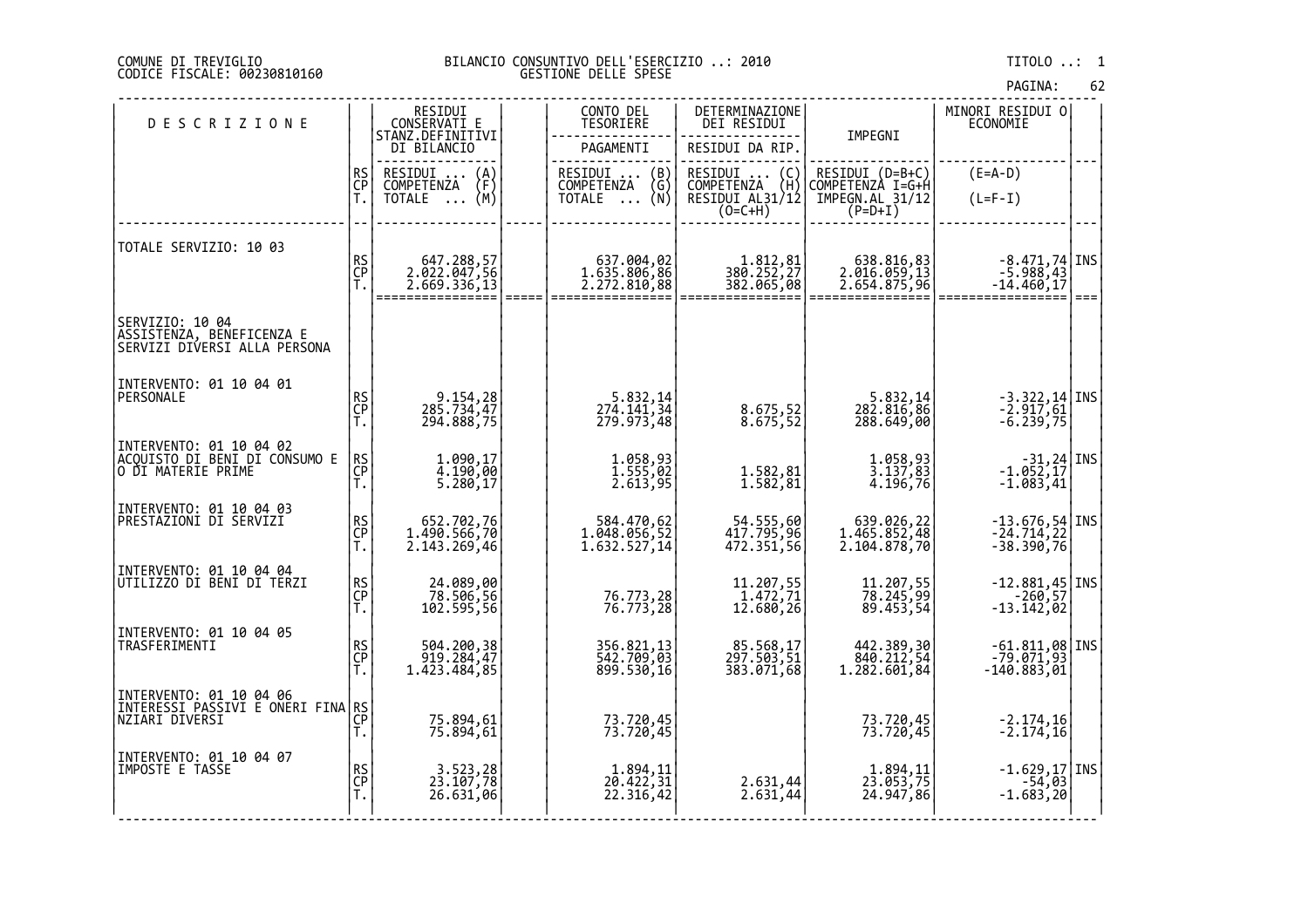### DI TREVIGLIO BILANCIO CONSUNTIVO DELL'ESERCIZIO ..: 2010 TITOLO ..: 1 FISCALE: 00230810160 GESTIONE DELLE SPESE

| <b>DESCRIZIONE</b>                                                          |                | RESIDUI<br>CONSERVATI E<br>STANZ.DEFINITIVI  |       | CONTO DEL<br><b>TESORIERE</b>               | DETERMINAZIONE<br>DEI RESIDUI                     |                                              | MINORI RESIDUI 0<br><b>ECONOMIE</b>                                    |      |
|-----------------------------------------------------------------------------|----------------|----------------------------------------------|-------|---------------------------------------------|---------------------------------------------------|----------------------------------------------|------------------------------------------------------------------------|------|
|                                                                             |                | DI BILANCIO                                  |       | PAGAMENTI                                   | RESIDUI DA RIP.                                   | IMPEGNI                                      |                                                                        |      |
|                                                                             | RS<br>CP       | RESIDUI<br>COMPETENZA<br>$\binom{A}{F}$      |       | RESIDUI<br>COMPETENZA<br>TOTALE             | RESIDUI  (C)<br>COMPETENZA (H)<br>RESIDUI AL31/12 | RESIDUI (D=B+C)<br>COMPETENZA I=G+H          | $(E=A-D)$                                                              |      |
|                                                                             | Ť.             | (M)<br><b>TOTALE</b><br>$\cdots$             |       | $\begin{pmatrix} B \\ G \\ N \end{pmatrix}$ | $(0=CHH)$                                         | IMPEGN.AL 31/12<br>(P=D+I)                   | $(L=F-I)$                                                              |      |
|                                                                             |                |                                              |       |                                             |                                                   |                                              |                                                                        |      |
| TOTALE SERVIZIO: 10 04                                                      |                |                                              |       |                                             |                                                   |                                              |                                                                        |      |
|                                                                             | RS<br>CP<br>T. | 1.194.759,87<br>2.877.284,59<br>4.072.044,46 |       | 950.076,93<br>2.037.377,95<br>2.987.454,88  | 151.331,32<br>729.661,95<br>880.993,27            | 1.101.408,25<br>2.767.039,90<br>3.868.448,15 | -93.351,62 INS<br>-110.244,69<br>-203.596,31                           |      |
|                                                                             |                |                                              | ====: |                                             |                                                   |                                              |                                                                        | $==$ |
| SERVIZIO: 10 05<br>SERVIZIO NECROSCOPICO E CIMI-<br>TERIALE                 |                |                                              |       |                                             |                                                   |                                              |                                                                        |      |
| INTERVENTO: 01 10 05 01<br>PERSONALE                                        |                |                                              |       |                                             |                                                   |                                              |                                                                        |      |
|                                                                             | RS<br>CP<br>T. | 10.168,41<br>187.405,00<br>197.573,41        |       | 3.682,57<br>174.010,39<br>177.692,96        | 8.055,41<br>8.055,41                              | 3.682,57<br>182.065,80<br>185.748,37         | -6.485,84 INS<br>-5.339,20<br>-11.825,04                               |      |
|                                                                             |                |                                              |       |                                             |                                                   |                                              |                                                                        |      |
| INTERVENTO: 01 10 05 02<br>ACQUISTO DI BENI DI CONSUMO E                    | RS<br>CP       | 7.201,54<br>16.400,00                        |       |                                             |                                                   |                                              | $\begin{bmatrix} 01 \\ -280 \\ 44 \end{bmatrix}$ INS                   |      |
| O DI MATERIE PRIME                                                          | T.             | 23.601,54                                    |       | 6.679,53<br>8.536,13<br>15.215,66           | 522,00<br>7.583,43<br>8.105,43                    | 7.201,53<br>16.119,56<br>23.321,09           | $-280,45$                                                              |      |
| INTERVENTO: 01 10 05 03                                                     |                |                                              |       |                                             |                                                   |                                              |                                                                        |      |
| PRESTAZIONI DI SERVIZI                                                      | RS<br>CP<br>T. | 45.209,88<br>84.037,28<br>129.247,16         |       | 40.772,26<br>33.718,20<br>74.490,46         | 4.422,83<br>21.560,78<br>25.983,61                | 45.195,09<br>55.278,98<br>100.474,07         | -14,79 INS<br>-28.758,30<br>-28.773,09                                 |      |
|                                                                             |                |                                              |       |                                             |                                                   |                                              |                                                                        |      |
| INTERVENTO: 01 10 05 05<br>TRASFERIMENTI                                    |                |                                              |       |                                             |                                                   |                                              |                                                                        |      |
|                                                                             | RS<br>CP<br>T. |                                              |       |                                             |                                                   |                                              |                                                                        |      |
|                                                                             |                |                                              |       |                                             |                                                   |                                              |                                                                        |      |
| INTERVENTO: 01 10 05 06<br>INTERESSI PASSIVI E ONERI FINA<br>NZIARI DIVERSI | RS<br>CP       |                                              |       |                                             |                                                   |                                              |                                                                        |      |
|                                                                             | Ť.             | 7.700,45<br>7.700,45                         |       | 7.700,45<br>7.700,45                        |                                                   | 7.700,45<br>7.700,45                         |                                                                        |      |
| INTERVENTO: 01 10 05 07<br>IMPOSTE E TASSE                                  |                |                                              |       |                                             |                                                   |                                              |                                                                        |      |
|                                                                             | RS<br>CP<br>T. | 4.659,27<br>15.219,51<br>19.878,78           |       | 931,89<br>11.099,71<br>12.031,60            | 4.117,14<br>4.117,14                              | 931,89<br>15.216,85<br>16.148,74             | $\begin{bmatrix} -3.727, 38 \\ -2, 66 \\ -3.730, 04 \end{bmatrix}$ INS |      |
|                                                                             |                |                                              |       |                                             |                                                   |                                              |                                                                        |      |
| TOTALE SERVIZIO: 10 05                                                      |                |                                              |       |                                             |                                                   |                                              |                                                                        |      |
|                                                                             | RS<br>CP       | 67.239,10<br>310.762,24                      |       | 52.066,25<br>235.064,88                     | 4.944,83<br>41.316,76                             | 57.011,08<br>276.381,64                      | $-10.228, 02$ INS<br>$-34.380, 60$                                     |      |
|                                                                             | Ť.             | 378.001,34                                   |       | 287.131,13                                  | 46.261,59                                         | 333.392,72                                   | $-44.608,62$                                                           | $==$ |
|                                                                             |                |                                              |       |                                             |                                                   |                                              |                                                                        |      |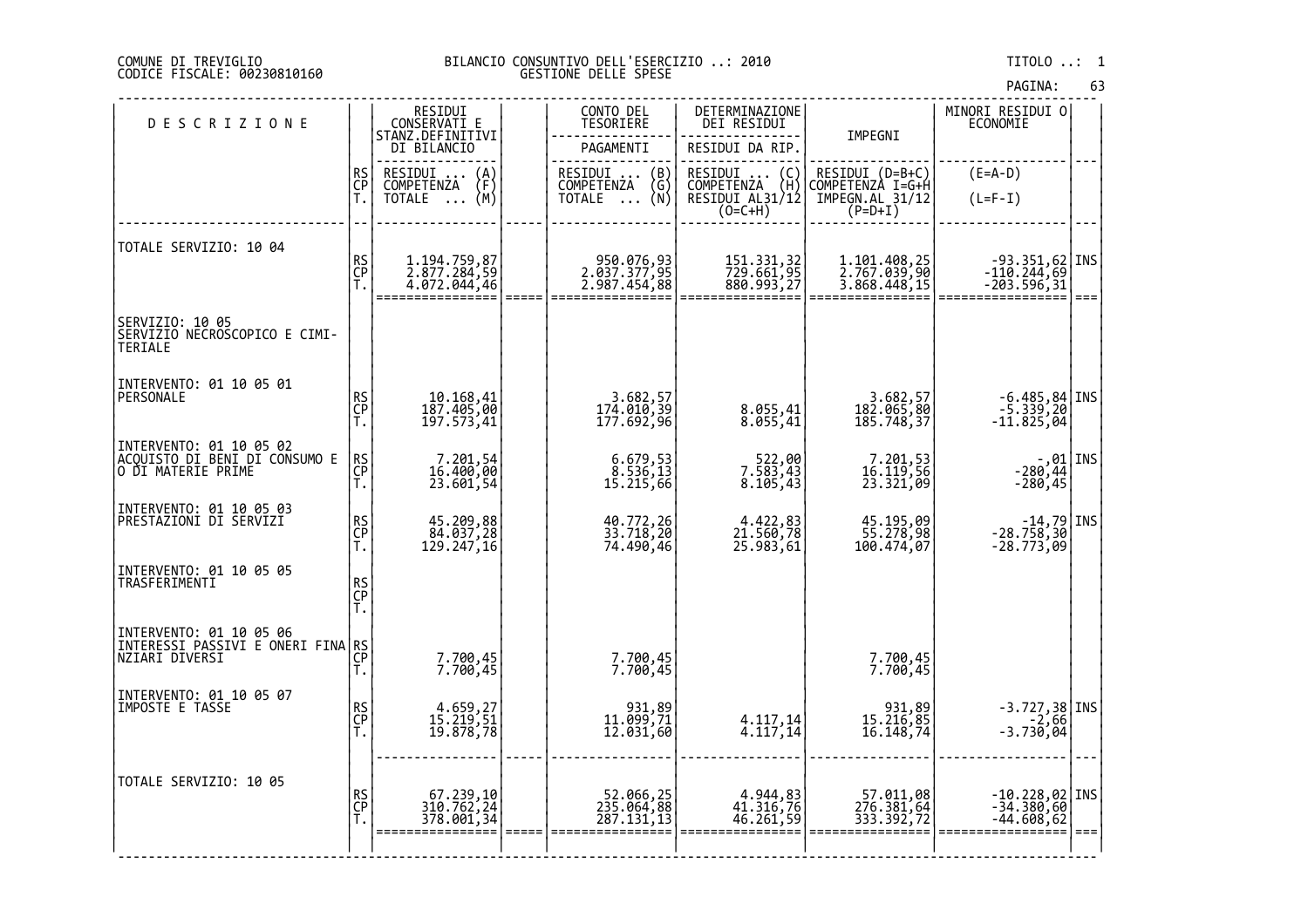| PAGINA: | 64 |
|---------|----|
|         |    |

| <b>DESCRIZIONE</b>  |            | RESIDUI<br>CONSERVATI E<br>STANZ.DEFINITIVI<br>DI BILANCIO                     | CONTO DEL<br>TESORIERE<br>PAGAMENTI                                            | <b>DETERMINAZIONE</b><br>DEI RESIDUI<br>RESIDUI DA RIP.             | IMPEGNI                                                           | MINORI RESIDUI O <br>ECONOMIE                        |  |
|---------------------|------------|--------------------------------------------------------------------------------|--------------------------------------------------------------------------------|---------------------------------------------------------------------|-------------------------------------------------------------------|------------------------------------------------------|--|
|                     | l RS<br>ÇP | RESIDUI<br>$\begin{pmatrix} A \\ F \\ M \end{pmatrix}$<br>COMPETENZA<br>TOTALE | $\begin{pmatrix} B \\ G \\ N \end{pmatrix}$<br>RESIDUI<br>COMPETENZA<br>TOTALE | RESIDUI<br>(C)<br>COMPETENZA<br>(H)<br>RESIDUI AL31/12<br>$(O=C+H)$ | RESIDUI (D=B+C)<br>COMPETENZÀ I=G+H<br>IMPEGN.AL 31/12<br>(P=D+I) | $(E=A-D)$<br>$(L=F-I)$                               |  |
| TOTALE FUNZIONE: 10 | RS<br>CP   | 2.283.090,22<br>$6.676.773,64$<br>8.959.863,86                                 | 1.941.802,57<br>5.021.367,50<br>6.963.170,07                                   | 187.038,54<br> 1.477.983,79<br> 1.665.022,33                        | 2.128.841, 11<br>6.499.351,29<br>8.628.192,40                     | $-154.249, 11$ TNS<br>$-177.422.35$<br>$-331.671.46$ |  |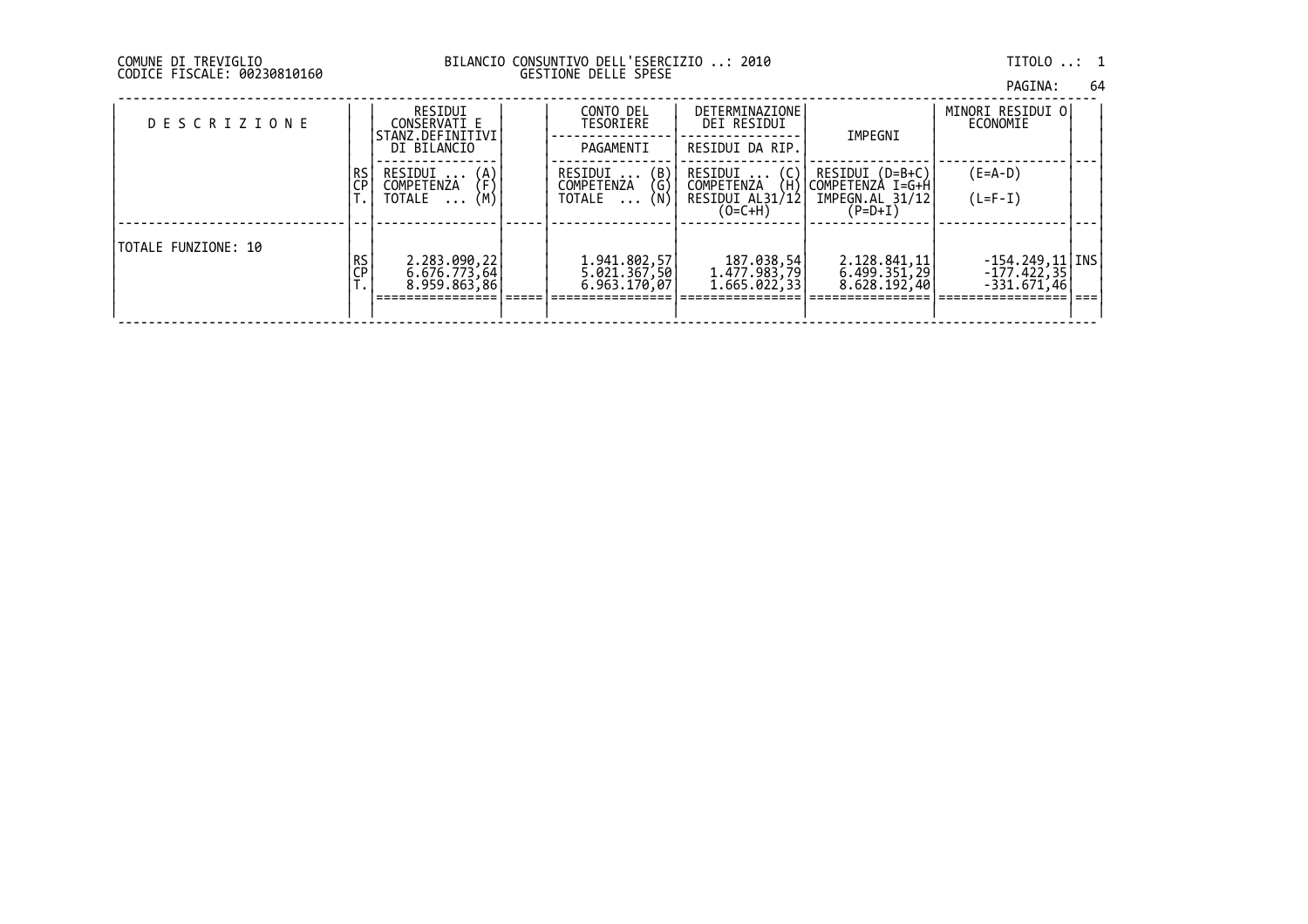# DI TREVIGLIO BILANCIO CONSUNTIVO DELL'ESERCIZIO ..: 2010 TITOLO ..: 1 FISCALE: 00230810160 GESTIONE DELLE SPESE

| <b>DESCRIZIONE</b>                                                               |                | RESIDUI<br>CONSERVATI E                 | CONTO DEL<br>TESORIERE                                          | DETERMINAZIONE<br>DEI RESIDUI                                  |                                     | MINORI RESIDUI 0<br><b>ECONOMIE</b> |  |
|----------------------------------------------------------------------------------|----------------|-----------------------------------------|-----------------------------------------------------------------|----------------------------------------------------------------|-------------------------------------|-------------------------------------|--|
|                                                                                  |                | STANZ.DEFINITIVI<br>DI BILANCIO         | PAGAMENTI                                                       | RESIDUI DA RIP.                                                | IMPEGNI                             |                                     |  |
|                                                                                  | RS<br>CP<br>T. | RESIDUI<br>$\binom{A}{F}$<br>COMPETENZA | RESIDUI<br>$\begin{pmatrix} B \\ G \end{pmatrix}$<br>COMPETENZA |                                                                | RESIDUI (D=B+C)<br>COMPETENZA I=G+H | $(E=A-D)$                           |  |
|                                                                                  |                | (M)<br>TOTALE                           | (N)<br><b>TOTALE</b><br>$\cdots$                                | RESIDUI  (C)<br>COMPETENZA (H)<br>RESIDUI AL31/12<br>$(0=C+H)$ | IMPEGN.AL 31/12<br>$(P=D+I)$        | $(L=F-I)$                           |  |
|                                                                                  |                |                                         |                                                                 |                                                                |                                     |                                     |  |
| FUNZIONE: 11<br> FUNZIONE NEL CAMPO DELLO<br>SVILUPPO ECONOMICO                  |                |                                         |                                                                 |                                                                |                                     |                                     |  |
| SERVIZIO: 11 02<br> FIERE, MERCATI E SERVIZI<br> CONNESSI                        |                |                                         |                                                                 |                                                                |                                     |                                     |  |
| INTERVENTO: 01 11 02 02<br> ACQUISTO DI BENI DI CONSUMO E<br> O DI MATERIE PRIME |                |                                         |                                                                 |                                                                |                                     |                                     |  |
|                                                                                  | RS<br>CP<br>T. | 200,00<br>200,00                        |                                                                 |                                                                |                                     | $-200,00$<br>$-200,00$              |  |
| INTERVENTO: 01 11 02 03                                                          |                |                                         |                                                                 |                                                                |                                     |                                     |  |
| PRESTAZIONI DI SERVIZI                                                           | RS<br>CP<br>T. | 12.926,98<br>70.600,00<br>83.526,98     | 12.327,67<br>40.648,85<br>52.976,52                             | 599, 31<br>23.914, 44<br>24.513, 75                            | 12.926,98<br>64.563,29<br>77.490,27 | -6.036,71<br>-6.036,71              |  |
| INTERVENTO: 01 11 02 05                                                          |                |                                         |                                                                 |                                                                |                                     |                                     |  |
| TRASFERIMENTI                                                                    | RS<br>CP<br>T. | 10.000,00<br>10.000,00<br>20.000,00     | 10.000,00<br>10.000,00                                          | 10.000,00<br>10.000,00                                         | 10.000,00<br>10.000,00<br>20.000,00 |                                     |  |
|                                                                                  |                |                                         |                                                                 |                                                                |                                     |                                     |  |
| TOTALE SERVIZIO: 11 02                                                           |                |                                         |                                                                 |                                                                |                                     |                                     |  |
|                                                                                  | RS<br>CP<br>T. | 22.926,98<br>80.800,00<br>103.726,98    | 22.327,67<br>40.648,85<br>62.976,52                             | 599, 31<br>33.914, 44<br>34.513, 75                            | 22.926,98<br>74.563,29<br>97.490,27 | $-6.236,71$<br>$-6.236,71$          |  |
|                                                                                  |                |                                         |                                                                 |                                                                |                                     |                                     |  |
| SERVIZIO: 11 05<br>SERVIZI RELATIVI AL COMMERCIO                                 |                |                                         |                                                                 |                                                                |                                     |                                     |  |
|                                                                                  |                |                                         |                                                                 |                                                                |                                     |                                     |  |
| INTERVENTO: 01 11 05 03<br> PRESTAZIONI DI SERVIZI                               |                |                                         |                                                                 |                                                                |                                     |                                     |  |
|                                                                                  | RS<br>CP<br>T. | 14.300,00<br>14.300,00                  |                                                                 | 13.800,00<br>13.800,00                                         | 13.800,00<br>13.800,00              | -500,00<br>500,00                   |  |
|                                                                                  |                |                                         |                                                                 |                                                                |                                     |                                     |  |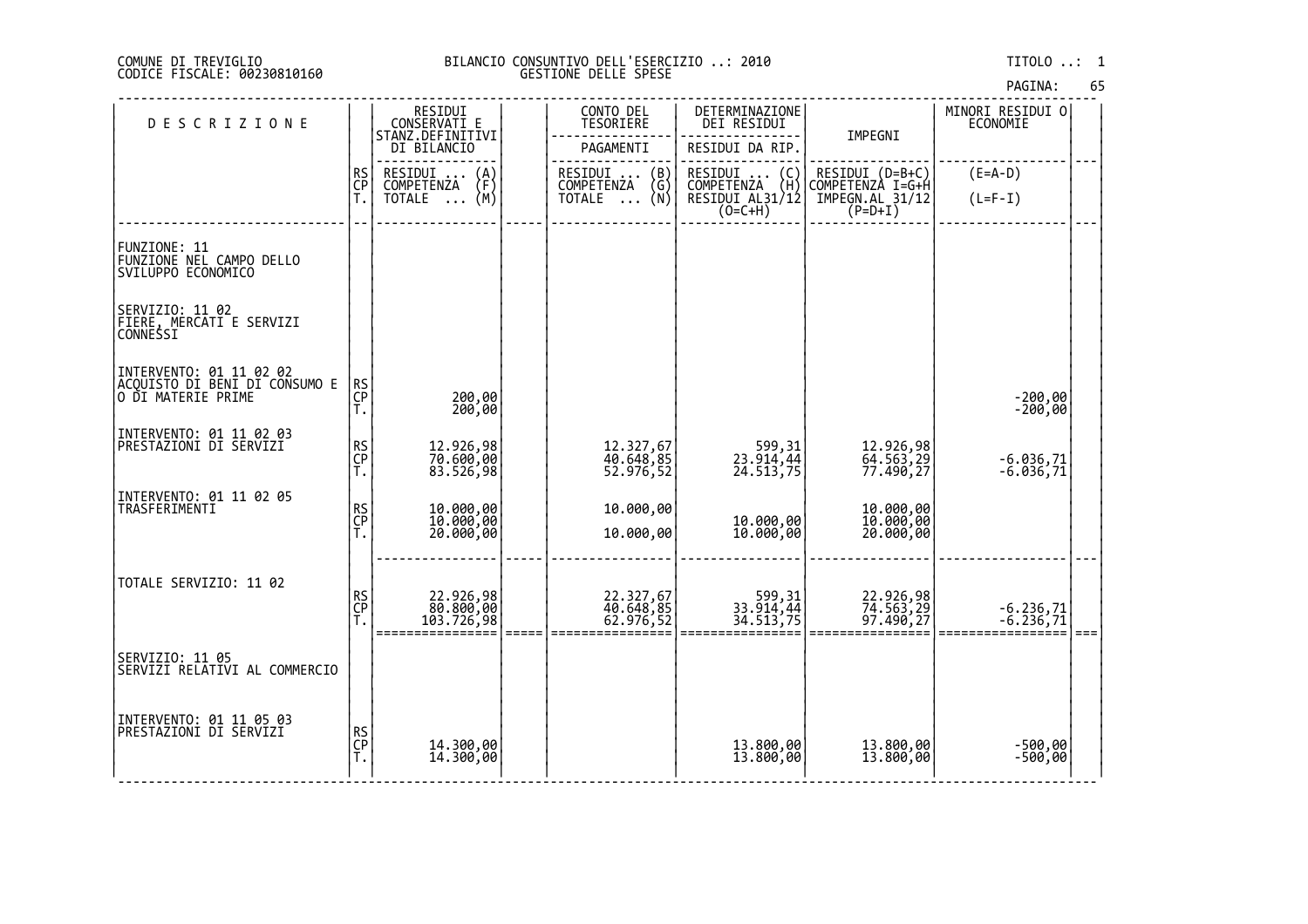# DI TREVIGLIO BILANCIO CONSUNTIVO DELL'ESERCIZIO ..: 2010 TITOLO ..: 1 FISCALE: 00230810160 GESTIONE DELLE SPESE

| <b>DESCRIZIONE</b>                                              |                | RESIDUI<br>CONSERVATI E                        | CONTO DEL<br>TESORIERE                | DETERMINAZIONE<br>DEI RESIDUI                                                        | IMPEGNI                                                                                                                                 | MINORI RESIDUI 0<br>ECONOMIE             |  |
|-----------------------------------------------------------------|----------------|------------------------------------------------|---------------------------------------|--------------------------------------------------------------------------------------|-----------------------------------------------------------------------------------------------------------------------------------------|------------------------------------------|--|
|                                                                 |                | STANZ.DEFINITIVI<br>DI BILANCIO                | PAGAMENTI                             | RESIDUI DA RIP.                                                                      |                                                                                                                                         |                                          |  |
|                                                                 | RS<br>CP<br>T. | RESIDUI<br>$\binom{A}{F}$<br><b>COMPETENZA</b> | RESIDUI  (B)<br>COMPETENZA (G)        | RESIDUI<br>COMPETENZA<br>$\left(\begin{smallmatrix} C \\ H \end{smallmatrix}\right)$ | RESIDUI (D=B+C)<br>COMPETENZA I=G+H                                                                                                     | $(E=A-D)$                                |  |
|                                                                 |                | (M)<br><b>TOTALE</b><br>$\ddots$               | (Ñ)<br><b>TOTALE</b><br>$\cdots$      | RESIDUI AL31/12<br>(O=C+H)                                                           | $\texttt{\small \textsf{IMPEGN.AL}}\substack{\textsf{31/12}}\begin{smallmatrix} \textsf{5}\ \textsf{P} \textsf{=D+1} \end{smallmatrix}$ | $(L=F-I)$                                |  |
|                                                                 |                |                                                |                                       |                                                                                      |                                                                                                                                         |                                          |  |
| INTERVENTO: 01 11 05 05<br>TRASFERIMENTI                        | RS<br>CP<br>T. |                                                |                                       |                                                                                      |                                                                                                                                         |                                          |  |
|                                                                 |                |                                                |                                       |                                                                                      |                                                                                                                                         |                                          |  |
| TOTALE SERVIZIO: 11 05                                          |                |                                                |                                       |                                                                                      |                                                                                                                                         |                                          |  |
|                                                                 | RS<br>CP<br>T. |                                                |                                       |                                                                                      |                                                                                                                                         |                                          |  |
|                                                                 |                | 14.300,00<br>14.300,00                         |                                       | 13.800,00<br>13.800,00                                                               | 13.800,00<br>13.800,00                                                                                                                  | -500,00<br>-500,00                       |  |
| SERVIZIO: 11 06<br> SERVIZI RELATIVI ALL'ARTIGIA-<br> NATO      |                |                                                |                                       |                                                                                      |                                                                                                                                         |                                          |  |
| INTERVENTO: 01 11 06 05                                         |                |                                                |                                       |                                                                                      |                                                                                                                                         |                                          |  |
| TRASFERIMENTI                                                   | RS<br>CP<br>T. |                                                |                                       |                                                                                      |                                                                                                                                         |                                          |  |
| INTERVENTO: 01 11 06 06<br>INTERESSI PASSIVI E ONERI FINA RS    |                |                                                |                                       |                                                                                      |                                                                                                                                         |                                          |  |
| NZIARI DIVERSI                                                  | CP             | 122.645,52<br>122.645,52                       | 118.473,52<br>118.473,52              |                                                                                      | 118.473,52<br>118.473,52                                                                                                                | $-4.172,00$<br>$-4.172,00$               |  |
|                                                                 | Ť.             |                                                |                                       |                                                                                      |                                                                                                                                         |                                          |  |
| TOTALE SERVIZIO: 11 06                                          |                |                                                |                                       |                                                                                      |                                                                                                                                         |                                          |  |
|                                                                 | RS<br>CP<br>T. | 122.645,52<br>122.645,52                       | 118.473,52<br>118.473,52              |                                                                                      | 118.473,52<br>118.473,52                                                                                                                | $-4.172,00$<br>$-4.172,00$               |  |
|                                                                 |                |                                                |                                       |                                                                                      |                                                                                                                                         |                                          |  |
| SERVIZIO: 11 07<br>SERVIZI RELATIVI ALL'AGRICOL-<br><b>TURA</b> |                |                                                |                                       |                                                                                      |                                                                                                                                         |                                          |  |
| INTERVENTO: 01 11 07 01<br> PERSONALE                           |                |                                                |                                       |                                                                                      |                                                                                                                                         |                                          |  |
|                                                                 | RS<br>CP<br>T. | 625,58<br>31.553,82<br>32.179,40               | 293, 32<br>28. 342, 15<br>28. 635, 47 | 1.153,80<br>1.153,80                                                                 | 293,32<br>29.495,95<br>29.789,27                                                                                                        | -332, 26 INS<br>-2.057, 87<br>-2.390, 13 |  |
|                                                                 |                |                                                |                                       |                                                                                      |                                                                                                                                         |                                          |  |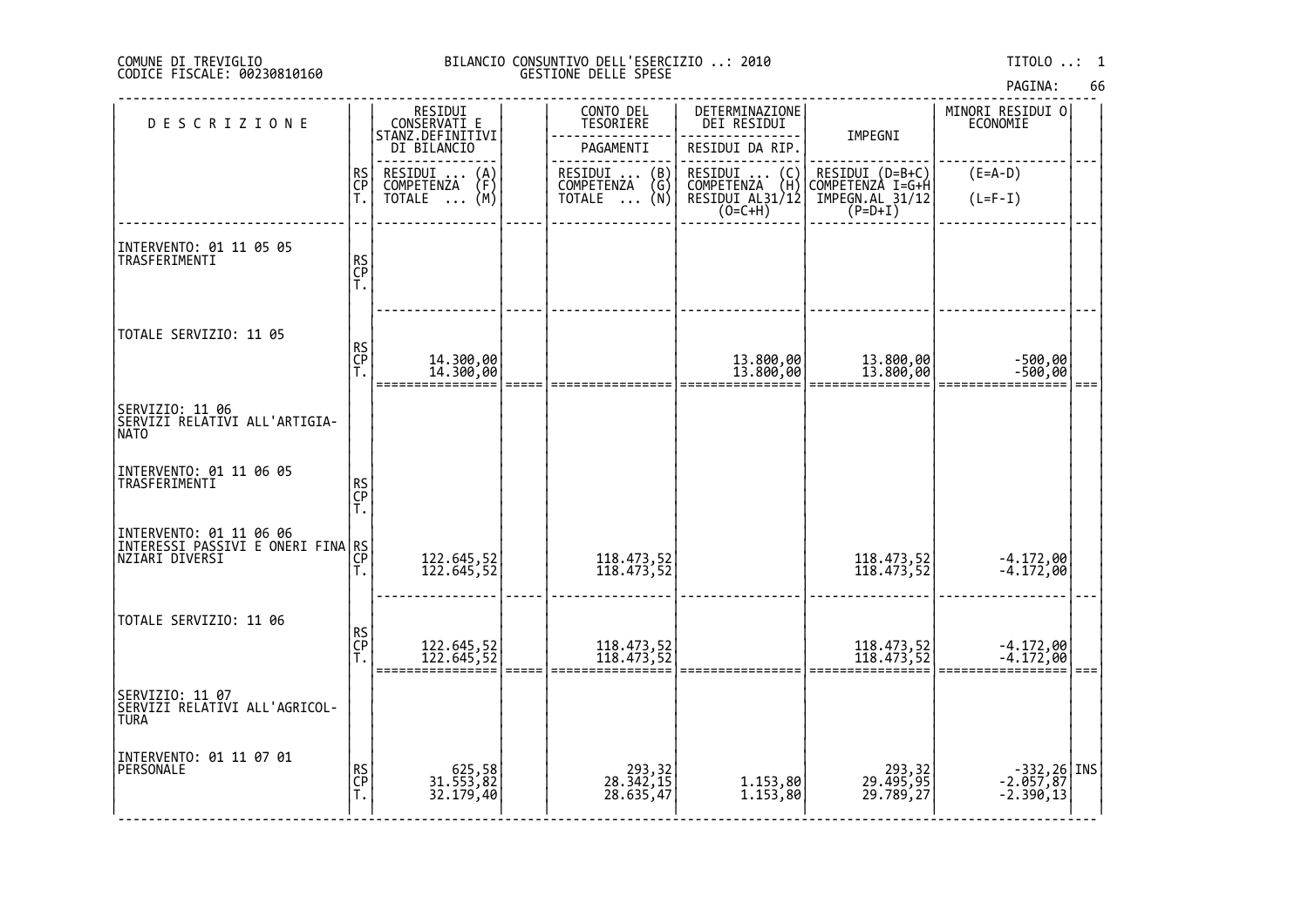| PAGINA: | 67 |
|---------|----|

| <b>DESCRIZIONE</b>                                                             |                | RESIDUI<br>CONSERVATI E<br>STANZ.DEFINITIVI | CONTO DEL<br><b>TESORIERE</b>                                                    | DETERMINAZIONE<br><b>DEI RESIDUI</b>                                               | IMPEGNI                               | MINORI RESIDUI O<br><b>ECONOMIE</b>           |  |
|--------------------------------------------------------------------------------|----------------|---------------------------------------------|----------------------------------------------------------------------------------|------------------------------------------------------------------------------------|---------------------------------------|-----------------------------------------------|--|
|                                                                                |                | DI BILANCIO                                 | PAGAMENTI                                                                        | RESIDUI DA RIP.                                                                    |                                       |                                               |  |
|                                                                                | RS<br>CP<br>T. | RESIDUI<br>$\binom{A}{F}$<br>COMPETENZA     | RESIDUI<br>$\begin{pmatrix} B \\ G \\ N \end{pmatrix}$<br>$\cdots$<br>COMPETENZA | RESIDUI<br>$\begin{pmatrix} 0 \\ H \end{pmatrix}$<br>$\cdots$<br><b>COMPETENZA</b> | $RESIDUI (D=B+C)$<br>COMPETENZA I=G+H | $(E=A-D)$                                     |  |
|                                                                                |                | (M)<br><b>TOTALE</b><br>$\cdot$             | <b>TOTALE</b><br>$\cdots$                                                        | RESIDUI AL31/12<br>$(0=C+H)$                                                       | IMPEGN.AL 31/12<br>$(P=D+I)$          | $(L=F-I)$                                     |  |
| INTERVENTO: 01 11 07 02<br>ACQUISTO DI BENI DI CÓNSUMO E<br>O DI MATERIE PRIME | RS<br>CP<br>T. | 7.178,60<br> 9.500,00<br>16.678,60          | 1.351,52<br>2.942,58<br>4.294,10                                                 | 5.827,08<br>6.148,81<br>11.975,89                                                  | 7.178,60<br> 9.091,39<br> 16.269,99   | $-408,61$<br>$-408,61$                        |  |
| INTERVENTO: 01 11 07 03<br><b>PRESTAZIONI DI SERVIZI</b>                       | RS<br>CP<br>T. | 895,32<br>3.900,00<br>4.795,32              | 895,32<br>2.758,91<br>3.654, 23                                                  | 1.078,79<br>1.078,79                                                               | 895,32<br>3.837,70<br>4.733,02        | $-62,30$<br>$-62,30$                          |  |
| INTERVENTO: 01 11 07 06<br>INTERESSI PASSIVI È ONËRI FINA RS<br>NZIARI DIVERSI | Ť.             | 3.873, 22<br>7.146, 72<br>11.019,94         | 7.146,72<br>7.146, 72                                                            | 3.873,22<br>3.873,22                                                               | 3.873, 22<br>7.146, 72<br>11.019,94   |                                               |  |
| INTERVENTO: 01 11 07 07<br>IMPOSTE E TASSE                                     | RS<br>CP<br>T. | 111,86<br>36.344,67<br>36.456,53            | 111,86<br>6.451,81<br>6.563,67                                                   | 29.864,51<br>29.864,51                                                             | 111,86<br>36.316,32<br>36.428,18      | $-28,35$<br>$-28,35$                          |  |
| TOTALE SERVIZIO: 11 07                                                         | RS<br>CP<br>T. | 12.684,58<br>88.445,21<br>101.129,79        | 2.652,02<br>47.642,17<br>50.294,19                                               | 9.700,30<br>38.245,91<br>47.946,21                                                 | 12.352,32<br>85.888,08<br>98.240,40   | $-332,26$ INS<br>-2.557,13<br>$-2.889,39$     |  |
| TOTALE FUNZIONE: 11                                                            | RS<br>CP<br>T. | 35.611,56<br>306.190,73<br>341.802,29       | 24.979,69<br>206.764,54<br>231.744,23                                            | 10.299,61<br>85.960,35<br>96.259,96                                                | 35.279,30<br>292.724,89<br>328.004,19 | $-332,26$ INS<br>$-13.465,84$<br>$-13.798,10$ |  |
|                                                                                |                |                                             |                                                                                  |                                                                                    |                                       |                                               |  |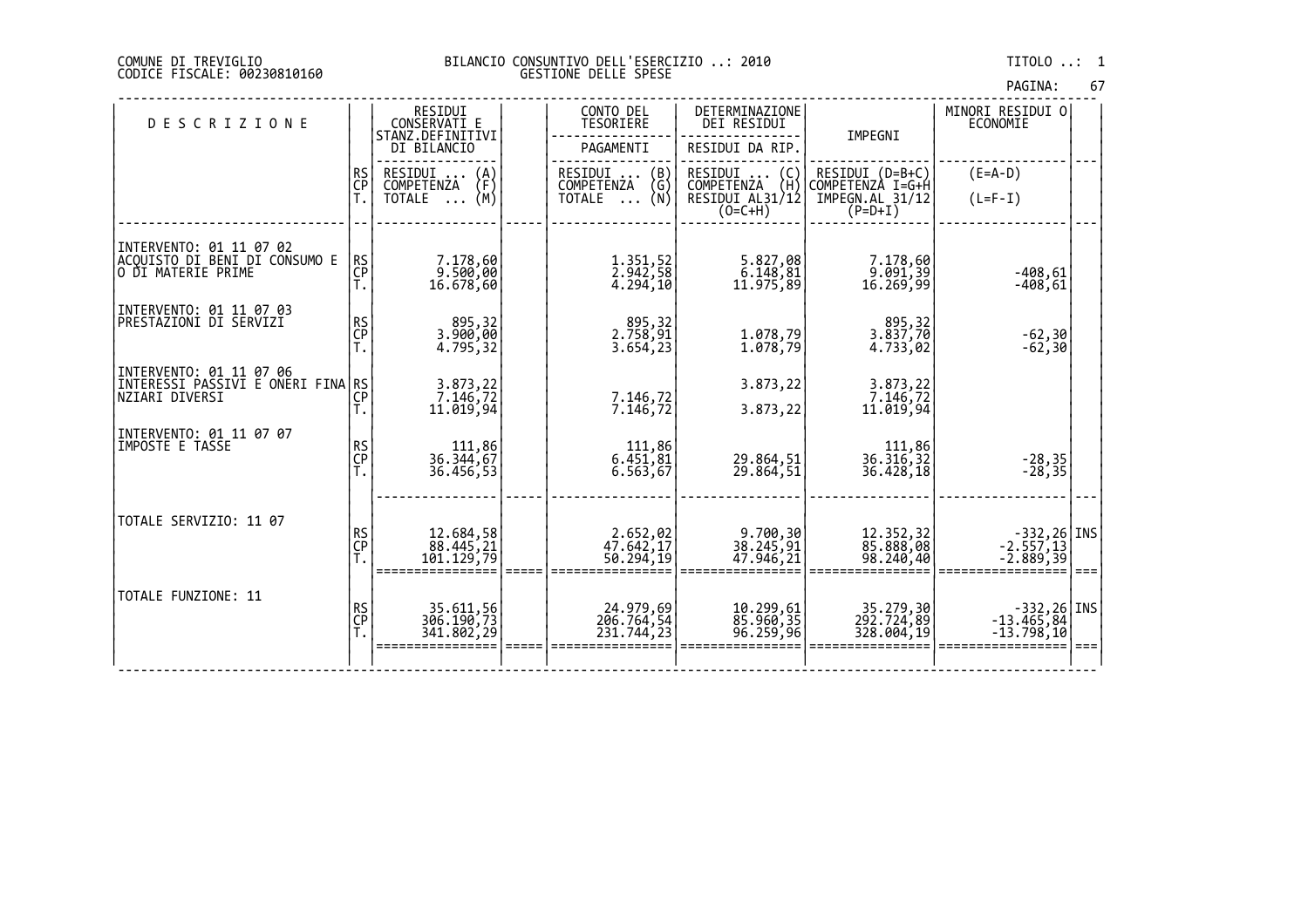# DI TREVIGLIO BILANCIO CONSUNTIVO DELL'ESERCIZIO ..: 2010 TITOLO ..: 1 FISCALE: 00230810160 GESTIONE DELLE SPESE

| <b>DESCRIZIONE</b>                                                                        |                | RESIDUI<br>CONSERVATI E                                       | CONTO DEL<br>TESORIERE                       | DETERMINAZIONE<br>DEI RESIDUI                                                                                   |                                              | MINORI RESIDUI 0<br>ECONOMIE                                                  |  |
|-------------------------------------------------------------------------------------------|----------------|---------------------------------------------------------------|----------------------------------------------|-----------------------------------------------------------------------------------------------------------------|----------------------------------------------|-------------------------------------------------------------------------------|--|
|                                                                                           |                | STANZ.DEFINITIVI<br>DI BILANCIO                               | PAGAMENTI                                    | RESIDUI DA RIP.                                                                                                 | IMPEGNI                                      |                                                                               |  |
|                                                                                           | RS<br>CP       | RESIDUI<br>COMPETENZA<br>$\binom{A}{F}$                       | RESIDUI  (B)<br>COMPETENZA (G)               | RESIDUI<br>$\left\{ \begin{smallmatrix} \mathsf{C}\ \mathsf{H} \end{smallmatrix} \right\}$<br><b>COMPETENZA</b> | RESIDUI (D=B+C)<br>COMPETENZA I=G+H          | $(E=A-D)$                                                                     |  |
|                                                                                           | Ť.             | $\overline{NOTALE} \dots (M)$                                 | ∖Ñ)<br>TOTALE                                | RESIDUI AL31/12<br>$(0=C+H)$                                                                                    | IMPEGN.AL 31/12<br>(P=D+I)                   | $(L=F-I)$                                                                     |  |
| RIASSUNTO DEL TITOLO: 1<br>SPESE CORRENTI                                                 |                |                                                               |                                              |                                                                                                                 |                                              |                                                                               |  |
| FUNZIONE: 01<br>FŬNZIONI GENERALI DI AMM.NE,<br>DI GESTIONE E DI CONTROLLO                | RS<br>CP<br>Ť. | 1.305.503,01<br>6.802.627,35<br>8.108.130,36                  | 1.032.202,63<br>5.062.412,76<br>6.094.615,39 | 208.008,44<br>1.100.445,18<br>1.308.453,62                                                                      | 1.240.211,07<br>6.162.857,94<br>7.403.069,01 | $-65.291,94$ INS<br>$-639.769,41$<br>$-705.061,35$                            |  |
| FUNZIONE: 02<br>FUNZIONI RELATIVE ALLA<br>GIUSTIZIA                                       | RS<br>CP<br>Ť. | 15.500,39<br>61.298,89<br>76.799,28                           | 13.174,00<br>43.997,64<br>57.171,64          | 2.326,39<br>14.769,73<br>17.096,12                                                                              | 15.500,39<br>58.767,37<br>74.267,76          | $-2.531,52$<br>$-2.531,52$                                                    |  |
| FUNZIONE: 03<br>POLIZIA LOCALE                                                            | RS<br>CP<br>T. | 214.526,95<br>1.437.553,47<br>1.652.080,42                    | 146.456,87<br>1.189.471,01<br>1.335.927,88   | 64.566,20<br>226.674,11<br>291.240,31                                                                           | 211.023,07<br>1.416.145,12<br>1.627.168,19   | $-3.503,88$ INS<br>$-21.408,35$<br>$-24.912,23$                               |  |
| FUNZIONE: 04<br>ISTRUZIONE PUBBLICA                                                       | RS<br>CP<br>T. | 456.181,81<br>1.865.084,04<br>2.321.265,85                    | 308.845,76<br>1.461.040,20<br>1.769.885,96   | 121.342,76<br>369.962,49<br>491.305,25                                                                          | 430.188,52<br>1.831.002,69<br>2.261.191,21   | $-25.993, 29$ TNS<br>$-34.081, 35$<br>$-60.074,64$                            |  |
| FUNZIONE: 05<br> EUNZIONI RELATIVE ALLA CULTURA RS <br> CUNZIONI RELATIVE ALLA CULTURA CP | T.             | 307.593,43<br>1.342.191,64<br>1.649.785,07                    | 219.569,78<br>1.179.133,44<br>1.398.703,22   | 63.277,81<br>131.405,10<br>194.682,91                                                                           | 282.847,59<br>1.310.538,54<br>1.593.386,13   | $-24.745,84$ INS<br>$-31.653,10$<br>$-56.398,94$                              |  |
| FUNZIONE: 06<br>FUNZIONI NEL SETTORE SPORTIVO<br>E RICREATIVO                             | RS<br>CP<br>Ť. | 220.529,44<br>$1.\overline{045}.\overline{599},\overline{71}$ | 191.806,22<br>589.366,19<br>781.172,41       | 25.781,88<br> 187.174,07<br> 212.955,95                                                                         | 217.588,10<br>994.128, 36                    | $\begin{bmatrix} -2.941, 34 \\ -48.530, 01 \end{bmatrix}$ INS<br>$-51.471,35$ |  |
| FUNZIONE: 07<br>FŪNZĪŎNĪ NĚL CAMPO TURISTICO                                              | RS<br>CP<br>T. | 25.000,00<br>25.000,00                                        | 25.000,00<br>25.000,00                       |                                                                                                                 | 25.000,00<br>25.000,00                       |                                                                               |  |
| FUNZIONE: 08<br>FUNZIONI NEL CAMPO DELLA<br>VIABILITA' E DEI TRASPORTI                    | RS<br>CP<br>Ť. | 105.418,39<br>1.095.718,47<br>1.201.136,86                    | 103.584,96<br>904.980,94<br>1.008.565,90     | 1.455,63<br>132.183,43<br>133.639,06                                                                            | 105.040,59<br>1.037.164,37<br>1.142.204,96   | $-377,80$ INS<br>$-58.554,10$<br>$-58.931,90$                                 |  |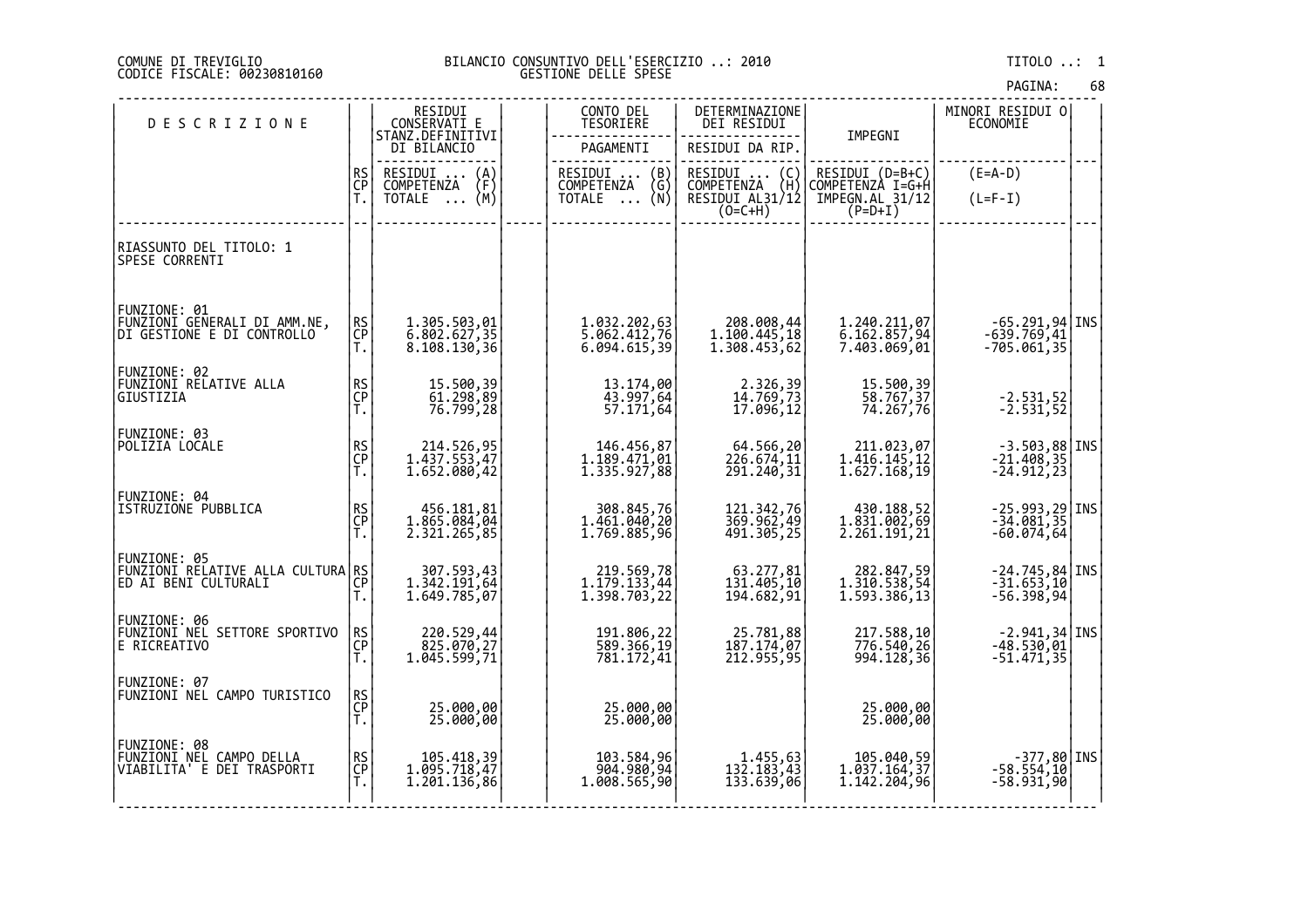| PAGINA: | 69 |
|---------|----|
|         |    |

| <b>DESCRIZIONE</b>                                                      |                 | RESIDUI<br>CONSERVATI E<br>STANZ.DEFINITIVI<br>DI BILANCIO       | CONTO DEL<br>TESORIERE<br>PAGAMENTI                                                               | DETERMINAZIONE<br>DEI RESIDUI<br>RESIDUI DA RIP.                    | IMPEGNI                                                               | MINORI RESIDUI O <br>ECONOMIE                               |  |
|-------------------------------------------------------------------------|-----------------|------------------------------------------------------------------|---------------------------------------------------------------------------------------------------|---------------------------------------------------------------------|-----------------------------------------------------------------------|-------------------------------------------------------------|--|
|                                                                         | RS<br><b>CP</b> | RESIDUI<br>(A)<br>(F∖<br>COMPETENZA<br>(M)<br>TOTALE<br>$\cdots$ | $\begin{array}{c} \text{(B)} \\ \text{(G)} \end{array}$<br>RESIDUI<br>COMPETENZA<br>(N)<br>TOTALE | RESIDUI<br>(C)<br>ζHΣ<br>COMPETENZA<br>RESIDUI AL31/12<br>$(O=C+H)$ | $RESIDUI (D=B+C)$<br>COMPETENZÀ I=G+H<br>IMPEGN.AL 31/12<br>$(P=D+I)$ | $(E=A-D)$<br>$(L=F-I)$                                      |  |
| FUNZIONE: 09<br>FUNZIONI RIGUARDANTI IL TERRI- RS<br>TORIO E L'AMBIENTE | <b>CP</b>       | 1.324.949,56<br>5.683.954,58<br>7.008.904,14                     | 1.060.968,32<br>3.877.232,05<br>4.938.200,37                                                      | 88.115,59<br>1.718.813,18<br>1.806.928,77                           | 1.149.083,91<br>5.596.045,23<br>6.745.129,14                          | $-175.865,65$   INS<br>$-87.909, 35$<br>$-263.775,00$       |  |
| FUNZIONE: 10<br><b>FUNZIONI NEL SETTORE SOCIALE</b>                     | <b>RS</b><br>CP | 2.283.090, 22<br>6.676.773,64<br>8.959.863,86                    | 1.941.802,57<br>5.021.367,50<br>6.963.170.07                                                      | 187.038,54<br>1.477.983,79<br>1.665.022,33                          | 2.128.841,11<br>6.499.351,29<br>8.628.192,40                          | $-154.249, 11$ TNS<br>$-177.422,35$<br>$-331.671,46$        |  |
| FUNZIONE: 11<br>FUNZIONE NEL CAMPO DELLO<br>SVILUPPO ECONOMICO          | $R$ S<br>CP     | 35.611,56<br>306.190,73<br>341.802,29                            | 24.979,69<br>206.764,54<br>231.744,23                                                             | 10.299,61<br>85.960,35<br>96.259,96                                 | 35,279,30<br>292.724,89<br>328.004,19                                 | $-332,26$ [INS]<br>$-13.465,84$<br>$-13.798,10$             |  |
| TOTALE TITOLO: 1                                                        | <b>RS</b><br>CP | 6.268.904,76<br>26.121.463,08<br>32.390.367,84                   | 5.043.390,80<br>19.560.766,27<br>24.604.157,07                                                    | 772.212,85<br>5.445.371,43<br>6.217.584,28                          | 5.815.603,65<br>25.006.137,70<br>30.821.741,35                        | $-453.301, 11$   INS <br>$-1.115.325,38$<br>$-1.568.626,49$ |  |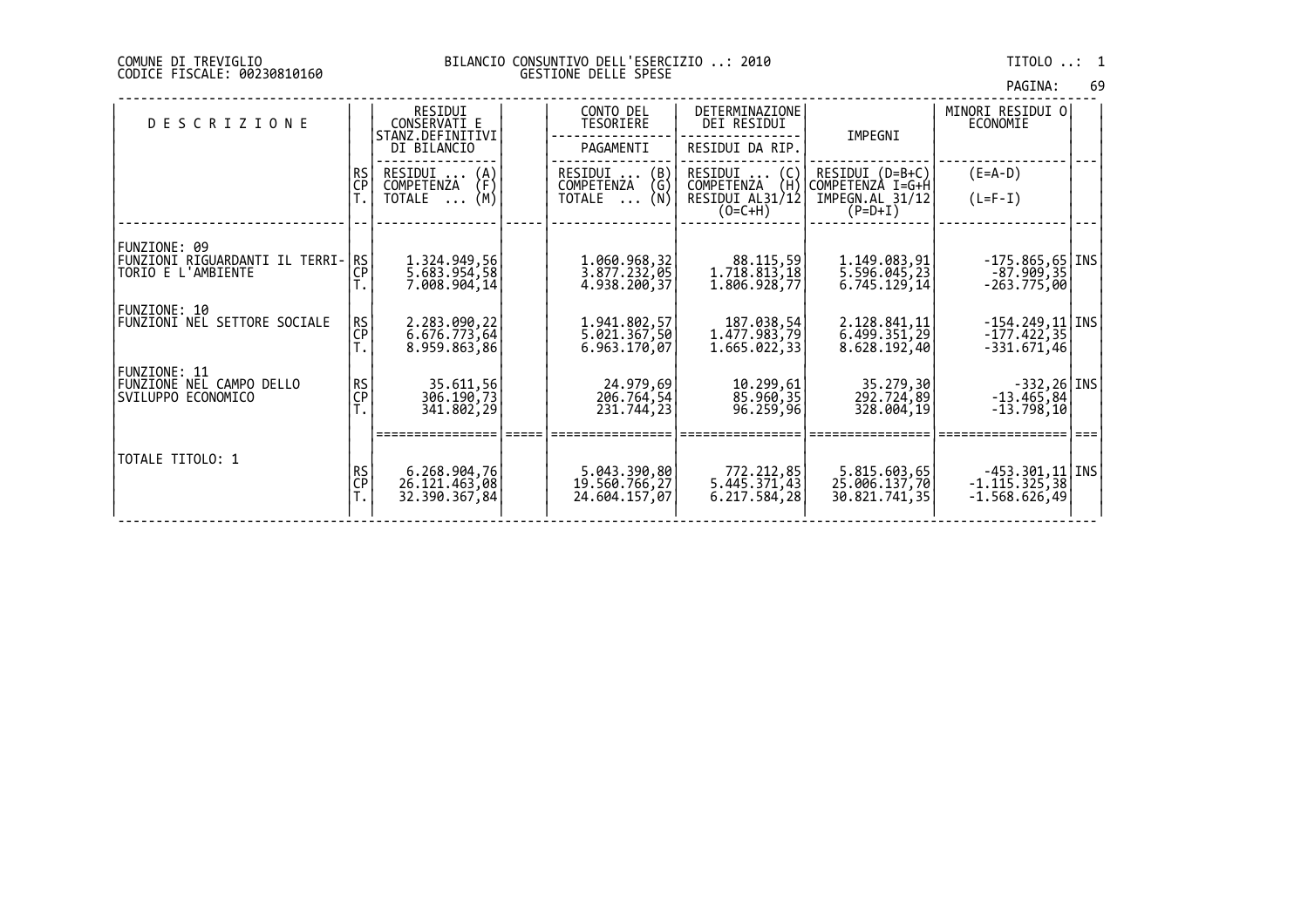|  | PAGINA: |  | 70 |
|--|---------|--|----|
|  |         |  |    |

| <b>DESCRIZIONE</b>                                                                                                       |                | RESIDUI<br>CONSERVATI E                 | CONTO DEL<br>TESORIERE                                               | DETERMINAZIONE<br>DEI RESIDUI                                                        |                                                                                              | MINORI RESIDUI O<br>ECONOMIE                                  |      |
|--------------------------------------------------------------------------------------------------------------------------|----------------|-----------------------------------------|----------------------------------------------------------------------|--------------------------------------------------------------------------------------|----------------------------------------------------------------------------------------------|---------------------------------------------------------------|------|
|                                                                                                                          |                | STANZ.DEFINITIVI<br>DI BILANCIO         | PAGAMENTI                                                            | RESIDUI DA RIP.                                                                      | IMPEGNI                                                                                      |                                                               |      |
|                                                                                                                          | RS<br>CP<br>T. | RESIDUI<br>$\binom{A}{F}$<br>COMPETENZA | $\binom{B}{G}$<br>RESIDUI .<br>COMPETENZA                            | RESIDUI<br>COMPETENZA<br>$\left(\begin{smallmatrix} 0 \\ H \end{smallmatrix}\right)$ | RESIDUI (D=B+C)<br>COMPETENZA I=G+H                                                          | $(E=A-D)$                                                     |      |
|                                                                                                                          |                | (M)<br>TOTALE                           | (Ñ)<br>TOTALE                                                        | RESIDUI AL31/12<br>$(0=C+H)$                                                         | $\texttt{\small \textsf{IMPEGN.AL}}\texttt{31/12} \newline \texttt{\small \textsf{(P=D+I)}}$ | $(L=F-I)$                                                     |      |
|                                                                                                                          |                |                                         |                                                                      |                                                                                      |                                                                                              |                                                               |      |
| TITOLO: 2<br>SPESE IN CONTO CAPITALE                                                                                     |                |                                         |                                                                      |                                                                                      |                                                                                              |                                                               |      |
| FUNZIONE: 01<br>FUNZIONI GENERALI DI AMM.NE,<br>DI GESTIONE E DI CONTROLLO                                               |                |                                         |                                                                      |                                                                                      |                                                                                              |                                                               |      |
| SERVIZIO: 01 01<br>ORGANI ISTITUZIONALI                                                                                  |                |                                         |                                                                      |                                                                                      |                                                                                              |                                                               |      |
| INTERVENTO: 02 01 01 05<br> ACQUISIZIONE DI BENI MOBILI, M RS <br> ACCHINE ED ATTREZZATURE TECNIC CP <br> O-SCIENTIFICHE |                | 10.000,00<br>10.000,00                  | 10.000,00<br>10.000,00                                               |                                                                                      | 10.000,00<br>10.000,00                                                                       |                                                               |      |
| TOTALE SERVIZIO: 01 01                                                                                                   | RS<br>CP<br>T. | 10.000,00<br>10.000,00                  | 10.000,00<br>10.000,00                                               |                                                                                      | 10.000,00<br>10.000,00                                                                       |                                                               | $==$ |
| <br> SERVIZIO: 01 02<br> SEGRETERIA GENERALE, PERSONALE<br>ORGANIZZAZIONE E PROGRAMMAZIO-<br>NE.                         |                |                                         |                                                                      |                                                                                      |                                                                                              |                                                               |      |
| INTERVENTO: 02 01 02 01<br>ACQUISIZIONE DI BENI IMMOBILI                                                                 | RS<br>CP<br>T. | 37.107,80<br>174.000,00<br>211.107,80   | 35.756,62<br>6.639,42<br>42.396,04                                   | 1.351,14<br>151.438,36<br>152.789,50                                                 | 37.107,76<br>158.077,78<br>195.185,54                                                        | 44   44   -<br>  422, 22   -15. 922, 22<br>  42, 15. 922, 15. |      |
| INTERVENTO: 02 01 02 05<br> ACQUISIZIONI DI BENI MOBILI, M RS<br>ACCHINE ED ATTREZZATURE TECNIC CP<br>O-SCIENTIFICHE     |                | 120.658,65<br>74.000,00<br>194.658,65   | 59.587,60<br>$\begin{bmatrix} 5.372, 34 \\ 64.959, 94 \end{bmatrix}$ | 60.433,13<br>11.620,04<br>72.053,17                                                  | 120.020,73<br>16.992,38<br>137.013,11                                                        | $-637,92$ INS<br>$-57.007,62$<br>$-57.645,54$                 |      |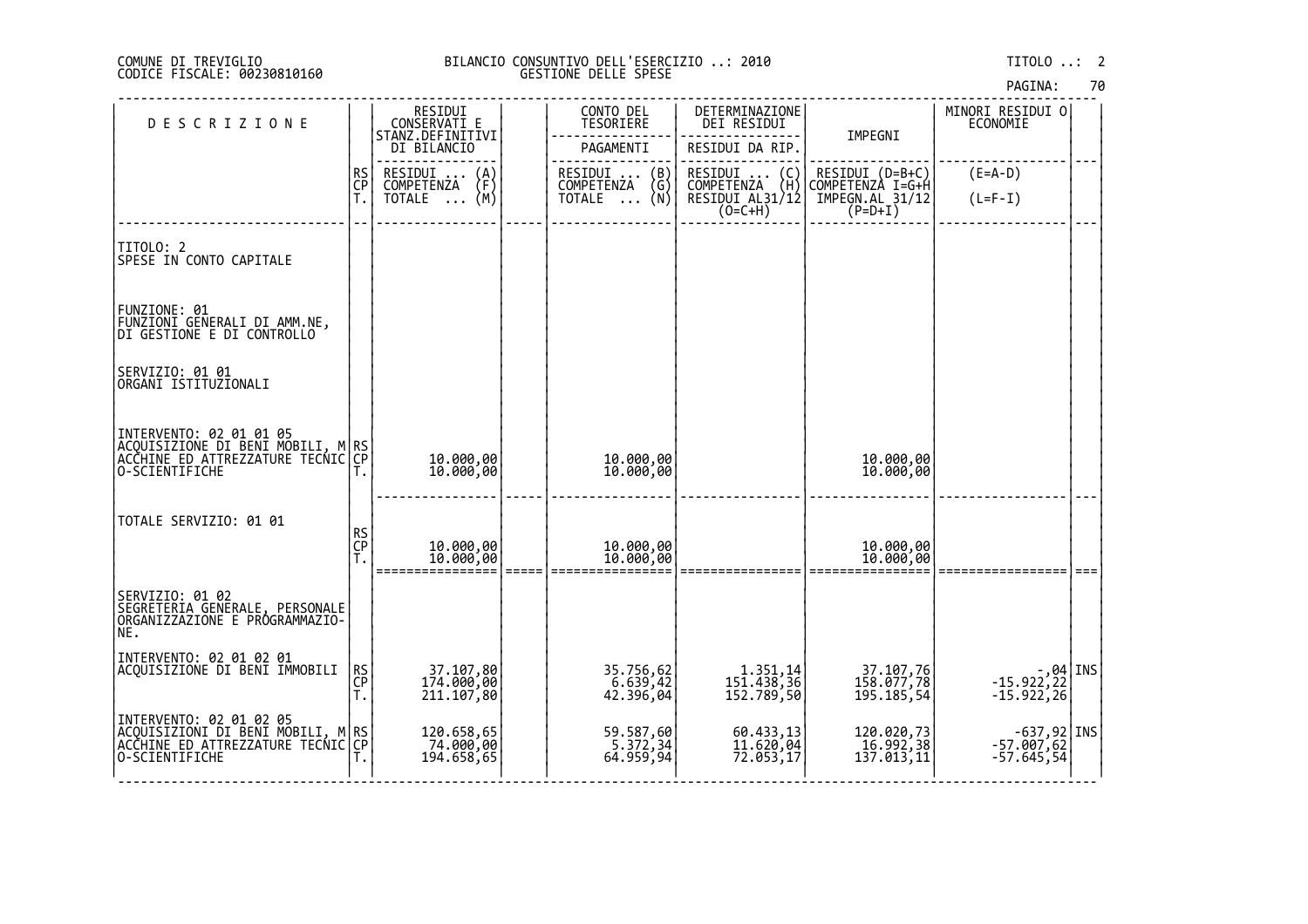# DI TREVIGLIO BILANCIO CONSUNTIVO DELL'ESERCIZIO ..: 2010 TITOLO ..: 2 FISCALE: 00230810160 GESTIONE DELLE SPESE

| <b>DESCRIZIONE</b>                                                                                                    |                | RESIDUI<br>CONSERVATI E                      | CONTO DEL<br>TESORIERE                                               | DETERMINAZIONE<br>DEI RESIDUI                                                        |                                                                     | MINORI RESIDUI O<br><b>ECONOMIE</b>                 |      |
|-----------------------------------------------------------------------------------------------------------------------|----------------|----------------------------------------------|----------------------------------------------------------------------|--------------------------------------------------------------------------------------|---------------------------------------------------------------------|-----------------------------------------------------|------|
|                                                                                                                       |                | STANZ.DEFINITIVI<br>DI BILANCIO              | PAGAMENTI                                                            | RESIDUI DA RIP.                                                                      | IMPEGNI                                                             |                                                     |      |
|                                                                                                                       | RS<br>CP<br>T. | RESIDUI<br>$\binom{A}{F}$<br>COMPETENZA      | RESIDUI<br>(B)<br>COMPETENZA<br>(G)                                  | RESIDUI<br>$\left(\begin{smallmatrix} C \\ H \end{smallmatrix}\right)$<br>COMPETENZA | RESIDUI (D=B+C)<br>COMPETENZÀ I=G+H                                 | $(E=A-D)$                                           |      |
|                                                                                                                       |                | (M)<br>TOTALE                                | _ (Ñ)<br>TOTALE                                                      | RESIDUI AL31/12<br>$(O=C+H)$                                                         | IMPEGN.AL 31/12<br>$(P=D+I)$                                        | $(L=F-I)$                                           |      |
| INTERVENTO: 02 01 02 06<br>INCARICHI PROFESSIONALI ESTERN RS                                                          | CP<br>T.       |                                              |                                                                      |                                                                                      |                                                                     |                                                     |      |
| TOTALE SERVIZIO: 01 02                                                                                                | RS<br>CP<br>T. | 157.766,45<br>248.000,00<br>405.766,45       | 95.344,22<br>12.011,76<br>107.355,98                                 | 61.784,27<br>163.058,40<br>224.842,67                                                | 157.128,49<br>175.070,16<br>332.198,65                              | INS -637,96<br> 72.929,84<br> 73.567,80             | $==$ |
| SERVIZIO: 01 05<br> GE <u>STIONE DEI</u> BENI DEMANIALI E<br>PATRIMONIALI                                             |                |                                              |                                                                      |                                                                                      |                                                                     |                                                     |      |
| INTERVENTO: 02 01 05 01<br>ACQUISIZIONE DI BENI IMMOBILI                                                              | RS<br>CP<br>Т. | 1.573.414,00<br>6.997.632,24<br>8.571.046,24 | 938.227,37<br>150.056,73<br>1.088.284,10                             | 502.127,31<br>6.179.871,86<br>6.681.999,17                                           | 1.440.354,68<br>6.329.928,59<br>7.770.283,27                        | $-133.059,32$ INS<br>$-667.703,65$<br>$-800.762,97$ |      |
| INTERVENTO: 02 01 05 02<br> ESPROPRI E SERVITU' ONEROSE                                                               | RS<br>CP<br>T. | 124.653,19<br>455.500,00<br>580.153,19       | 18.367,50<br>$\begin{bmatrix} 5.415, 85 \\ 23.783, 35 \end{bmatrix}$ | 106.285,69<br>106.285,69                                                             | 124.653,19<br>$\begin{array}{r} 6.415,85 \\ 130.069,04 \end{array}$ | -450.084,15<br>-450.084,15                          |      |
| INTERVENTO: 02 01 05 05<br> ACQUISIZIONE DI BENI MOBILI, M RS<br> ACCHINE_ED_ATTREZZATURE TECNIC CP<br>O-SCIENTIFICHE |                | 225.285,85<br>395.914,00<br>621.199,85       | 180.736,89<br>7.066,05<br>187.802,94                                 | 44.548,96<br>217.414,04<br>261.963,00                                                | 225.285,85<br>224.480,09<br>449.765,94                              | $-171.433,91$<br>$-171.433,91$                      |      |
| INTERVENTO: 02 01 05 06<br>ĬNCARICHI PRŎFEŠŜIŎŇAĽĬ ESTERN RS<br> I                                                    | T.             | 281.739,90<br>75.000,00<br>356.739,90        | 226.070,41<br>226.070,41                                             | 55.669,48<br>56.160,00<br>111.829,48                                                 | 281.739,89<br>56.160,00<br>337.899,89                               | $-18.840,00$ TNS<br>$-18.840,01$                    |      |
| INTERVENTO: 02 01 05 07<br>TRASFERIMENTI DI CAPITALE                                                                  | RS<br>CP<br>T. | 34.600,00<br>34.600,00                       |                                                                      | 7.219,34<br>7.219,34                                                                 | 7.219,34<br>7.219,34                                                | $-27.380,66$<br>$-27.380,66$                        |      |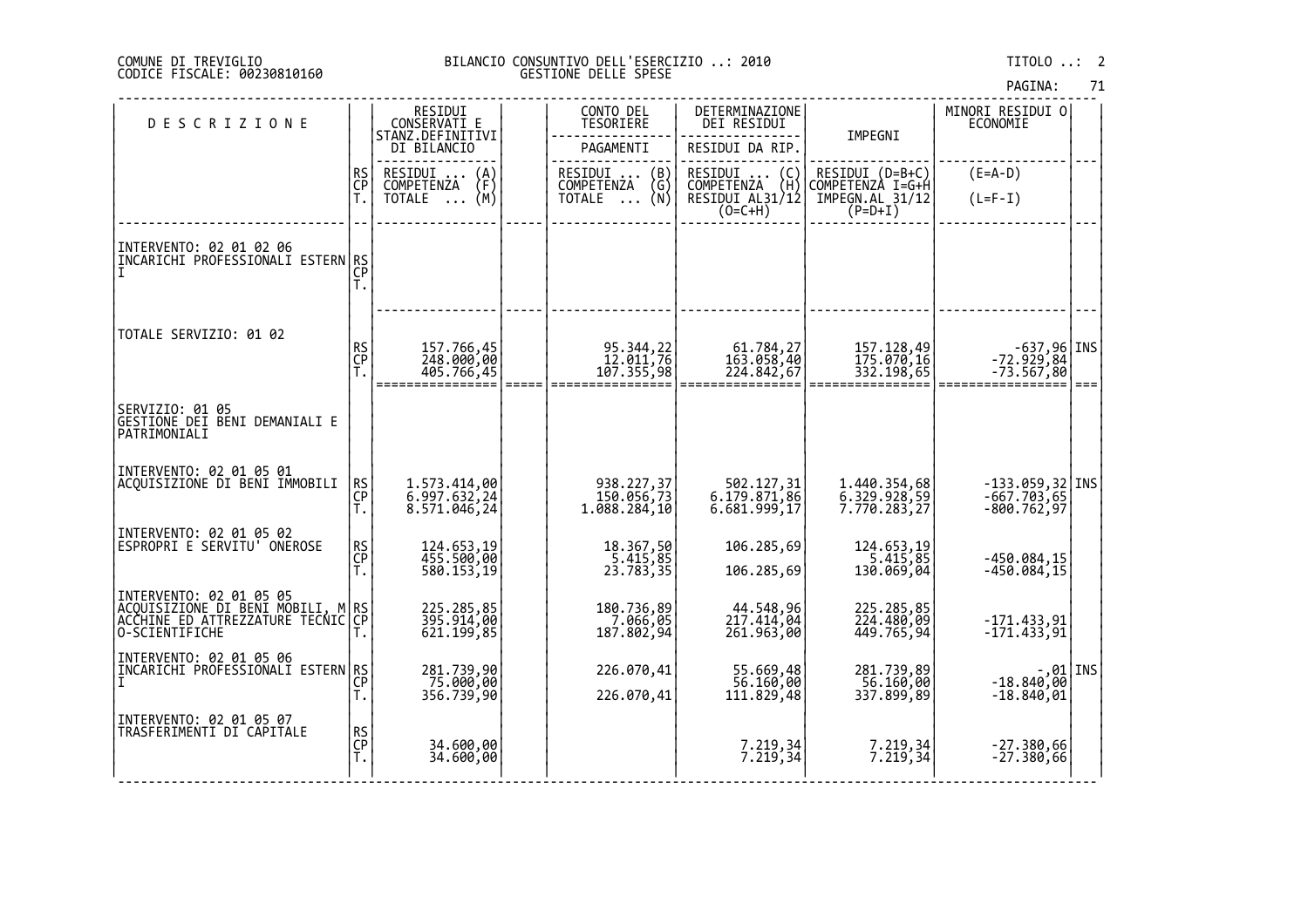# DI TREVIGLIO BILANCIO CONSUNTIVO DELL'ESERCIZIO ..: 2010 TITOLO ..: 2 FISCALE: 00230810160 GESTIONE DELLE SPESE

| <b>DESCRIZIONE</b>                                                                                                     |                | RESIDUI<br>CONSERVATI E                        | CONTO DEL<br><b>TESORIERE</b>                  | DETERMINAZIONE<br>DEI RESIDUI                                   |                                              | MINORI RESIDUI 0<br>ECONOMIE                              |  |
|------------------------------------------------------------------------------------------------------------------------|----------------|------------------------------------------------|------------------------------------------------|-----------------------------------------------------------------|----------------------------------------------|-----------------------------------------------------------|--|
|                                                                                                                        |                | STANZ.DEFINITIVI<br>DI BILANCIO                | PAGAMENTI                                      | RESIDUI DA RIP.                                                 | IMPEGNI                                      |                                                           |  |
|                                                                                                                        | RS<br>CP       | RESIDUI<br>$\binom{A}{F}$<br><b>COMPETENZA</b> | RESIDUI<br>$\binom{B}{G}$<br><b>COMPETENZA</b> | RESIDUI<br>$\begin{pmatrix} 0 \\ H \end{pmatrix}$<br>COMPETENZA | RESIDUI (D=B+C)<br>COMPETENZA I=G+H          | $(E=A-D)$                                                 |  |
|                                                                                                                        | Ť.             | (M)<br>TOTALE<br>$\cdots$                      | (Ñ)<br>TOTALE                                  | RESIDUI AL31/12<br>(O=C+H)                                      | $IMPEGN.AL 31/12$<br>$(P=D+I)$               | $(L=F-I)$                                                 |  |
| INTERVENTO: 02 01 05 08<br>PARTECIPAZIONI AZIONARIE                                                                    |                |                                                |                                                |                                                                 |                                              |                                                           |  |
|                                                                                                                        | RS<br>CP<br>T. |                                                |                                                |                                                                 |                                              |                                                           |  |
|                                                                                                                        |                |                                                |                                                |                                                                 |                                              |                                                           |  |
| TOTALE SERVIZIO: 01 05                                                                                                 |                |                                                |                                                |                                                                 |                                              |                                                           |  |
|                                                                                                                        | RS<br>CP<br>T. | 2.205.092,94<br>7.958.646,24<br>10.163.739,18  | 1.363.402,17<br>162.538,63<br>1.525.940,80     | 708.631,44<br>6.460.665,24<br>7.169.296,68                      | 2.072.033,61<br>6.623.203,87<br>8.695.237,48 | $-133.059, 33$ INS<br>$-1.335.442, 37$<br>$-1.468.501,70$ |  |
| SERVIZIO: 01 06<br>UFFICIO TECNICO                                                                                     |                |                                                |                                                |                                                                 |                                              |                                                           |  |
|                                                                                                                        |                |                                                |                                                |                                                                 |                                              |                                                           |  |
| INTERVENTO: 02 01 06 05<br> ACQUISIZIONE DI BENI MOBILI, M RS<br> ACCHINE ED ATTREZZATURE TECNIC CP<br> O-SCIENTIFICHE |                |                                                |                                                |                                                                 |                                              |                                                           |  |
| INTERVENTO: 02 01 06 06<br> INCARICHI PROFESSIONALI ESTERN RS                                                          |                |                                                |                                                |                                                                 |                                              |                                                           |  |
|                                                                                                                        | CP<br>T.       | 6.310,39<br>30.000,00<br>36.310,39             | 6.925,39<br>6.925,39                           | 6.310,39<br>19.451,01<br>25.761,40                              | 6.310,39<br>26.376,40<br>32.686,79           | $-3.623,60$<br>$-3.623,60$                                |  |
| TOTALE SERVIZIO: 01 06                                                                                                 |                |                                                |                                                |                                                                 |                                              |                                                           |  |
|                                                                                                                        | RS<br>CP<br>T. | 6.310,39<br>30.000,00<br>36.310,39             | 6.925,39<br>6.925,39                           | 6.310,39<br>19.451,01                                           | 6.310,39<br>26.376,40                        | $-3.623,60$<br>$-3.623,60$                                |  |
|                                                                                                                        |                |                                                |                                                | 25.761,40                                                       | 32.686,79                                    |                                                           |  |
| SERVIZIO: 01 07<br> <br> ANAGRAFĔ, ŠTAŤÓ CIVILE, ELET-<br> TORALE, LEVA E SERVIZIÓ STATI-<br>STICO                     |                |                                                |                                                |                                                                 |                                              |                                                           |  |
| INTERVENTO: 02 01 07 05<br>ACQUISIZIONE DI BENI MOBILI, M RS<br>ACCHINE ED ATTREZZATURE TECNIC CP                      |                |                                                |                                                |                                                                 |                                              |                                                           |  |
| O-SCIENTIFICHE                                                                                                         | т.             |                                                |                                                |                                                                 |                                              |                                                           |  |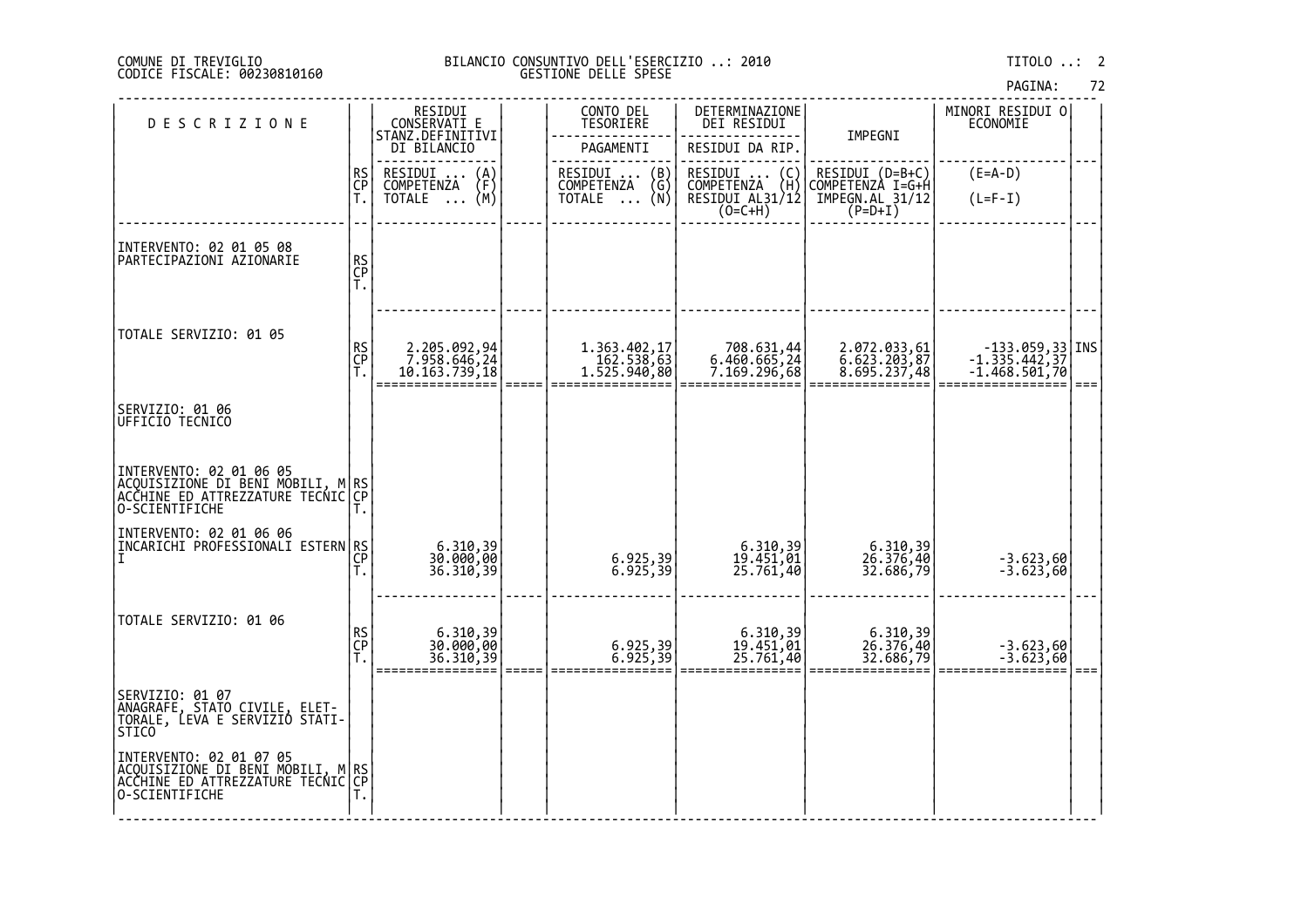|  | PAGINA: | 73 |
|--|---------|----|
|  |         |    |

| <b>DESCRIZIONE</b>                                  |                | RESIDUI<br>CONSERVATI E<br>STANZ.DEFINITIVI   | CONTO DEL<br>TESORIERE                  | DETERMINAZIONE<br>DEI RESIDUI         | IMPEGNI                             | MINORI RESIDUI 0<br><b>ECONOMIE</b>                                                                                                                                                       |  |
|-----------------------------------------------------|----------------|-----------------------------------------------|-----------------------------------------|---------------------------------------|-------------------------------------|-------------------------------------------------------------------------------------------------------------------------------------------------------------------------------------------|--|
|                                                     |                | DI BILANCIO                                   | PAGAMENTI                               | RESIDUI DA RIP.                       |                                     |                                                                                                                                                                                           |  |
|                                                     | RS<br>CP<br>T. | RESIDUI<br>(A)<br>(F)<br>COMPETENZA           | RESIDUI<br>$\binom{B}{G}$<br>COMPETENZA | RESIDUI<br>(C)<br>(H)<br>COMPETENZA   | RESIDUI (D=B+C)<br>COMPETENZÀ I=G+H | $(E=A-D)$                                                                                                                                                                                 |  |
|                                                     |                | (M)<br>TOTALE                                 | TOTALE $\ldots$ (N)                     | RESIDUI AL31/12<br>$(O=C+H)$          | IMPEGN.AL_31/12<br>$(P=D+I)$        | $(L=F-I)$                                                                                                                                                                                 |  |
| TOTALE SERVIZIO: 01 07                              |                |                                               |                                         |                                       |                                     |                                                                                                                                                                                           |  |
|                                                     | RS<br>CP<br>T. |                                               |                                         |                                       |                                     |                                                                                                                                                                                           |  |
|                                                     |                |                                               |                                         |                                       |                                     |                                                                                                                                                                                           |  |
| SERVIZIO: 01 08<br>ALTRI SERVIZI GENERALI           |                |                                               |                                         |                                       |                                     |                                                                                                                                                                                           |  |
| INTERVENTO: 02 01 08 07                             |                |                                               |                                         |                                       |                                     |                                                                                                                                                                                           |  |
| TRASFERIMENTI DI CAPITALE                           | RS<br>CP<br>T. | 429.577,68<br>66.500,00<br>496.077,68         | 50.769,33                               | 361.928,35<br>66.500,00<br>428.428,35 | 412.697,68<br>66.500,00             | $-16.880,00$ INS                                                                                                                                                                          |  |
|                                                     |                |                                               | 50.769,33                               |                                       | 479.197,68                          | $-16.880,00$                                                                                                                                                                              |  |
| INTERVENTO: 02 01 08 09<br>CONFERIMENTI DI CAPITALE | RS<br>CP<br>T. | 25.000,00                                     |                                         |                                       |                                     | $-25.000,00$ INS                                                                                                                                                                          |  |
|                                                     |                | 25.000,00                                     |                                         |                                       |                                     | $-25.000,00$                                                                                                                                                                              |  |
|                                                     |                |                                               |                                         |                                       |                                     |                                                                                                                                                                                           |  |
| TOTALE SERVIZIO: 01 08                              |                | 454.577,68                                    | 50.769,33                               | 361.928,35                            | 412.697,68                          | $-41.880,00$ INS                                                                                                                                                                          |  |
|                                                     | RS<br>CP<br>T. | 66.500,00<br>521.077,68                       | 50.769,33                               | 66.500,00<br>428,428,35               | 66.500,00<br>479.197,68             | $-41.880,00$                                                                                                                                                                              |  |
|                                                     |                |                                               |                                         |                                       |                                     |                                                                                                                                                                                           |  |
| TOTALE FUNZIONE: 01                                 | RS<br>CP<br>T. | 2.823.747,46<br>8.313.146,24<br>11.136.893,70 | 1.509.515,72<br>191.475,78              | 1.138.654,45                          | 2.648.170,17                        | $\left. \begin{array}{r} -175.577,29 \ \text{INS} \\ -1.411.995,81 \\ -1.587.573,10 \end{array} \right  \hspace{.5cm} \left. \begin{array}{r} \text{INS} \\ \text{S} \end{array} \right $ |  |
|                                                     |                |                                               | 1,700.991,50                            | 6.709.674,65<br>7.848.329,10          | 6.901.150,43<br>9.549.320,60        |                                                                                                                                                                                           |  |
|                                                     |                |                                               |                                         |                                       |                                     |                                                                                                                                                                                           |  |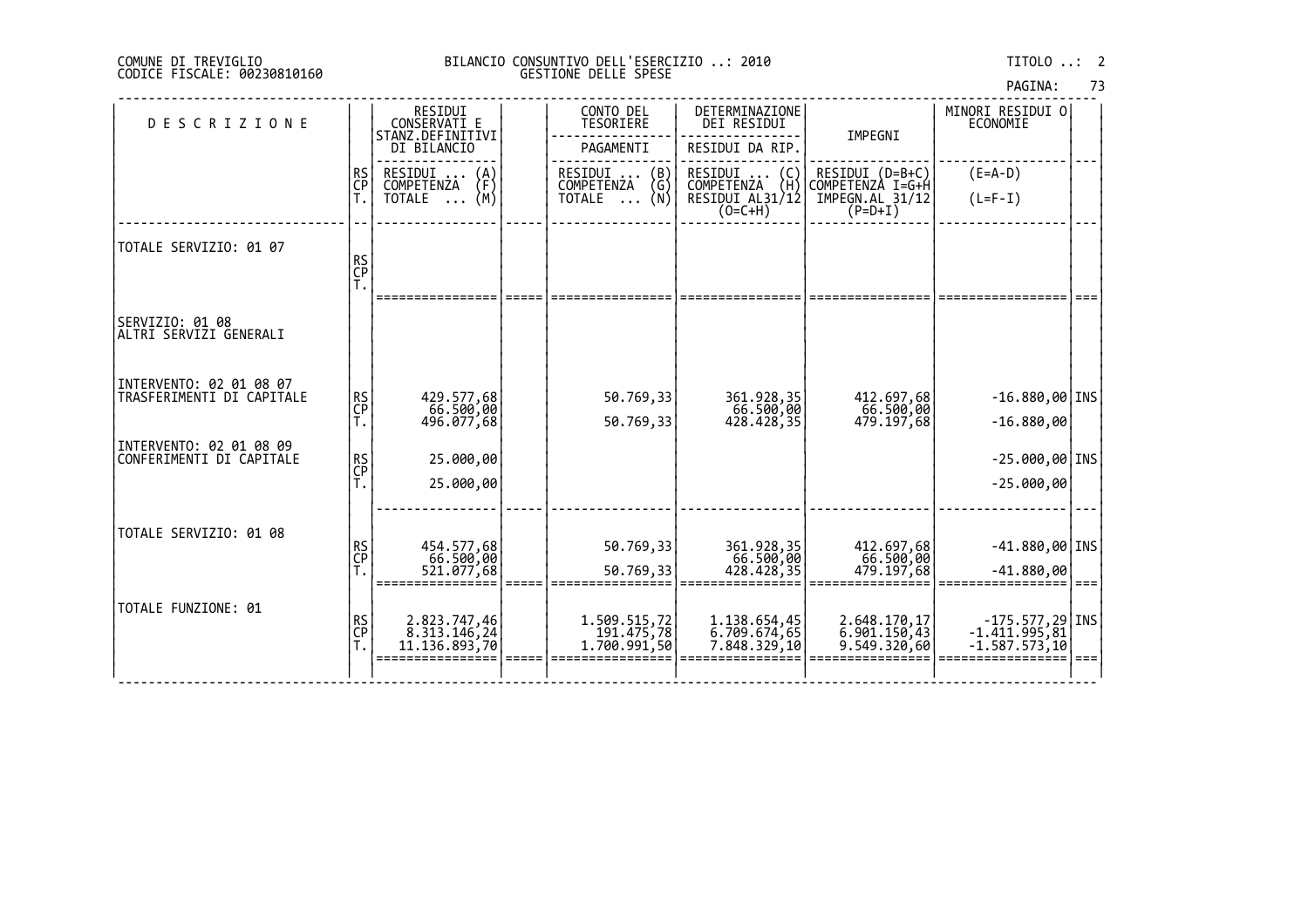|  | PAGINA: | 74 |
|--|---------|----|
|  |         |    |

| <b>DESCRIZIONE</b>                                                                                                   |                | RESIDUI<br>CONSERVATI E<br>STANZ.DEFINITIVI | CONTO DEL<br>TESORIERE                  | DETERMINAZIONE<br>DEI RESIDUI                                          | IMPEGNI                               | MINORI RESIDUI O<br>ECONOMIE                        |  |
|----------------------------------------------------------------------------------------------------------------------|----------------|---------------------------------------------|-----------------------------------------|------------------------------------------------------------------------|---------------------------------------|-----------------------------------------------------|--|
|                                                                                                                      |                | DI BILANCIO                                 | PAGAMENTI                               | RESIDUI DA RIP.                                                        |                                       |                                                     |  |
|                                                                                                                      | RS<br>CP<br>T. | RESIDUI<br>$\binom{A}{F}$<br>COMPETENZA     | RESIDUI<br>$\binom{B}{G}$<br>COMPETENZA | RESIDUI<br>$\begin{pmatrix} 0 \\ H \end{pmatrix}$<br>COMPETENZA        | RESIDUI (D=B+C)<br>COMPETENZÀ I=G+H   | $(E=A-D)$                                           |  |
|                                                                                                                      |                | (M)<br>TOTALE<br>$\cdots$                   | (N)<br><b>TOTALE</b><br>$\cdots$        | RESIDUI AL31/12<br>$(O=C+H)$                                           | IMPEGN.AL 31/12<br>$(P=D+I)$          | $(L=F-I)$                                           |  |
| FUNZIONE: 02<br>FUNZIONI RELATIVE ALLA<br>GIUSTIZIA                                                                  |                |                                             |                                         |                                                                        |                                       |                                                     |  |
| SERVIZIO: 02 01<br> ŬFFICI ĞIUDIZIĀRI, CARCERE<br> MANDAMENTALE E ALTRI SERVIZI                                      |                |                                             |                                         |                                                                        |                                       |                                                     |  |
| INTERVENTO: 02 02 01 01<br>ACQUISIZIONE DI BENI IMMOBILI                                                             | RS<br>CP       | 30.812,71<br>1.538.320,00<br>1.569.132,71   | 28.094,53<br>11.400,00<br>39.494,53     | 2.406,53<br>43.338,40<br>45.744,93                                     | 30.501,06<br>54.738,40<br>85.239,46   | $-1.483.581,68$   INS  <br>$-1.483.893,25$          |  |
| INTERVENTO: 02 02 01 05<br>ACQUISIZIONE DI BENI MOBILI, M RS<br> ACCHINE ED ATTREZZATURE TECNIC CP<br>O-SCIENTIFICHE |                | 8.000,00<br>8.000,00                        | 7.296,00<br>7.296,00                    |                                                                        | 7.296,00<br>7.296,00                  | $-704,00$<br>$-704,00$                              |  |
| TOTALE SERVIZIO: 02 01                                                                                               | RS<br>CP       | 30.812,71<br>1.546.320,00<br>1.577.132,71   | 28.094,53<br>18.696,00<br>46.790,53     | 2.406,53<br>$4\bar{3}\cdot 3\bar{3}\bar{8}\cdot 4\bar{0}$<br>45.744,93 | 30.501,06<br>$62.034,40$<br>92.535,46 | $-311,65$ INS<br>$-1.484.285,60$<br>$-1.484.597,25$ |  |
| TOTALE FUNZIONE: 02                                                                                                  | RS<br>CP       | 30.812,71<br>1.546.320,00<br>1.577.132,71   | 28.094,53<br>18.696,00<br>46.790,53     | 2.406,53<br>43.338,40<br>45,744,93                                     | 30.501,06<br>62.034,40<br>92.535,46   | $-311,65$ INS<br>$-1.484.285,60$<br>$-1.484.597,25$ |  |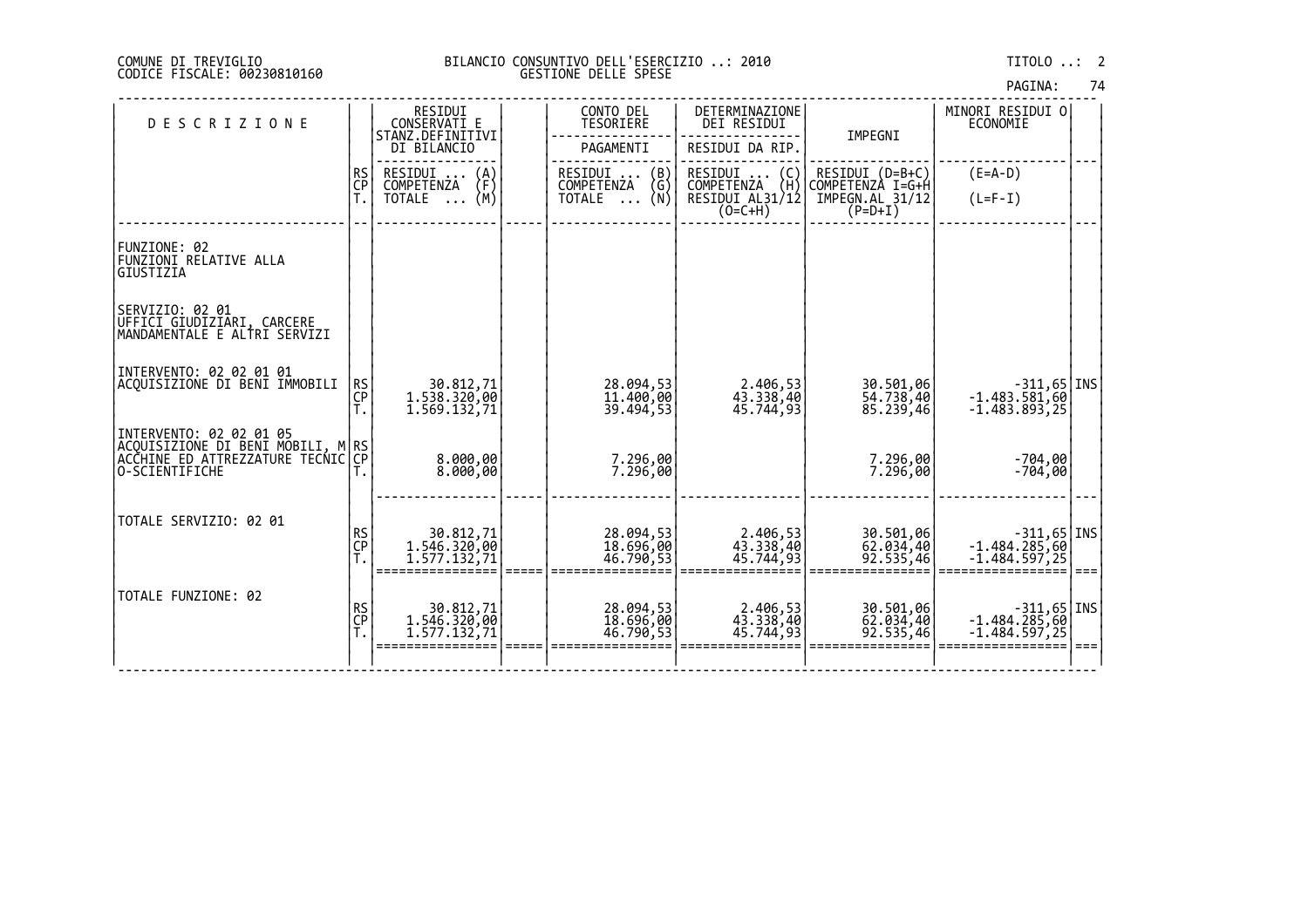| PAGINA: | 75 |
|---------|----|
|         |    |

| <b>DESCRIZIONE</b>                                                                                                      |                | RESIDUI<br>CONSERVATI E                 | CONTO DEL<br><b>TESORIERE</b>                                                    | DETERMINAZIONE<br>DEI RESIDUI                                          | IMPEGNI                               | MINORI RESIDUI O<br>ECONOMIE |  |
|-------------------------------------------------------------------------------------------------------------------------|----------------|-----------------------------------------|----------------------------------------------------------------------------------|------------------------------------------------------------------------|---------------------------------------|------------------------------|--|
|                                                                                                                         |                | STANZ.DEFINITIVI<br>DI BILANCIO         | PAGAMENTI                                                                        | RESIDUI DA RIP.                                                        |                                       |                              |  |
|                                                                                                                         | RS<br>CP<br>T. | RESIDUI<br>$\binom{A}{F}$<br>COMPETENZA | RESIDUI<br>$\begin{pmatrix} B \\ G \\ N \end{pmatrix}$<br>$\cdots$<br>COMPETENZA | RESIDUI<br>$\begin{pmatrix} 0 \\ H \end{pmatrix}$<br><b>COMPETENZA</b> | $RESIDUI (D=B+C)$<br>COMPETENZÀ I=G+H | $(E=A-D)$                    |  |
|                                                                                                                         |                | (M)<br>TOTALE<br>$\cdots$               | <b>TOTALE</b><br>$\cdots$                                                        | RESIDUI AL31/12<br>$(O=C+H)$                                           | IMPEGN.AL 31/12<br>$(P=D+I)$          | $(L=F-I)$                    |  |
| FUNZIONE: 03<br>POLIZIA LOCALE                                                                                          |                |                                         |                                                                                  |                                                                        |                                       |                              |  |
| SERVIZIO: 03 01<br>POLIZIA MUNICIPALE                                                                                   |                |                                         |                                                                                  |                                                                        |                                       |                              |  |
| INTERVENTO: 02 03 01 01<br>ACOUISIZIONE DI BENI IMMOBILI                                                                | RS<br>CP<br>T. | 3.620,00<br>5.000,00<br>8.620,00        | 3.620,00<br>300,00<br>3.920,00                                                   | 3.300,00<br>3.300,00                                                   | 3.620,00<br>3.600,00<br>7.220,00      | $-1.400,00$<br>$-1.400,00$   |  |
| INTERVENTO: 02 03 01 05<br> ACQUISIZIONE DI BENI MOBILI, M RS <br> ACCHINE ED ATTREZZATURE TECNIC CP <br>O-SCIENTIFICHE |                | 176.188,00<br>176.188,00                | 135.139,20<br>135.139,20                                                         | 34.916,40<br>34.916,40                                                 | 170.055,60<br>170.055,60              | $\left[-6.132,40\right]$     |  |
| TOTALE SERVIZIO: 03 01                                                                                                  | RS<br>CP<br>T. | 3.620,00<br>181.188,00<br>184.808,00    | 3.620,00<br>135.439,20<br>139.059,20                                             | 38.216,40<br>38.216,40                                                 | 3.620,00<br>173.655,60<br>177.275,60  | $-7.532,40$<br>$-7.532,40$   |  |
| TOTALE FUNZIONE: 03                                                                                                     | RS<br>CP<br>T. | 3.620,00<br>181.188,00<br>184.808,00    | 3.620,00<br>135.439,20<br>139.059,20                                             | 38.216,40<br>38.216,40                                                 | 3.620,00<br>173.655,60<br>177.275,60  | $-7.532,40$<br>$-7.532,40$   |  |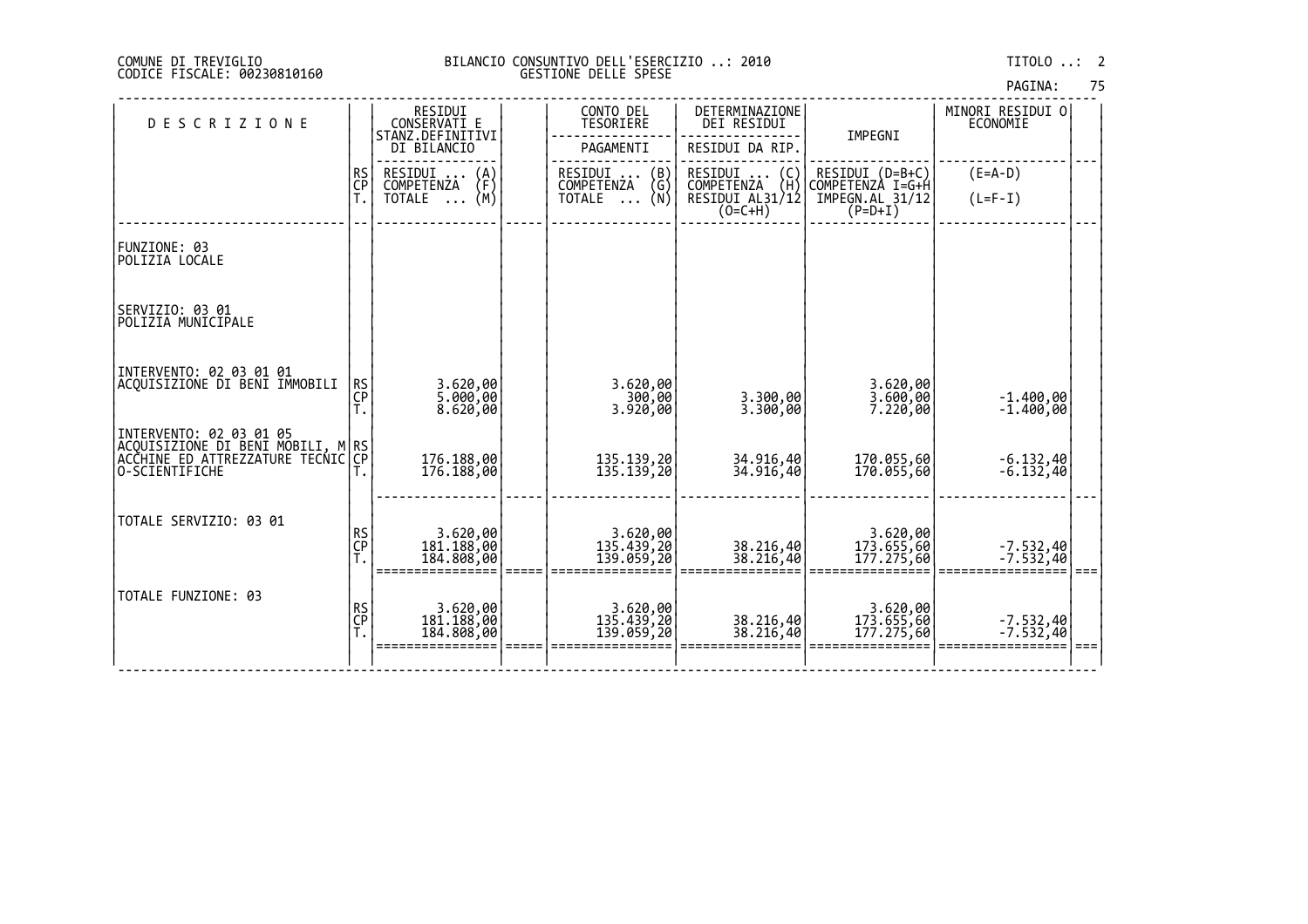| PAGINA: |  | 76 |
|---------|--|----|
|         |  |    |

| <b>DESCRIZIONE</b>                                                                                                     |                | RESIDUI<br>CONSERVATI E<br>STANZ.DEFINITIVI    | CONTO DEL<br>TESORIERE                                          | DETERMINAZIONE<br>DEI RESIDUI                     | IMPEGNI                                | MINORI RESIDUI O<br><b>ECONOMIE</b>         |  |
|------------------------------------------------------------------------------------------------------------------------|----------------|------------------------------------------------|-----------------------------------------------------------------|---------------------------------------------------|----------------------------------------|---------------------------------------------|--|
|                                                                                                                        |                | DI BILANCIO                                    | PAGAMENTI                                                       | RESIDUI DA RIP.                                   |                                        |                                             |  |
|                                                                                                                        | <b>RS</b>      | RESIDUI<br>$\binom{A}{F}$<br><b>COMPETENZA</b> | RESIDUI<br>$\begin{pmatrix} B \\ G \end{pmatrix}$<br>COMPETENZA | RESIDUI  (C)<br>COMPETENZA (H)<br>RESIDUI AL31/12 | RESIDUI (D=B+C)<br>COMPETENZA I=G+H    | $(E=A-D)$                                   |  |
|                                                                                                                        | CP<br>T.       | (M)<br>TOTALE                                  | (Ñ)<br>TOTALE                                                   | $(0=C+H)$                                         | IMPEGN.AL 31/12<br>$(P=D+I)$           | $(L=F-I)$                                   |  |
| FUNZIONE: 04<br>ISTRUZIONE PUBBLICA                                                                                    |                |                                                |                                                                 |                                                   |                                        |                                             |  |
| SERVIZIO: 04 01<br>SCUOLA MATERNA                                                                                      |                |                                                |                                                                 |                                                   |                                        |                                             |  |
| INTERVENTO: 02 04 01 01<br>ACQUISIZIONE DI BENI IMMOBILI                                                               | $R$ SCP<br>Ť.  | 741.241,36<br>40.000,00<br>781.241,36          | 691.493,91<br>360,00<br>691.853,91                              | 48.753,32<br>33.446,24<br>82.199,56               | 740.247,23<br>_33.806,24<br>774.053,47 | $-994,13$ INS<br>$-6.193,76$<br>$-7.187,89$ |  |
| INTERVENTO: 02 04 01 05<br> ACQUISIZIONE DI BENI MOBILI, M RS<br> ACCHINE_ED_ATTREZZATURE TECNIC CP <br>O-SCIENTIFICHE |                | 2.976,00<br>25.000,00<br>27.976,00             |                                                                 | 2.976,00<br>24.606,46<br>27.582,46                | 2.976,00<br>24.606,46<br>27.582,46     | - 393, 54<br>- 393, 54                      |  |
| TOTALE SERVIZIO: 04 01                                                                                                 | RS<br>CP<br>T. | 744.217,36<br>65.000,00<br>809.217,36          | 691.493,91<br>360,00<br>691.853,91                              | 51.729,32<br>58.052,70<br>109.782,02              | 743.223,23<br>58.412,70<br>801.635,93  | $-994,13$ INS<br>$-6.587,30$<br>$-7.581,43$ |  |
| SERVIZIO: 04 02<br>ISTRUZIONE ELEMENTARE                                                                               |                |                                                |                                                                 |                                                   |                                        |                                             |  |
| INTERVENTO: 02 04 02 01<br>ACQUISIZIONE DI BENI IMMOBILI                                                               | RS<br>CP<br>T. | 184.170,98<br>60.000,00<br>244.170,98          | 62.466,45<br>63.510,45                                          | 101.641,53<br>58.953,13<br>160.594,66             | 164.107,98<br>59.997,13<br>224.105,11  | $-20.063,00$ INS<br>$-20.065,87$            |  |
| INTERVENTO: 02 04 02 05<br> ACQUISIZIONE DI BENI MOBILI, M RS<br> ACCHINE_ED_ATTREZZATURE TECNIC CP<br>O-SCIENTIFICHE  |                | 11.041,12<br>20.000,00<br>31.041,12            | 11.041,12<br>11.041,12                                          | 19.273,56<br>19.273,56                            | 11.041,12<br>19.273,56<br>30.314,68    | $-726,44$<br>$-726,44$                      |  |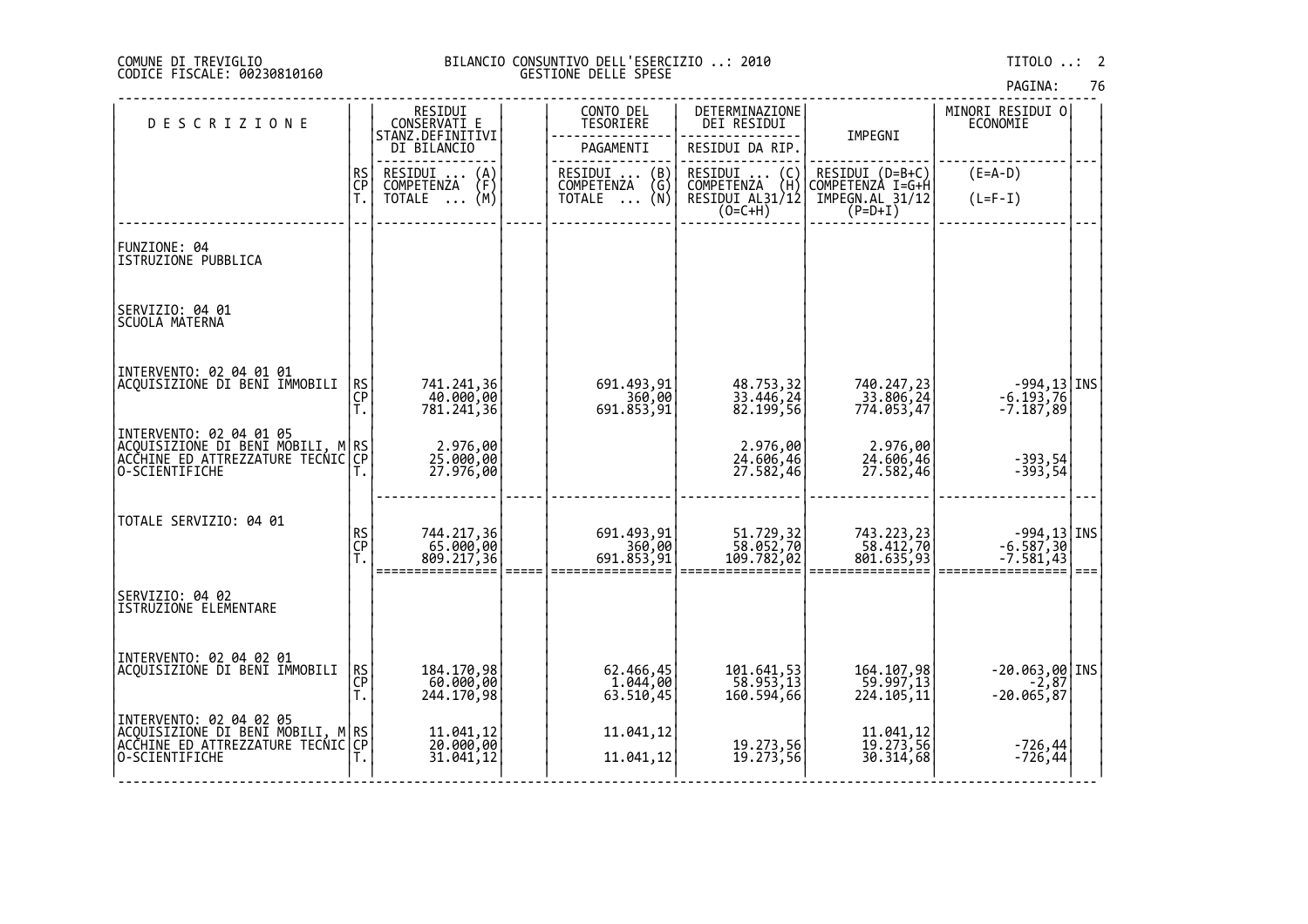## DI TREVIGLIO BILANCIO CONSUNTIVO DELL'ESERCIZIO ..: 2010 TITOLO ..: 2 FISCALE: 00230810160 GESTIONE DELLE SPESE

| CONSERVATI E<br>STANZ.DEFINITIVI<br>IMPEGNI<br>PAGAMENTI<br>RESIDUI DA RIP.<br>DI BILANCIO                                                                                                                                                                                           |                                                  |
|--------------------------------------------------------------------------------------------------------------------------------------------------------------------------------------------------------------------------------------------------------------------------------------|--------------------------------------------------|
| RS<br>CP<br>T.<br>$(E=A-D)$<br>RESIDUI<br>COMPETENZA<br>RESIDUI<br>COMPETENZA<br>$\begin{pmatrix} B \\ G \\ N \end{pmatrix}$<br>RESIDUI<br>RESIDUI (D=B+C)<br>COMPETENZA I=G+H<br>$\left(\begin{smallmatrix} 0 \\ H \end{smallmatrix}\right)$<br>$\binom{A}{F}$<br><b>COMPETENZA</b> |                                                  |
| IMPEGN.AL 31/12<br>(M)<br>RESIDUI AL31/12<br><b>TOTALE</b><br><b>TOTALE</b><br>$(L=F-I)$<br>$\dddot{\phantom{0}}$<br>$\ldots$<br>$(0=C+H)$<br>$(P=D+I)$                                                                                                                              |                                                  |
| TOTALE SERVIZIO: 04 02                                                                                                                                                                                                                                                               |                                                  |
| RS<br>CP<br>T.<br>195.212,10<br>73.507,57<br>1.044,00<br>101.641,53<br>175.149,10<br>78.226,69<br>80.000,00<br>79.270,69                                                                                                                                                             | $-20.063,00$ INS<br>$-729,31$<br>-20.792,31      |
| 254.419,79<br>275.212,10<br>74.551,57<br>179.868,22                                                                                                                                                                                                                                  | $==$                                             |
| SERVIZIO: 04 03<br>ISTRUZIONE MEDIA                                                                                                                                                                                                                                                  |                                                  |
| INTERVENTO: 02 04 03 01                                                                                                                                                                                                                                                              |                                                  |
| ACQUISIZIONE DI BENI IMMOBILI<br>RS<br>CP<br>T.<br>711.699,70<br>381,42<br>712.081,12<br>21.396,82<br>39.549,72<br>60.946,54<br>773.614,60<br>733.096,52<br>39.931,14<br>773.027,66<br>50.000,00                                                                                     | $-40.518,08$ INS<br>$-10.068,86$                 |
| 823.614,60                                                                                                                                                                                                                                                                           | $-50.586,94$                                     |
| INTERVENTO: 02 04 03 05<br>ACQUISIZIONE DI BENI MOBILI,<br>_M RS<br>IC CP<br>16.671,60<br>20.000,00<br>16.671,60<br>16.671,60<br>9.261,13<br>$\frac{5}{2}$ . 261,13<br>25.932,73<br>ACCHINE ED ATTREZZATURE TECNIC                                                                   | $-10.738,87$                                     |
| 9.261,13<br>36.671,60<br>O-SCIENTIFICHE<br>16.671,60<br>Т.                                                                                                                                                                                                                           | $-10.738,87$                                     |
| TOTALE SERVIZIO: 04 03                                                                                                                                                                                                                                                               |                                                  |
| RS<br>CP<br>T.<br>790.286,20<br>70.000,00<br>728.371,30<br>381,42<br>728.752,72<br>21.396,82<br>48.810,85<br>70.207,67<br>749.768,12<br>49.192,27                                                                                                                                    | $-40.518,08$ INS<br>$-20.807,73$<br>$-61.325,81$ |
| 860.286,20<br>798.960,39                                                                                                                                                                                                                                                             |                                                  |
| SERVIZIO: 04 05<br>ASSISTENZA SCOLASTICA,<br>TRASPORTO, REFEZIONE ED ALTRI<br>SERVIZI                                                                                                                                                                                                |                                                  |
| INTERVENTO: 02 04 05 05<br> ACQUISIZIONE DI BENI MOBILI, M RS<br> ACCHINE_ED_ATTREZZATURE TECNIC CP<br>1.376,87<br>14.000,00<br>1.376,87<br>490,50<br>1.376,87<br>490,50<br>1.867,37                                                                                                 | $-13.509,50$                                     |
| 15.376,87<br>1.867,37<br>O-SCIENTIFICHE                                                                                                                                                                                                                                              | $-13.509,50$                                     |
| TOTALE SERVIZIO: 04 05                                                                                                                                                                                                                                                               |                                                  |
| RS<br>CP<br>T.<br>1.376,87<br>1.376,87<br>1.376,87<br>14.000,00<br>$\begin{array}{c} 7.490, 50 \\ 1.867, 37 \end{array}$<br>1.867, 37<br>15.376,87                                                                                                                                   | -13.509,50<br>-13.509,50                         |
|                                                                                                                                                                                                                                                                                      |                                                  |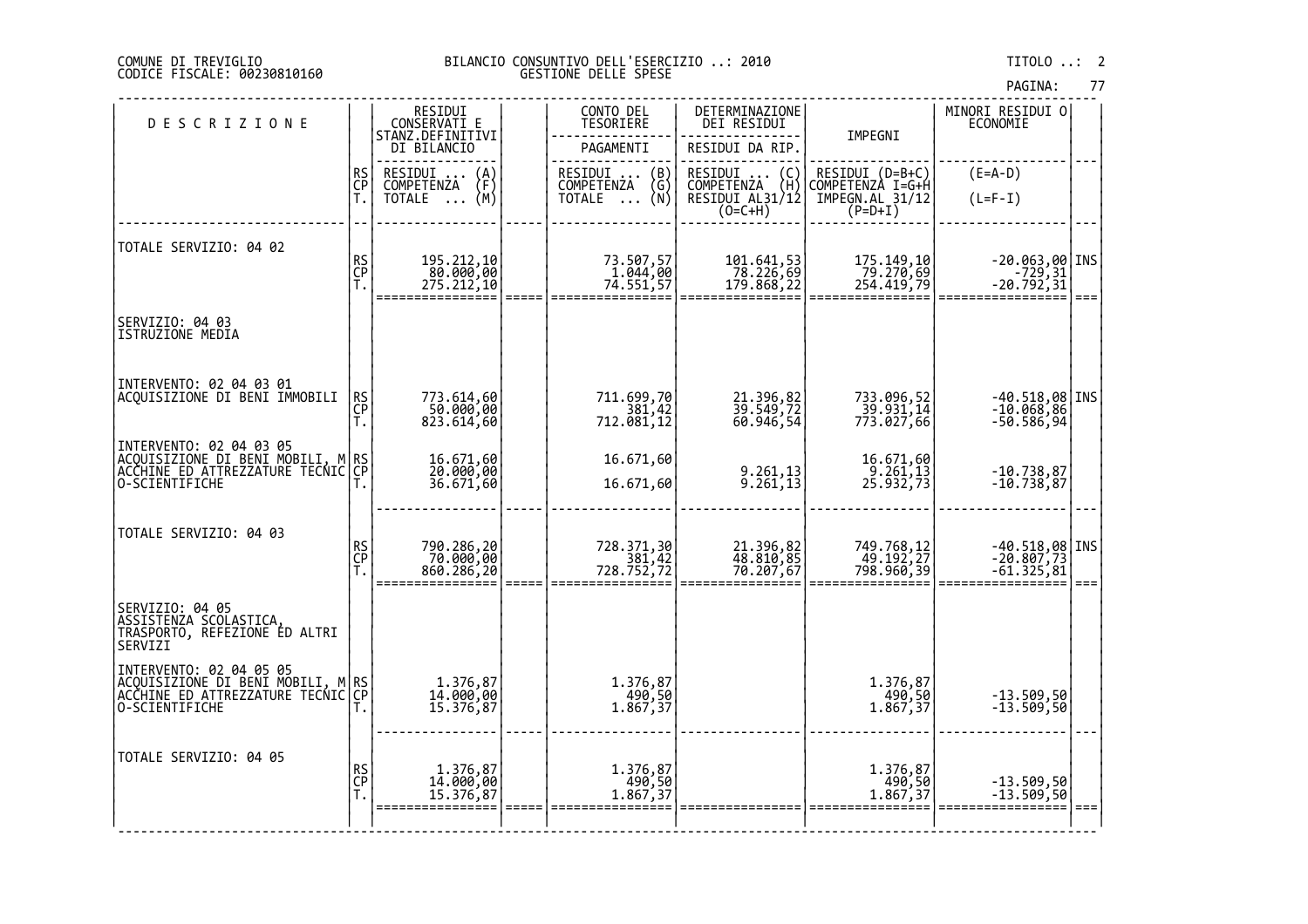DI TREVIGLIO BILANCIO CONSUNTIVO DELL'ESERCIZIO ..: 2010 TITOLO ..: 2 FISCALE: 00230810160 GESTIONE DELLE SPESE

| COMUNE DI TREVIGLIO |                             |
|---------------------|-----------------------------|
|                     | CODICE FISCALE: 00230810160 |

| <b>DESCRIZIONE</b>  |          | RESIDUI<br>CONSERVATI E<br>STANZ.DEFINITIVI<br>DI BILANCIO | CONTO DEL<br>TESORIERE<br>PAGAMENTI                                            | <b>DETERMINAZIONE</b><br>DEI RESIDUI<br>RESIDUI DA RIP.      | IMPEGNI                                                                      | MINORI RESIDUI O <br>ECONOMIE                                                              |  |
|---------------------|----------|------------------------------------------------------------|--------------------------------------------------------------------------------|--------------------------------------------------------------|------------------------------------------------------------------------------|--------------------------------------------------------------------------------------------|--|
|                     | RS<br>CP | RESIDUI<br>(A)<br>(F)<br>COMPETENZA<br>(M)<br>TOTALE       | $\begin{pmatrix} B \\ G \\ N \end{pmatrix}$<br>RESIDUI<br>COMPETENZA<br>TOTALE | RESIDUI<br>COMPETENZA<br>(H)<br>RESIDUI AL31/12<br>$(O=C+H)$ | RESIDUI (D=B+C)<br>COMPETENZA I=G+H<br>IMPEGN.AL 31/12<br>(P=D+I)            | $(E=A-D)$<br>$(L=F-I)$                                                                     |  |
| TOTALE FUNZIONE: 04 | RS<br>CP | 1.731.092,53<br>229.000,00<br> 1.960.092,53                | 1.494.749,65<br> 2.275,92<br> 1.497.025,57                                     | 174.767,67<br>185.090,24<br>359.857,91                       | 1.669.517,32<br>$\begin{bmatrix} 187.366, 16 \\ 1.856.883, 48 \end{bmatrix}$ | $-61.575, 21$ INS<br>$-4\overline{1}\cdot 6\overline{3}\cdot 8\overline{4}$<br>-103.209,05 |  |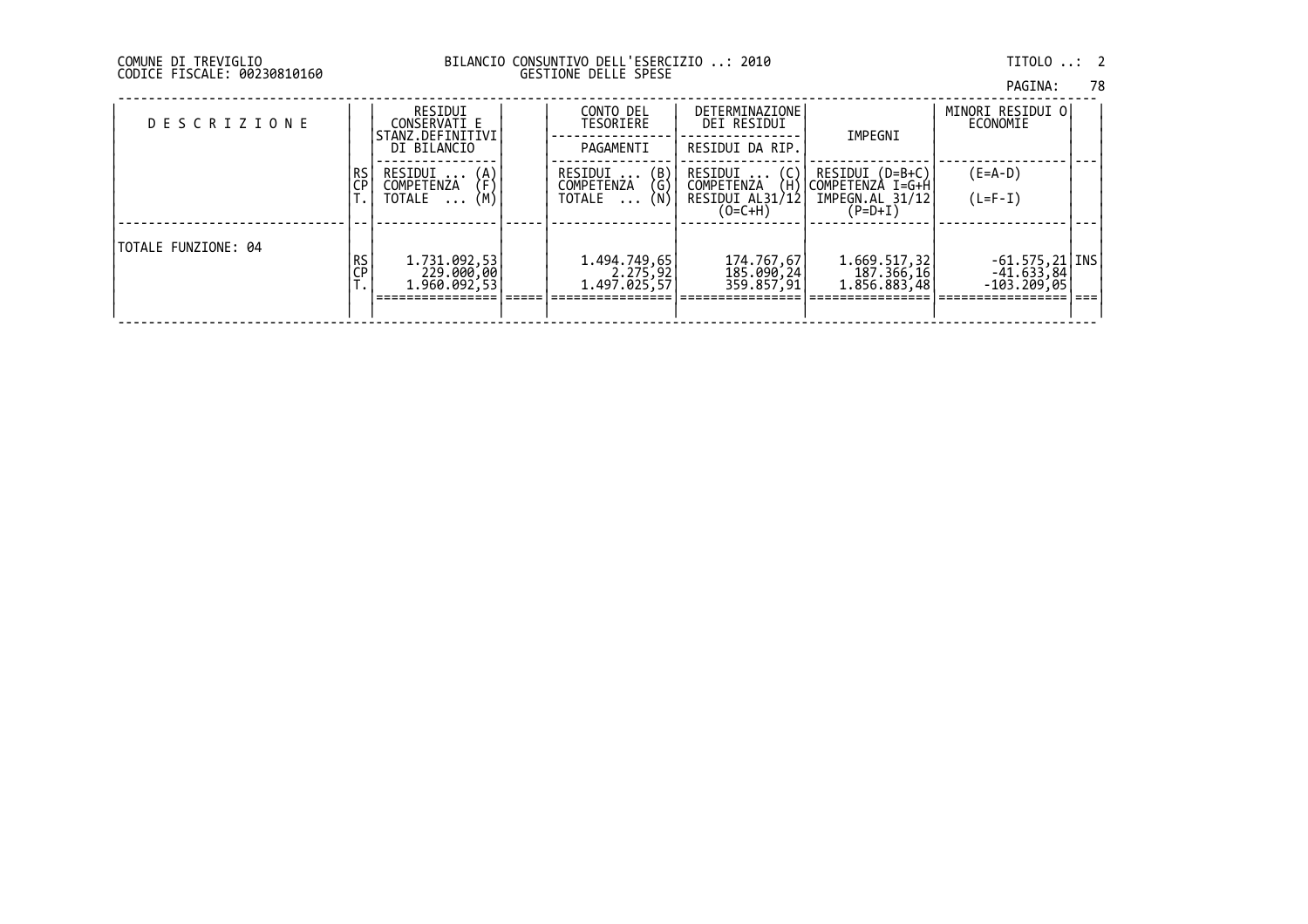|  | PAGINA: |  | 79 |
|--|---------|--|----|
|--|---------|--|----|

| DESCRIZIONE                                                                                                            |                | RESIDUI<br>CONSERVATI E                                                     | CONTO DEL<br>TESORIERE                                   | DETERMINAZIONE<br>DEI RESIDUI                                       |                                                                     | MINORI RESIDUI O<br>ECONOMIE                                                                  |  |
|------------------------------------------------------------------------------------------------------------------------|----------------|-----------------------------------------------------------------------------|----------------------------------------------------------|---------------------------------------------------------------------|---------------------------------------------------------------------|-----------------------------------------------------------------------------------------------|--|
|                                                                                                                        |                | STANZ.DEFINITIVI<br>DI BILANCIO                                             | PAGAMENTI                                                | RESIDUI DA RIP.                                                     | IMPEGNI                                                             |                                                                                               |  |
|                                                                                                                        | RS<br>CP<br>T. | RESIDUI<br>$\binom{A}{F}$<br><b>COMPETENZA</b><br>(M)<br>TOTALE<br>$\cdots$ | RESIDUI<br>COMPETENZA<br>(B)<br>NŻA (Ğ)<br>(N)<br>TOTALE | RESIDUI<br>(C)<br>(Ĥ)<br>COMPETENZA<br>RESIDUI AL31/12<br>$(O=C+H)$ | RESIDUI (D=B+C)<br>COMPETENZA I=G+H<br>IMPEGN.AL_31/12<br>$(P=D+I)$ | $(E=A-D)$<br>$(L=F-I)$                                                                        |  |
| FUNZIONE: 05<br>FUNZIONI RELATIVE ALLA CULTURA<br>ED AI BENI CULTURALI                                                 |                |                                                                             |                                                          |                                                                     |                                                                     |                                                                                               |  |
| SERVIZIO: 05 01<br>BIBLIOTECHE, MUSEI E PINACOTE-<br><b>CHE</b>                                                        |                |                                                                             |                                                          |                                                                     |                                                                     |                                                                                               |  |
| INTERVENTO: 02 05 01 01<br>ACQUISIZIONE DI BENI IMMOBILI                                                               | RS<br>CP<br>T. | 63.433,44<br>355.000,00<br>418.433,44                                       | 62.625,95<br>900,00<br>63.525,95                         | 806,00<br>225.982,80<br>226.788,80                                  | 63.431,95<br>226.882,80<br>290.314,75                               | $\begin{bmatrix} -1.49 \\ -128.117.20 \end{bmatrix}$ INS<br>$-128.118,69$                     |  |
| INTERVENTO: 02 05 01 03<br> ACQUISTO DI BENI SPECIFICI PER RS<br>  REALIZZAZIONI IN ECONOMIA<br>  T.                   |                | 3.000,00<br>3.000,00                                                        |                                                          | 3.000,00<br>3.000,00                                                | 3.000,00<br>3.000,00                                                |                                                                                               |  |
| INTERVENTO: 02 05 01 05<br> ACQUISIZIONE DI BENI MOBILI, M RS<br> ACCHINE ED ATTREZZATURE TECNIC CP<br> O-SCIENTIFICHE |                | 87.022,86<br>75.000,00<br>162.022,86                                        | 28.559,29<br>11.685,88<br>40.245,17                      | 58.437,94<br>56.772,59<br>115.210,53                                | 86.997,23<br>68.458,47<br>155.455,70                                | $\begin{array}{c} -25,63   \text{INS} \\ -6.541,53   -6.567,16 \end{array}$                   |  |
| INTERVENTO: 02 05 01 06<br> INCARICHI PROFESSIONALI ESTERN RS <br> CP                                                  | Τ.             | 9.000,00<br>9.000,00                                                        | 4.500,00<br>4.500,00                                     | 4.500,00<br>4.500,00                                                | 9.000,00<br>9.000,00                                                |                                                                                               |  |
| TOTALE SERVIZIO: 05 01                                                                                                 | RS<br>CP<br>T. | 159.456,30<br>433.000,00<br>592.456,30                                      | 95.685,24<br>12.585,88<br>100.271,12                     | 63.743,94<br>285.755,39<br>349.499,33                               | 159.429,18<br>298.341,27<br>457.770,45                              | $\begin{array}{c} -27,12   \text{INS} \\ -134.658,73   \text{S} \\ -134.685,85   \end{array}$ |  |
| TOTALE FUNZIONE: 05                                                                                                    | RS<br>CP<br>T. | 159.456,30<br>433.000,00<br>592.456,30                                      | 95.685,24<br>12.585,88<br>108.271,12                     | 63.743,94<br>285.755,39<br>349.499,33                               | 159.429,18<br>298.341,27<br>457.770,45                              | 27,12 INS -<br>134.658,73<br>134.685,85 -                                                     |  |
|                                                                                                                        |                |                                                                             |                                                          |                                                                     |                                                                     |                                                                                               |  |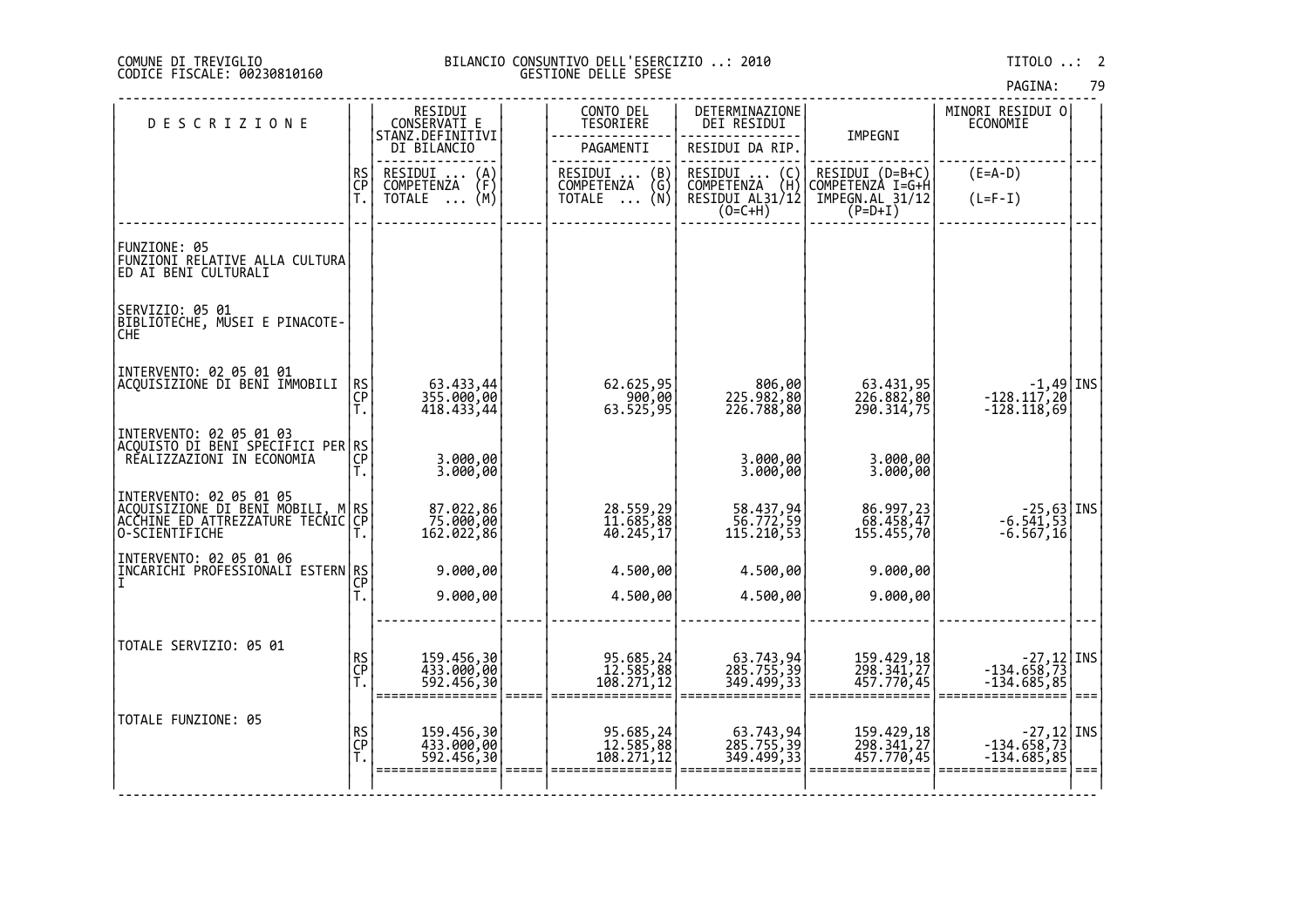# DI TREVIGLIO BILANCIO CONSUNTIVO DELL'ESERCIZIO ..: 2010 TITOLO ..: 2 FISCALE: 00230810160 GESTIONE DELLE SPESE

| <b>DESCRIZIONE</b>                                                                          |                | RESIDUI<br>CONSERVATI E                 | CONTO DEL<br>TESORIERE                                          | DETERMINAZIONE<br>DEI RESIDUI                                                        |                                                                                                                                         | MINORI RESIDUI 0<br>ECONOMIE              |  |
|---------------------------------------------------------------------------------------------|----------------|-----------------------------------------|-----------------------------------------------------------------|--------------------------------------------------------------------------------------|-----------------------------------------------------------------------------------------------------------------------------------------|-------------------------------------------|--|
|                                                                                             |                | STANZ.DEFINITIVI<br>DI BILANCIO         | PAGAMENTI                                                       | RESIDUI DA RIP.                                                                      | IMPEGNI                                                                                                                                 |                                           |  |
|                                                                                             | RS<br>CP<br>T. | RESIDUI<br>$\binom{A}{F}$<br>COMPETENZA | $\begin{pmatrix} B \\ G \end{pmatrix}$<br>RESIDUI<br>COMPETENZA | RESIDUI<br>COMPETENZA<br>$\left(\begin{smallmatrix} C \\ H \end{smallmatrix}\right)$ | RESIDUI (D=B+C)<br>COMPETENZA I=G+H                                                                                                     | $(E=A-D)$                                 |  |
|                                                                                             |                | (M)<br>TOTALE                           | (Ñ)<br>TOTALE                                                   | RESIDUI AL31/12                                                                      | $\texttt{\small \textsf{IMPEGN.AL}}\substack{\textsf{31/12}}\begin{smallmatrix} \textsf{5}\ \textsf{P} \textsf{=D+1} \end{smallmatrix}$ | $(L=F-I)$                                 |  |
|                                                                                             |                |                                         |                                                                 |                                                                                      |                                                                                                                                         |                                           |  |
| FUNZIONE: 06<br>FUNZIONI NEL SETTORE SPORTIVO<br>E RICREATIVO                               |                |                                         |                                                                 |                                                                                      |                                                                                                                                         |                                           |  |
| SERVIZIO: 06 01<br>PISCINE COMUNALI                                                         |                |                                         |                                                                 |                                                                                      |                                                                                                                                         |                                           |  |
|                                                                                             |                |                                         |                                                                 |                                                                                      |                                                                                                                                         |                                           |  |
| INTERVENTO: 02 06 01 01<br>ACQUISIZIONE DI BENI IMMOBILI                                    |                |                                         |                                                                 |                                                                                      |                                                                                                                                         |                                           |  |
|                                                                                             | RS<br>CP<br>Τ. |                                         |                                                                 |                                                                                      |                                                                                                                                         |                                           |  |
| INTERVENTO: 02 06 01 06                                                                     |                |                                         |                                                                 |                                                                                      |                                                                                                                                         |                                           |  |
| INCARICHI PROFEŠŠIONALI ESTERN RS<br> I                                                     | Τ.             |                                         |                                                                 |                                                                                      |                                                                                                                                         |                                           |  |
|                                                                                             |                |                                         |                                                                 |                                                                                      |                                                                                                                                         |                                           |  |
| TOTALE SERVIZIO: 06 01                                                                      |                |                                         |                                                                 |                                                                                      |                                                                                                                                         |                                           |  |
|                                                                                             | RS<br>CP<br>T. |                                         |                                                                 |                                                                                      |                                                                                                                                         |                                           |  |
|                                                                                             |                | ================                        |                                                                 |                                                                                      |                                                                                                                                         |                                           |  |
| SERVIZIO: 06 02<br>STADIO COMUNALE, PALAZZO DELLO<br>SPORT ED ALTRI IMPIANTI                |                |                                         |                                                                 |                                                                                      |                                                                                                                                         |                                           |  |
|                                                                                             |                |                                         |                                                                 |                                                                                      |                                                                                                                                         |                                           |  |
| INTERVENTO: 02 06 02 01<br>ACQUISIZIONE DI BENI IMMOBILI                                    | RS<br>CP       | 250.306,74<br>802.000,00                | 141.025,28<br>2.005,24<br>143.030,52                            | 98.038,51<br>481.615,71<br>579.654,22                                                | 239.063,79<br>483.620,95                                                                                                                | 11.242,95<br>  318.379,05<br>  329.622,00 |  |
|                                                                                             | Τ.             | 1.052.306,74                            |                                                                 |                                                                                      | 722.684,74                                                                                                                              |                                           |  |
| INTERVENTO: 02 06 02 05                                                                     |                | 467,40<br>00,000,00                     |                                                                 |                                                                                      |                                                                                                                                         | $-467,40$ INS<br>-19.663,40               |  |
| ĀCOŪISĪZIŎNE DI BENĪ MOBILI, M RS <br> ACCHINE ED ATTREZZATURE TECNIC CP <br> O-SCIENTIFICO |                | 20.467,40                               |                                                                 | 336,60<br>336,60                                                                     | 336,60<br>336,60                                                                                                                        | $-20.130,80$                              |  |
|                                                                                             |                |                                         |                                                                 |                                                                                      |                                                                                                                                         |                                           |  |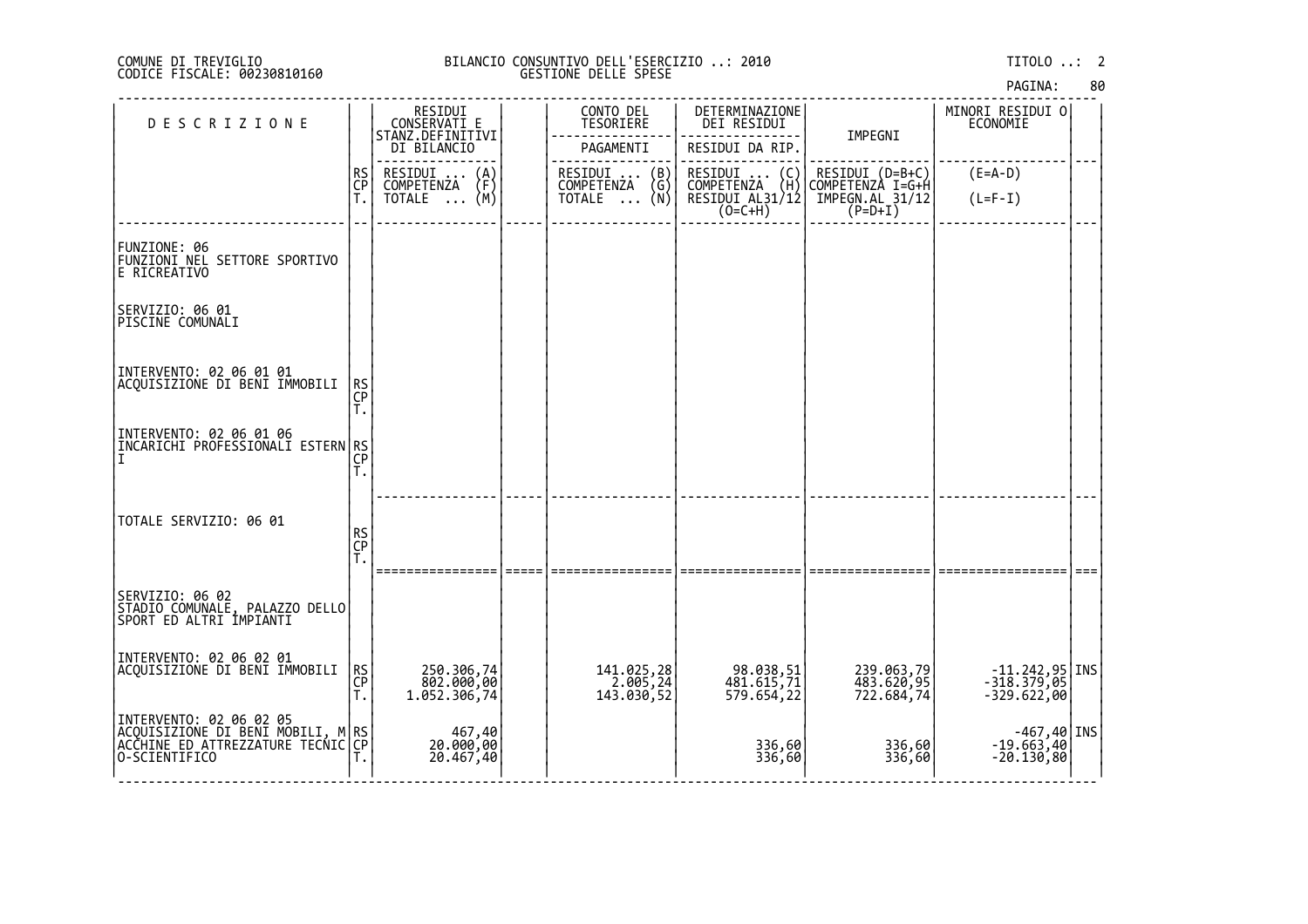| PAGINA: | 81 |
|---------|----|
|         |    |

| <b>DESCRIZIONE</b>                                           |                | RESIDUI<br>CONSERVATI E<br>STANZ.DEFINITIVI<br>DI BILANCIO       | CONTO DEL<br>TESORIERE<br>PAGAMENTI                                                          | DETERMINAZIONE<br>DEI RESIDUI<br>RESIDUI DA RIP.                    | IMPEGNI                                                             | MINORI RESIDUI O<br>ECONOMIE                       |  |
|--------------------------------------------------------------|----------------|------------------------------------------------------------------|----------------------------------------------------------------------------------------------|---------------------------------------------------------------------|---------------------------------------------------------------------|----------------------------------------------------|--|
|                                                              | RS<br>CP       | RESIDUI<br>(A)<br>(F)<br>COMPETENZA<br>(M)<br>TOTALE<br>$\ddots$ | $\begin{pmatrix} B \\ G \end{pmatrix}$<br>RESIDUI<br>COMPETENZA<br>(N)<br>TOTALE<br>$\cdots$ | RESIDUI<br>(C)<br>(H)<br>COMPETENZA<br>RESIDUI AL31/12<br>$(O=C+H)$ | RESIDUI (D=B+C)<br>COMPETENZÀ I=G+H<br>IMPEGN.AL 31/12<br>$(P=D+I)$ | $(E=A-D)$<br>$(L=F-I)$                             |  |
| INTERVENTO: 02 06 02 06<br>INCARICHI PROFESSIONALI ESTERNIRS | CP             |                                                                  |                                                                                              |                                                                     |                                                                     |                                                    |  |
| INTERVENTO: 02 06 02 07<br>TRASFERIMENTI DI CAPITALE         | RS<br>CP<br>T. | 7.000,00<br>7.000,00                                             |                                                                                              | 7.000,00<br>7.000,00                                                | 7.000,00<br>7.000,00                                                |                                                    |  |
| TOTALE SERVIZIO: 06 02                                       | RS<br>CP<br>T. | 250.774,14<br>829.000,00<br>1.079.774,14                         | 141.025,28<br>2.005,24<br>143.030,52                                                         | 98.038,51<br>488.952,31<br>586.990,82                               | 239.063,79<br>490.957,55<br>730.021,341                             | $-11.710,35$ INS<br>$-338.042,45$<br>$-349.752,80$ |  |
| TOTALE FUNZIONE: 06                                          | RS<br>CP<br>T. | 250.774,14<br>829.000,00<br>1.079.774,14                         | 141.025,28<br>2.005,24<br>143.030,52                                                         | 98.038,51<br>488.952,31<br>586.990,82                               | 239.063,79<br>490.957,55<br>730.021,34                              | 11.710,35<br>  338.042,45<br>  349.752,80          |  |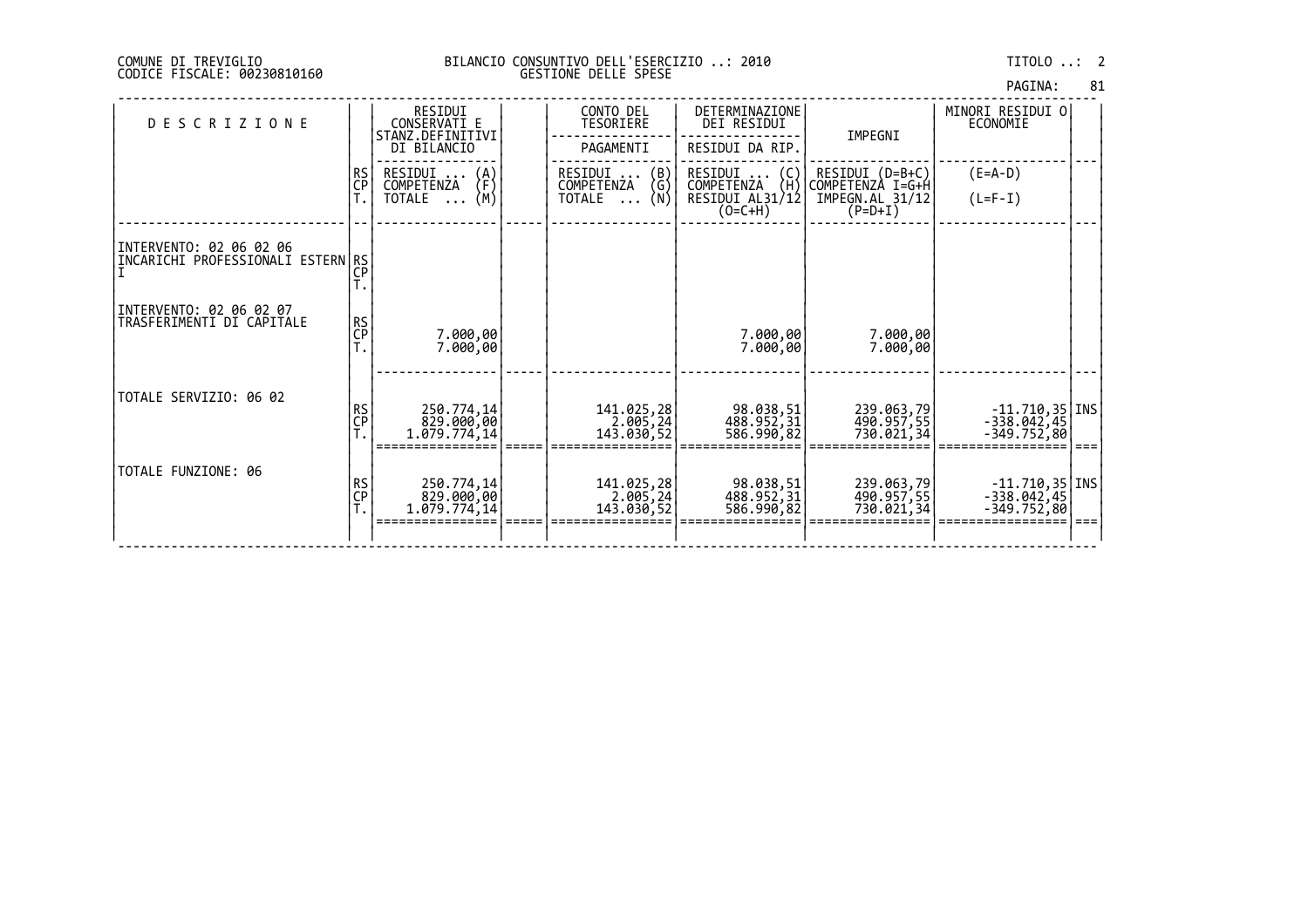| 82<br>PAGINA: |  |  |
|---------------|--|--|
|---------------|--|--|

| <b>DESCRIZIONE</b>                                                                                                     |                | RESIDUI<br>CONSERVATI E                        | CONTO DEL<br>TESORIERE                     | DETERMINAZIONE<br>DEI RESIDUI                                                        |                                              | MINORI RESIDUI 0<br>ECONOMIE                                |  |
|------------------------------------------------------------------------------------------------------------------------|----------------|------------------------------------------------|--------------------------------------------|--------------------------------------------------------------------------------------|----------------------------------------------|-------------------------------------------------------------|--|
|                                                                                                                        |                | STANZ.DEFINITIVI<br>DI BILANCIO                | PAGAMENTI                                  | RESIDUI DA RIP.                                                                      | IMPEGNI                                      |                                                             |  |
|                                                                                                                        | <b>RS</b>      | RESIDUI<br>$\binom{A}{F}$<br><b>COMPETENZA</b> | RESIDUI<br>(B)<br>COMPETENZA<br>(Ğ)        | RESIDUI<br>$\left(\begin{smallmatrix} C \\ H \end{smallmatrix}\right)$<br>COMPETENZA | RESIDUI (D=B+C)<br>COMPETENZA I=G+H          | $(E=A-D)$                                                   |  |
|                                                                                                                        | CP<br>T.       | (M)<br>TOTALE                                  | (Ñ)<br>TOTALE                              | RESIDUI AL31/12<br>$(0=C+H)$                                                         | IMPEGN.AL 31/12<br>$(P=D+I)$                 | $(L=F-I)$                                                   |  |
|                                                                                                                        |                |                                                |                                            |                                                                                      |                                              |                                                             |  |
| FUNZIONE: 08<br>FUNZIONI NĚL CAMPO DELLA<br>VIABILITA' E DEI TRASPORTI                                                 |                |                                                |                                            |                                                                                      |                                              |                                                             |  |
| SERVIZIO: 08 01<br>VIABILITA', CIRCOLAZIONE STRA-<br>DALE E SERVIZI CONNESSI                                           |                |                                                |                                            |                                                                                      |                                              |                                                             |  |
| INTERVENTO: 02 08 01 01<br>ACQUISIZIONE DI BENI IMMOBILI                                                               | $R$ SCP<br>T.  | 6.986.709,43<br>6.061.000,00<br>13.047.709,43  | 2.362.278,62<br>135.883,35<br>2.498.161,97 | 1.956.346,70<br>3.479.937,78<br>5.436.284,48                                         | 4.318.625,32<br>3.615.821,13<br>7.934.446,45 | $-2.668.084, 11$ INS<br>$-2.445.178, 87$<br>$-5.113.262,98$ |  |
| INTERVENTO: 02 08 01 03<br> ACOUISTO DI BENI SPECIFICI PER RS<br> CP                                                   |                |                                                |                                            |                                                                                      |                                              |                                                             |  |
|                                                                                                                        |                | 18.500,00                                      | 17.232,00                                  | 1.268,00                                                                             | 18.500,00                                    |                                                             |  |
| INTERVENTO: 02 08 01 05<br> ACQUISIZIONE DI BENI MOBILI, M RS<br> ACCHINE ED ATTREZZATURE TECNIC CP<br> O-SCIENTIFICHE |                | 18.500,00                                      | 17.232,00                                  | 1.268,00                                                                             | 18.500,00                                    |                                                             |  |
| INTERVENTO: 02 08 01 06<br>ĬĨŊĹĊŔĬĊĤĬ <sup>Ŷ</sup> ŔŎĔĔŠŠIŎÑAĽĬ ĔSTĔŔŊŖS<br>Ţ                                          |                | 31.750,40                                      | 11.520,00                                  | 20.000,00                                                                            | 31.520,00                                    | $-230,40$ INS                                               |  |
|                                                                                                                        | Т.             | 31.750,40                                      | 11.520,00                                  | 20.000,00                                                                            | 31.520,00                                    | $-230,40$                                                   |  |
| INTERVENTO: 02 08 01 07<br>TRASFERIMENTI DI CAPITALE                                                                   | RS<br>CP<br>T. |                                                |                                            |                                                                                      |                                              |                                                             |  |
|                                                                                                                        |                |                                                |                                            |                                                                                      |                                              |                                                             |  |
| TOTALE SERVIZIO: 08 01                                                                                                 | RS<br>CP<br>Ť. | 7.036.959,83<br>6.061.000,00<br>13.097.959,83  | 2.391.030,62<br>135.883,35<br>2.526.913,97 | 1.977.614,70<br>3.479.937,78<br>5.457.552,48                                         | 4.368.645,32<br>3.615.821,13<br>7.984.466,45 | $-2.668.314, 51$ INS<br>$-2.445.178, 87$<br>$-5.113.493,38$ |  |
|                                                                                                                        |                |                                                |                                            |                                                                                      |                                              |                                                             |  |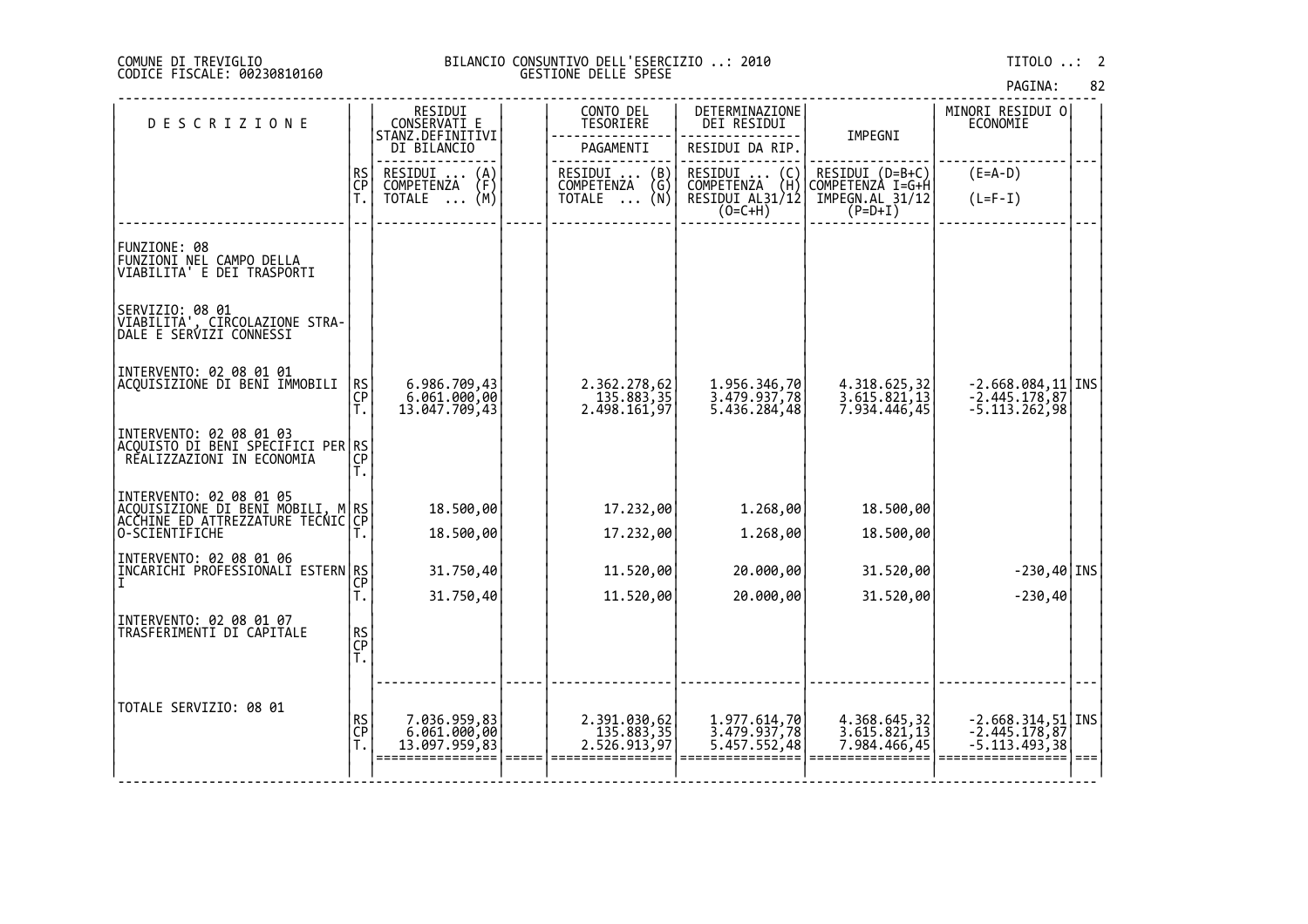| PAGINA: | 83 |
|---------|----|
|         |    |

| <b>DESCRIZIONE</b>                                                |                 | RESIDUI<br>CONSERVATI E<br>STANZ.DEFINITIVI<br>DI BILANCIO       | CONTO DEL<br>TESORIERE<br>PAGAMENTI                                                  | DETERMINAZIONE<br><b>DEI RESIDUI</b><br>RESIDUI DA RIP.             | IMPEGNI                                                             | MINORI RESIDUI 0<br>ECONOMIE                              |  |
|-------------------------------------------------------------------|-----------------|------------------------------------------------------------------|--------------------------------------------------------------------------------------|---------------------------------------------------------------------|---------------------------------------------------------------------|-----------------------------------------------------------|--|
|                                                                   | RS<br>CP        | RESIDUI<br>(A)<br>(F)<br>COMPETENZA<br>(M)<br>TOTALE<br>$\cdots$ | $\binom{B}{G}$<br>$RESIDUI$ <sub></sub> .<br>COMPETENZA<br>(N)<br>TOTALE<br>$\cdots$ | RESIDUI<br>(C)<br>≀H\<br>COMPETENZA<br>RESIDUI AL31/12<br>$(O=C+H)$ | RESIDUI (D=B+C)<br>COMPETENZÀ I=G+H<br>IMPEGN.AL 31/12<br>$(P=D+I)$ | $(E=A-D)$<br>$(L=F-I)$                                    |  |
| SERVIZIO: 08 02<br>ILLUMINAZIONE PUBBLICA E SER-<br>VIZI CONNESSI |                 |                                                                  |                                                                                      |                                                                     |                                                                     |                                                           |  |
| INTERVENTO: 02 08 02 01<br>ACQUISIZIONE DI BENI IMMOBILI          | <b>RS</b><br>CP | 135.511,83<br>40.000,00<br>175.511,83                            | 101.062,40<br>101.062,40                                                             | 29.885,75<br>36.110,39<br>65.996,14                                 | 130.948,15<br>36.110,39<br>167.058,54                               | $-4.563,68$   INS<br>$-3.889,61$<br>$-8.453,29$           |  |
| TOTALE SERVIZIO: 08 02                                            | RS<br>CP        | 135.511,83<br>40.000,00<br>175.511,83                            | 101.062,40<br>101.062,40                                                             | 29.885,75<br>36.110,39<br>65.996,14                                 | 130.948,15<br>36.110, 39<br>167.058,54                              | $-4.563,68$   INS<br>$-3.889,61$<br>$-8.453,29$           |  |
| TOTALE FUNZIONE: 08                                               | RS<br>CP<br>T.  | 7.172.471,66<br>6.101.000,00<br>13.273.471,66                    | 2.492.093,02<br>135.883,35<br>2.627.976,37                                           | 2.007.500,45<br>3.516.048,17<br>5.523.548,62                        | 4.499.593,47<br>3.651.931,52<br>8.151.524,99                        | $-2.672.878,19$ INS<br>$-2.449.068,48$<br>$-5.121.946,67$ |  |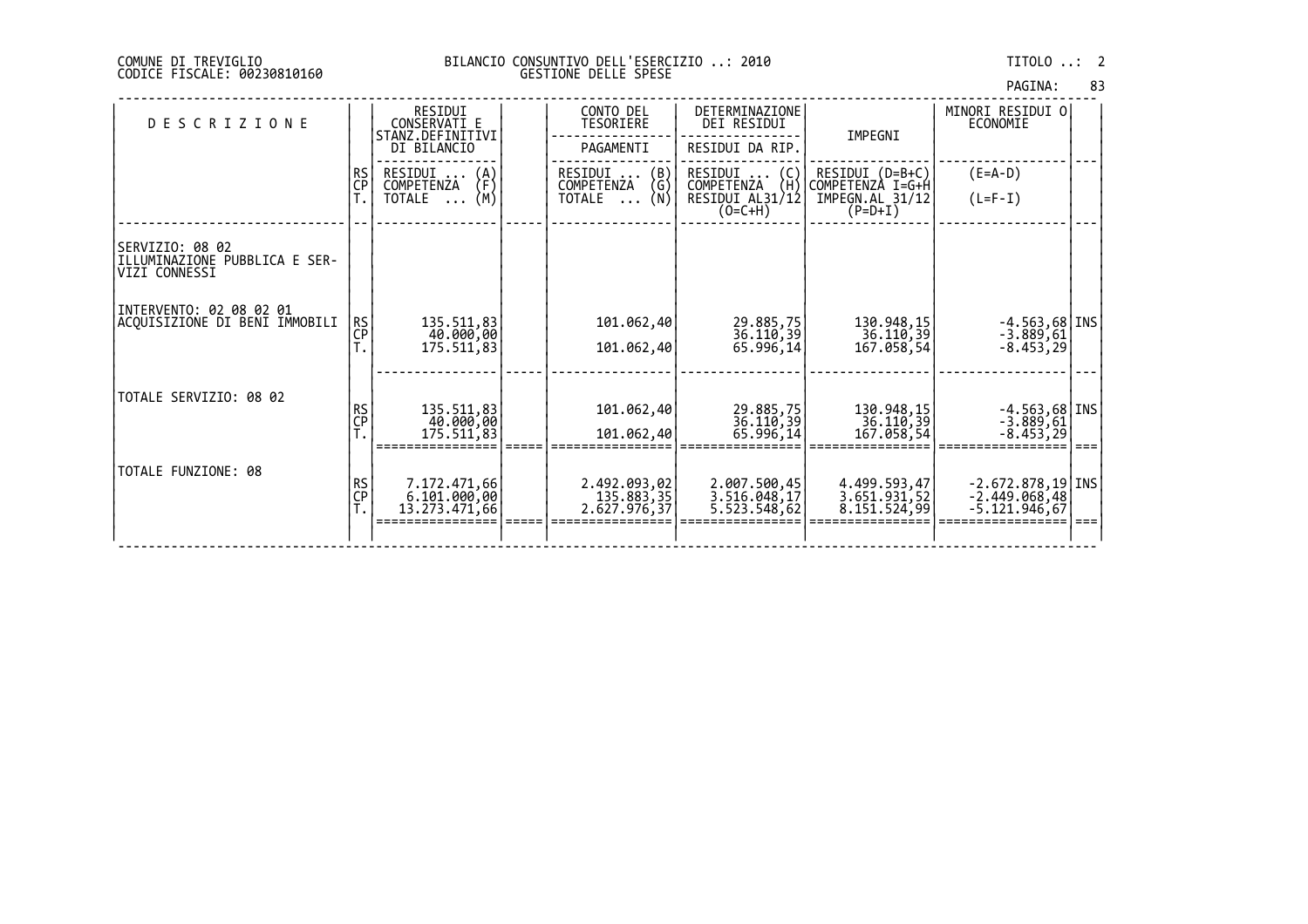| PAGINA: | 84 |
|---------|----|
|---------|----|

| <b>DESCRIZIONE</b>                                                                                                  |                | RESIDUI<br>CONSERVATI E<br>STANZ.DEFINITIVI | CONTO DEL<br>TESORIERE              | DETERMINAZIONE<br>DEI RESIDUI                    | IMPEGNI                                | MINORI RESIDUI 0<br><b>ECONOMIE</b>           |  |
|---------------------------------------------------------------------------------------------------------------------|----------------|---------------------------------------------|-------------------------------------|--------------------------------------------------|----------------------------------------|-----------------------------------------------|--|
|                                                                                                                     |                | DI BILANCIO                                 | PAGAMENTI                           | RESIDUI DA RIP.                                  |                                        |                                               |  |
|                                                                                                                     | RS<br>CP       | RESIDUI<br>$\binom{A}{F}$<br>COMPETENZA     | RESIDUI<br>(B)<br>COMPETENZA<br>(G) | RESIDUI (C)<br>COMPETENZA (H)<br>RESIDUI AL31/12 | RESIDUI (D=B+C)<br>COMPETENZÀ I=G+H    | $(E=A-D)$                                     |  |
|                                                                                                                     | Ť.             | (M)<br>TOTALE                               | ∵ (N)<br>TOTALE                     | $(0=C+H)$                                        | IMPEGN.AL_31/12<br>$(P=D+I)$           | $(L=F-I)$                                     |  |
|                                                                                                                     |                |                                             |                                     |                                                  |                                        |                                               |  |
| FUNZIONE: 09<br>FUNZIONI RIGUARDANTI IL TERRI-<br>TORIO E L'AMBIENTE                                                |                |                                             |                                     |                                                  |                                        |                                               |  |
| SERVIZIO: 09 01<br>URBANISTICA E GESTIONE TERRI-<br>TOR <sub>I0</sub>                                               |                |                                             |                                     |                                                  |                                        |                                               |  |
| INTERVENTO: 02 09 01 01<br>ACQUISIZIONE DI BENI IMMOBILI                                                            | RS<br>CP<br>Т. | 2.058,66<br>20.000,00<br>22.058,66          |                                     | 2.058,66<br>19.998,00<br>22.056,66               | 2.058,66<br>19.998,00<br>22.056,66     | $-2,00$<br>$-2,00$                            |  |
| INTERVENTO: 02 09 01 04<br>UTILIZZO DI BENI DI TERZI PER<br>REALIZZAZIONI IN ECONOMIA                               | RS<br>CP<br>Т. |                                             |                                     |                                                  |                                        |                                               |  |
| INTERVENTO: 02 09 01 05<br>ACQUISIZIONE DI BENI MOBILI, M RS<br>ACCHINE ED ATTREZZATURE TECNIC CP<br>O-SCIENTIFICHE |                | 115.500,00<br>115.500,00                    |                                     | 115.000,00<br>115.000,00                         | 115.000,00<br>115.000,00               | -500,00<br>-500,00                            |  |
| INTERVENTO: 02 09 01 06<br>INCARICHI PROFESSIONALI ESTERN RS                                                        | CP<br>T.       | 710.333,17<br>122.500,00<br>832.833,17      | 250.746,96<br>250.746,96            | 404.106,95<br>51.618,00<br>455.724,95            | 654.853,91<br>51.618,00<br>706.471,91  | -55.479,26 INS<br>-70.882,00<br>$-126.361,26$ |  |
| INTERVENTO: 02 09 01 07<br>TRASFERIMENTI DI CAPITALE                                                                | RS<br>CP<br>T. |                                             |                                     |                                                  |                                        |                                               |  |
| TOTALE SERVIZIO: 09 01                                                                                              | RS<br>CP<br>Ť. | 712.391,83<br>258.000,00<br>970.391,83      | 250.746,96<br>250.746,96            | 406.165,61<br>186.616,00<br>592.781,61           | 656.912,57<br>186.616,00<br>843.528,57 | -55.479,26 INS<br>-71.384,00<br>-126.863,26   |  |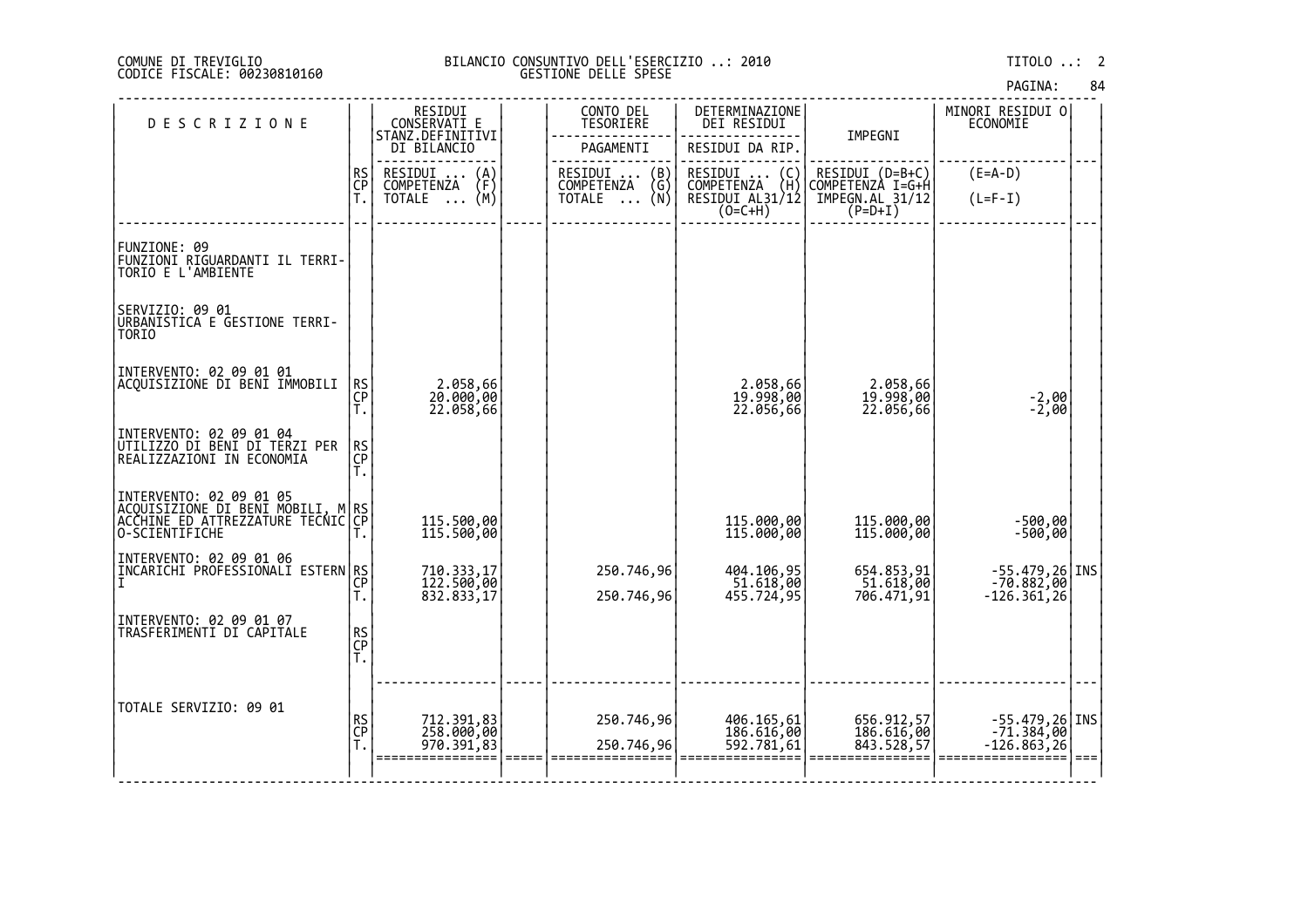## DI TREVIGLIO BILANCIO CONSUNTIVO DELL'ESERCIZIO ..: 2010 TITOLO ..: 2 FISCALE: 00230810160 GESTIONE DELLE SPESE

PAGINA: 85

| <b>DESCRIZIONE</b>                                                                                    |                | RESIDUI<br>CONSERVATI E                          | CONTO DEL<br><b>TESORIERE</b>        | DETERMINAZIONE<br>DEI RESIDUI                                          |                                                                                                                                         | MINORI RESIDUI 0<br>ECONOMIE                    |             |
|-------------------------------------------------------------------------------------------------------|----------------|--------------------------------------------------|--------------------------------------|------------------------------------------------------------------------|-----------------------------------------------------------------------------------------------------------------------------------------|-------------------------------------------------|-------------|
|                                                                                                       |                | STANZ.DEFINITIVI<br>DI BILANCIO                  | PAGAMENTI                            | RESIDUI DA RIP.                                                        | IMPEGNI                                                                                                                                 |                                                 |             |
|                                                                                                       | RS<br>CP       | RESIDUI .<br>$\binom{A}{F}$<br><b>COMPETENZA</b> | RESIDUI  (B)<br>COMPETENZA (G)       | RESIDUI<br>$\begin{pmatrix} C \\ H \end{pmatrix}$<br><b>COMPETENZA</b> | RESIDUI (D=B+C)<br>COMPETENZA I=G+H                                                                                                     | $(E=A-D)$                                       |             |
|                                                                                                       | Ť.             | (M)<br>TOTALE                                    | (Ñ)<br>TOTALE                        | RESIDUI AL31/12<br>(O=C+H)                                             | $\texttt{\small \textsf{IMPEGN.AL}}\substack{\textsf{31/12}}\begin{smallmatrix} \textsf{5}\ \textsf{P} \textsf{=D+1} \end{smallmatrix}$ | $(L=F-I)$                                       |             |
|                                                                                                       |                |                                                  |                                      |                                                                        |                                                                                                                                         |                                                 |             |
| SERVIZIO: 09 02<br>EDILIZIA RESIDENZIALE PUBBLICA<br>LOCALE E PIANI DI EDILIZIA<br>ECONOMICO-POPOLARE |                |                                                  |                                      |                                                                        |                                                                                                                                         |                                                 |             |
| INTERVENTO: 02 09 02 01<br> ACQUISIZIONE DI BENI IMMOBILI                                             |                |                                                  |                                      |                                                                        |                                                                                                                                         |                                                 |             |
|                                                                                                       | RS<br>CP<br>Т. | 656.588,18<br>633.000,00<br>1.289.588,18         | 249.679,52<br>5.500,00<br>255.179,52 | 179.018,01<br>91.283,50<br>270.301,51                                  | 428.697,53<br>96.783,50<br>525.481,03                                                                                                   | -227.890,65 INS <br>-536.216,50 <br>-764.107,15 |             |
| INTERVENTO: 02 09 02 07                                                                               |                |                                                  |                                      |                                                                        |                                                                                                                                         |                                                 |             |
| TRASFERIMENTI DI CAPITALE                                                                             | RS<br>CP       | 51.772,92                                        | 51.772,92                            |                                                                        | 51.772,92                                                                                                                               |                                                 |             |
|                                                                                                       | Ť.             | 51.772,92                                        | 51.772,92                            |                                                                        | 51.772,92                                                                                                                               |                                                 |             |
| TOTALE SERVIZIO: 09 02                                                                                |                |                                                  |                                      |                                                                        |                                                                                                                                         |                                                 |             |
|                                                                                                       | RS<br>CP<br>T. | 708.361,10                                       | 301.452,44<br>5.500,00<br>306.952,44 | 179.018,01<br>91.283,50<br>270.301,51                                  | 480.470,45<br>96.783,50<br>577.253,95                                                                                                   | -227.890,65 INS<br>-536.216,50<br>-764.107,15   |             |
|                                                                                                       |                | 633.000,00<br>1.341.361,10                       |                                      |                                                                        |                                                                                                                                         |                                                 | $=$ $=$ $=$ |
| SERVIZIO: 09 04<br>SERVIZIO IDRICO INTEGRATO                                                          |                |                                                  |                                      |                                                                        |                                                                                                                                         |                                                 |             |
| INTERVENTO: 02 09 04 01<br> ACQUISIZIONE DI BENI IMMOBILI                                             |                |                                                  |                                      |                                                                        |                                                                                                                                         |                                                 |             |
|                                                                                                       | RS<br>CP       | 4.820,74                                         |                                      | 4.820,74                                                               | 4.820,74                                                                                                                                |                                                 |             |
|                                                                                                       | Т.             | 4.820,74                                         |                                      | 4.820,74                                                               | 4.820,74                                                                                                                                |                                                 |             |
| TOTALE SERVIZIO: 09 04                                                                                |                |                                                  |                                      |                                                                        |                                                                                                                                         |                                                 |             |
|                                                                                                       | RS<br>CP<br>T. | 4.820,74                                         |                                      | 4.820,74                                                               | 4.820,74                                                                                                                                |                                                 |             |
|                                                                                                       |                | 4.820,74                                         |                                      | 4.820,74                                                               | 4.820,74                                                                                                                                |                                                 |             |
| SERVIZIO: 09 05<br>SERVIZIO SMALTIMENTO RIFIUTI                                                       |                |                                                  |                                      |                                                                        |                                                                                                                                         |                                                 |             |
|                                                                                                       |                |                                                  |                                      |                                                                        |                                                                                                                                         |                                                 |             |

‐‐‐‐‐‐‐‐‐‐‐‐‐‐‐‐‐‐‐‐‐‐‐‐‐‐‐‐‐‐‐‐‐‐‐‐‐‐‐‐‐‐‐‐‐‐‐‐‐‐‐‐‐‐‐‐‐‐‐‐‐‐‐‐‐‐‐‐‐‐‐‐‐‐‐‐‐‐‐‐‐‐‐‐‐‐‐‐‐‐‐‐‐‐‐‐‐‐‐‐‐‐‐‐‐‐‐‐‐‐‐‐‐‐‐‐‐‐‐‐‐‐‐‐‐‐‐‐‐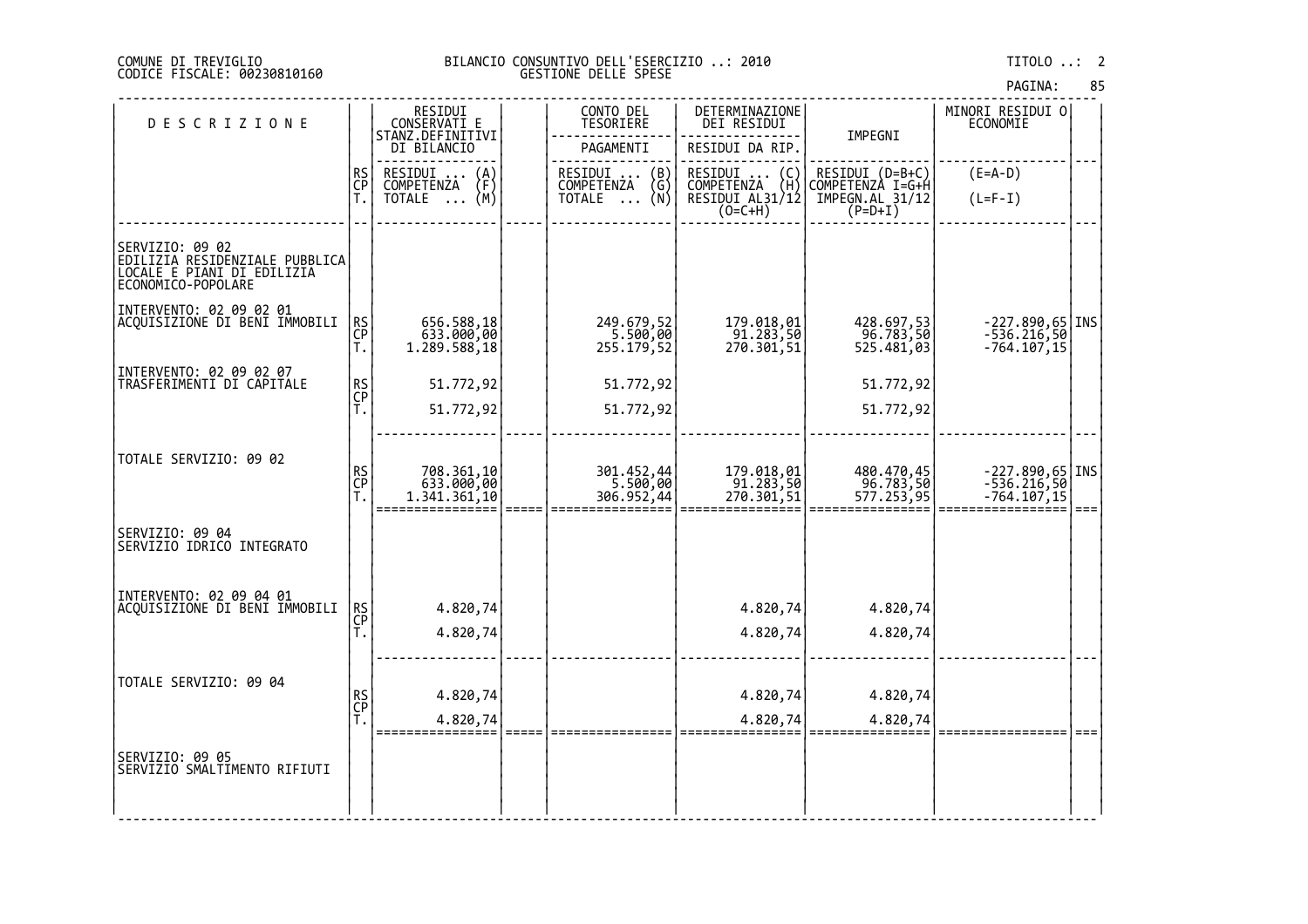## DI TREVIGLIO BILANCIO CONSUNTIVO DELL'ESERCIZIO ..: 2010 TITOLO ..: 2 FISCALE: 00230810160 GESTIONE DELLE SPESE

| <b>DESCRIZIONE</b>                                                                                                                     |                | RESIDUI<br>CONSERVATI E                                  | CONTO DEL<br>TESORIERE                                                      | DETERMINAZIONE<br>DEI RESIDUI                                    |                                                                     | MINORI RESIDUI 0<br>ECONOMIE                                                |  |
|----------------------------------------------------------------------------------------------------------------------------------------|----------------|----------------------------------------------------------|-----------------------------------------------------------------------------|------------------------------------------------------------------|---------------------------------------------------------------------|-----------------------------------------------------------------------------|--|
|                                                                                                                                        |                | STANZ.DEFINITIVI<br>DI BILANCIO                          | PAGAMENTI                                                                   | RESIDUI DA RIP.                                                  | IMPEGNI                                                             |                                                                             |  |
|                                                                                                                                        | RS<br>CP<br>Ť. | RESIDUI<br>$\binom{A}{F}$<br>COMPETENZA<br>(M)<br>TOTALE | RESIDUI<br>(B)<br>$\binom{G}{N}$<br>COMPETENZA<br><b>TOTALE</b><br>$\cdots$ | RESIDUI<br>(C)<br>COMPETENZA (H)<br>RESIDUI AL31/12<br>$(O=C+H)$ | RESIDUI (D=B+C)<br>COMPETENZA I=G+H<br>IMPEGN.AL 31/12<br>$(P=D+I)$ | $(E=A-D)$<br>$(L=F-I)$                                                      |  |
| INTERVENTO: 02 09 05 01<br>ACQUISIZIONE DI BENI IMMOBILI                                                                               | RS<br>CP<br>T. | 23.000,00<br>23.000,00                                   |                                                                             | 15.523,92<br>15.523,92                                           | 15.523,92<br>15.523,92                                              | -7.476,08<br>-7.476,08                                                      |  |
| INTERVENTO: 02 09 05 03<br> ACOUISTO DI BENI SPECIFICI PER RS <br> ACOUISTO DI BENI SPECONOMIA                                         | Т.             |                                                          |                                                                             |                                                                  |                                                                     |                                                                             |  |
| INTERVENTO: 02 09 05 05<br> ACQUISIZIONE DI BENI MOBILI, M RS <br> ACQUISIZIONE DI BENI MOBILI, M RS <br>O-SCIENTIFICHE                |                | 49.039,46<br>33.000,00<br>82.039,46                      | 36.649,98<br>3.708,00<br>40.357,98                                          | 12.389,48<br>29.292,00<br>41.681,48                              | 49.039,46<br>33.000,00<br>82.039,46                                 |                                                                             |  |
| TOTALE SERVIZIO: 09 05                                                                                                                 | RS<br>CP<br>T. | 49.039,46<br>56.000,00<br>105.039,46                     | 36.649,98<br>$3.708,00$<br>40.357,98                                        | 12.389,48<br>44.815,92<br>57.205,40                              | 49.039,46<br>48.523,92<br>97.563,38                                 | -7.476,08<br>-7.476,08                                                      |  |
| SERVIZIO: 09 06<br> PARCHI E SERVIZI PER LA TUTELA<br>AMBIENTALE DEL VERDE, ALTRI<br>SERVIZI RELATIVI AL TERRITORIO<br>ED ALL'AMBIENTE |                |                                                          |                                                                             |                                                                  |                                                                     |                                                                             |  |
| INTERVENTO: 02 09 06 01<br>ACQUISIZIONE DI BENI IMMOBILI                                                                               | ŖS<br>CP<br>Ť. | 472.721,91<br>548.180,00<br>1.020.901,91                 | 117.666,51<br>117.666,51                                                    | 350.133,94<br>540.600,92<br>890.734,86                           | 467.800,45<br>540.600,92<br>1.008.401,37                            | $\begin{bmatrix} -4.921, 46 \\ -7.579, 08 \\ -12.500, 54 \end{bmatrix}$ INS |  |
| INTERVENTO: 02 09 06 05<br>ACQUISIZIONE DI BENI MOBILI,<br>ACCHINE ED ATTREZZATURE TECNIC<br>O-SCIENTIFICHE                            | M RS<br>IC CP  | 9.000,00<br>13.840,00<br>22.840,00                       | 9.000,00<br>1.740,00<br>10.740,00                                           | 4.080,00<br>4.080,00                                             | 9.000,00<br>5.820,00<br>14.820,00                                   | $-8.020,00$<br>$-8.020,00$                                                  |  |
| INTERVENTO: 02 09 06 06<br>ĪNCĀRICHI PROFEŠSIONALI ESTERN RS<br>I                                                                      |                | 4.800,00<br>5.000,00<br>9.800,00                         | 4.800,00<br>4.800,00                                                        |                                                                  | 4.800,00<br>4.800,00                                                | $-5.000,00$<br>$-5.000,00$                                                  |  |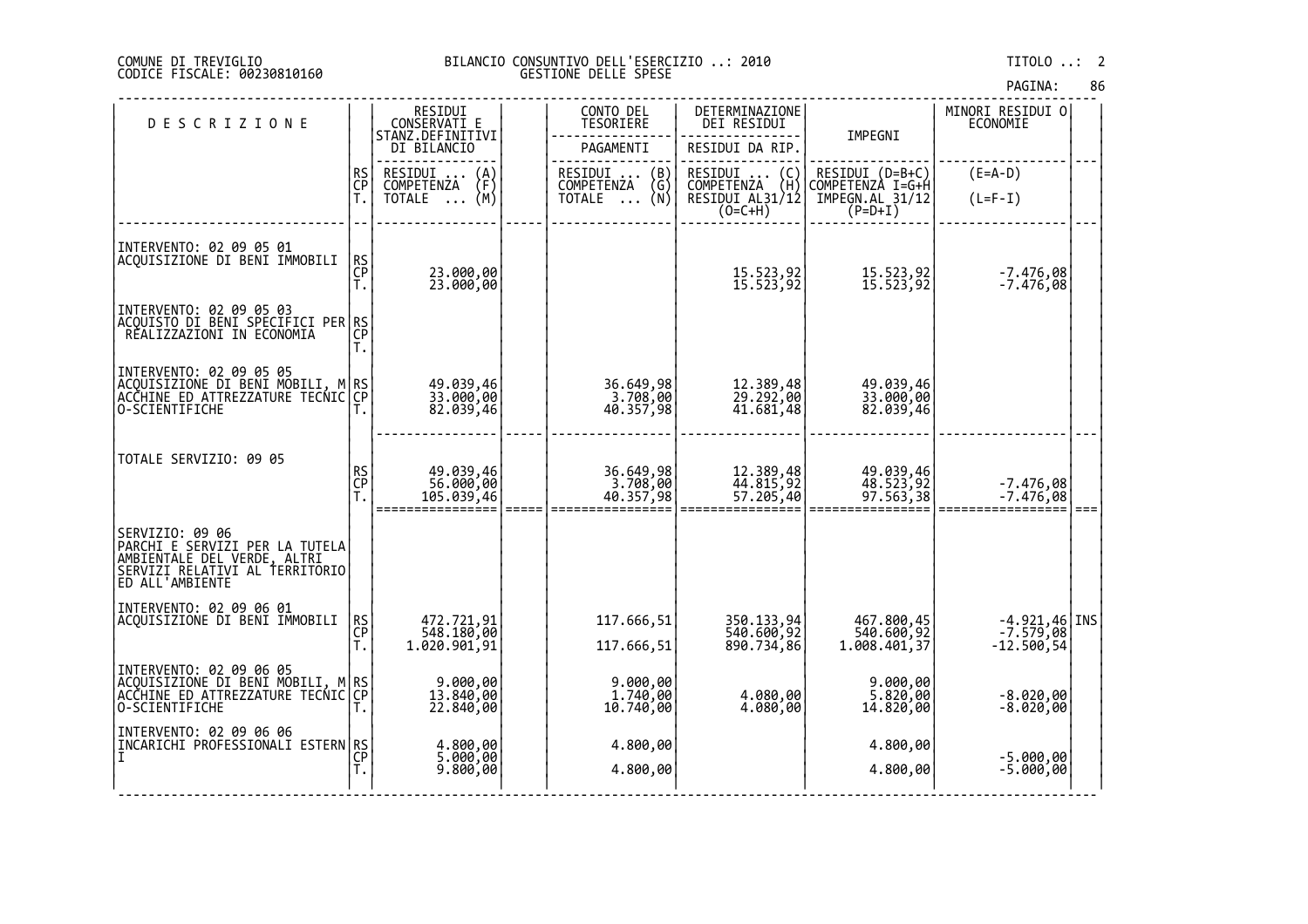| PAGINA: | 87 |
|---------|----|
|         |    |

| <b>DESCRIZIONE</b>                                   |          | RESIDUI<br>CONSERVATI E<br>STANZ.DEFINITIVI<br>DI BILANCIO       | CONTO DEL<br>TESORIERE<br>PAGAMENTI                  | DETERMINAZIONE<br>DEI RESIDUI<br>RESIDUI DA RIP.                           | IMPEGNI                                                             | MINORI RESIDUI O<br>ECONOMIE                        |  |
|------------------------------------------------------|----------|------------------------------------------------------------------|------------------------------------------------------|----------------------------------------------------------------------------|---------------------------------------------------------------------|-----------------------------------------------------|--|
|                                                      | RS<br>CP | RESIDUI<br>(A)<br>(F)<br>COMPETENZA<br>(M)<br>TOTALE<br>$\cdots$ | (B)<br>(G)<br>RESIDUI<br>COMPETENZA<br>(Ñ)<br>TOTALE | RESIDUI<br>(C)<br>(H)<br><b>COMPETENZA</b><br>RESIDUI AL31/12<br>$(O=C+H)$ | RESIDUI (D=B+C)<br>COMPETENZÀ I=G+H<br>IMPEGN.AL 31/12<br>$(P=D+I)$ | $(E=A-D)$<br>$(L=F-I)$                              |  |
| INTERVENTO: 02 09 06 07<br>TRASFERIMENTI DI CAPITALE | RS<br>CP | 45.000,00<br>45.000,00                                           |                                                      |                                                                            |                                                                     | $-45.000,00$<br>-45.000,00                          |  |
| TOTALE SERVIZIO: 09 06                               | RS<br>CP | 486.521,91<br>612.020,00<br>1.098.541,91                         | 131.466,51<br>1.740,00<br>133.206,51                 | 350.133,94<br>544.680,92<br>894.814,86                                     | 481.600,45<br>546.420,92<br>1.028.021,37                            | $-4.921, 46$   INS <br>$-65.599,08$<br>-70.520,54   |  |
| TOTALE FUNZIONE: 09                                  | RS<br>CP | 1.961.135,04<br>1.559.020,00<br>3.520.155,04                     | 720.315,89<br>10.948,00<br>731,263,89                | 952.527,78<br>867.396,34<br>1.819.924,12                                   | 1.672.843,67<br>878.344,34<br>2.551.188,01                          | $-288.291,37$   INS<br>$-680.675,66$<br>-968.967,03 |  |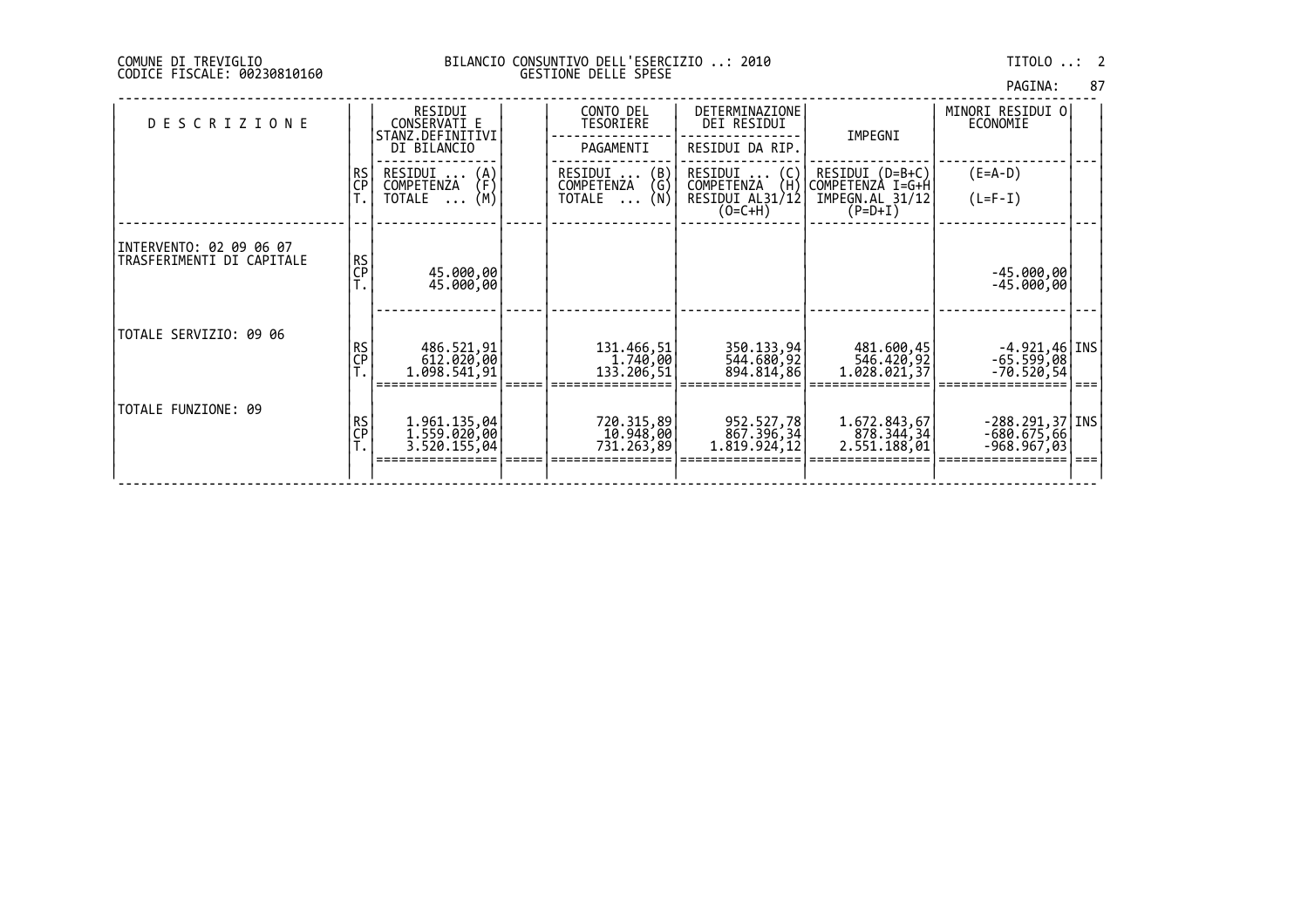# DI TREVIGLIO BILANCIO CONSUNTIVO DELL'ESERCIZIO ..: 2010 TITOLO ..: 2 FISCALE: 00230810160 GESTIONE DELLE SPESE

| <b>DESCRIZIONE</b>                                                                        |                | RESIDUI<br>CONSERVATI_E                 | CONTO DEL<br><b>TESORIERE</b>      | DETERMINAZIONE<br>DEI RESIDUI                                                        |                                                                                                                                         | MINORI RESIDUI 0<br>ECONOMIE                                                                                                                                           |      |
|-------------------------------------------------------------------------------------------|----------------|-----------------------------------------|------------------------------------|--------------------------------------------------------------------------------------|-----------------------------------------------------------------------------------------------------------------------------------------|------------------------------------------------------------------------------------------------------------------------------------------------------------------------|------|
|                                                                                           |                | STANZ.DEFINITIVI<br>DI BILANCIO         | PAGAMENTI                          | RESIDUI DA RIP.                                                                      | IMPEGNI                                                                                                                                 |                                                                                                                                                                        |      |
|                                                                                           | RS<br>CP<br>T. | RESIDUI<br>$\binom{A}{F}$<br>COMPETENZA | RESIDUI  (B)<br>COMPETENZA (G)     | RESIDUI<br>$\left(\begin{smallmatrix} C \\ H \end{smallmatrix}\right)$<br>COMPETENZA | RESIDUI (D=B+C)<br>COMPETENZÀ I=G+H                                                                                                     | $(E=A-D)$                                                                                                                                                              |      |
|                                                                                           |                | (M)<br>TOTALE<br>$\cdot$                | (Ñ)<br>TOTALE                      | RESIDUI AL31/12                                                                      | $\texttt{\small \textsf{IMPEGN.AL}}\substack{\textsf{31/12}}\begin{smallmatrix} \textsf{5}\ \textsf{P} \textsf{=D+1} \end{smallmatrix}$ | $(L=F-I)$                                                                                                                                                              |      |
| FUNZIONE: 10<br>FUNZIONI NEL SETTORE SOCIALE                                              |                |                                         |                                    |                                                                                      |                                                                                                                                         |                                                                                                                                                                        |      |
| SERVIZIO: 10 01<br> ASILI NIDO, SERVIZI PER<br> L'INFANZIA E PER I MINORI                 |                |                                         |                                    |                                                                                      |                                                                                                                                         |                                                                                                                                                                        |      |
| INTERVENTO: 02 10 01 01<br>ACQUISIZIONE DI BENI IMMOBILI                                  |                |                                         | 13.460,14                          |                                                                                      |                                                                                                                                         |                                                                                                                                                                        |      |
|                                                                                           | RS<br>CP<br>T. | 384.351,16<br>20.000,00<br>404.351,16   | 13.460,14                          | 247.199,58<br>16.453,74<br>263.653,32                                                | 260.659,72<br>16.453,74<br>277.113,46                                                                                                   | $-123.691,44$ INS<br>$-3.546,26$<br>$-127.237,70$                                                                                                                      |      |
| INTERVENTO: 02 10 01 05                                                                   |                |                                         |                                    |                                                                                      |                                                                                                                                         |                                                                                                                                                                        |      |
| ACQUISIZIONE DI BENI MOBILI, M RS<br> ACCHINE ED ATTREZZATURE TECNIC CP<br>O-SCIENTIFICHE |                | 2.408,60<br>11.000,00<br>13.408,60      | 2.408,60<br>6.101,99<br>8.510,59   | 2.409,00<br>2.409,00                                                                 | 2.408,60<br>8.510,99<br>10.919,59                                                                                                       | $-2.489,01$<br>$-2.489,01$                                                                                                                                             |      |
|                                                                                           |                |                                         |                                    |                                                                                      |                                                                                                                                         |                                                                                                                                                                        |      |
| TOTALE SERVIZIO: 10 01                                                                    |                |                                         |                                    |                                                                                      |                                                                                                                                         |                                                                                                                                                                        |      |
|                                                                                           | RS<br>CP<br>T. | 386.759,76<br>31.000,00<br>417.759,76   | 15.868,74<br>6.101,99<br>21.970,73 | 247.199,58<br>18.862,74<br>266.062,32                                                | 263.068,32<br>24.964,73<br>288.033,05                                                                                                   | $\left. \begin{array}{r} -123.691,44 \\ -6.035,27 \\ -129.726,71 \end{array} \right  \hspace{-1em} \left. \begin{array}{r} \text{INS} \\ \text{S} \end{array} \right $ |      |
| SERVIZIO: 10 03<br>STRUTTURE RESIDENZIALI E DI<br>RICOVERO PER ANZIANI                    |                |                                         |                                    |                                                                                      |                                                                                                                                         |                                                                                                                                                                        | $==$ |
| INTERVENTO: 02 10 03 01<br>ACQUISIZIONE DI BENI IMMOBILI                                  | RS<br>CP<br>Ť. |                                         |                                    |                                                                                      |                                                                                                                                         |                                                                                                                                                                        |      |
| TOTALE SERVIZIO: 10 03                                                                    | RS<br>CP<br>T. |                                         |                                    |                                                                                      |                                                                                                                                         |                                                                                                                                                                        |      |
|                                                                                           |                |                                         |                                    |                                                                                      |                                                                                                                                         |                                                                                                                                                                        |      |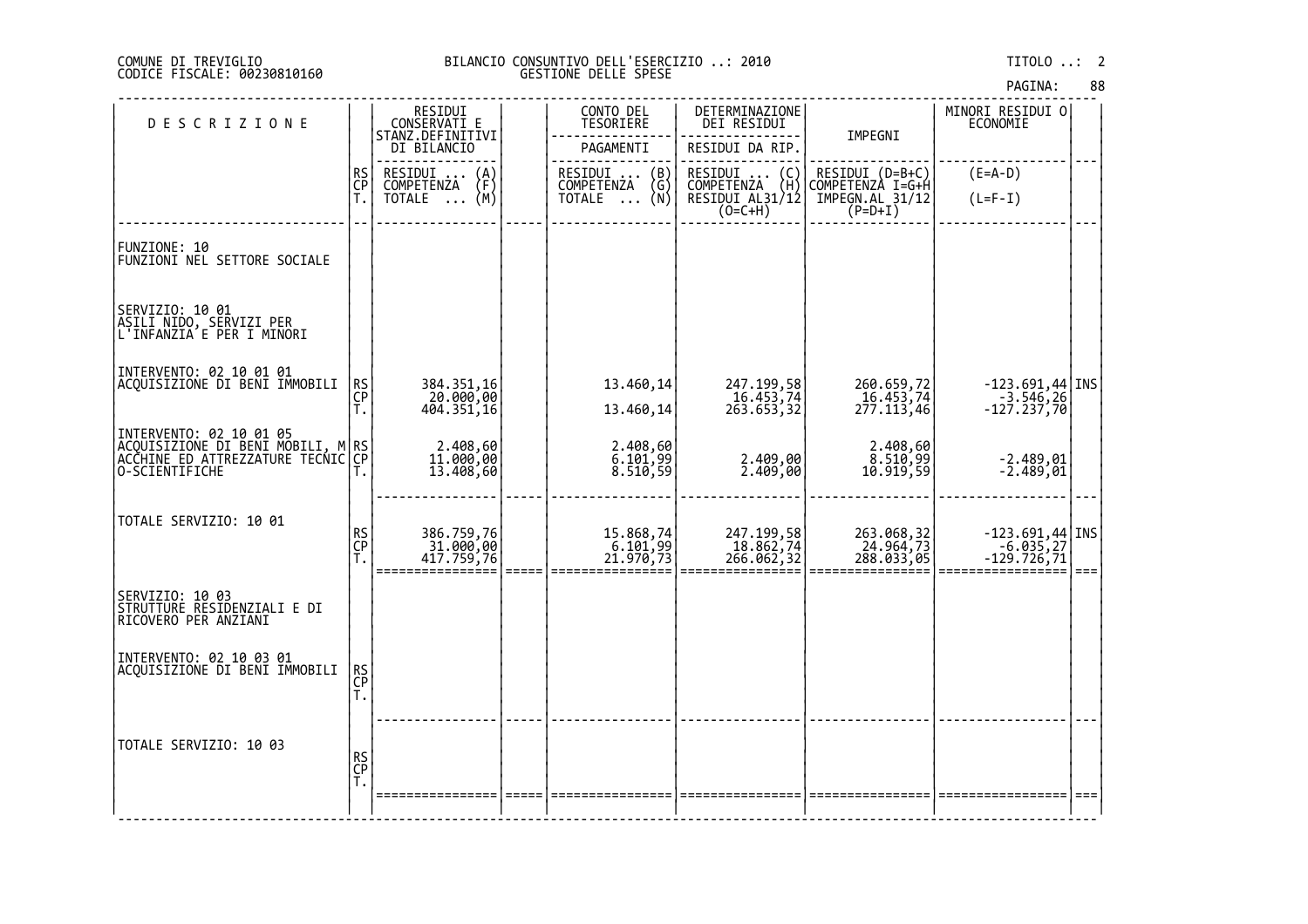## DI TREVIGLIO BILANCIO CONSUNTIVO DELL'ESERCIZIO ..: 2010 TITOLO ..: 2 FISCALE: 00230810160 GESTIONE DELLE SPESE

| <b>DESCRIZIONE</b>                                                                                  |                | RESIDUI<br>CONSERVATI E                                                                           | CONTO DEL<br>TESORIERE              | DETERMINAZIONE<br>DEI RESIDUI     |                                     | MINORI RESIDUI 0<br><b>ECONOMIE</b> |  |
|-----------------------------------------------------------------------------------------------------|----------------|---------------------------------------------------------------------------------------------------|-------------------------------------|-----------------------------------|-------------------------------------|-------------------------------------|--|
|                                                                                                     |                | STANZ.DEFINITIVI<br>DI BILANCIO                                                                   | PAGAMENTI                           | RESIDUI DA RIP.                   | IMPEGNI                             |                                     |  |
|                                                                                                     | RS<br>CP       | RESIDUI<br>$\binom{A}{F}$<br>COMPETENZA                                                           | RESIDUI<br>(B)<br>COMPETENZA<br>(Gʻ | RESIDUI<br>$\{C \}$<br>COMPETENZA | RESIDUI (D=B+C)<br>COMPETENZÀ I=G+H | $(E=A-D)$                           |  |
|                                                                                                     | Ť.             | (M)<br>TOTALE                                                                                     | (Ñ)<br><b>TOTALE</b><br>$\cdots$    | RESIDUI AL31/12<br>$(0=C+H)$      | IMPEGN.AL 31/12<br>$(P=D+I)$        | $(L=F-I)$                           |  |
|                                                                                                     |                |                                                                                                   |                                     |                                   |                                     |                                     |  |
| SERVIZIO: 10 04<br>ASSISTENZA, BENEFICENZA E<br>SERVIZI DIVERSI ALLA PERSONA                        |                |                                                                                                   |                                     |                                   |                                     |                                     |  |
| INTERVENTO: 02 10 04 01                                                                             |                |                                                                                                   |                                     |                                   |                                     |                                     |  |
| ACQUISIZIONE DI BENI IMMOBILI                                                                       | RS<br>CP<br>T. | 2.178,00<br>5.000,00                                                                              | 2.178,00                            | 4.996,00                          | 2.178,00<br>4.996,00                | $-4,00$                             |  |
|                                                                                                     |                | 7.178,00                                                                                          | 2.178,00                            | 4.996,00                          | 7.174,00                            | $-4,00$                             |  |
| INTERVENTO: 02 10 04 05<br> ACQUISIZIONE DI BENI MOBILI, M RS<br> ACCHINE ED ATTREZZATURE TECNIC CP |                | $6.629,48$<br>10.000,00                                                                           | 6.629,48                            |                                   | 6.629,48                            |                                     |  |
| 0-SCIENTIFICHE                                                                                      | Т.             | 16.629,48                                                                                         | 6.629,48                            |                                   | 6.629,48                            | $-10.000,00$<br>$-10.000,00$        |  |
| INTERVENTO: 02 10 04 07<br>TRASFERIMENTI DI CAPITALE                                                |                |                                                                                                   |                                     |                                   |                                     |                                     |  |
|                                                                                                     | RS<br>CP<br>T. |                                                                                                   |                                     |                                   |                                     |                                     |  |
|                                                                                                     |                |                                                                                                   |                                     |                                   |                                     |                                     |  |
| TOTALE SERVIZIO: 10 04                                                                              |                |                                                                                                   |                                     |                                   |                                     |                                     |  |
|                                                                                                     | RS<br>CP<br>T. | 8.807,48<br>15.000,00                                                                             | 8.807,48                            | 4.996,00                          | 8.807,48<br>4.996,00                | $-10.004,00$                        |  |
|                                                                                                     |                | 23.807,48                                                                                         | 8.807,48                            | 4.996,00                          | 13.803,48                           | $-10.004,00$                        |  |
| SERVIZIO: 10 05<br>SERVIZIO NECROSCOPICO E CIMI-<br>TERIALE                                         |                |                                                                                                   |                                     |                                   |                                     |                                     |  |
| INTERVENTO: 02 10 05 01                                                                             |                |                                                                                                   |                                     |                                   |                                     |                                     |  |
| ACOUISIZIONE DI BENI IMMOBILI                                                                       | RS<br>CP<br>T. | 422.615,53<br>15.000,00                                                                           | 339.428,82                          | 63.831,72                         | 403.260,54                          | $-19.354,99$ INS<br>$-15.000,00$    |  |
|                                                                                                     |                | $4\overline{3}\overline{7}\cdot\overline{6}\overline{1}\overline{5}\cdot\overline{5}\overline{3}$ | 339.428,82                          | 63.831,72                         | 403.260,54                          | $-34.354,99$                        |  |
| INTERVENTO: 02 10 05 05<br>ACQUISIZIONE DI BENI MOBILI, M RS<br>ACCHINE ED ATTREZZATURE TECNIC CP   |                | 8.586,00<br>24.000,00                                                                             | 8.586,00<br>23.700,00               |                                   |                                     |                                     |  |
| O-SCIENTIFICHE                                                                                      |                | 32.586,00                                                                                         | 32.286,00                           |                                   | 8.586,00<br>23.700,00<br>32.286,00  | $-300,00$<br>$-300,00$              |  |
|                                                                                                     |                |                                                                                                   |                                     |                                   |                                     |                                     |  |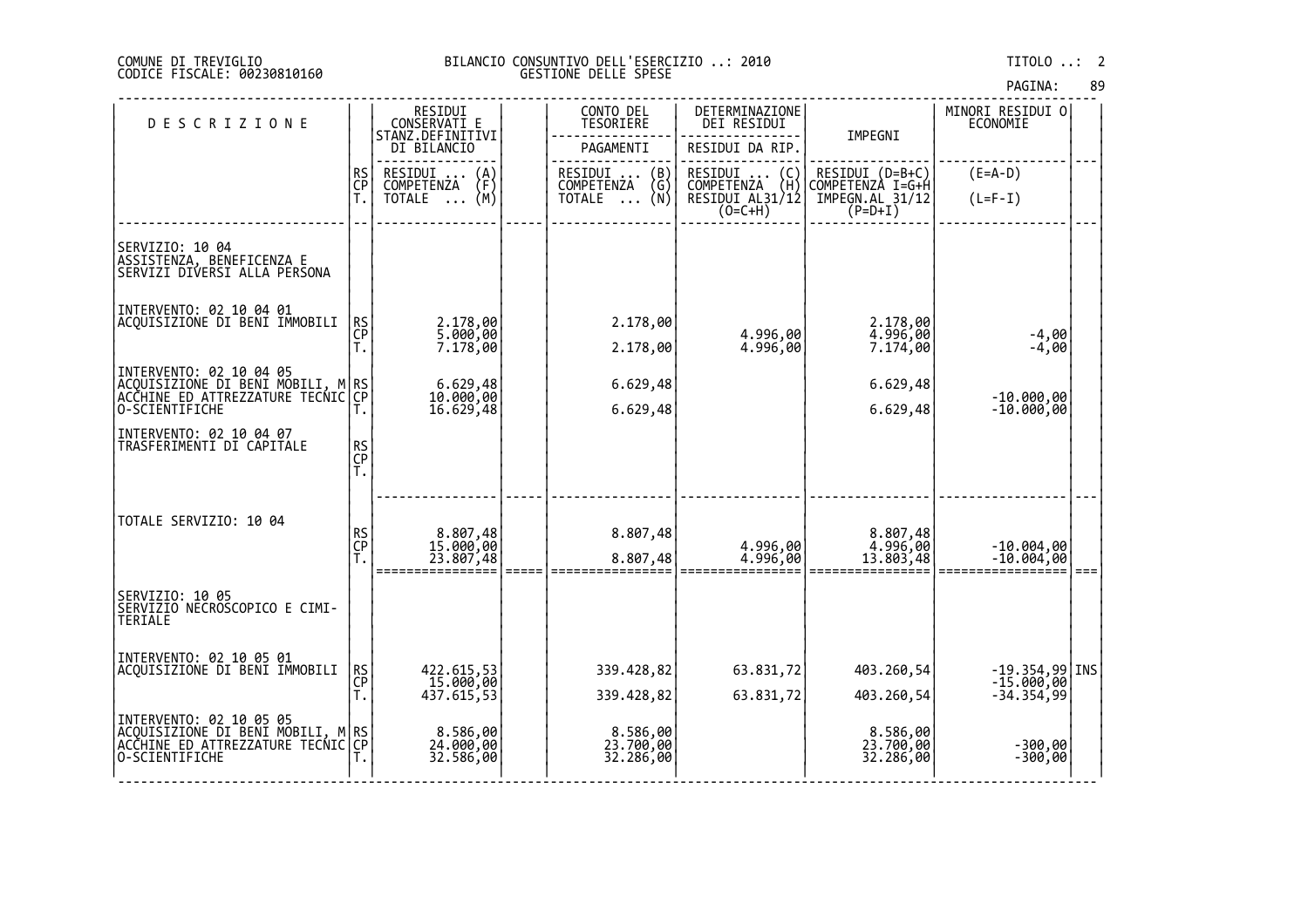| PAGINA: | 90 |
|---------|----|
|         |    |

| <b>DESCRIZIONE</b>     |                          | RESIDUI<br>CONSERVATI E<br>STANZ.DEFINITIVI | CONTO DEL<br>TESORIERE                                          | DETERMINAZIONE<br>DEI RESIDUI       | IMPEGNI                             | MINORI RESIDUI O<br>ECONOMIE         |  |
|------------------------|--------------------------|---------------------------------------------|-----------------------------------------------------------------|-------------------------------------|-------------------------------------|--------------------------------------|--|
|                        |                          | DI BILANCIO                                 | PAGAMENTI                                                       | RESIDUI DA RIP.                     |                                     |                                      |  |
|                        | RS<br>CP                 | RESIDUI<br>$\binom{A}{F}$<br>COMPETENZA     | $\begin{pmatrix} B \\ G \end{pmatrix}$<br>RESIDUI<br>COMPETENZA | RESIDUI<br>(C)<br>COMPETENZA<br>(H) | RESIDUI (D=B+C)<br>COMPETENZA I=G+H | $(E=A-D)$                            |  |
|                        |                          | (M)<br>TOTALE<br>$\cdots$                   | (Ñ)<br>TOTALE<br>$\cdots$                                       | RESIDUI AL31/12<br>$(O=C+H)$        | IMPEGN.AL 31/12<br>$(P=D+I)$        | $(L=F-I)$                            |  |
|                        |                          |                                             |                                                                 |                                     |                                     |                                      |  |
| TOTALE SERVIZIO: 10 05 | <b>RS</b>                | 431.201,53                                  | 348.014,82                                                      | 63.831,72                           | 411.846,54                          | $-19.354,99$   INS                   |  |
|                        | <u>CP</u>                | 39.000,00<br>470.201,53                     | 23.700,00<br>371,714,821                                        | 63.831,72                           | 23.700,001<br>435.546,541           | $-15.300,00$<br>-34.654,991          |  |
| TOTALE FUNZIONE: 10    |                          |                                             |                                                                 |                                     |                                     |                                      |  |
|                        | <b>RS</b><br>$C_{F}^{P}$ | 826.768,77<br>85.000,00                     | 372.691,04<br>29.801,99                                         | 311.031,30<br>23.858,74             | 683.722,34<br>53.660,73             | $-143.046, 43$   INS<br>$-31.339,27$ |  |
|                        |                          | 911,768,77                                  | 402.493,03                                                      | 334.890,04                          | 737.383,07                          | $-174.385,70$                        |  |
|                        |                          |                                             |                                                                 |                                     |                                     |                                      |  |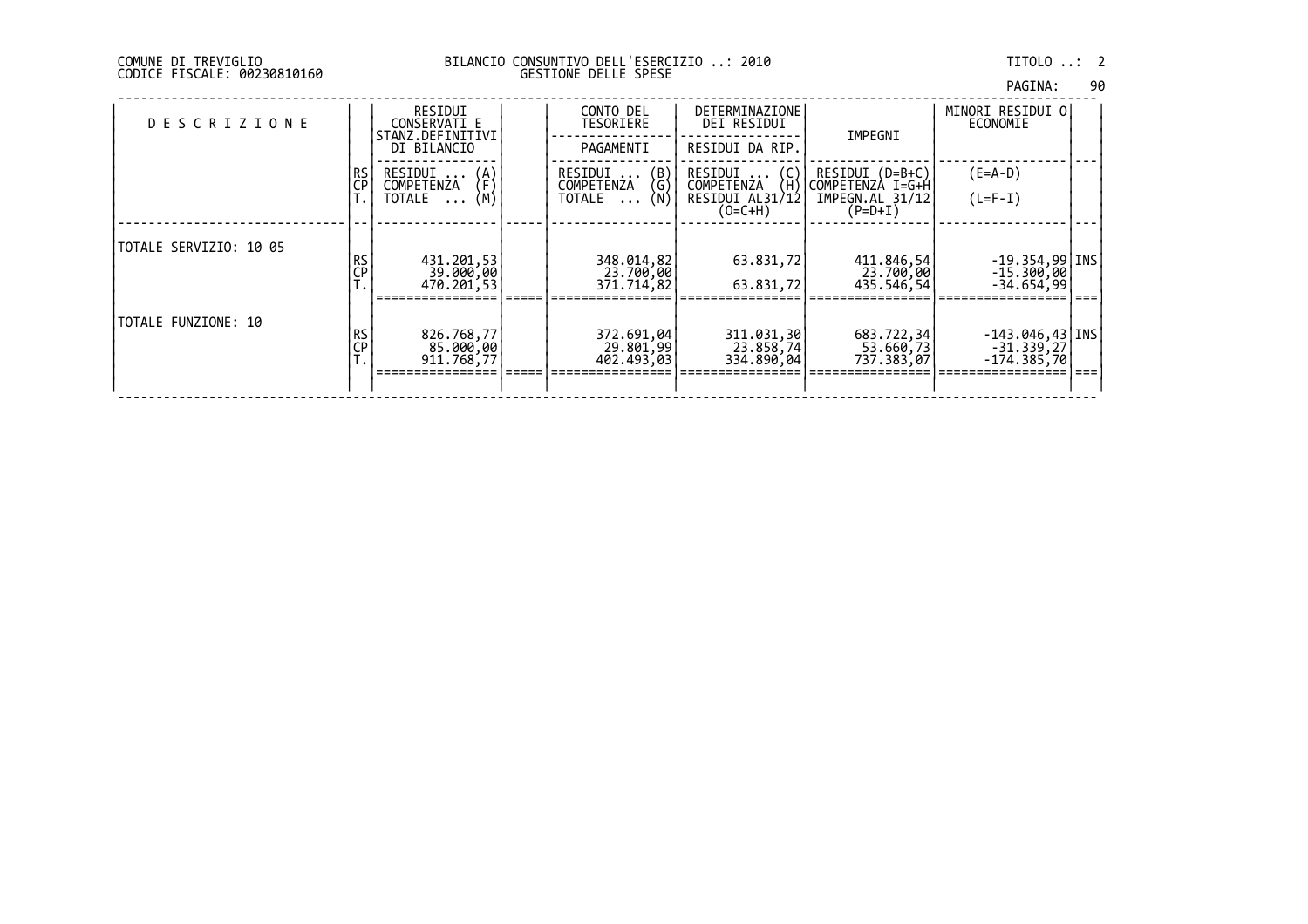## DI TREVIGLIO BILANCIO CONSUNTIVO DELL'ESERCIZIO ..: 2010 TITOLO ..: 2 FISCALE: 00230810160 GESTIONE DELLE SPESE

|  | PAGINA: |  | 91 |
|--|---------|--|----|
|--|---------|--|----|

| <b>DESCRIZIONE</b>                                                 |                | RESIDUI<br>CONSERVATI E<br>STANZ.DEFINITIVI | CONTO DEL<br>TESORIERE                        | DETERMINAZIONE<br>DEI RESIDUI                  | IMPEGNI                                                           | MINORI RESIDUI 0<br>ECONOMIE |  |
|--------------------------------------------------------------------|----------------|---------------------------------------------|-----------------------------------------------|------------------------------------------------|-------------------------------------------------------------------|------------------------------|--|
|                                                                    |                | DI BILANCIO                                 | PAGAMENTI                                     | RESIDUI DA RIP.                                |                                                                   |                              |  |
|                                                                    | RS<br>CP<br>T. | RESIDUI<br>COMPETENZA<br>$\binom{A}{F}$     | RESIDUI  (B)<br>COMPETENZA (G)<br>TOTALE  (N) | RESIDUI<br>$\binom{C}{H}$<br><b>COMPETENZA</b> |                                                                   | $(E=A-D)$                    |  |
|                                                                    |                | (M)<br><b>TOTALE</b><br>$\cdots$            |                                               | RESIDUI AL31/12                                | RESIDUI (D=B+C)<br>COMPETENZA I=G+H<br>IMPEGN.AL 31/12<br>(P=D+I) | $(L=F-I)$                    |  |
| FUNZIONE: 11<br>FUNZIONE NEL CAMPO DELLO<br>SVILUPPO ECONOMICO     |                |                                             |                                               |                                                |                                                                   |                              |  |
| SERVIZIO: 11 01<br> AFFISSIONI E PUBBLICITA'                       |                |                                             |                                               |                                                |                                                                   |                              |  |
| INTERVENTO: 02 11 01 06<br>INILIVLII PROFESSIONALI ESTERN RS<br> T |                |                                             |                                               | 12.888,00<br>12.888,00                         |                                                                   | $-2.112,00$<br>$-2.112,00$   |  |
|                                                                    | Т.             | 15.000,00<br>15.000,00                      |                                               |                                                | 12.888,00<br>12.888,00                                            |                              |  |
| TOTALE SERVIZIO: 11 01                                             |                |                                             |                                               |                                                |                                                                   |                              |  |
|                                                                    | RS<br>CP<br>T. | 15.000,00<br>15.000,00                      |                                               | 12.888,00<br>12.888,00                         | 12.888,00<br>12.888,00                                            | $-2.112,00$<br>$-2.112,00$   |  |
|                                                                    |                |                                             |                                               |                                                |                                                                   |                              |  |
| SERVIZIO: 11 02<br> FIERE, MERCATI E SERVIZI<br>CONNESSI           |                |                                             |                                               |                                                |                                                                   |                              |  |
| INTERVENTO: 02 11 02 01<br> ACQUISIZIONE DI BENI IMMOBILI          | RS<br>CP       |                                             | 1.186,34<br>4.040,00                          |                                                |                                                                   |                              |  |
|                                                                    | T.             | 1.264,30<br>5.000,00<br>6.264,30            | 5.226, 34                                     | 77,96<br>880,00<br>957,96                      | 1.264,30<br>4.920,00<br>6.184,30                                  | $-80,00$<br>$-80,00$         |  |
| TOTALE SERVIZIO: 11 02                                             |                |                                             |                                               |                                                |                                                                   |                              |  |
|                                                                    | RS<br>CP<br>T. | 1.264,30<br>5.000,00<br>6.264,30            | 1.186,34<br>4.040,00<br>5.226,34              | ,96, 77<br> 880, 88<br> 957, 96                | 1.264,30<br>4.920,00<br>6.184,30                                  | -80,00<br>-80,00             |  |
| <br> SERVIZIO: 11 04<br> SERVIZI RELATIVI ALL'INDUSTRIA            |                |                                             |                                               |                                                |                                                                   |                              |  |
|                                                                    |                |                                             |                                               |                                                |                                                                   |                              |  |

‐‐‐‐‐‐‐‐‐‐‐‐‐‐‐‐‐‐‐‐‐‐‐‐‐‐‐‐‐‐‐‐‐‐‐‐‐‐‐‐‐‐‐‐‐‐‐‐‐‐‐‐‐‐‐‐‐‐‐‐‐‐‐‐‐‐‐‐‐‐‐‐‐‐‐‐‐‐‐‐‐‐‐‐‐‐‐‐‐‐‐‐‐‐‐‐‐‐‐‐‐‐‐‐‐‐‐‐‐‐‐‐‐‐‐‐‐‐‐‐‐‐‐‐‐‐‐‐‐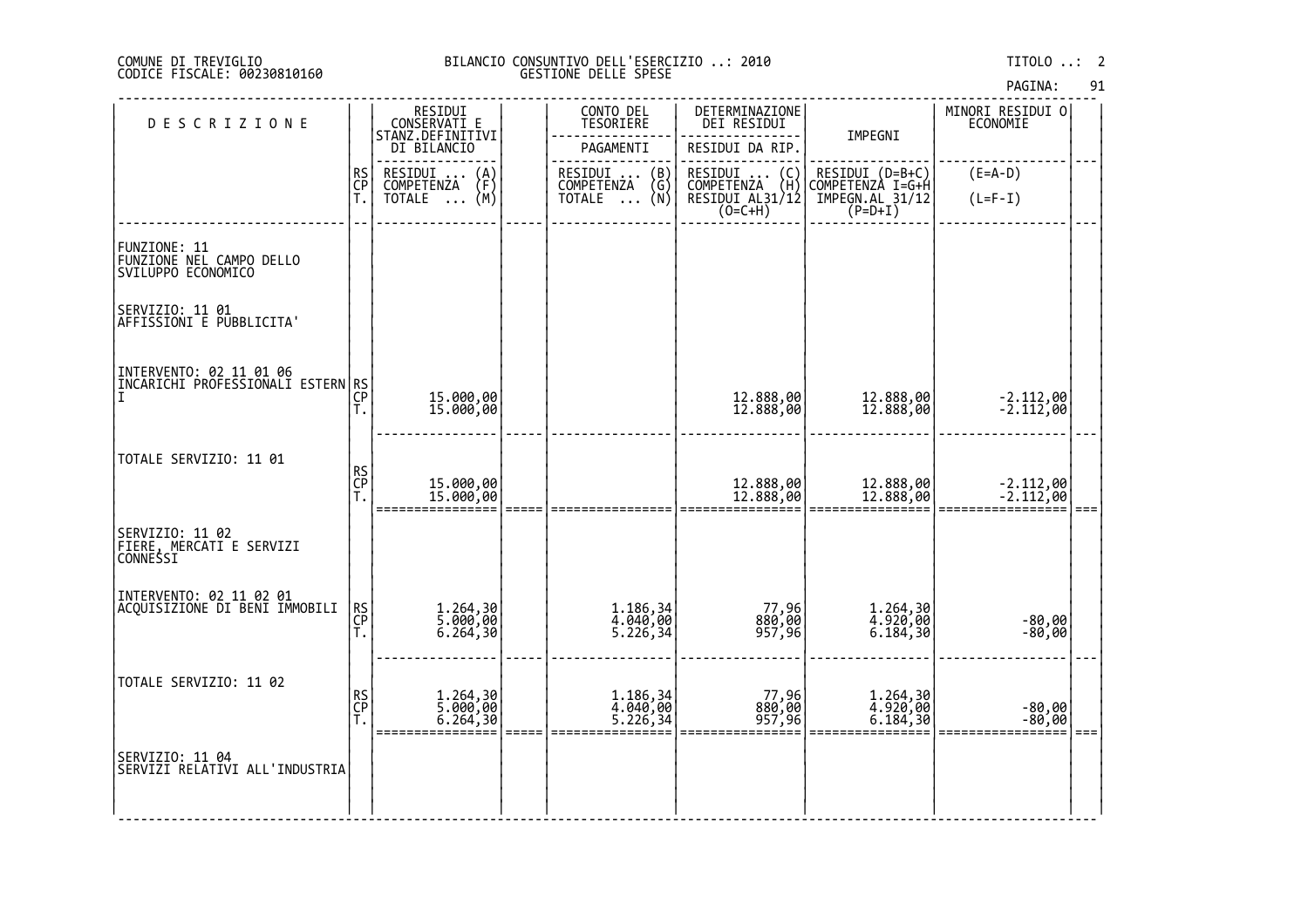## COMUNE DI TREVIGLIO BILANCIO CONSUNTIVO DELL'ESERCIZIO ..: 2010 TITOLO ..: 2 CODICE FISCALE: 00230810160 GESTIONE DELLE SPESE

|                                                                 |                |                                             |                                  |                                                                 |                                                                                      | <b>PAULIVA.</b>              |  |
|-----------------------------------------------------------------|----------------|---------------------------------------------|----------------------------------|-----------------------------------------------------------------|--------------------------------------------------------------------------------------|------------------------------|--|
| DESCRIZIONE                                                     |                | RESIDUI<br>CONSERVATI E<br>STANZ.DEFINITIVI | CONTO DEL<br>TESORIERE           | DETERMINAZIONE<br>DEI RESIDUI                                   | IMPEGNI                                                                              | MINORI RESIDUI O<br>ECONOMIE |  |
|                                                                 |                | DI BILANCIO                                 | PAGAMENTI                        | RESIDUI DA RIP.                                                 |                                                                                      |                              |  |
|                                                                 | RS<br>CP<br>T. | RESIDUI<br>COMPETENZA<br>(A)<br>(F)         | RESIDUI<br>COMPETENZA<br>$\{B\}$ |                                                                 | RESIDUI (D=B+C)<br>COMPETENZA I=G+H                                                  | $(E=A-D)$                    |  |
|                                                                 |                | (M)<br>TOTALE                               | ิ (N)<br>TOTALE                  | C)<br>UMPETĒNZA (H)<br>RESIDUI AL31/12<br>(O=C+H)<br>C=C=C=C+H) | $\texttt{\small \textsf{IMPEGN.AL}}\substack{\textsf{31/12}}\limits(\textsf{P=D+I})$ | $(L=F-I)$                    |  |
| INTERVENTO: 02 11 04 01<br>ACQUISIZIONE DI BENI IMMOBILI        | RS<br>CP<br>T. | 30.000,00<br>30.000,00                      |                                  |                                                                 |                                                                                      | -30.000,00<br>-30.000,00     |  |
|                                                                 |                |                                             |                                  |                                                                 |                                                                                      |                              |  |
| TOTALE SERVIZIO: 11 04                                          | RS<br>CP<br>T. | 30.000,00                                   |                                  |                                                                 |                                                                                      | $-30.000,00$                 |  |
|                                                                 |                | 30.000,00                                   |                                  |                                                                 |                                                                                      | $-30.000,00$                 |  |
| SERVIZIO: 11 05<br>SERVIZI RELATIVI AL COMMERCIO                |                |                                             |                                  |                                                                 |                                                                                      |                              |  |
| INTERVENTO: 02 11 05 01                                         |                |                                             |                                  |                                                                 |                                                                                      |                              |  |
| ACQUISIZIONE DI BENI IMMOBILI                                   | RS<br>CP<br>T. | 12.446,13<br>12.446,13                      |                                  | 12.446,13<br>12.446,13                                          | 12.446,13<br>12.446,13                                                               |                              |  |
| INTERVENTO: 02 11 05 07<br>TRASFERIMENTI DI CAPITALE            |                | 185.200,00                                  | 15.000,00                        | 170.200,00                                                      | 185.200,00                                                                           |                              |  |
|                                                                 | RS<br>CP<br>T. | 185.200,00                                  | 15.000,00                        | 170.200,00                                                      | 185.200,00                                                                           |                              |  |
|                                                                 |                |                                             |                                  |                                                                 |                                                                                      |                              |  |
| TOTALE SERVIZIO: 11 05                                          | RS<br>CP<br>T. | 197.646,13                                  | 15.000,00                        | 182.646,13                                                      | 197.646,13                                                                           |                              |  |
|                                                                 |                | 197.646,13                                  | 15.000,00                        | 182.646,13                                                      | 197.646,13                                                                           |                              |  |
| SERVIZIO: 11 06<br>SERVIZI RELATIVI ALL'ARTIGIA-<br><b>NATO</b> |                |                                             |                                  |                                                                 |                                                                                      |                              |  |
| INTERVENTO: 02 11 06 01<br>ACQUISIZIONE DI BENI IMMOBILI        |                | 8.462,90                                    | 6.361,52                         | 2.101,38                                                        | 8.462,90                                                                             |                              |  |
|                                                                 | RS<br>CP<br>T. | 8.462,90                                    | 6.361,52                         | 2.101,38                                                        | 8.462,90                                                                             |                              |  |
|                                                                 |                |                                             |                                  |                                                                 |                                                                                      |                              |  |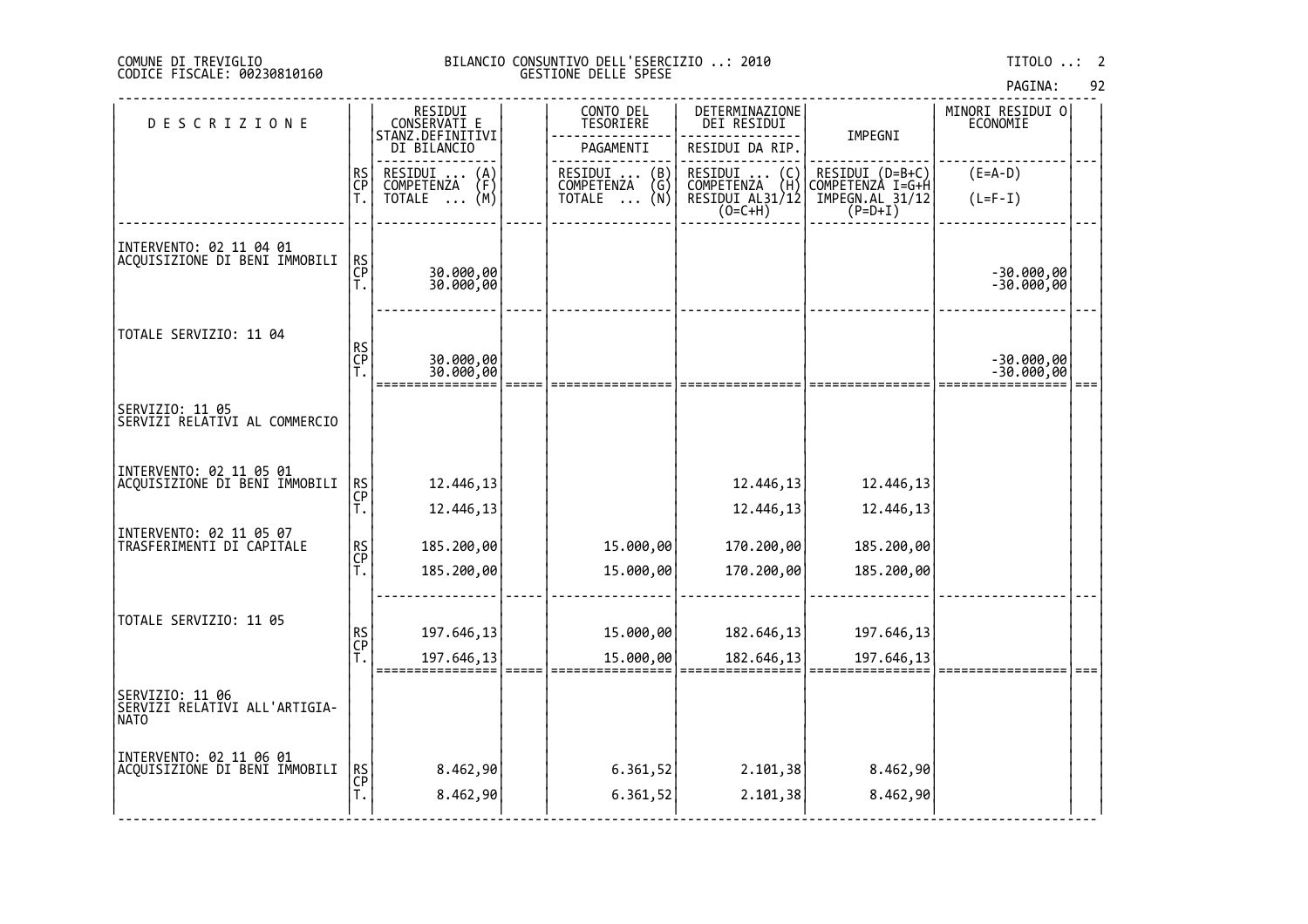| PAGINA: | 93 |  |
|---------|----|--|
|---------|----|--|

| <b>DESCRIZIONE</b>                                              |                | RESIDUI<br>CONSERVATI E<br>STANZ.DEFINITIVI | CONTO DEL<br><b>TESORIERE</b>                                   | DETERMINAZIONE<br>DEI RESIDUI                                  | IMPEGNI                                                | MINORI RESIDUI O<br>ECONOMIE                        |      |
|-----------------------------------------------------------------|----------------|---------------------------------------------|-----------------------------------------------------------------|----------------------------------------------------------------|--------------------------------------------------------|-----------------------------------------------------|------|
|                                                                 |                | DI BILANCIO                                 | PAGAMENTI                                                       | RESIDUI DA RIP.                                                |                                                        |                                                     |      |
|                                                                 | RS<br>CP       | RESIDUI<br>COMPETENZA<br>$\binom{A}{F}$     | RESIDUI<br>COMPETENZA<br>$\begin{pmatrix} B \\ G \end{pmatrix}$ |                                                                | RESIDUI (D=B+C)<br>COMPETENZA I=G+H                    | $(E=A-D)$                                           |      |
|                                                                 |                | (M)<br>TOTALE<br>$\cdots$                   | (N)<br>TOTALE                                                   | RESIDUI  (C)<br>COMPETENZA (H)<br>RESIDUI AL31/12<br>$(0=C+H)$ | $\text{IMPEGN.AL}$ $\overline{31/12}$ $(\text{P=D+I})$ | $(L=F-I)$                                           |      |
| INTERVENTO: 02 11 06 07                                         |                |                                             |                                                                 |                                                                |                                                        |                                                     |      |
| TRASFERIMENTI DI CAPITALE                                       | RS<br>CP<br>T. |                                             |                                                                 |                                                                |                                                        |                                                     |      |
|                                                                 |                |                                             |                                                                 |                                                                |                                                        |                                                     |      |
| TOTALE SERVIZIO: 11 06                                          |                | 8.462,90                                    | 6.361,52                                                        | 2.101,38                                                       | 8.462,90                                               |                                                     |      |
|                                                                 | RS<br>CP<br>T. | 8.462,90                                    | 6.361,52                                                        | 2.101,38                                                       | 8.462,90                                               |                                                     |      |
|                                                                 |                |                                             |                                                                 |                                                                |                                                        |                                                     |      |
| SERVIZIO: 11 07<br>SERVIZI RELATIVI ALL'AGRICOL-<br><b>TURA</b> |                |                                             |                                                                 |                                                                |                                                        |                                                     |      |
| INTERVENTO: 02 11 07 01<br>ACQUISIZIONE DI BENI IMMOBILI        |                |                                             |                                                                 |                                                                |                                                        |                                                     |      |
|                                                                 | RS<br>CP<br>T. | 241.925,99<br>276.000,00<br>517.925,99      | 109.070,37<br>125.671,35<br>234.741,72                          | 102.670,27<br>125.769,23<br>228.439,50                         | 211.740,64<br>251.440,58<br>463.181,22                 | $-30.185, 35$ TNS<br>$-24.559, 42$<br>$-54.744, 77$ |      |
|                                                                 |                |                                             |                                                                 |                                                                |                                                        |                                                     |      |
| TOTALE SERVIZIO: 11 07                                          |                | 241.925,99                                  |                                                                 |                                                                | 211.740,64                                             |                                                     |      |
|                                                                 | RS<br>CP<br>Ť. | 276.000,00<br>517.925,99                    | 109.070, 37<br>125.671, 35<br>234.741,72                        | 102.670,27<br>125.769,23<br>228.439,50                         | 251.440,58<br>463.181,22                               | $-30.185, 35$ TNS<br>$-24.559, 42$<br>$-54.744, 77$ |      |
| TOTALE FUNZIONE: 11                                             |                |                                             |                                                                 |                                                                |                                                        |                                                     | $==$ |
|                                                                 | RS<br>CP       | 449.299,32<br>326.000,00<br>775.299,32      | 131.618,23<br>129.711,35<br>261.329,58                          | 287.495,74<br>139.537,23                                       | 419.113,97<br>269.248,58                               | $-30.185, 35$ INS<br>$-56.751, 42$                  |      |
|                                                                 | Ť.             |                                             |                                                                 | 427.032,97                                                     | 688.362,55                                             | $-86.936,77$                                        |      |
|                                                                 |                |                                             |                                                                 |                                                                |                                                        |                                                     |      |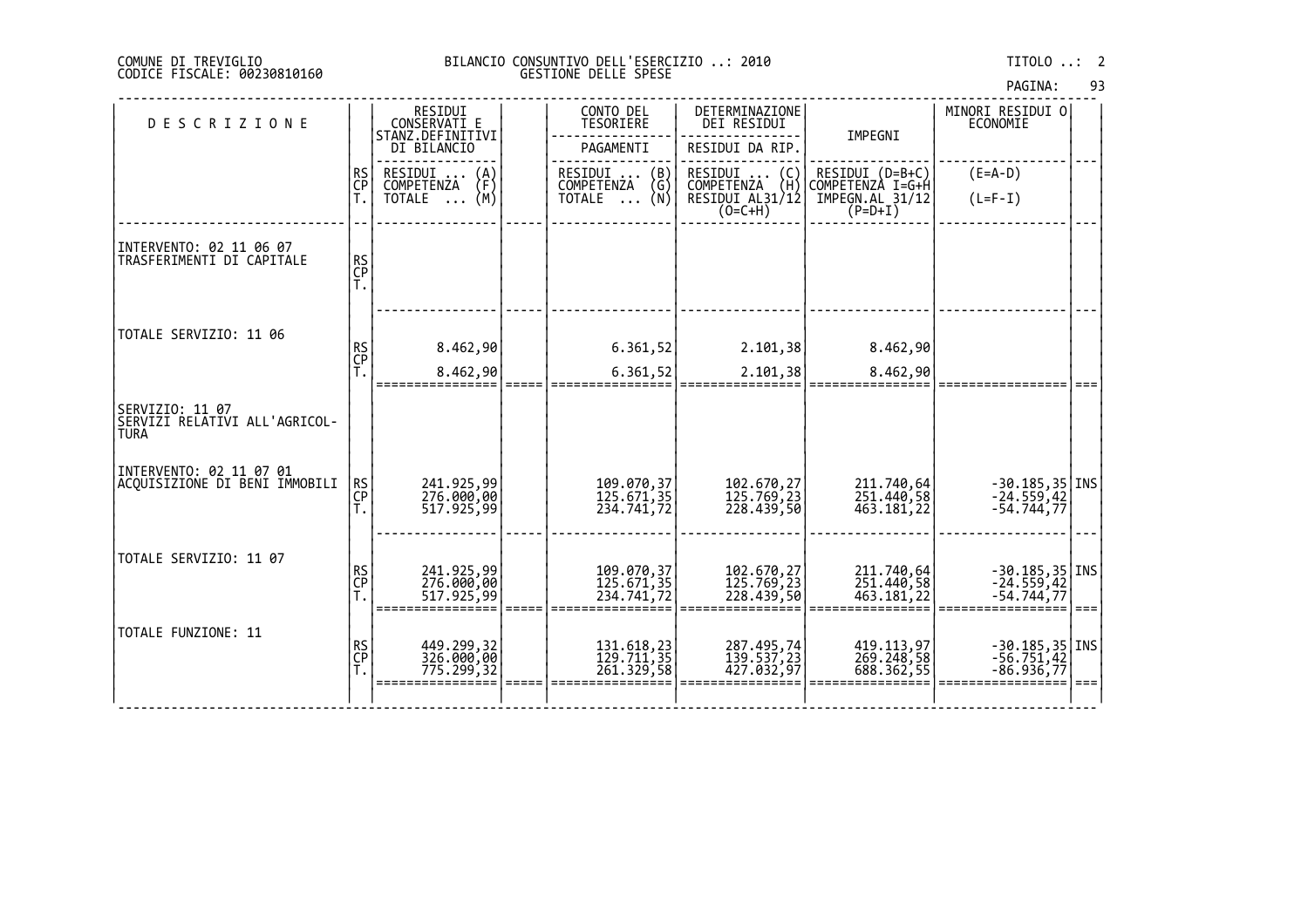## DI TREVIGLIO BILANCIO CONSUNTIVO DELL'ESERCIZIO ..: 2010 TITOLO ..: 2 FISCALE: 00230810160 GESTIONE DELLE SPESE

| <b>DESCRIZIONE</b>                                                                     |                       | RESIDUI<br>CONSERVATI E                        | CONTO DEL<br><b>TESORIERE</b>                                         | DETERMINAZIONE<br>DEI RESIDUI                                                                             |                                              | MINORI RESIDUI O<br>ECONOMIE                                               |  |
|----------------------------------------------------------------------------------------|-----------------------|------------------------------------------------|-----------------------------------------------------------------------|-----------------------------------------------------------------------------------------------------------|----------------------------------------------|----------------------------------------------------------------------------|--|
|                                                                                        |                       | STANZ.DEFINITIVI<br>DI BILANCIO                | PAGAMENTI                                                             | RESIDUI DA RIP.                                                                                           | IMPEGNI                                      |                                                                            |  |
|                                                                                        | RS<br>CP              | RESIDUI<br>$\binom{A}{F}$<br><b>COMPETENZA</b> | RESIDUI  (B)<br>COMPETENZA (G)                                        | RESIDUI<br>$\left\{ \begin{smallmatrix} \mathsf{C} \ \mathsf{H} \end{smallmatrix} \right\}$<br>COMPETENZA | RESIDUI (D=B+C)<br>COMPETENZA I=G+H          | $(E=A-D)$                                                                  |  |
|                                                                                        | Ť.                    | TOTALE $\ldots$ (M)                            | (Ñ)<br>TOTALE                                                         | RESIDUI AL31/12<br>$(O=C+H)$                                                                              | IMPEGN.AL 31/12<br>(P=D+I)                   | $(L=F-I)$                                                                  |  |
| RIASSUNTO DEL TITOLO: 2<br>SPESE IN CONTO CAPITALE                                     |                       |                                                |                                                                       |                                                                                                           |                                              |                                                                            |  |
| FUNZIONE: 01<br>FUNZIONI GENERALI DI AMM.NE,<br>DI GESTIONE E DI CONTROLLO             | RS<br>CP<br>Ť.        | 2.823.747,46<br>8.313.146,24<br>11.136.893,70  | 1.509.515,72<br>191.475,78<br>1,700.991,50                            | 1.138.654,45<br>6.709.674,65<br>7.848.329,10                                                              | 2.648.170,17<br>6.901.150,43<br>9.549.320,60 | $-175.577,29$ INS<br>$-1.411.995,81$<br>$-1.587.573,10$                    |  |
| FUNZIONE: 02<br>FUNZIONI RELATIVE ALLA<br>GIUSTIZIA                                    | RS<br>CP<br>Ť.        | 30.812,71<br>1.546.320,00<br>1.577.132,71      | 28.094,53<br>18.696,00<br>46.790,53                                   | 2.406,53<br>43.338,40<br>45.744,93                                                                        | 30.501,06<br>62.034,40<br>92.535,46          | $-311,65$ INS<br>-1.484.285,60<br>$-1.484.597,25$                          |  |
| FUNZIONE: 03<br>POLIZIA LOCALE                                                         | RS<br>CP<br>T.        | 3.620,00<br>181.188,00<br>184.808,00           | 3.620,00<br>135.439,20<br>139.059,20                                  | 38.216,40<br>38.216,40                                                                                    | 3.620,00<br>173.655,60<br>177.275,60         | $-7.532,40$<br>$-7.532,40$                                                 |  |
| FUNZIONE: 04<br>ISTRUZIONE PUBBLICA                                                    | RS<br>CP<br>T.        | 1.731.092,53<br>$229.000,000$<br>1.960.092,53  | 1.494.749,65<br>$2.275,92$<br>1.497.025,57                            | 174.767,67<br>185.090,24<br>359.857,91                                                                    | 1.669.517,32<br>187.366,16<br>1.856.883,48   | $-61.575,21$ INS<br>-41.633,84<br>-103.209,05                              |  |
| FUNZIONE: 05<br> EUNZIONI RELATIVE ALLA CULTURA RS <br> CP                             | T.                    | 159.456,30<br>433.000,00<br>592.456,30         | 95.685,24<br>12.585,88<br>108.271,12                                  | 63.743,94<br>285.755,39<br>349.499,33                                                                     | 159.429,18<br>298.341,27<br>457.770,45       | $\begin{bmatrix} -27,12 \\ -134.658,73 \end{bmatrix}$ INS<br>$-134.685,85$ |  |
| FUNZIONE: 06<br>FUNZIONI NEL SETTORE SPORTIVO<br>E RICREATIVO                          | RS<br>CP<br>Ť.        | 250.774,14<br>829.000,00<br>1.079.774,14       | 141.025,28<br>$\begin{array}{c} 2.005, 24 \\ 143.030, 52 \end{array}$ | 98.038,51<br>488.952,31<br>586.990,82                                                                     | 239.063,79<br>490.957,55<br>730.021,34       | 11.710,35<br>  1NS -338.042,45<br>  349.752,80                             |  |
| FUNZIONE: 08<br>FUNZIONI NEL CAMPO DELLA<br>VIABILITA' E DEI TRASPORTI                 | <b>RS</b><br>CP<br>T. | 7.172.471,66<br>6.101.000,00<br>13.273.471,66  | 2.492.093,02<br>$135.883, 35$<br>2.627.976,37                         | 2.007.500,45<br>3.516.048,17<br>5.523.548,62                                                              | 4.499.593,47<br>3.651.931,52<br>8.151.524,99 | $-2.672.878,19$ INS<br>-2.449.068,48<br>-5.121.946,67                      |  |
| FUNZIONE: 09<br><u> FUNZIONI RIGUARDAN</u> TI IL TERRI- <b> </b><br>TORIO E L'AMBIENTE | RS<br>CP<br>Ť.        | 1.961.135,04<br>1.559.020,00<br>3.520.155,04   | 720.315,89<br>10.948,00<br>731.263,89                                 | 952.527,78<br>867.396,34<br>1.819.924,12                                                                  | 1.672.843,67<br>878.344,34<br>2.551.188,01   | $-288.291,37$ INS<br>$-680.675,66$<br>$-968.967,03$                        |  |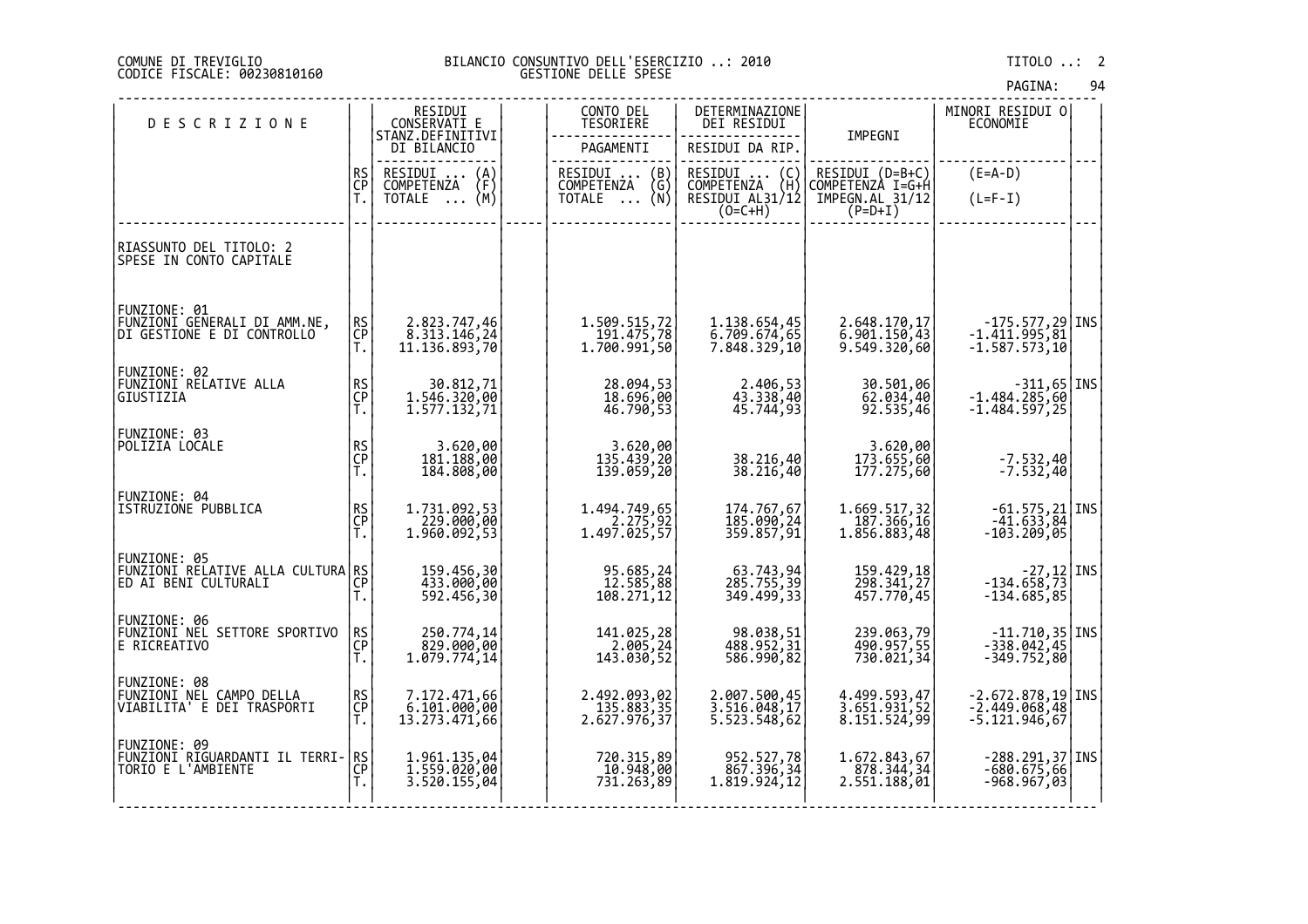| PAGINA: | 95 |
|---------|----|
|         |    |

| <b>DESCRIZIONE</b>                                  |                        | RESIDUI<br>CONSERVATI E<br>STANZ.DEFINITIVI      | CONTO DEL<br>TESORIERE                     | DETERMINAZIONE<br>DEI RESIDUI                  | IMPEGNI                                         | MINORI RESIDUI O <br>ECONOMIE                            |  |
|-----------------------------------------------------|------------------------|--------------------------------------------------|--------------------------------------------|------------------------------------------------|-------------------------------------------------|----------------------------------------------------------|--|
|                                                     |                        | DI BILANCIO                                      | PAGAMENTI                                  | RESIDUI DA RIP.                                |                                                 |                                                          |  |
|                                                     | RS<br>CP               | RESIDUI<br>$\binom{A}{F}$<br>COMPETENZA          | $\binom{B}{G}$<br>RESIDUI<br>COMPETENZA    | (C)<br>RESIDUI<br>(H)<br>COMPETENZA            | RESIDUI (D=B+C)<br>COMPETENZÀ I=G+H             | $(E=A-D)$                                                |  |
|                                                     |                        | (M)<br>TOTALE<br>$\cdots$                        | (N)<br>TOTALE<br>$\cdots$                  | RESIDUI AL31/12<br>$(O=C+H)$                   | IMPEGN.AL 31/12<br>$(P=D+I)$                    | $(L=F-I)$                                                |  |
|                                                     |                        |                                                  |                                            |                                                |                                                 |                                                          |  |
| FUNZIONE: 10<br><b>FUNZIONI NEL SETTORE SOCIALE</b> | <b>RS</b><br><b>CP</b> | 826.768,77<br>85.000,00<br>911.768,77            | 372.691,04<br>29.801,99<br>402.493,03      | 311.031,30<br>23.858,74<br>334.890,04          | 683.722,34<br>53.660,73<br>737.383,071          | $-143.046, 43$   INS<br>$-31.339,27$<br>$-174.385,70$    |  |
|                                                     |                        |                                                  |                                            |                                                |                                                 |                                                          |  |
| FUNZIONE NEL CAMPO DELLO<br>SVILUPPO ECONOMICO      | RS<br>CP               | 449.299,32<br>326.000,00                         | 131.618,23<br>129.711,35                   | 287.495,74<br>139.537,23                       | 419.113,97<br>269.248,58                        | $-30.185, 35$   INS<br>$-56.751,42$                      |  |
|                                                     |                        |                                                  |                                            |                                                |                                                 |                                                          |  |
| TOTALE TITOLO: 2                                    | RS<br>CP               | 15.409.177,93<br>19.602.674,24<br>35.011.852, 17 | 6.989.408,60<br>668.822,71<br>7.658.231,31 | 5.036.166,37<br>12.297.867,87<br>17.334.034,24 | 12.025.574,97<br>12.966.690,58<br>24.992.265,55 | $-3.383.602,96$ INS<br>$-6.635.983,66$<br>-10.019.586,62 |  |
| FUNZIONE: 11                                        |                        | 775.299,32                                       | 261.329,58                                 | 427.032,97                                     | 688.362,55                                      | $-86.936,77$                                             |  |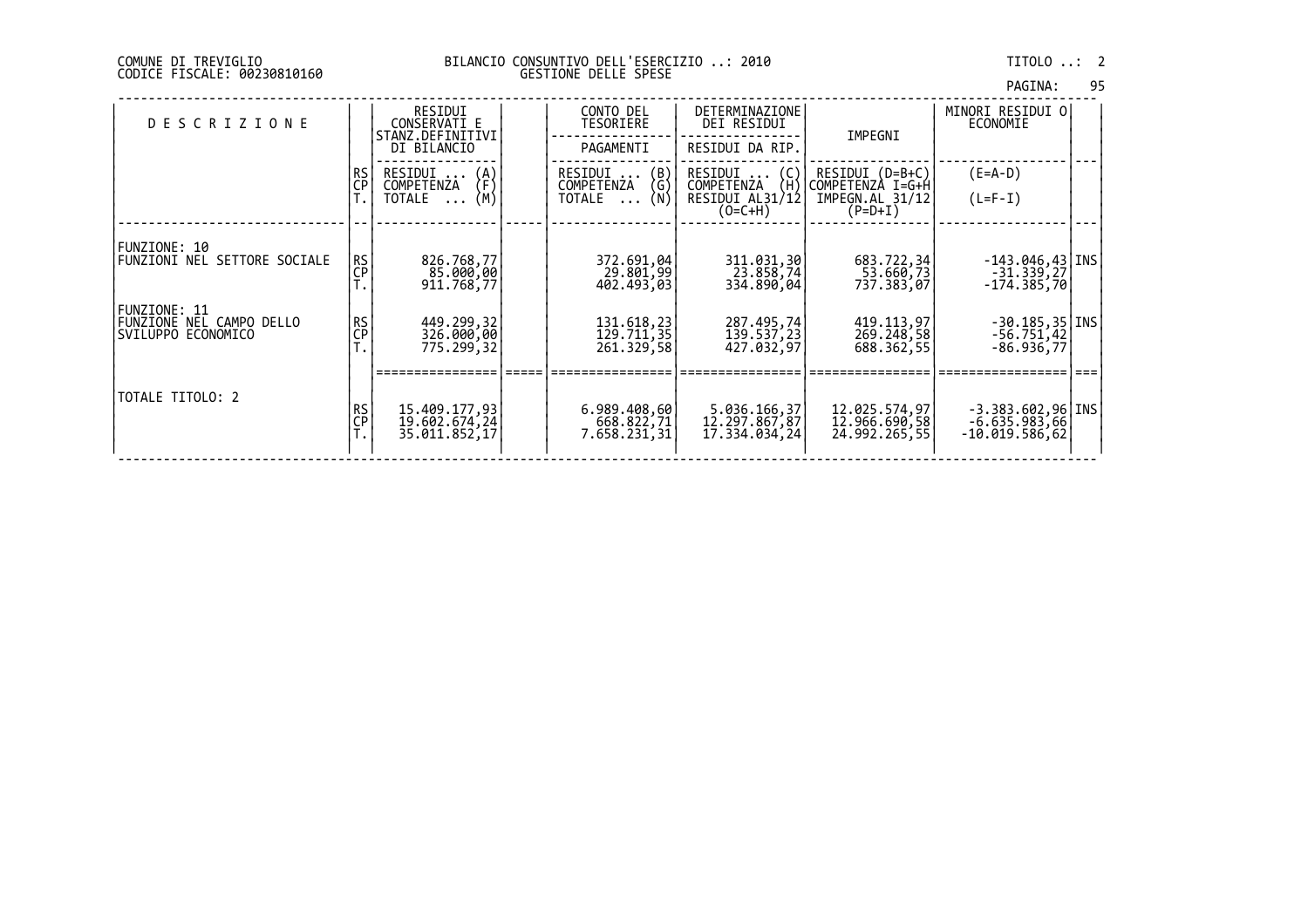# DI TREVIGLIO BILANCIO CONSUNTIVO DELL'ESERCIZIO ..: 2010 TITOLO ..: 3 FISCALE: 00230810160 GESTIONE DELLE SPESE

| <b>DESCRIZIONE</b>                                                                               |                | RESIDUI<br>CONSERVATI E                                        | CONTO DEL<br><b>TESORIERE</b>                                                         | DETERMINAZIONE<br>DEI RESIDUI                                                                                        |                                                                       | MINORI RESIDUI O<br>ECONOMIE   |  |
|--------------------------------------------------------------------------------------------------|----------------|----------------------------------------------------------------|---------------------------------------------------------------------------------------|----------------------------------------------------------------------------------------------------------------------|-----------------------------------------------------------------------|--------------------------------|--|
|                                                                                                  |                | STANZ.DEFINITIVI<br>DI BILANCIO                                | PAGAMENTI                                                                             | RESIDUI DA RIP.                                                                                                      | IMPEGNI                                                               |                                |  |
|                                                                                                  | RS<br>CP<br>Ť. | RESIDUI<br>$\binom{A}{F}$<br>COMPETENZA<br>TOTALE $\ldots$ (M) | RESIDUI<br>$\begin{pmatrix} B \\ G \\ N \end{pmatrix}$<br><b>COMPETENZA</b><br>TOTALE | RESIDUI<br>$\left(\begin{smallmatrix} C \\ H \end{smallmatrix}\right)$<br>COMPETENZA<br>RESIDUI AL31/12<br>$(O=C+H)$ | RESIDUI (D=B+C)<br> COMPETENZA I=G+H<br> IMPEGN.AL_31/12<br>$(P=D+I)$ | $(E=A-D)$<br>$(L=F-I)$         |  |
| TITOLO: 3<br>SPESE PER RIMBORSO DI PRESTITI                                                      |                |                                                                |                                                                                       |                                                                                                                      |                                                                       |                                |  |
| FUNZIONE: 01<br>FUNZIONI GENERALI DI AMM.NE,<br>DI GESTIONE E DI CONTROLLO                       |                |                                                                |                                                                                       |                                                                                                                      |                                                                       |                                |  |
| SERVIZIO: 01 03<br>GESTIONE ECONOMICA, FINANZIARIA<br>PROVVEDITORATO E CÔNTROLLO DI<br>GESTIONE. |                |                                                                |                                                                                       |                                                                                                                      |                                                                       |                                |  |
| INTERVENTO: 03 01 03 01<br>RIMBORSO PER ANTICIPAZIONI DI<br><b>CASSA</b>                         | RS<br>CP<br>Т. | 3.100.000,00<br>3.100.000,00                                   |                                                                                       |                                                                                                                      |                                                                       | -3.100.000,00<br>-3.100.000,00 |  |
| INTERVENTO: 03 01 03 03<br> RIMBORSO DI QUOTA CAPITALE DI<br> MUTUI E PRESŤITI                   | RS<br>CP<br>Ť. | 16.095,24<br>1.339.478,70<br>1.355.573,94                      | 16.095,24<br>1.321.123,58<br>1.337.218,82                                             |                                                                                                                      | 16.095,24<br>1.321.123,58<br>1.337.218,82                             | $-18.355, 12$<br>$-18.355, 12$ |  |
| INTERVENTO: 03 01 03 04<br> RIMBORSO DI PRESTITI OBBLIGAZI RS <br> CP                            | T.             | 949.862,52<br>949.862,52                                       | 949.862,52<br>949.862,52                                                              |                                                                                                                      | 949.862,52<br>949.862,52                                              |                                |  |
| TOTALE SERVIZIO: 01 03                                                                           | RS<br>CP<br>T. | 16.095,24<br>5.389.341,22<br>5.405.436,46                      | 16.095,24<br>2.270.986,10<br>2.287.081,34                                             |                                                                                                                      | 16.095,24<br>2.270.986,10<br>2.287.081,34                             | -3.118.355,12<br>-3.118.355,12 |  |
| TOTALE FUNZIONE: 01                                                                              | RS<br>CP<br>T. | 16.095,24<br>5.389.341,22<br>5.405.436,46                      | 16.095,24<br>2.270.986,10<br>2.287.081,34                                             |                                                                                                                      | 16.095,24<br>2.270.986,10<br>2.287.081,34                             | -3.118.355,12<br>-3.118.355,12 |  |
|                                                                                                  |                |                                                                |                                                                                       |                                                                                                                      |                                                                       |                                |  |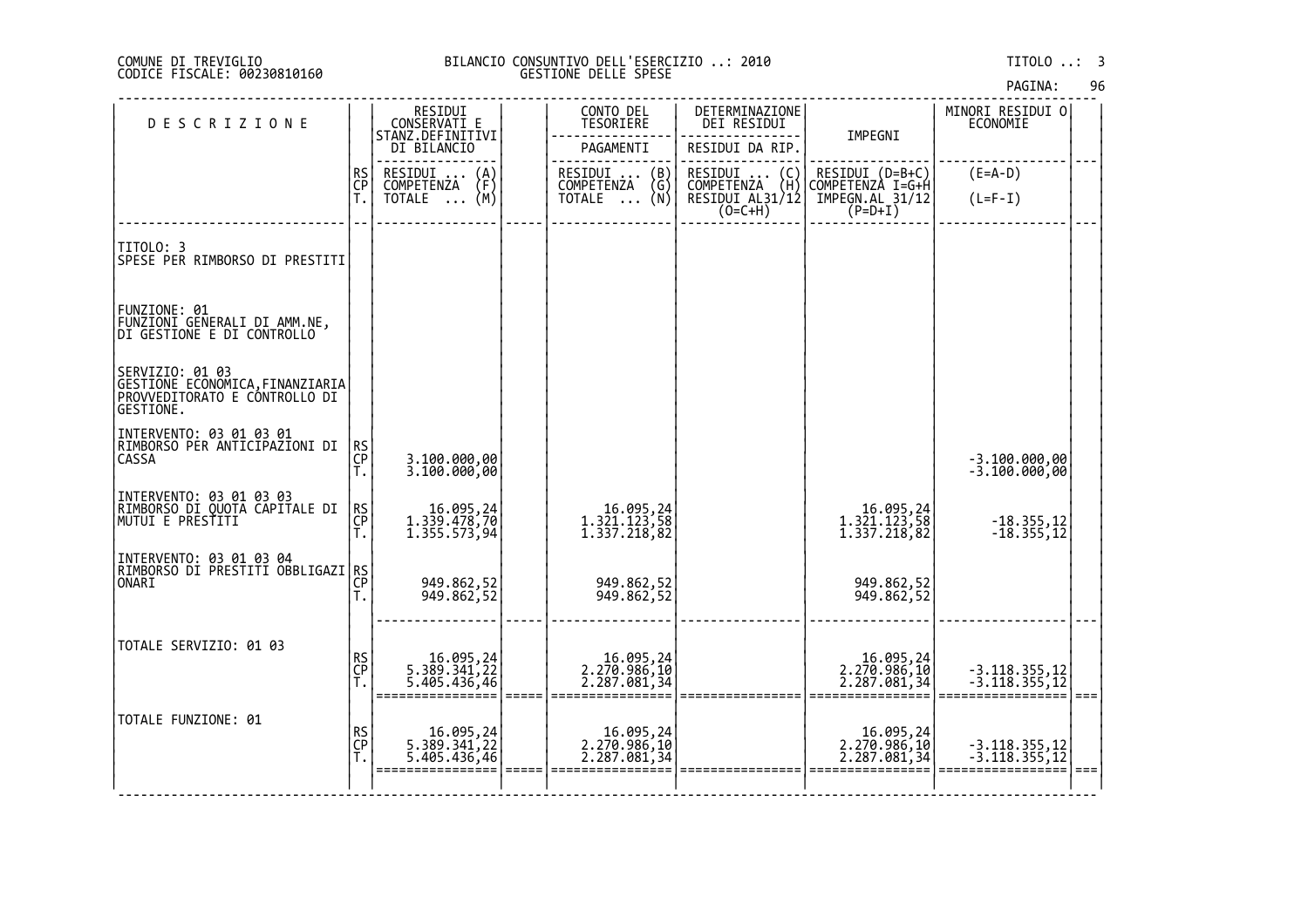| PAGINA: | 97 |
|---------|----|
|         |    |

| <b>DESCRIZIONE</b>                                                         |           | RESIDUI<br>CONSERVATI E<br>STANZ.DEFINITIVI    | CONTO DEL<br>TESORIERE                       | <b>DETERMINAZIONE</b><br>DEI RESIDUI              | IMPEGNI                                          | MINORI RESIDUI O<br>ECONOMIE       |  |
|----------------------------------------------------------------------------|-----------|------------------------------------------------|----------------------------------------------|---------------------------------------------------|--------------------------------------------------|------------------------------------|--|
|                                                                            |           | DI BILANCIO                                    | PAGAMENTI                                    | RESIDUI DA RIP.                                   |                                                  |                                    |  |
|                                                                            | RS<br>CP  | RESIDUI<br>$\{A\}$                             | $\binom{B}{G}$<br>RESIDUI                    | $RESIDUI$ $(C)$                                   | RESIDUI (D=B+C)                                  | $(E=A-D)$                          |  |
|                                                                            |           | COMPETENZA<br>(M)<br>TOTALE<br>$\ddots$        | COMPETENZA<br>(N)<br>TOTALE                  | (H)<br>COMPETENZA<br>RESIDUI AL31/12<br>$(O=C+H)$ | COMPETENZÀ I=G+H<br>IMPEGN.AL 31/12<br>$(P=D+I)$ | $(L=F-I)$                          |  |
| RIASSUNTO DEL TITOLO: 3<br>SPESE PER RIMBORSO DI PRESTITI                  |           |                                                |                                              |                                                   |                                                  |                                    |  |
| FUNZIONE: 01<br>FUNZIONI GENERALI DI AMM.NE,<br>DI GESTIONE E DI CONTROLLO | RS.<br>CP | 24, 16.095<br> 22, 5.389.341<br>5.405.436,46   | 2, 16.095<br> 2, 270.986, 10<br>2.287.081,34 |                                                   | [16.095, 24]<br>2.270.986,10<br>2.287.081,34     | $-3.118.355,12$<br>$-3.118.355,12$ |  |
| TOTALE TITOLO: 3                                                           | RS<br>CP  | 24, 16.095<br> 22, 141, 158, 5<br>5.405.436,46 | 16.095,24<br> 2.270.986,10<br> 2.287.081,34  |                                                   | 16.095,24<br> 2.270.986,10<br> 2.287.081,34      | $-3.118.355,12$<br>$-3.118.355,12$ |  |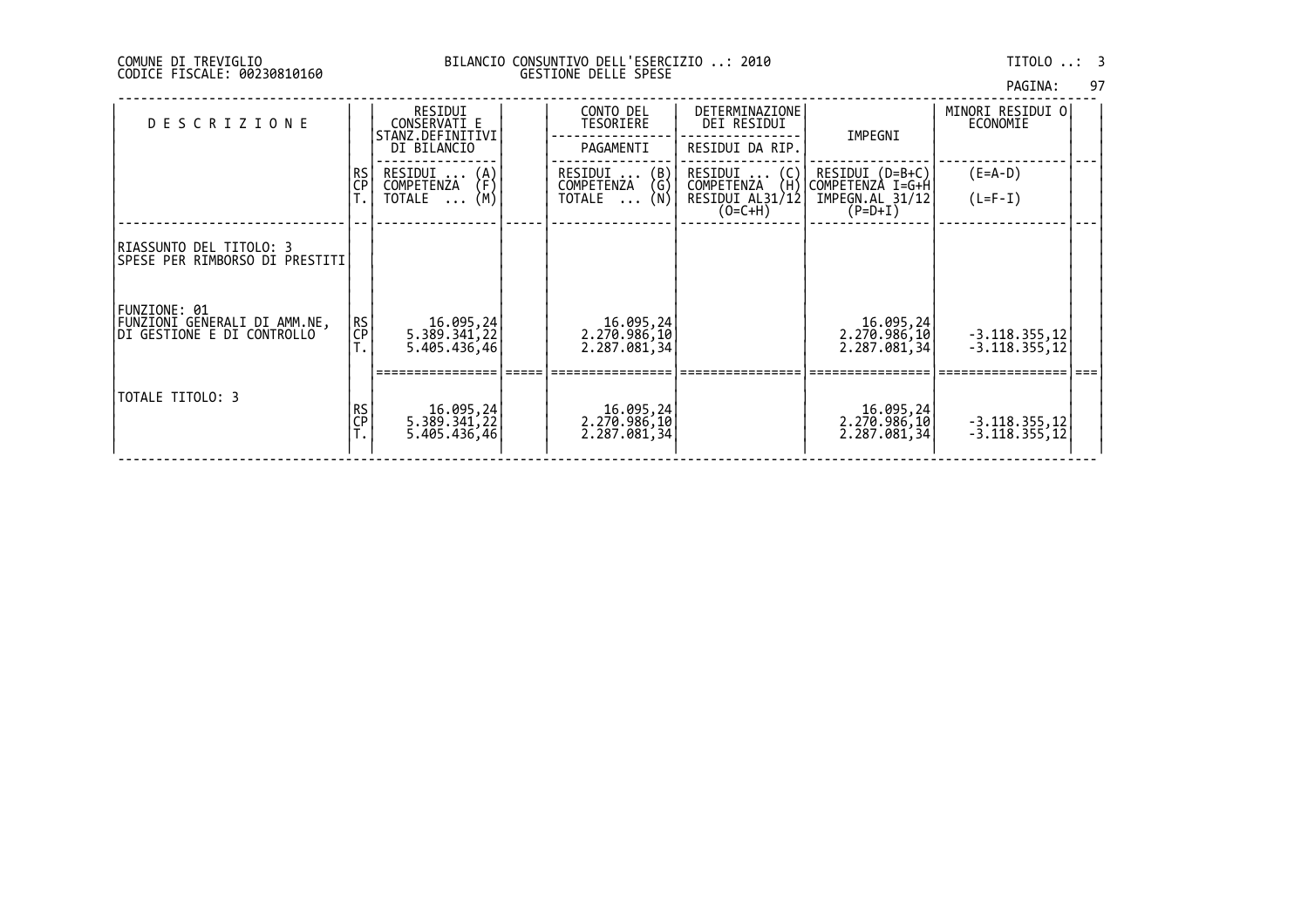## DI TREVIGLIO BILANCIO CONSUNTIVO DELL'ESERCIZIO ..: 2010 TITOLO ..: 4 FISCALE: 00230810160 GESTIONE DELLE SPESE

| <b>DESCRIZIONE</b>                                   |                | RESIDUI<br>CONSERVATI E                    | CONTO DEL<br>TESORIERE                     | DETERMINAZIONE<br>DEI RESIDUI                  |                                            | MINORI RESIDUI 0<br>ECONOMIE  |  |
|------------------------------------------------------|----------------|--------------------------------------------|--------------------------------------------|------------------------------------------------|--------------------------------------------|-------------------------------|--|
|                                                      |                | STĀNZ DEFINĪTĪVI<br>DI BILANCIO            | PAGAMENTI                                  | RESIDUI DA RIP.                                | IMPEGNI                                    |                               |  |
|                                                      | RS<br>CP       | RESIDUI<br>$\binom{A}{F}$<br>COMPETENZA    | RESIDUI<br>$\binom{B}{G}$<br>COMPETENZA    | RESIDUI<br>$\binom{C}{H}$<br><b>COMPETENZA</b> | RESIDUI (D=B+C)<br>COMPETENZÀ I=G+H        | $(E=A-D)$                     |  |
|                                                      |                | $\overline{NOTALE} \dots (M)$              | TOTALE $\ldots$ (N)                        | RESIDUI AL31/12<br>$(0=C+H)$                   | IMPEGN.AL 31/12<br>$(P=D+I)$               | $(L=F-I)$                     |  |
|                                                      |                |                                            |                                            |                                                |                                            |                               |  |
| TITOLO: 4<br>SPESE PER SERVIZI PER CONTO DI<br>TERZI |                |                                            |                                            |                                                |                                            |                               |  |
| INTERVENTO: 04 00 00 01                              |                |                                            |                                            |                                                |                                            |                               |  |
| RÎTENUTE PREVIDENZIĂLI ED assi RS<br> stenziali      | T.             | 55, 242<br>650.000, 650<br>650.242,55      | 242,55<br>602.135,02<br>602.377,57         | 49, 35<br>49, 35                               | 242,55<br>602.184,37<br>602.426,92         | $-47.815,63$<br>$-47.815,63$  |  |
| INTERVENTO: 04 00 00 02                              |                |                                            |                                            |                                                |                                            |                               |  |
| RITENUTE ERARIALI                                    | RS<br>CP       | 111.890,06<br>1.400.000,00<br>1.511.890,06 | 111.890,06<br>1.222.039,38<br>1.333.929,44 | 130.646,24                                     | 111.890,06<br>1.352.685,62<br>1.464.575,68 | $-47.314,38$                  |  |
|                                                      | Ť.             |                                            |                                            | 130.646,24                                     |                                            | $-47.314,38$                  |  |
| INTERVENTO: 04 00 00 03<br>ALTRE RITENUTE C/TERZI    |                | 80, 382, 89<br>89, 199, 89                 |                                            | 382,00                                         | 80, 382, 89<br>89, 199, 89                 |                               |  |
|                                                      | RS<br>CP<br>T. | 80.581,89                                  | 80.199,89<br>80.199,89                     | 382,00                                         | 80.581,89                                  |                               |  |
| INTERVENTO: 04 00 00 04                              |                |                                            |                                            |                                                | 11.832,03                                  |                               |  |
| RËSTÎTUZIONE DEPOSITI CAUZIONA RS<br> LI<br> T.      |                | 11.832,03<br>3.000,00<br>14.832,03         | 50,00<br>50,00                             | 11.832,03<br>100,00<br>11.932,03               | $11.982,00$<br>11.982,03                   | $-2.850,00$<br>$-2.850,00$    |  |
|                                                      |                |                                            |                                            |                                                |                                            |                               |  |
| INTERVENTO: 04 00 00 05<br> SERVIZIO CONTO TERZI     | RS<br>CP       | 560.657,68<br>1.075.356,00                 | 297.942,44<br>450.167,06                   | 178.624,87<br>288.140,84                       | 476.567,31<br>738.307,90                   | -84.090,37 INS<br>-337.048,10 |  |
|                                                      | Ť.             | 1.636.013,68                               | 748.109,50                                 | 466.765,71                                     | 1.214.875,21                               | $-421.138,47$                 |  |
| INTERVENTO: 04 00 00 06<br> SERVIZIO ECONOMATO       |                |                                            |                                            |                                                |                                            | $-0.01$ INS                   |  |
|                                                      | RS<br>CP<br>T. | 01,<br>85,822,85<br>25.822,86              | 25.822,85<br>25.822,85                     |                                                | 25.822,85<br>25.822,85                     | $-0.01$                       |  |
| INTERVENTO: 04 00 00 07                              |                | 21.813,00                                  |                                            |                                                |                                            | $-11.258,18$ INS              |  |
| RESTITUZIŎNE ŎEPŎSĬŤI ĆONTRATT RS<br> UALI<br> CP    |                | 100.000,00<br>121.813,00                   | 6.431,88<br>27.356,57<br>33.788,45         | 4.122,94<br>4.877,17<br>9.000,11               | 10.554,82<br>32.233,74<br>42.788,56        | $-67.766, 26$<br>$-79.024,44$ |  |
|                                                      |                |                                            |                                            |                                                |                                            |                               |  |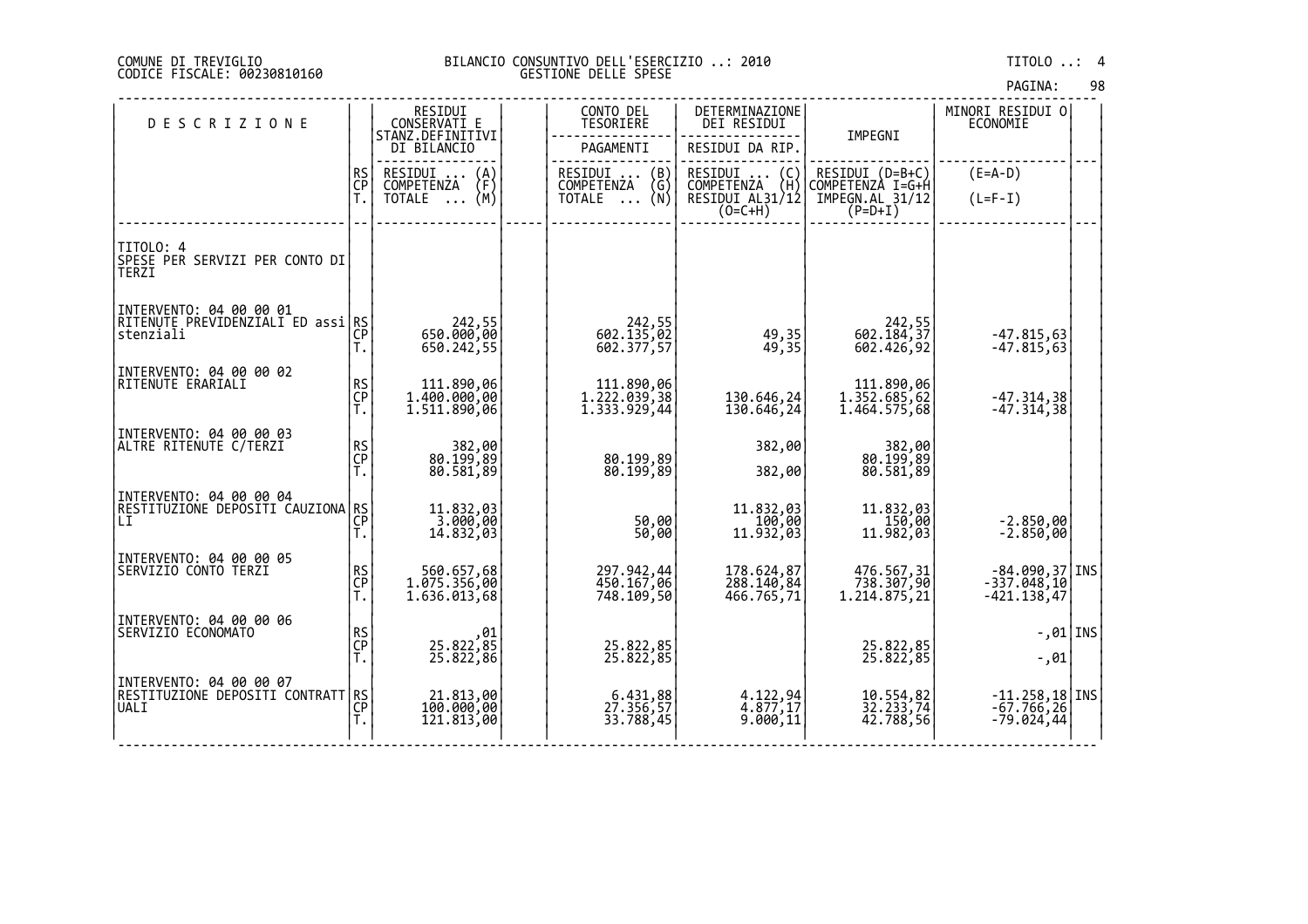|  | PAGINA: | 99 |
|--|---------|----|
|  |         |    |

| <b>DESCRIZIONE</b>                                                    |          | RESIDUI<br>CONSERVATI E<br>STANZ.DEFINITIVI       | CONTO DEL<br>TESORIERE                                                           | DETERMINAZIONE<br>DEI RESIDUI                           | IMPEGNI                                                                                             | MINORI RESIDUI OI<br>ECONOMIE                     |  |
|-----------------------------------------------------------------------|----------|---------------------------------------------------|----------------------------------------------------------------------------------|---------------------------------------------------------|-----------------------------------------------------------------------------------------------------|---------------------------------------------------|--|
|                                                                       |          | DI BILANCIO                                       | PAGAMENTI                                                                        | RESIDUI DA RIP.                                         |                                                                                                     |                                                   |  |
|                                                                       | RS<br>CP | RESIDUI<br>$\{A\}$<br>COMPETENZA<br>(M)<br>TOTALE | $\begin{pmatrix} B \\ G \end{pmatrix}$<br>RESIDUI<br>COMPETENZA<br>(N)<br>TOTALE | $RESIDUI$ $(C)$<br>(H)<br>COMPETENZA<br>RESIDUI AL31/12 | RESIDUI (D=B+C)<br>COMPETENZÀ I=G+H<br>IMPEGN.AL 31/12                                              | $(E=A-D)$<br>$(L=F-I)$                            |  |
|                                                                       |          |                                                   |                                                                                  | $(O=C+H)$                                               | $(P=D+I)$                                                                                           |                                                   |  |
| IRIASSUNTO DEL TITOLO: 4<br> SPESE PER SERVIZI PER CONTO DI <br>TERZI |          |                                                   |                                                                                  |                                                         |                                                                                                     |                                                   |  |
|                                                                       |          |                                                   |                                                                                  |                                                         |                                                                                                     |                                                   |  |
| TOTALE TITOLO: 4                                                      | RS<br>CP | 706.817,33<br>3.334.378,74<br>4.041.196,07        | 416.506,93<br>2.407.770,77<br>2.824.277,70                                       | 194.961,84<br>423.813,60<br>618.775,44                  | 611.468,77<br>$2.\overline{8}\overline{3}\overline{1}.5\overline{8}\overline{4};37$<br>3.443.053,14 | $-95.348,56$ [INS]<br>-502.794,37 <br>-598.142,93 |  |